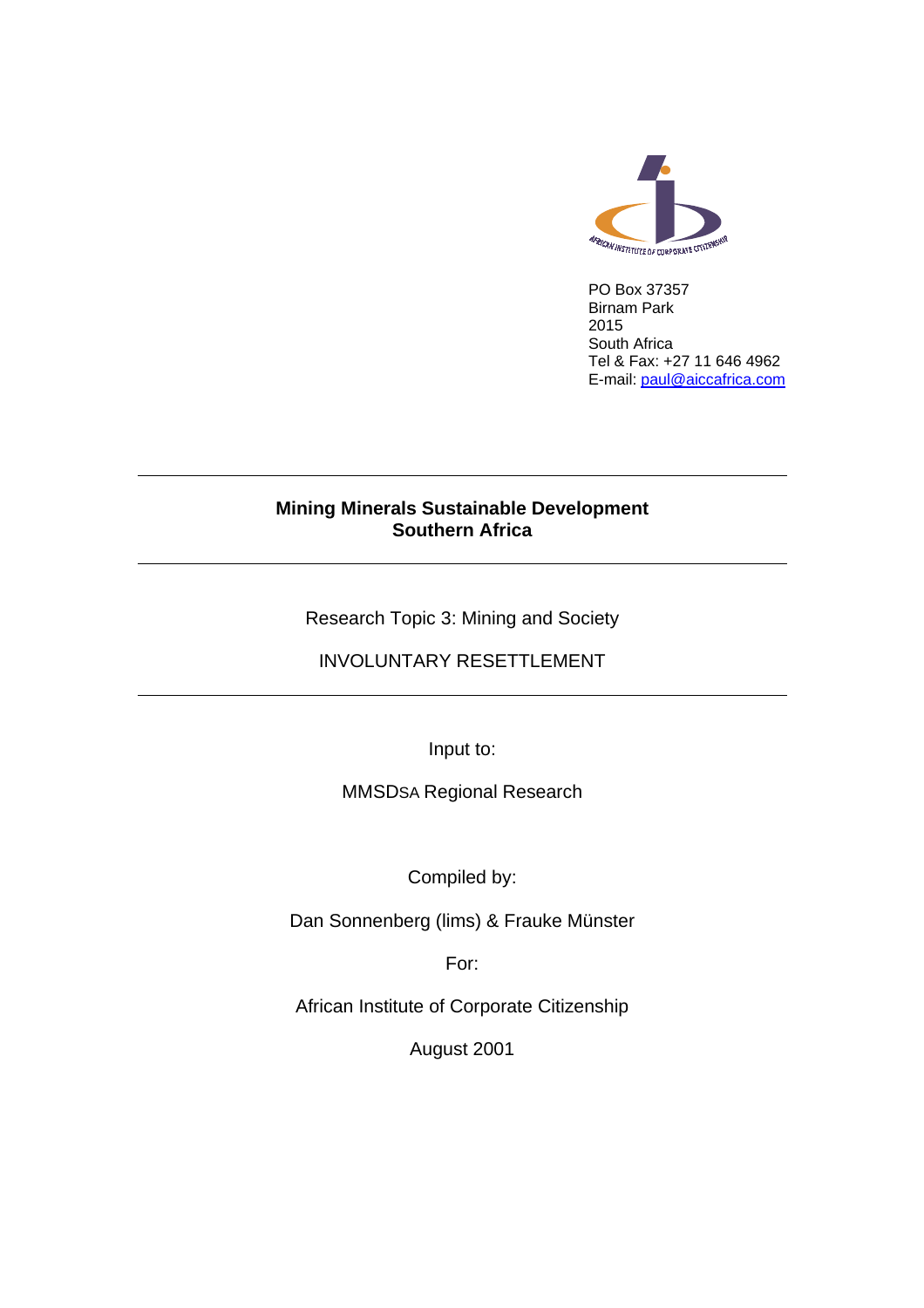#### **EXECUTIVE SUMMARY**

One on the major impacts of the mining and minerals industry is on the settlement patterns of people. Job seekers are drawn from far. Dust from unrehabilitated mine dumps, for example, forces people to relocate. Mine closure removes the lifeline for many communities, causing people to move, and the development, or expansion, of mining facilities displaces people from their land.

Involuntary resettlement refers to two distinct but related processes. The first, displacement, is a process by which development projects cause people to lose land or other assets, or access to resources. This can result in physical dislocation, loss of income or other adverse impacts. The second process, resettlement, or rehabilitation, is a process whereby those adversely affected are assisted in their efforts to improve, or at least restore, their incomes and standards of living.

This report focuses on the involuntary resettlement of people as a direct result of mining activities. It includes those cases where development activities proceed initially without communities relocating, but where the subsequent increase in health and safety risks and deterioration in living standards leaves the community no option but to move. It does not consider mine closure, migrant labour or the impacts of pollution. The report aims to provide an overview of current involuntary resettlement practice in Southern Africa, to identify key areas of concern that require attention and to suggest how involuntary resettlement can be improved upon.

Involuntary resettlement encompasses and reflects many of the challenges facing the mining and minerals sector. For example, where do government's responsibilities end and civil society's and company's begin? What are the appropriate relationships and balance of responsibilities between local and central government, international financial institutions and companies? How are revenues distributed and how do these revenues promote development at each level and what processes are available to ensure that all key

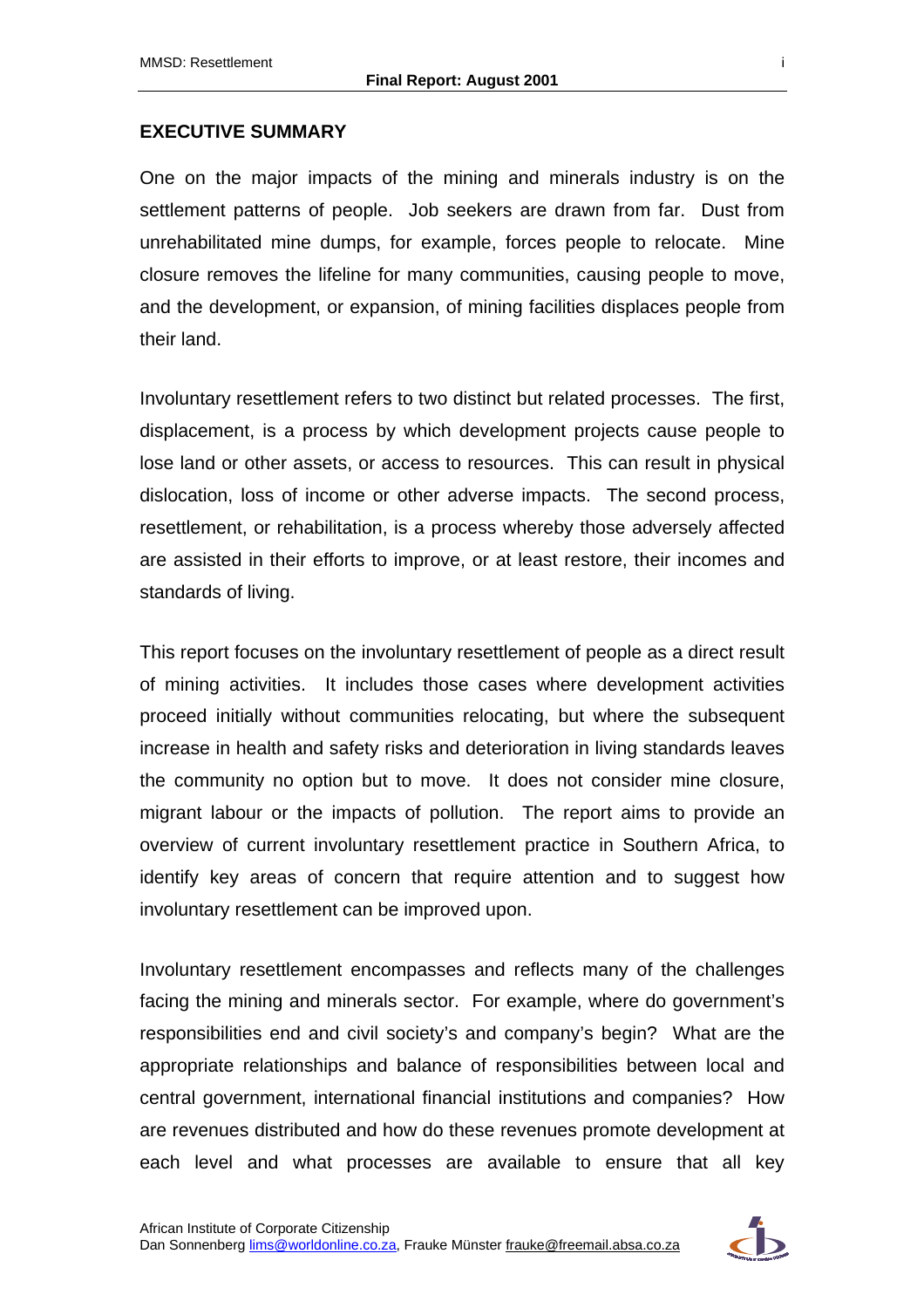stakeholders, including communities, are involved in the decisions on the distribution of benefits? How and when does one decide when local communities have been adequately compensated and that additional revenues should be shared more broadly by society?

The report does not answer these questions explicitly, but provides the basis for understanding the issues involved in involuntary resettlement, which may aid discussion around these challenges.

There is no historical record regarding mining and resettlement in southern Africa and it therefore difficult to estimate the number of people displaced over the last one hundred years. When compared to other major developments, mining does not feature in terms of the absolute number of people it displaces. Dam projects, like Kariba, have caused significantly more people to uproot than any mining project. This does not diminish the impacts that mining-induced displacement has. The number of people displaced as a result of the mining projects covered in this report alone totals about 37 000.

One of the most obvious features of involuntary resettlement is that displacees are often those who have the least access to resources and are most likely to become impoverished. These people shoulder a disproportionate share of the costs of a development, but usually gain the least. Impoverishment can result from the following eight risks (Cernea, 2000):

- Landlessness.
- Joblessness.
- Homelessness.
- Marginalisation.
- Food insecurity.
- Increased morbidity and mortality.
- Loss of access to common property resources.
- Social disarticulation.

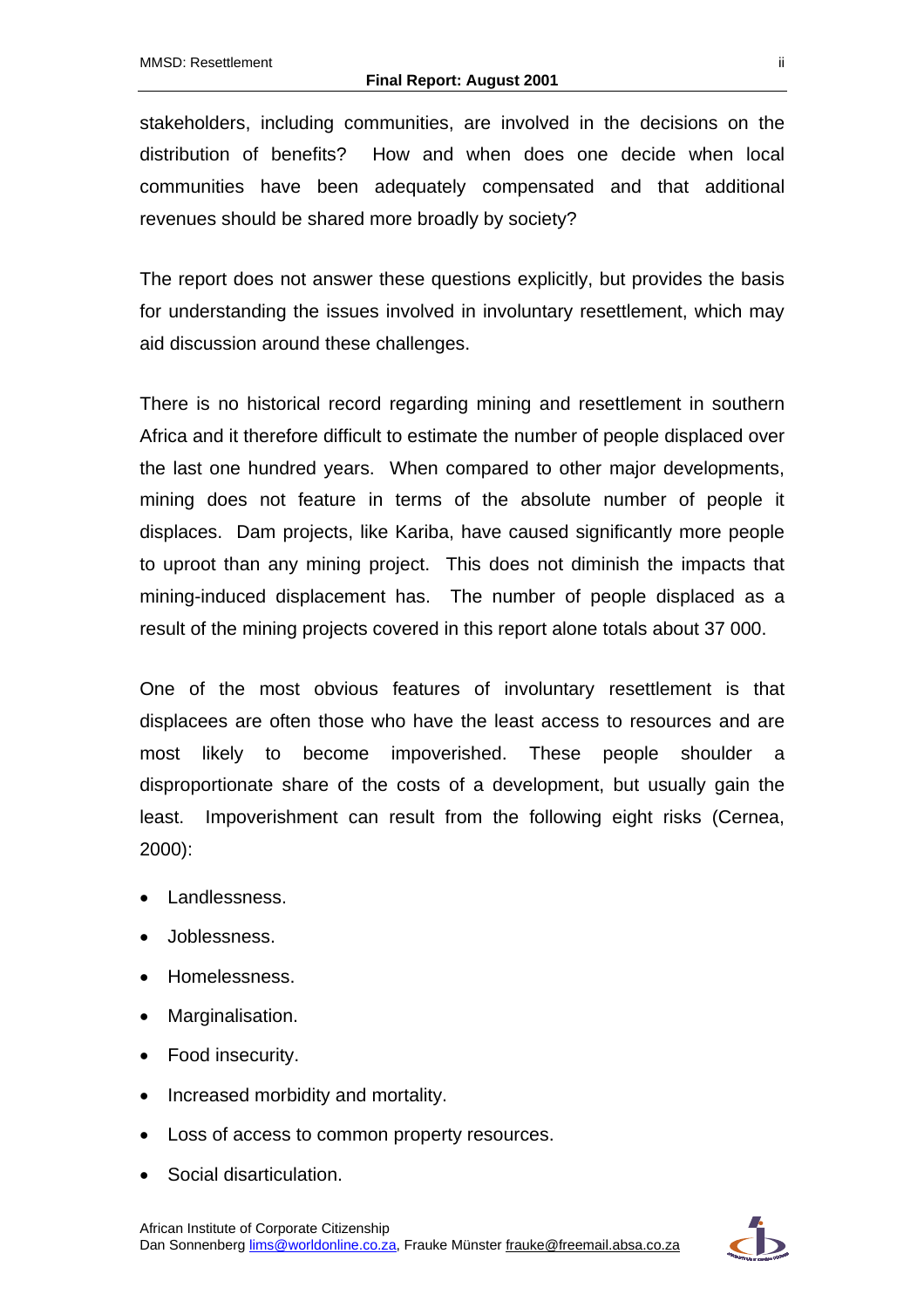In order to prevent impoverishment, the resettlement programme must therefore focus on preventing any of the above risks from manifesting. The key to this is in affording the resettlers the opportunity to reconstruct their livelihoods. This requires careful consideration of the social and economic structures of the affected communities. Cernea has developed the *Impoverishment Risks and Reconstruction* (IRR) model for resettling displaced populations. The model focuses on the forced displacement of people and their reestablishment, including the reconstruction of their livelihoods. The IRR model provides an explicit framework for socioeconomic reconstruction. The model conveys two basic messages: a policy message and a strategy message. The former implies that the risk pattern can be controlled via a policy response that mandates and finances integrated problem solving. The strategy message requires that specific plans – Resettlement Action Plans – are necessary in order to join the model with the resettlement programme at hand.

Poor records on past implementation of these plans can be explained by:

- Ineffective mechanisms to ensure that resettlement plans are complied with.
- The absence of clear regional and national policies and legislation that guide involuntary resettlement.
- The lack of institutional capacity at the local level to implement policy and plans.
- The lack of political and corporate will to ensure resettlement is carried out thoroughly.

Southern African countries have no explicit guidelines as to how an involuntary resettlement process should be executed. Where resettlement has taken place, mining companies have lately adopted the World Bank's Operational Directive 4.30 as the guiding tool. This directive is comprehensive and has been modified several times over the last 11 years but falls short on implementation and enabling mechanisms. It calls for proper

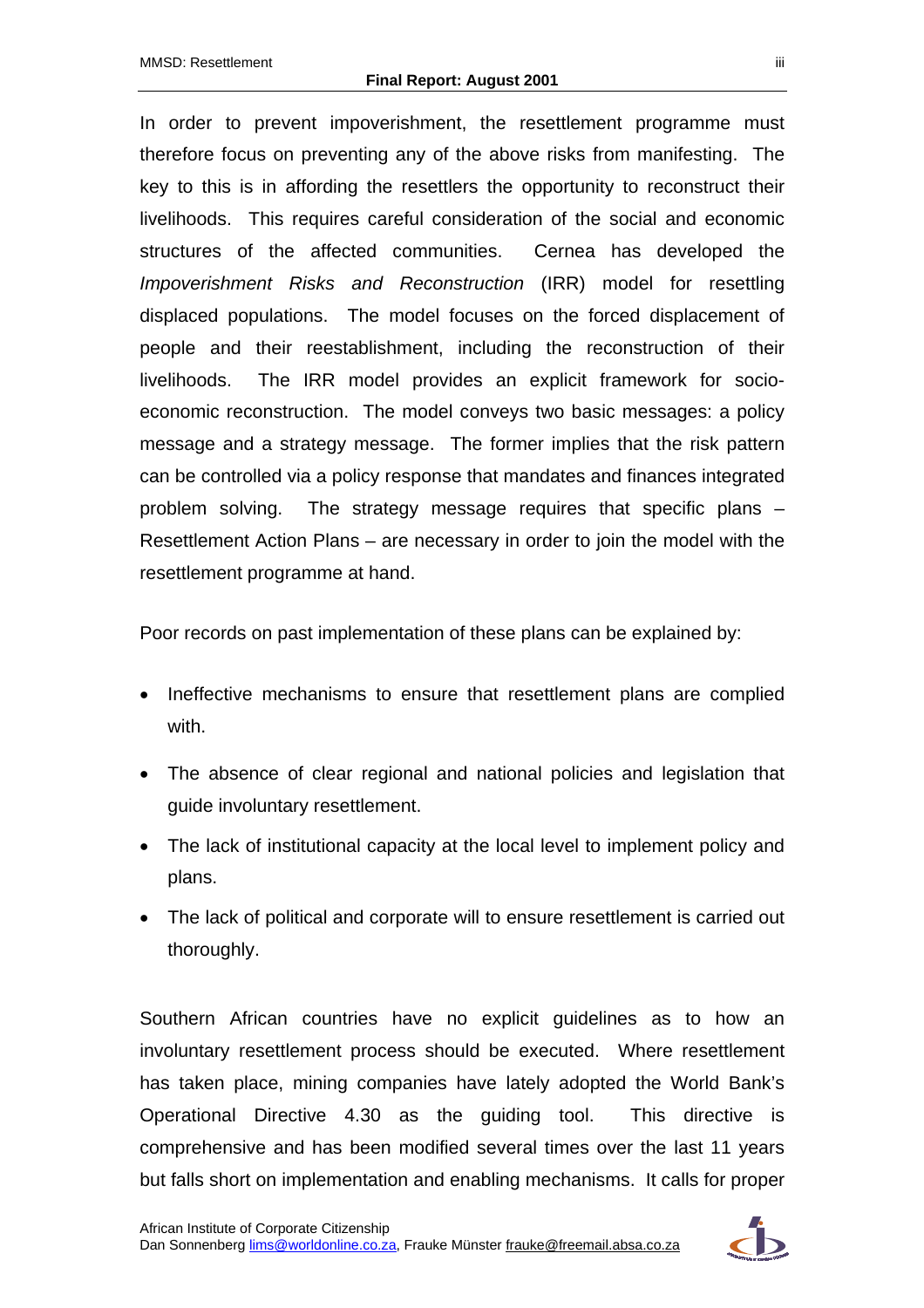planning and consultation with affected communities prior to and during the course of the resettlement. Although it remains a guideline and does not guarantee the effective implementation of resettlement plans, *it should be used as a minimum basis for guiding involuntary resettlement programmes irrespective of whether the World Bank and its sister organisations are involved in or not*.

National policies or legislation in southern Africa do not explicitly address involuntary resettlement. This policy vacuum is inadequately filled by complicated land tenure, environmental and planning legislation which is still in a state of flux, lacks enabling mechanisms and in some cases is contradictory to Operational Directive 4.30. Consequently the existing legal frameworks for addressing involuntary resettlement are inadequate and do not aid communities, implementing agents or mining companies. Instead they often obscure rights and responsibilities, cause unnecessary delays to resettlement projects and increase the total costs involved.

There has been a definite shift to mitigating the social and environmental impacts of mining. This has been codified in several pieces of environmental legislation, and in the mining law of southern African countries. However, no direct reference to involuntary resettlement is contained in any of this legislation. Entrenching the rights – land, access to education, access to health care – of resettlers will go far in affording them a sustainable future.

Modern mining projects are improving in their attitude towards resettlement with most adopting the World Bank's directive either because of World Bank involvement or voluntarily in the absence of any other guideline. This practice is commended. However, there are several areas that require attention.

**Firstly**, there is the belief that modern settlement sites are themselves an indication of an improvement in the lives of the resettlers. This is partly false because the level of infrastructure must match the requirements of the resettlers, and not necessarily their own, their government's or a benevolent

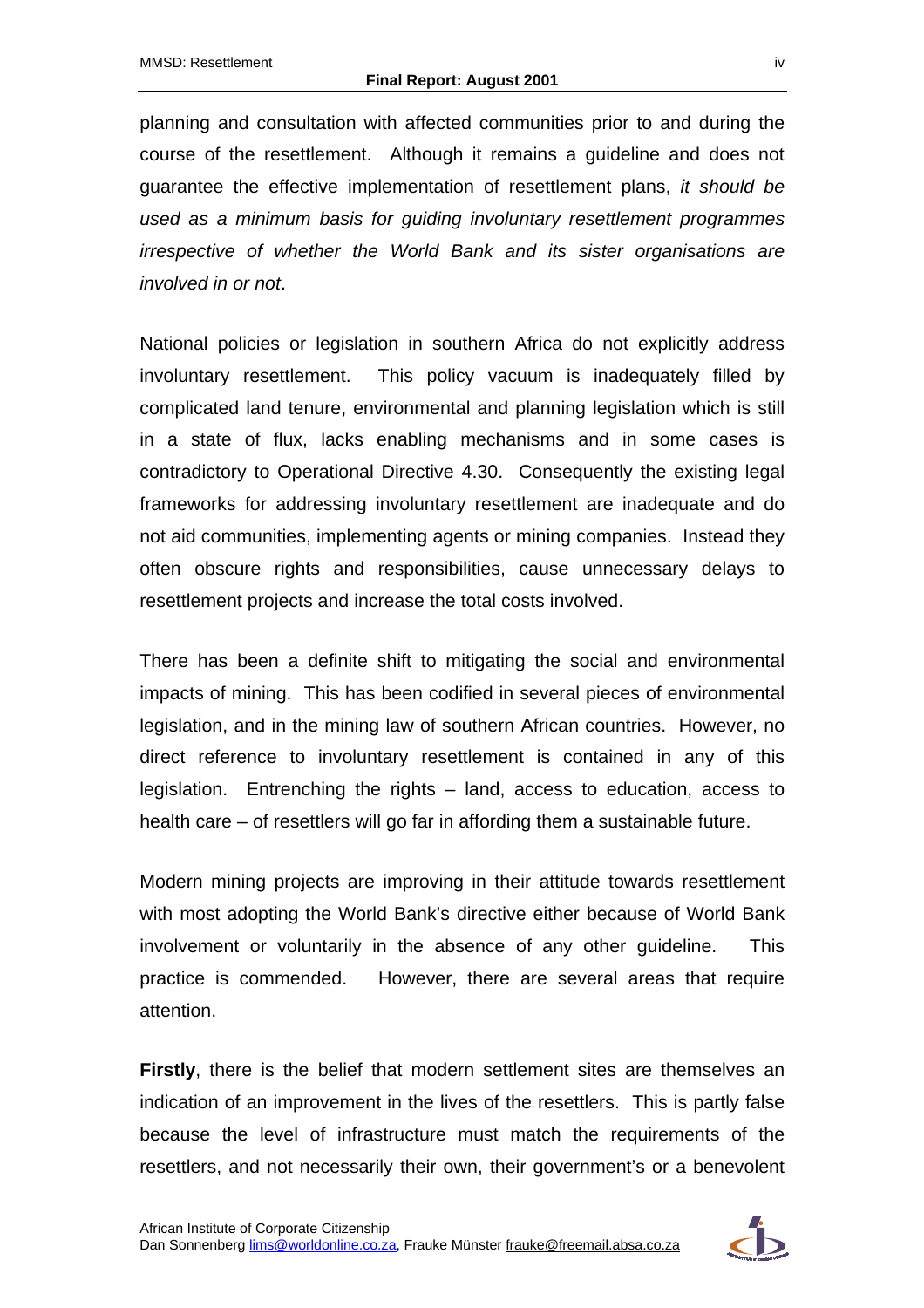mining company's perception of modernisation. Smart settlements may afford an illusion of success and notch up some PR points, but their sustainability is questionable. This point does definitely not imply that the displaced should not receive better housing, but that the overall sustainability of the site is of paramount importance. The use of local, appropriate technologies rather than expensive foreign ones should be investigated. **Secondly**, and related to the first point, is the idea that resettlement is only about housing. Political interference, competition for scarce resources, conflict over access to land and control over the process often turn resettlement programmes into housing projects. Yes, involuntary resettlement is about housing but more than that it is about the development of the displaced. In any resettlement, as much, if not more, attention must be given to the reconstruction of people's lives. This can be formulated in a *Social Development Plan* that demands adequate resources – time, money and expertise to compile and implement. **Thirdly**, although there are numerous other points, the participation of the affected communities and their governments is vital. A resettlement project will never succeed without the full participation of the affected community and other stakeholders. This implies that decisions need to be taken with, and not for, the community. **Finally**, a commitment to more open decision-making may influence whether the project proceeds or not and requires more attention to the conflict between national and local good. Mining companies who operate in southern Africa, and in other developing nations, are welcomed and their presence facilitated by advantageous legislation. In this race to attract foreign investment, via economic liberalisation, national governments may not adequately consider the negative socio-economic and environmental impacts of mining projects at the local level, choosing to promote these activities as being for the "greater common good." Under these circumstances the no-go option is seldom seriously considered. Consultation with all stakeholders should aim to strike a balance between national and local priorities. It should certainly influence the manner in which weighing up the costs and benefits of a project are assessed. This implies that improved analyses should be employed to evaluate a proposed project. Traditional analyses have omitted the broader economic, social and environmental costs and benefits of

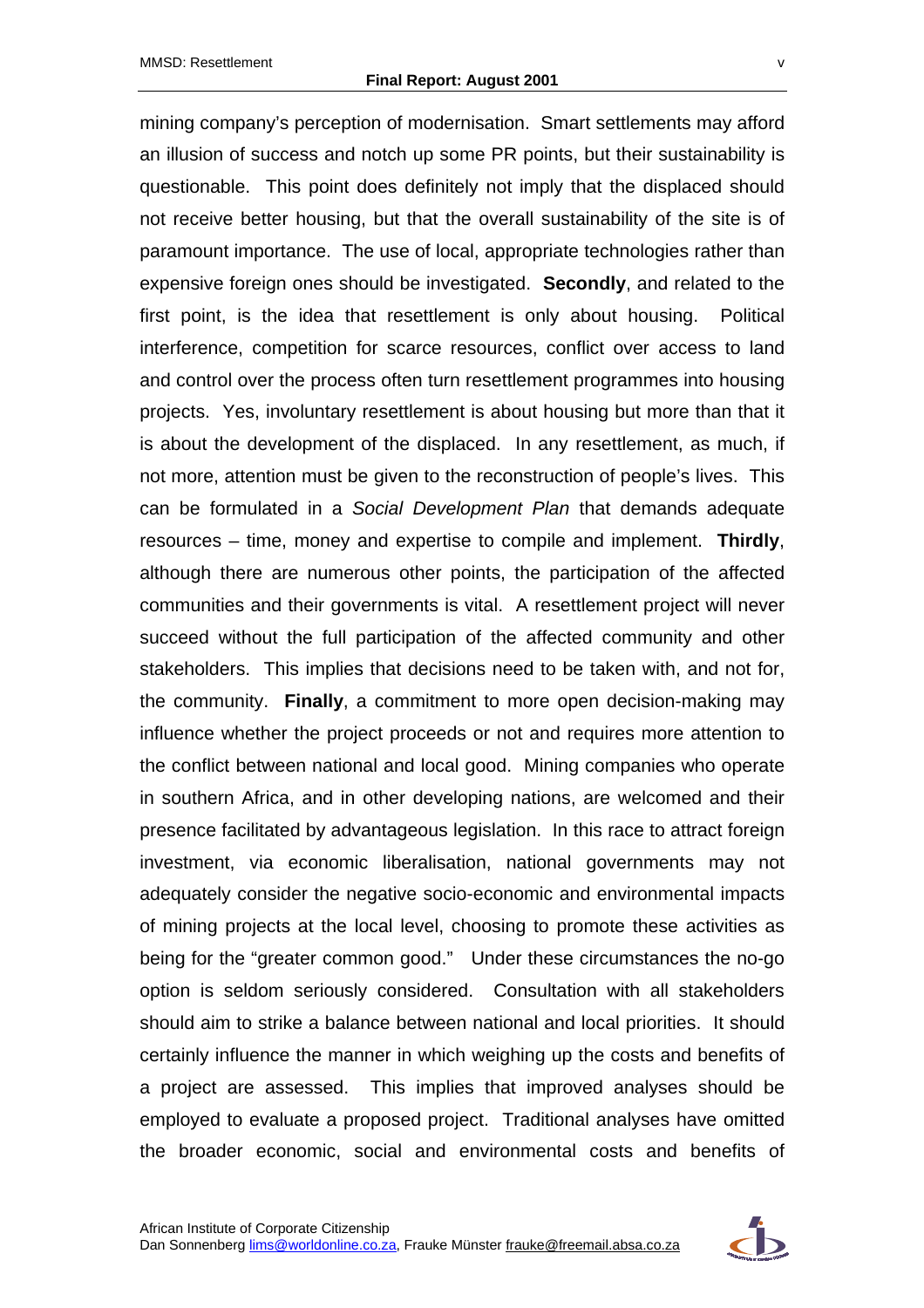development projects, focussing on the generation of short-term profits rather than on long-term sustainability.

If mining companies wish to ensure that they play a role in the transition toward a sustainable future in the countries in which they operate, then it is time to embrace responsibilities and apply the principles that they advocate. Arguments put forward by mining companies about meddling in national sovereignty as a means of shirking responsibility do not hold water. If governments are serious in their commitment to sustainable development then their responsibility is to consult with all stakeholders and develop enabling policies and plans that support their intentions on the ground.

In sum, we recommend the following:

- That resettlement programmes are viewed as development programmes and not as glorified housing projects;
- That affected communities are consulted with, and participate in, the process of resettlement. Lack of consultation means failure for the process.
- That a comprehensive Social Development Plan be drawn up in consultation with the affected communities and that this plan receives the necessary resources to reconstruct the lives of the affected communities.
- That the entire resettlement process is supported by relevant institutional frameworks, polices and legislation. Where these do not exist, governments and mining companies are urged to either develop their own or adopt as a minimum basis the World Bank's Operational Directive 4.30. This may not fit perfectly and hence has to be tailored to suit the case at hand.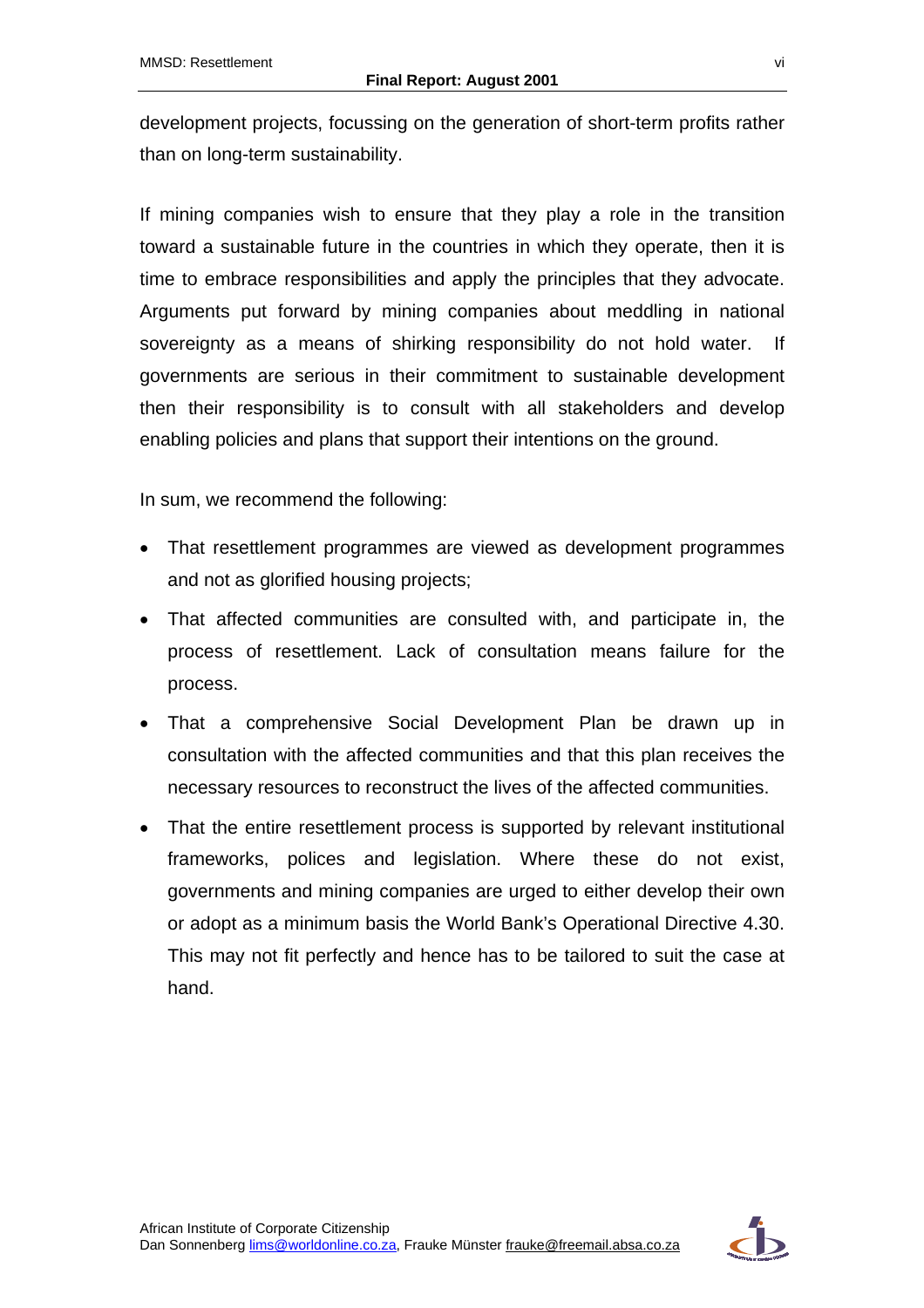## **AUTHORS**

This report was planned, researched and written by Dan Sonnenberg of **lims** and Frauke Münster on behalf of the African Institute of Corporate Citizenship for the *Mining Minerals & Sustainable Development Southern Africa* initiative.

# **ACKNOWLEDGEMENTS**

We thank all those who participated in the compilation of this report especially those who met with us personally, spent many minutes talking on the telephone or writing lengthy e-mail responses – sometimes all three. We thank Julie Courtnage of the Anglo American plc Safety Health & Environment Policy Unit for facilitating access to their Group Information Centre and for footing part of the photocopying bill. We also thank the staff of the GIC for patiently helping with literature searches. Thanks to Marie Hoadley and Daniel Limpitlaw of the University of the Witwatersrand Department of Mining Engineering for allowing us access to their photocopier and telephone. To all, we very much appreciate your time and effort.

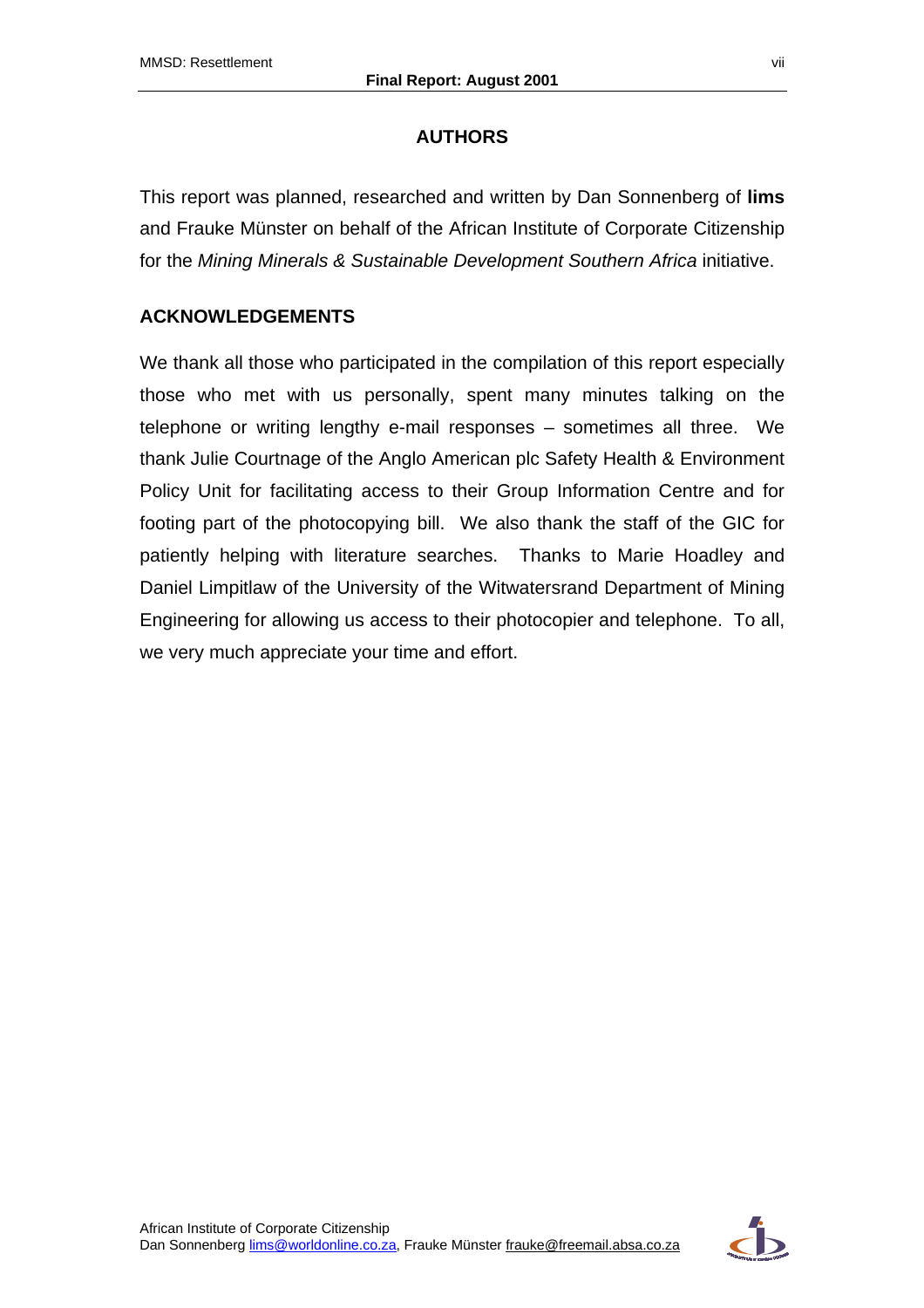#### **GLOSSARY**

| <b>CBO</b>   | <b>Community Based Organisation</b>                       |
|--------------|-----------------------------------------------------------|
| ВP           | Bank Procedure (World Bank)                               |
| <b>DBSA</b>  | Development Bank of South Africa                          |
| <b>DFID</b>  | Department for International Development (UK)             |
| DRC          | Democratic Republic of the Congo                          |
| EA           | <b>Environmental Assessment</b>                           |
| EIA          | <b>Environmental Impact Assessment</b>                    |
| IEM          | <b>Integrated Environmental Management</b>                |
| <b>IFD</b>   | <b>Industrial Development Corporation</b>                 |
| <b>IFC</b>   | <b>International Finance Corporation</b>                  |
| <b>IRR</b>   | Impoverishment Risks & Reconstruction Model               |
| <b>IUCN</b>  | <b>World Conservation Union</b>                           |
| <b>MRDAP</b> | Mitigation Resettlement Development Action Plan           |
| MMSD         | Mining Minerals & Sustainable Development                 |
| <b>NGO</b>   | Non-governmental organisation                             |
| OD           | <b>Operational Directive (World Bank)</b>                 |
| <b>OECD</b>  | Organisation for Economic Co-operation and<br>Development |
| <b>OP</b>    | <b>Operational Policy (World Bank)</b>                    |
| <b>RAP</b>   | <b>Resettlement Action Plan</b>                           |
| <b>SADC</b>  | Southern African Development Community                    |
| <b>SDP</b>   | Social Development Plan                                   |
| <b>SIA</b>   | Social Impact Assessment                                  |
| <b>WCD</b>   | <b>World Commission on Dams</b>                           |

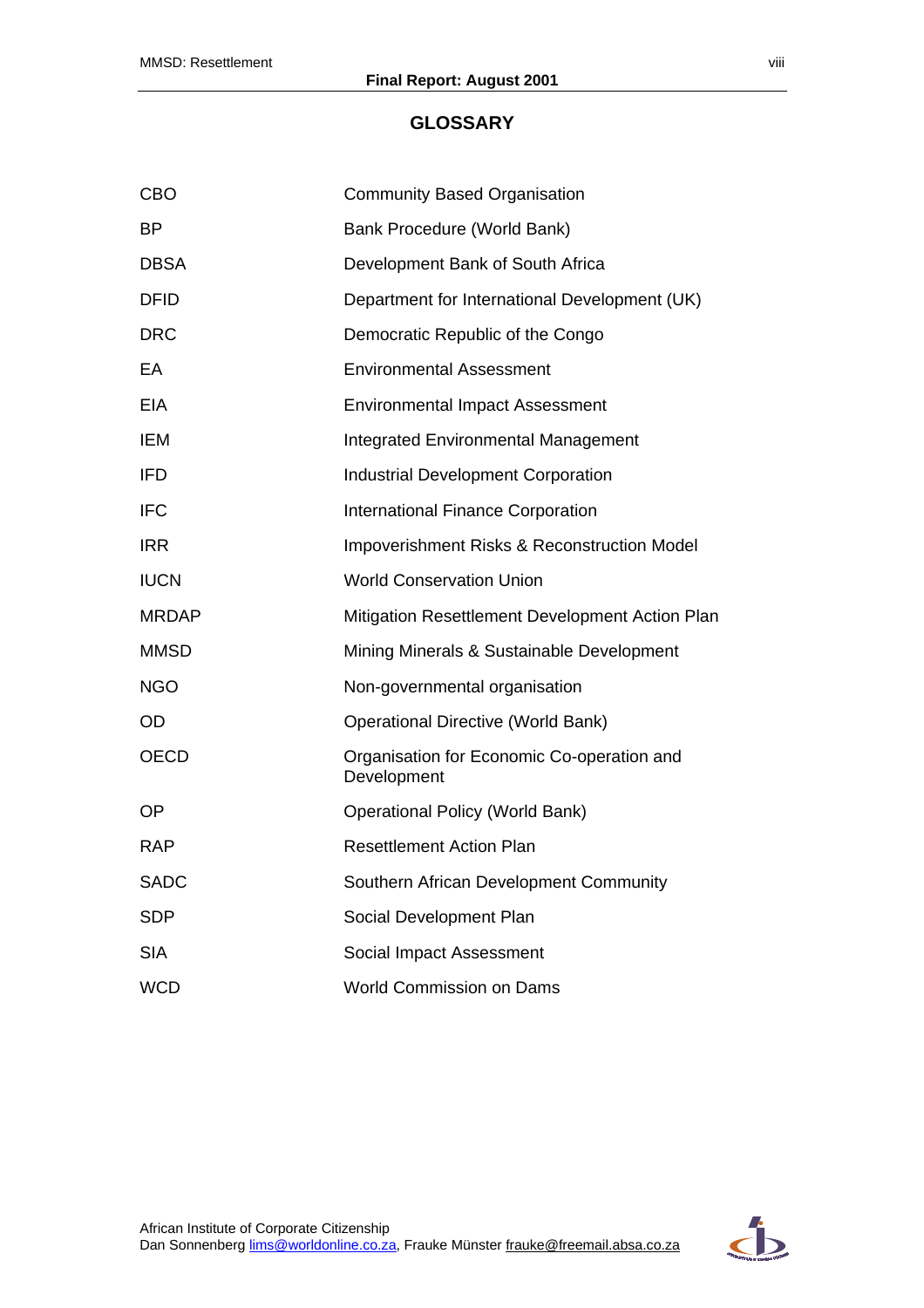# **TABLE OF CONTENTS**

| 5.1 |              |                                                                                                                                                                                                                                                                                                                                                                      |
|-----|--------------|----------------------------------------------------------------------------------------------------------------------------------------------------------------------------------------------------------------------------------------------------------------------------------------------------------------------------------------------------------------------|
| 5.2 |              |                                                                                                                                                                                                                                                                                                                                                                      |
|     |              |                                                                                                                                                                                                                                                                                                                                                                      |
| 4.1 |              |                                                                                                                                                                                                                                                                                                                                                                      |
|     |              |                                                                                                                                                                                                                                                                                                                                                                      |
|     |              |                                                                                                                                                                                                                                                                                                                                                                      |
|     |              |                                                                                                                                                                                                                                                                                                                                                                      |
|     |              |                                                                                                                                                                                                                                                                                                                                                                      |
|     |              |                                                                                                                                                                                                                                                                                                                                                                      |
|     |              |                                                                                                                                                                                                                                                                                                                                                                      |
| 6.2 |              |                                                                                                                                                                                                                                                                                                                                                                      |
| 6.3 |              |                                                                                                                                                                                                                                                                                                                                                                      |
|     |              |                                                                                                                                                                                                                                                                                                                                                                      |
| 6.4 |              |                                                                                                                                                                                                                                                                                                                                                                      |
|     |              |                                                                                                                                                                                                                                                                                                                                                                      |
| 7.1 |              |                                                                                                                                                                                                                                                                                                                                                                      |
| 7.2 |              |                                                                                                                                                                                                                                                                                                                                                                      |
|     |              | 44                                                                                                                                                                                                                                                                                                                                                                   |
|     |              |                                                                                                                                                                                                                                                                                                                                                                      |
|     |              |                                                                                                                                                                                                                                                                                                                                                                      |
|     |              |                                                                                                                                                                                                                                                                                                                                                                      |
|     |              |                                                                                                                                                                                                                                                                                                                                                                      |
| 8.1 |              |                                                                                                                                                                                                                                                                                                                                                                      |
| 8.2 |              |                                                                                                                                                                                                                                                                                                                                                                      |
|     |              |                                                                                                                                                                                                                                                                                                                                                                      |
|     |              |                                                                                                                                                                                                                                                                                                                                                                      |
|     |              |                                                                                                                                                                                                                                                                                                                                                                      |
|     |              |                                                                                                                                                                                                                                                                                                                                                                      |
|     | 10.1<br>10.2 | <b>INSTITUTIONAL FRAMEWORKS GOVERNING RESETTLEMENT13</b><br>6.1.1<br>6.1.2<br>The World Commission on Dam's Guidelines for Good Practice 23<br>6.1.3<br>6.1.4<br>6.1.5<br>6.1.6<br>Frameworks for Addressing Involuntary Resettlement in South Africa  29<br>6.3.1<br><b>INVOLUNTARY RESETTLEMENT IN SOUTHERN AFRICA37</b><br>721 Context<br>7.2.2<br>7.2.3<br>7.2.4 |

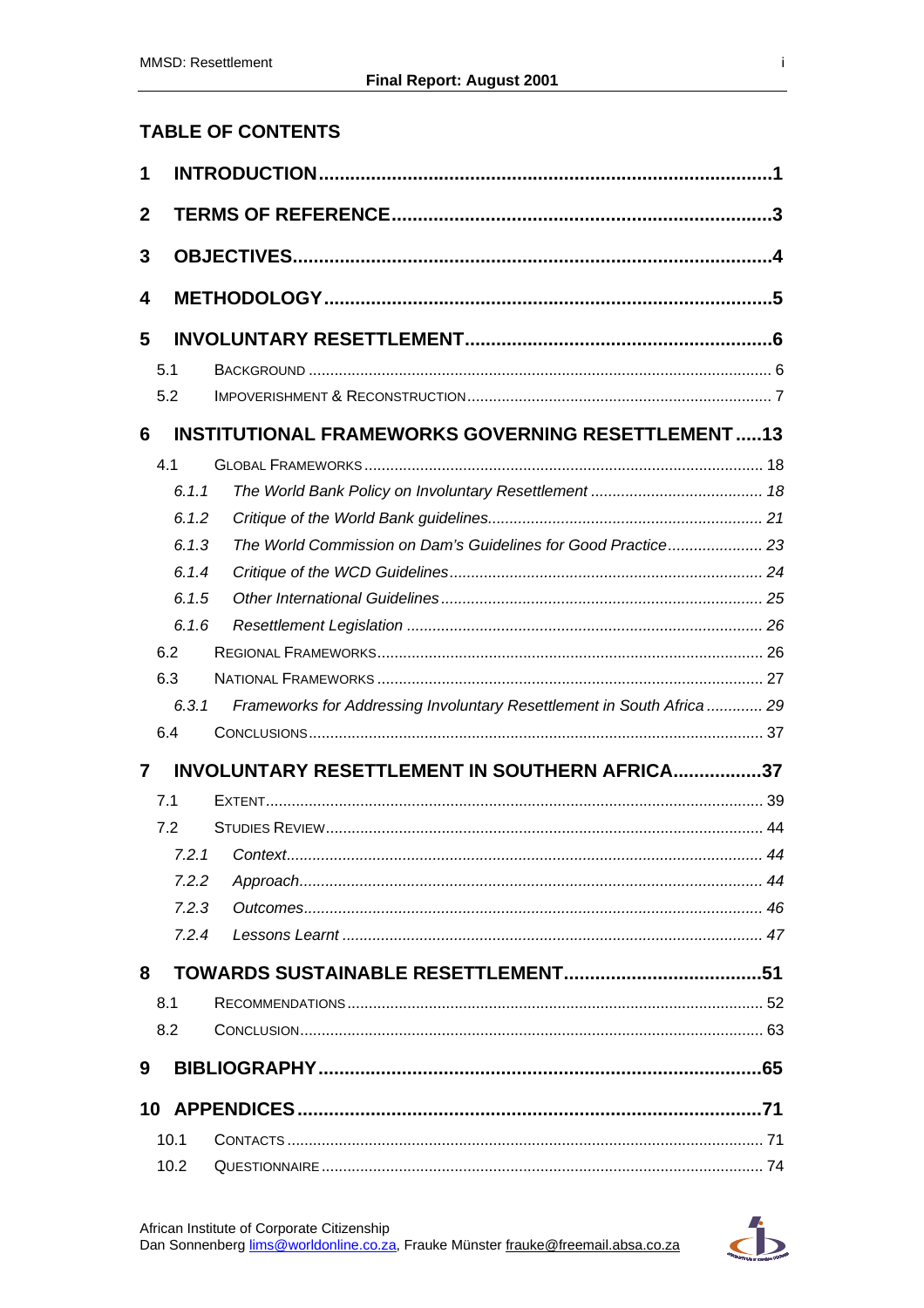### **LIST OF TABLES**

| Table 2 – South African framework for addressing involuntary resettlement 32 |  |
|------------------------------------------------------------------------------|--|
|                                                                              |  |
|                                                                              |  |
|                                                                              |  |
|                                                                              |  |

# **LIST OF BOXES**

| Box 1 - Guidelines: World Bank vs. World Commission on Dams  18            |  |
|----------------------------------------------------------------------------|--|
| Box 2 – South African framework for addressing involuntary resettlement 19 |  |
|                                                                            |  |

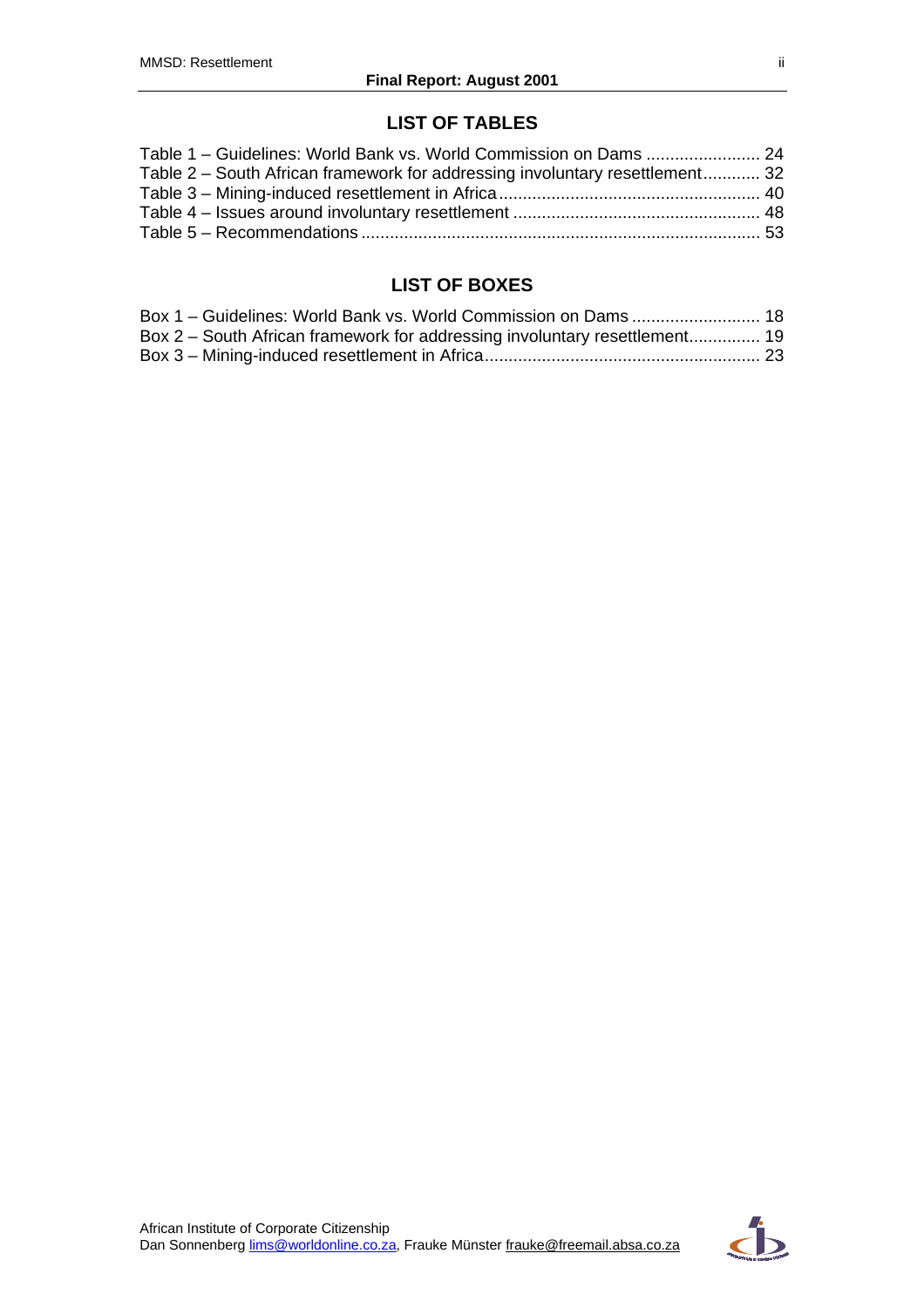# <span id="page-11-0"></span>**1 INTRODUCTION**

*Development programmes are increasingly being seen as inimical to people's interests and responsible for their worsening, not improving, situation*<sup>1</sup>

Involuntary settlement refers to two distinct but related processes. The first, displacement, is a process by which development projects cause people to lose land or other assets, or access to resources. This can result in physical dislocation, loss of income or other adverse impacts. The second process, resettlement, or rehabilitation, is a process whereby those adversely affected<sup>2</sup> are assisted in their efforts to improve, or at least restore, their incomes and standards of living (World Bank, 2001a). It includes those cases where development activities proceed without communities<sup>3</sup> relocating but where the subsequent increase in health and safety risks and deterioration in living standards leaves the community no option but to move.

This report discusses the involuntary resettlement of people, be they individuals, households or entire settlements, as a result of the activities of mining and minerals companies. Involuntary resettlement is not the provision of low-cost housing, or is it merely cash compensation. Involuntary resettlement is a process of social and economic development that requires considerable input to ensure that those affected are given the opportunity to re-establish themselves in their new place of abode. Furthermore, involuntary resettlement is not only about the replacement of physical infrastructure, but more importantly, the development of human capital for a sustainable future.

 $\overline{a}$ 



<sup>1</sup> Mathur, 1999

 $2$  Also referred to as oustees or displacees in resettlement literature.

 $3$  A community is defined in this document as the heterogeneous group of project affected persons who are closely or remotely connected by a set of social, economic and other networks that facilitate their existence.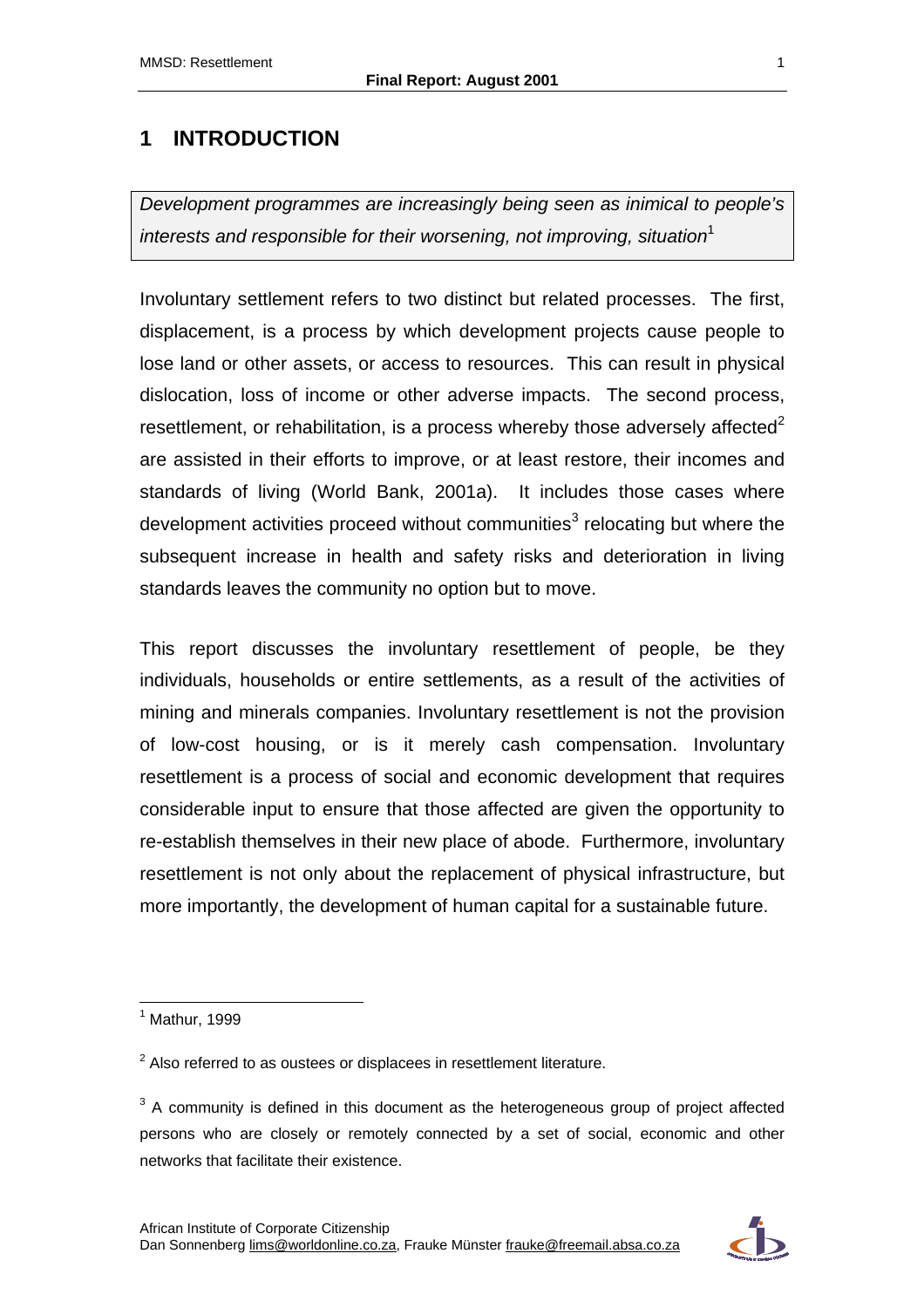Southern Africa refers to the sub-regional group of states that extends from South Africa northwards to the Democratic Republic of the Congo (DRC). In addition to the countries mentioned previously, SADC comprises Angola, Botswana, Malawi, Zimbabwe, Zambia, Lesotho, Swaziland, Namibia, Mozambique and Tanzania. It is one of the most mineral rich regions on the planet, and also one of the poorest. All of the southern African states have experienced turmoil in the last one hundred and fifty years. Conflict has been rife with wars currently being fought in Angola and the DRC and the apartheid legacy is not a thing of the past. Much of this conflict has to do with the rich mineral resources that southern African states are blessed with.

The majority of southern Africa countries have economies that are underpinned by the mining and minerals sector. At least 10% of their Gross Domestic Product is generated from mining, and 40% of their foreign exchange earnings are derived from mineral exports (Mining Minerals & Sustainable Development, 2001). It could be argued that progress in their development might be stymied by an almost complete dependence on the natural resources sector – the *resource trap*. On the other hand, mining could be seen as the kick-start to further economic diversification and possible poverty alleviation. Either way it is clear that the mining sector is faced with some particularly sensitive decisions when it comes to mineral development.

Mineral deposits are immobile making their place of extraction slightly less negotiable. In so doing the issue of occupation of land and possible resettlement of affected communities comes to the fore. However, often the institutional structures to facilitate and guide resettlement are weak or absent and the resulting displacement can be traumatic and destructive. Even where policies do exist, the ensuing upheaval can be disastrous, often because the emphasis is on the replacement of physical infrastructure, which is tangible, and neglects the development of the affected communities. Resettlement is also confounded by a general lack of communication between all stakeholders.

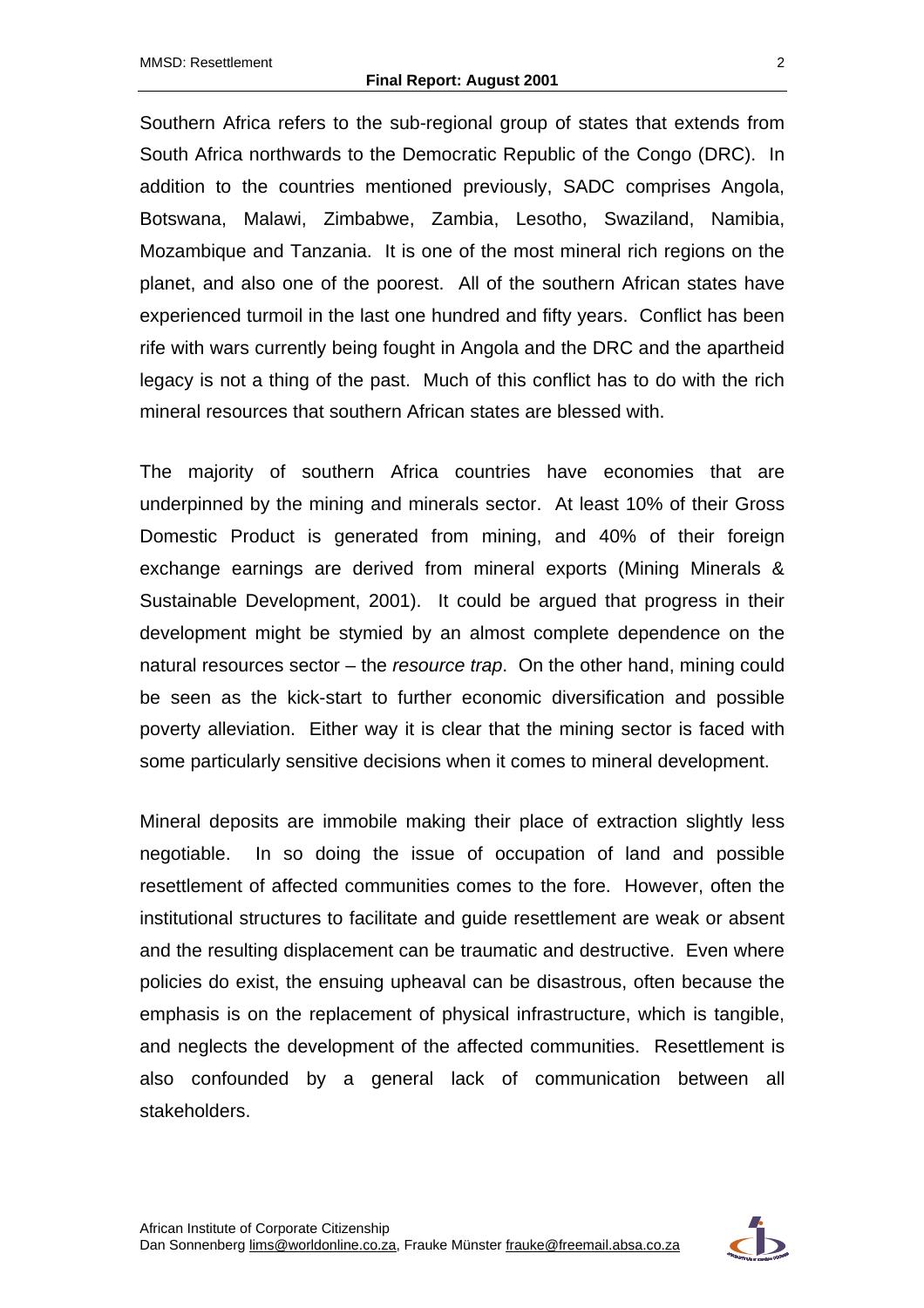Involuntary resettlement will always be accompanied by trauma. This trauma can manifest in many ways, for example, social disintegration, economic decline, depression, illness, violence, and environmental degradation. It is the degree to which the above manifest that often characterises the success or failure of a resettlement. It is essential to examine the shortcomings of mining induced resettlement, where the faults lie, what has succeeded and why, and what steps can be taken to reduce the trauma so closely associated with relocation. The tackling of these issues marks the transition to sustainable resettlement.

Note that the terms involuntary resettlement, involuntary relocation, involuntary displacement, resettlement, relocation and displacement are used interchangeably throughout this document. Their use in this report is intended to refer to displacement of people and their rehabilitation.

# <span id="page-13-0"></span>**2 TERMS OF REFERENCE**

The aim of the mining and involuntary resettlement research topic is to determine how resettlement issues within the mining and minerals sector can be resolved in line with sustainable development. In order to achieve this the following terms of reference were compiled:

- Assess and describe the status quo with respect to mining-induced involuntary resettlement in southern Africa.
- Identify approaches and strategies used by various stakeholders in managing and maximising the social benefits of the mining and minerals sector, including: lessons learnt, best practice, stakeholder engagement, governance principles and effective participation.
- Outline the key success factors, driving principles and guidelines that should be used to guide the transition to sustainable involuntary resettlement.

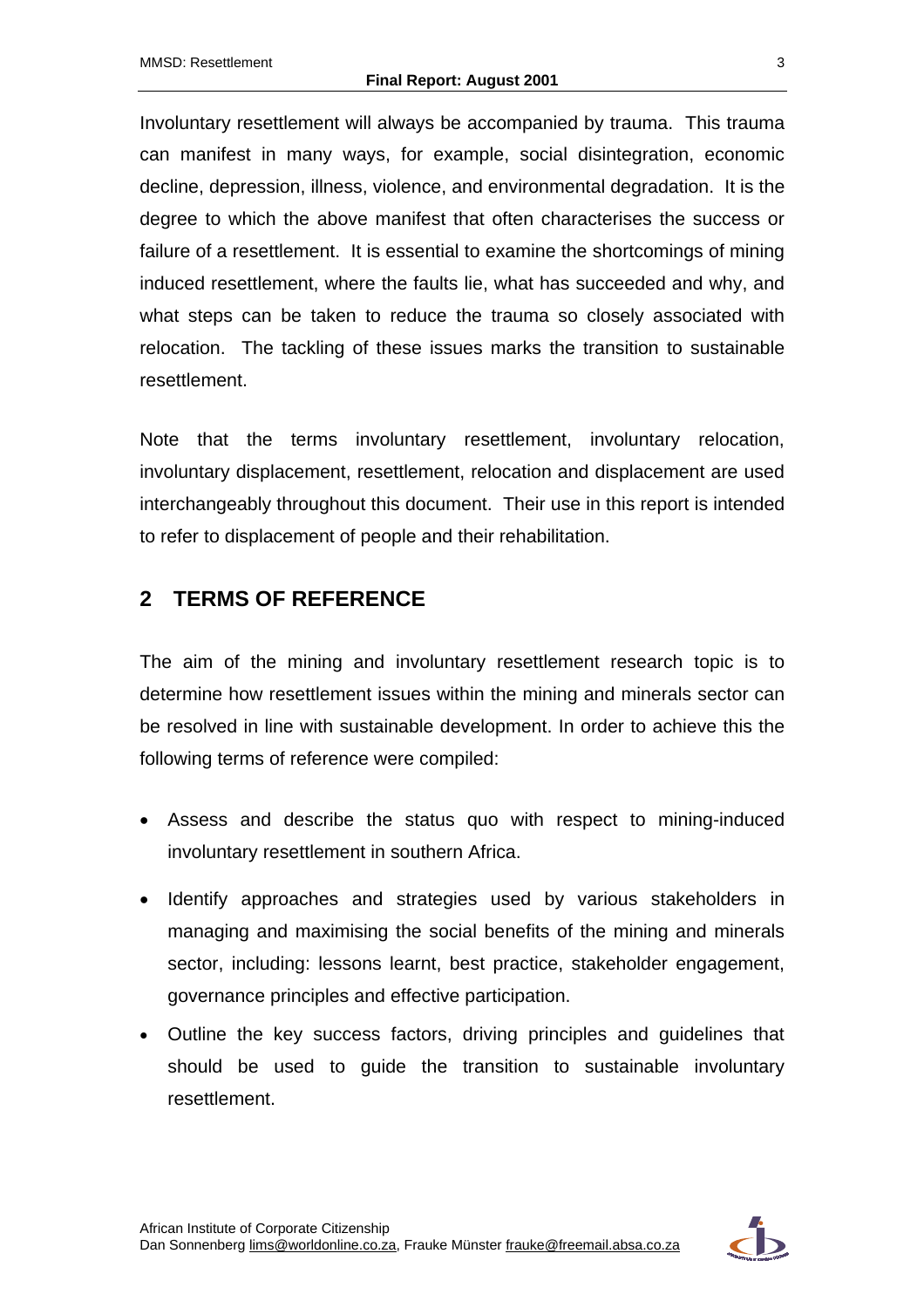# <span id="page-14-0"></span>**3 OBJECTIVES**

The objective of this document is to provide recommendations to align mininginduced involuntary resettlement with the principles of sustainable development.

To achieve these objectives the document provides the following:

- Current thinking on involuntary resettlement (Section 5).
- An understanding of the global, regional and national frameworks in place that govern and facilitate resettlement (Section 6).
- A review of mining and involuntary resettlement in southern Africa including major issues and lessons learnt (Section 7).
- A case study analysis which looks at all aspects of the resettlement process from the institutional support available, to the method of implementation, extending through to post-resettlement monitoring. The case study itself is not based on one example in history, rather it is an amalgam of a handful of involuntary resettlement programmes supplemented with the results of interviews conducted during the course of compiling this report (Section 7).
- A set of recommendations to guide the transition towards more sustainable involuntary resettlement (Section 8).

It is not the aim of this document to provide a historically accurate account of mining and involuntary resettlement. Using the available literature and the experience of people involved in involuntary resettlement, this report sets out the patterns exhibited during involuntary resettlement programmes and comes out with a basic set of recommendations that facilitates the transition towards sustainable resettlement and how mining companies can work toward achieving this.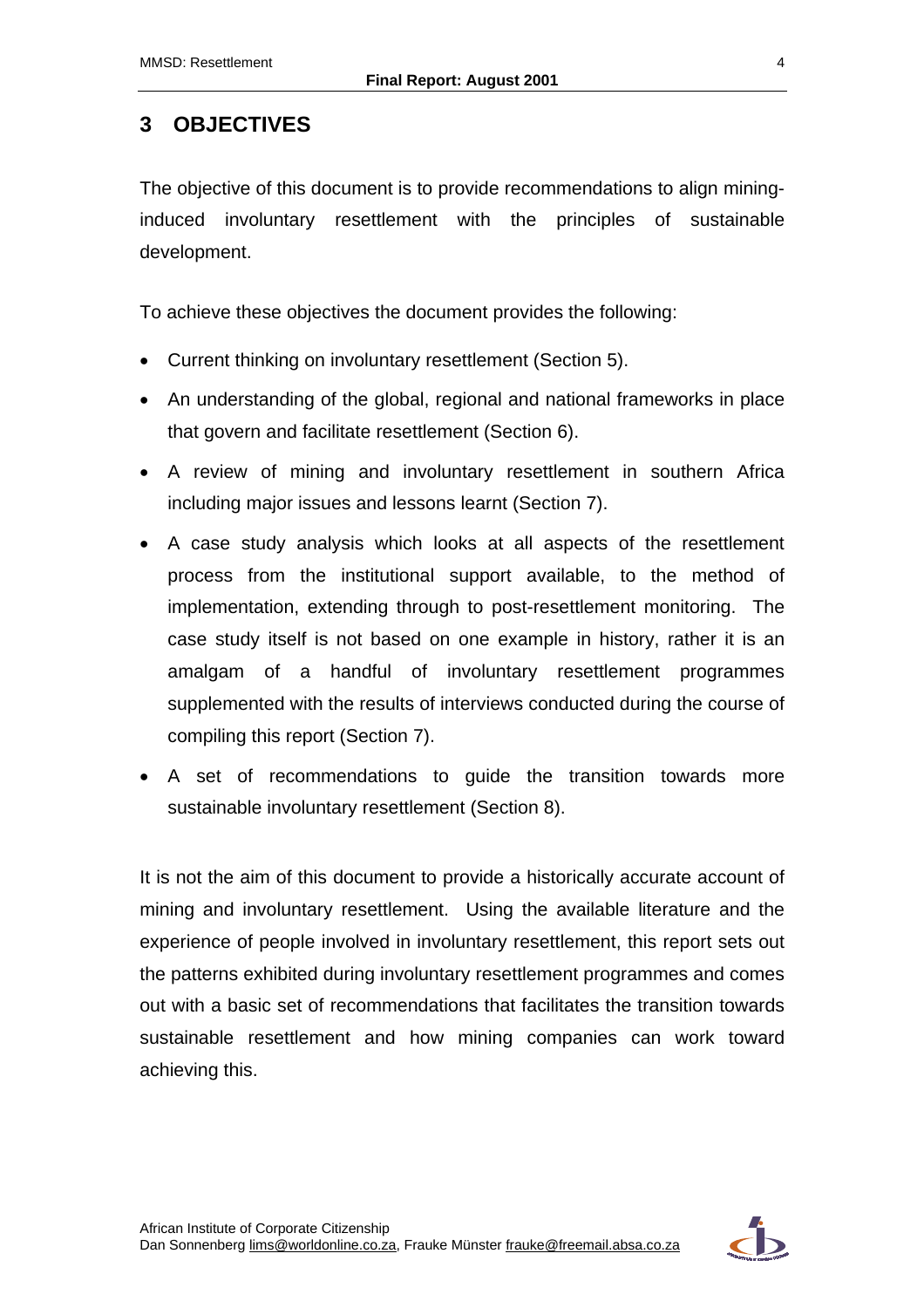Finally, the primary objective of mitigating the adverse impacts of involuntary resettlement is to prevent impoverishment and to reconstruct and improve the livelihoods of resettlers. This is ultimately the goal of this report.

# <span id="page-15-0"></span>**4 METHODOLOGY**

The time and budgetary constraints of the project precluded the collection of primary data from involuntary resettlement projects. The report was therefore based on, and informed by, the following:

- A review of literature: In the absence of mining-induced involuntary resettlement literature, a review of the theory, experiences and lessons stemming largely from large dam resettlements was conducted. This included a review of World Bank guidelines on involuntary resettlement, the World Commission on Dams report and various other literature sources.
- A review of project specific Resettlement Action Plans (RAPs) and Social Development Plans (SDPs).
- Interviews were conducted with, and questionnaires sent to, a range of stakeholders involved in some way in involuntary resettlement.

Based on the research conducted for this report, mining-induced involuntary resettlement has not previously been reviewed in southern Africa. This necessitated that a consideration of *lessons learnt* be drawn from a variety of sources. RAPs and SDPs used to inform the report did contribute to identification of these lessons, but the lack of monitoring and implementation reports, and the lack of resources to visit resettlement sites, has meant that lessons specific to southern African mining-induced resettlement are based largely on the responses received from individuals involved in these resettlements.

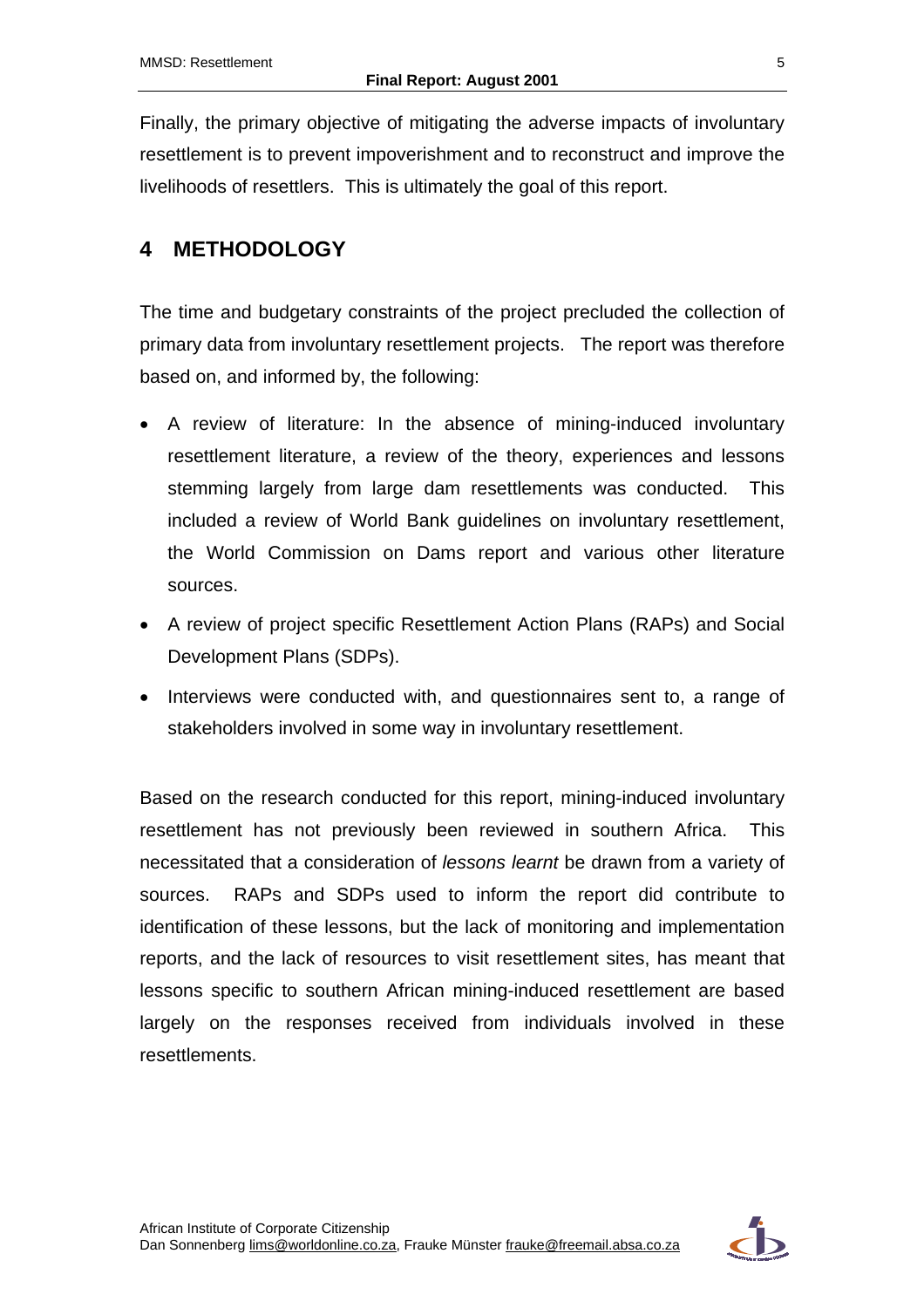# <span id="page-16-0"></span>**5 INVOLUNTARY RESETTLEMENT**

#### <span id="page-16-1"></span>**5.1 Background**

 $\overline{a}$ 

In **Section 1** the broad impacts of resettlement were touched on. This section focuses on the specifics of involuntary resettlement: what it means, what it does and how it is done. The section covers current thinking behind involuntary resettlement and draws on ground covered by the World Bank and a range of other sources including *Dams and Development*, the report produced by the World Commission on Dams  $(2000)^4$ . Much of the literature is based on resettlement experience gained in dam projects, irrigation schemes, forestry, urban housing and road building, but not much, unfortunately, on mining other than the southern African case studies discussed later in the document (**Section 7**). However, the same principles presented in the following sections can and should be applied to mining resettlement as the same two processes of displacement and resettlement occur.

One of the most obvious features of involuntary resettlement is that those having to move are often that group in society who has the least access to resources. In addition they do not benefit from, or as much, from the mining project at hand. Cernea (2000) goes further and states that "[C]ompulsory displacements that occur for development reasons embody a perverse and intrinsic contradiction in the context of development. They [developments] raise major ethical questions because they reflect an inequitable distribution of development's benefits and losses". People's land is expropriated, their sources of income removed or substantially altered and their social fabric unravelled. They may be relocated to land that is less productive, or land that requires significant input in order to produce. The financial proceeds that accrue to the host country are channelled into central state coffers and the



<sup>&</sup>lt;sup>4</sup> The World Commission on Dams was established in 1997 as a joint initiative between the World Bank and the IUCN to embark on a multistakeholder process to resolve the conflicts around dams (WCD, 2001).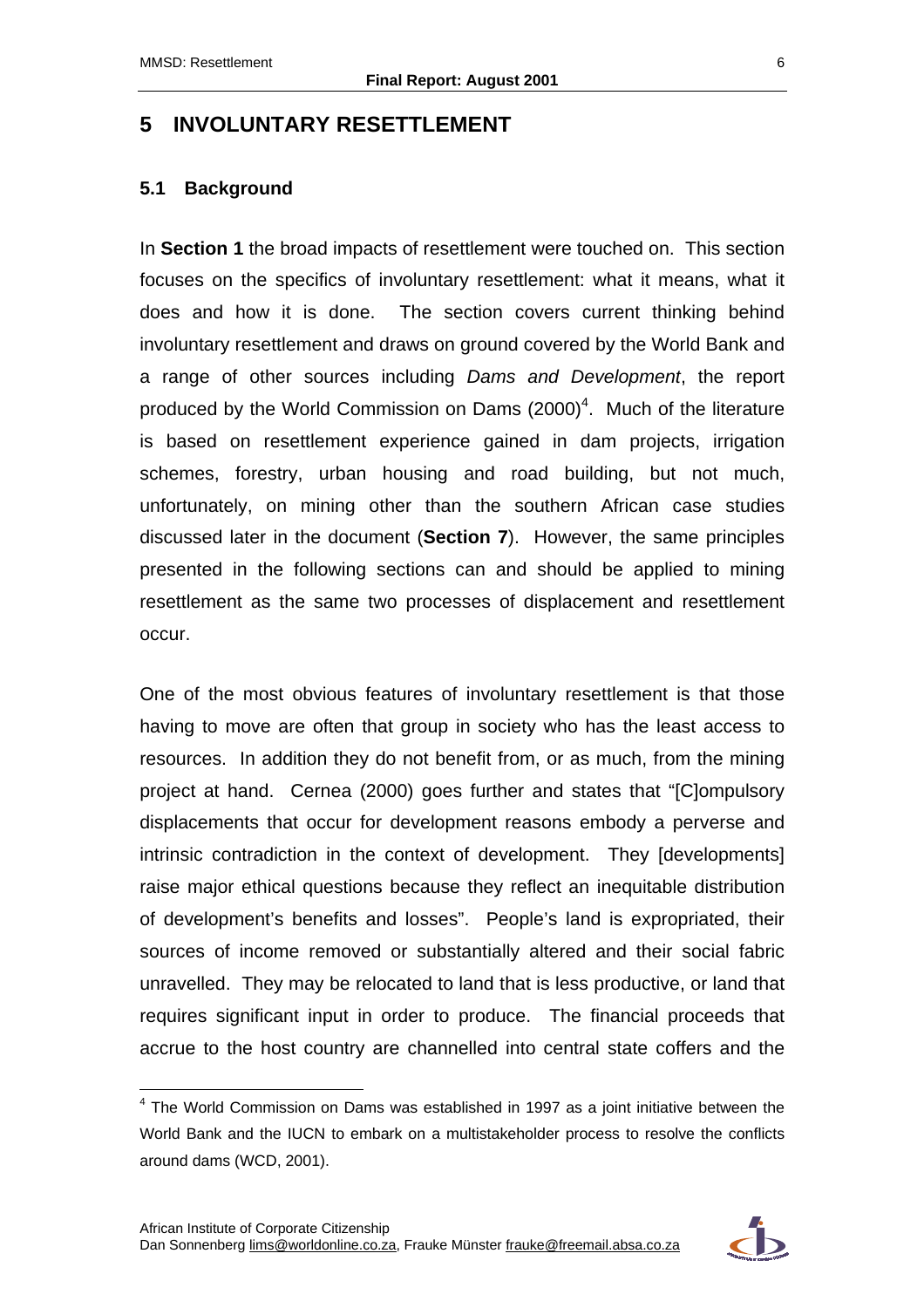ensuing benefits do not reach the host communities. The affected thus bear a disproportionate share of the social and environmental costs of a development project without gaining a commensurate share of the benefits (WCD, 2000). This begs the question: what is the *common good* and how are decisions made that may override the local good in the interests of national prosperity (see Roy, 1999). Typically, development projects such as mining are assessed according to inadequate economic analyses where the hidden costs borne by the affected are externalised and remain unknown until too late in the process, when allotments for livelihood restitution have been made. The emphasis during unsuccessful resettlement programmes has been on the physical relocation rather than on the development of the affected people (WCD, 2000).

The discussion that follows deals with the major impacts of involuntary resettlement, and how these impacts can be mitigated or avoided.

### <span id="page-17-0"></span>**5.2 Impoverishment & Reconstruction**

Cernea's (1997, 2000) *impoverishment risks and reconstruction model for resettling displaced populations* (IRR model) identifies impoverishment as the central risk incurred by resettlers in involuntary resettlement. The model focuses on the forced displacement of people and their reestablishment. It captures the broad range of hazards and reveals the causal mechanisms of impoverishment, its main processes and dimensions. This model is discussed here in some detail because it provides a comprehensive framework with which to approach resettlement projects, is current and relatively widely accepted as an improvement on previous models. Because it is generic, it can be tailored to the specific needs of individual programmes and should be supplemented where necessary. It also forms the basis for the World Bank's involuntary resettlement policies which cover most aspects of an involuntary resettlement programme.

At the model's core are three fundamental concepts: risk, impoverishment and reconstruction. The model aims to reverse the risks associated with

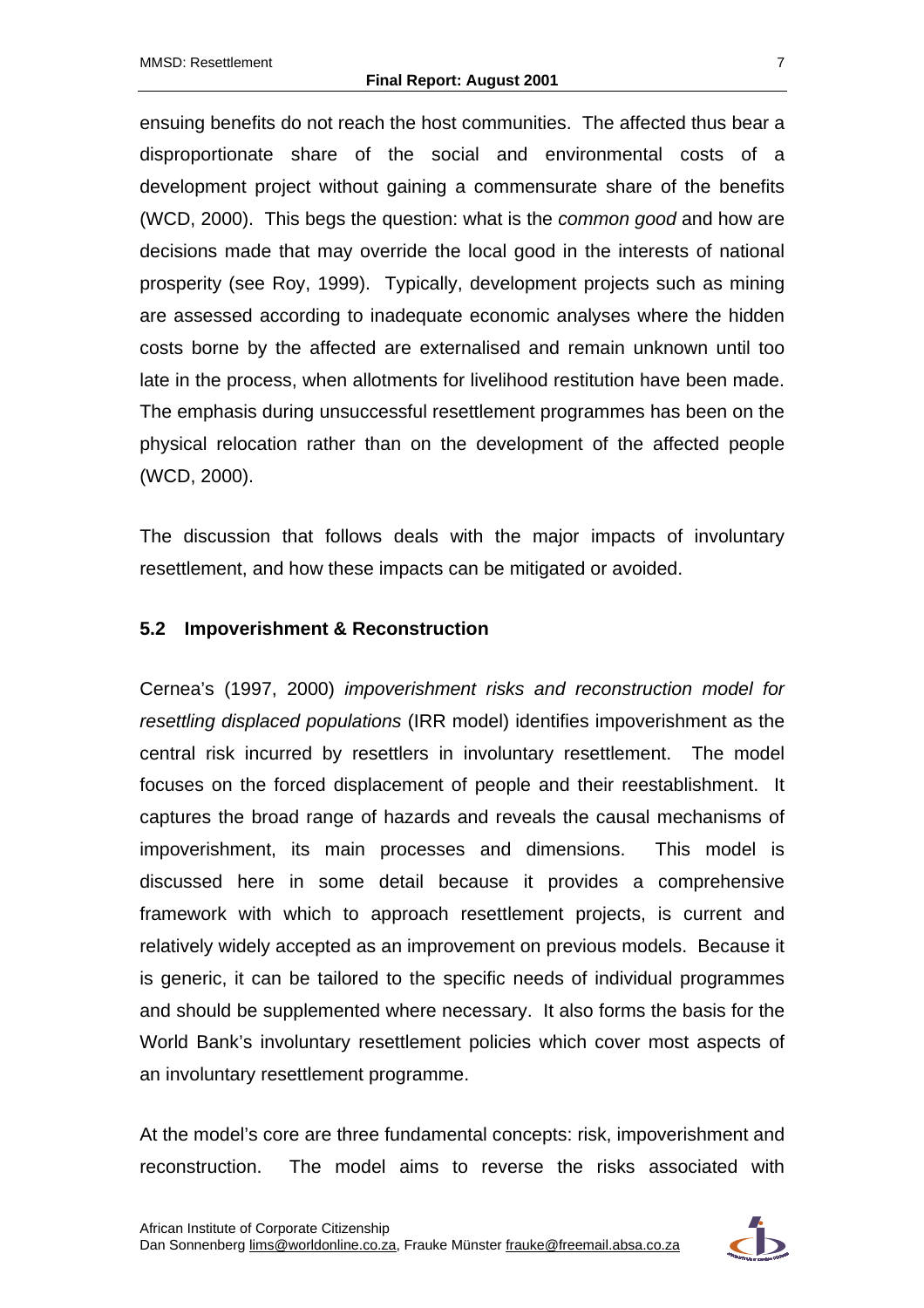displacement. The model has four distinct but interlinking functions: firstly, it is predictive, thus facilitating early warnings and planning; secondly, it is diagnostic; thirdly, it solves problems and finally, it allows for further research into involuntary resettlement<sup>5</sup>.

Many of the people subjected to resettlement are poor and marginalised. The IRR model highlights the main processes through which impoverishment can occur. These processes are connected, can occur simultaneously and compound one another. The processes are briefly described below:

- *Landlessness*: People's production systems their land have to be reconstructed or replaced with income-generating employment. If not, landlessness can result, followed by impoverishment. This is the main route to poverty and loss of capital.
- *Joblessness*: The risk of losing employment is very high. Creating new jobs is difficult and requires investment. Unemployment or underemployment results and is not immediately relieved after relocation. Those involved with the actual relocation may experience short-term employment, but this is short-term and unsustainable.
- *Homelessness*: Loss of shelter is not permanent, but for some resettlers a worsening in housing standards or loss thereof is a reality. A decline in housing conditions increases if the compensation for demolished houses is paid at assessed market value rather than replacement value.
- *Marginalisation*: This occurs when displaced persons lose economic power and thus begin a downward spiral. Skills useful previously become redundant, previous markets become closed and a social and psychological depression results. This is expressed in a drop in social status, lack of confidence, feelings of injustice and heightened vulnerability. At the new settlement sites, resettlers are denied opportunities and are viewed as strangers by host communities.



 5 The following paragraphs are based almost exclusively on Cernea (2000).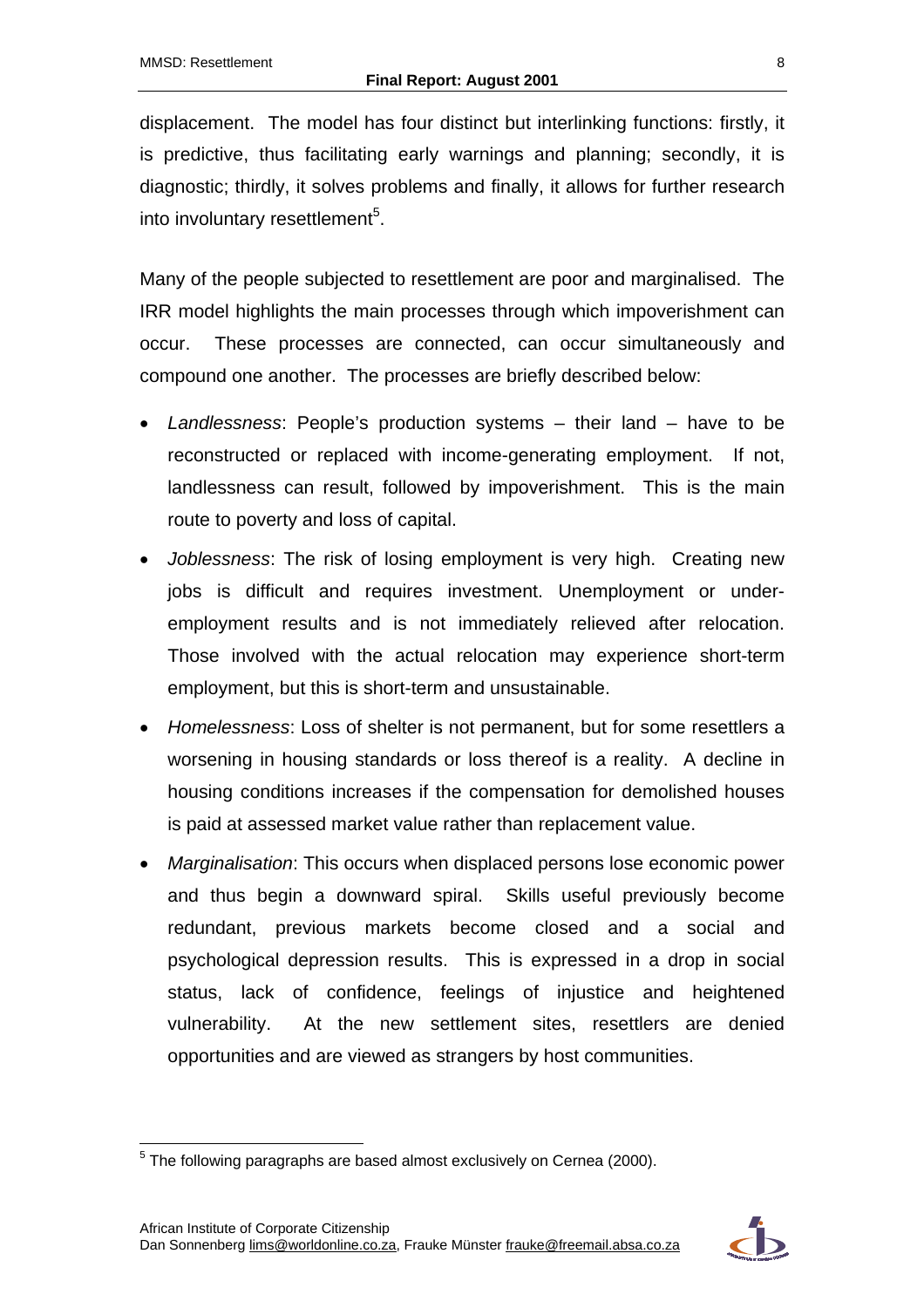- *Food insecurity*: Forced relocation increases the risk that resettlers will fall below the required calorie-protein levels necessary for normal human functioning. Malnourishment and food insecurity are symptoms of resettlement gone wrong. Problems with nutrition reinforce morbidity and mortality and depend on whether landlessness and joblessness are effectively dealt with.
- *Increased morbidity and mortality*: Displacement can cause declines in health levels. Stress and anxiety are sometimes compounded by the outbreak of illness, especially parasitic and vector-borne diseases such as malaria, bilharzia and diseases associated with unsanitary conditions. The young, old and frail are particularly susceptible.
- *Loss of access to common property resources*: Grazing lands, forests and woodlands, water and burial grounds are common property assets that resettlers often lose access to once they relocate. This results in income loss and drop in living standards. Loss of access to schools, health care facilities and other public services is also a feature of this process. Where access to common resources is decreased, resettlers tend to encroach on protected areas and on the host community's resources.
- *Social disarticulation*: Displacement disperses and fragments communities and thus breaks patterns of social organisation and interpersonal ties. Informal networks are disrupted and the net loss of social capital and information compounds the loss of natural, human and physical capital. The social capital is usually unperceived and uncompensated by the responsible development projects.

The above risks do not necessarily all occur in every project, or affect every individual simultaneously. The intensity of these risks varies depending on time and place, and also the group exposed to the risks. Women, children and the elderly are typically more vulnerable to risks. Host populations who also have a stake in the resettlement programme may experience different risks such as increased pressure on resources and services and environmental impacts. Therefore, it is important to provide opportunities and compensation to the host communities as well.

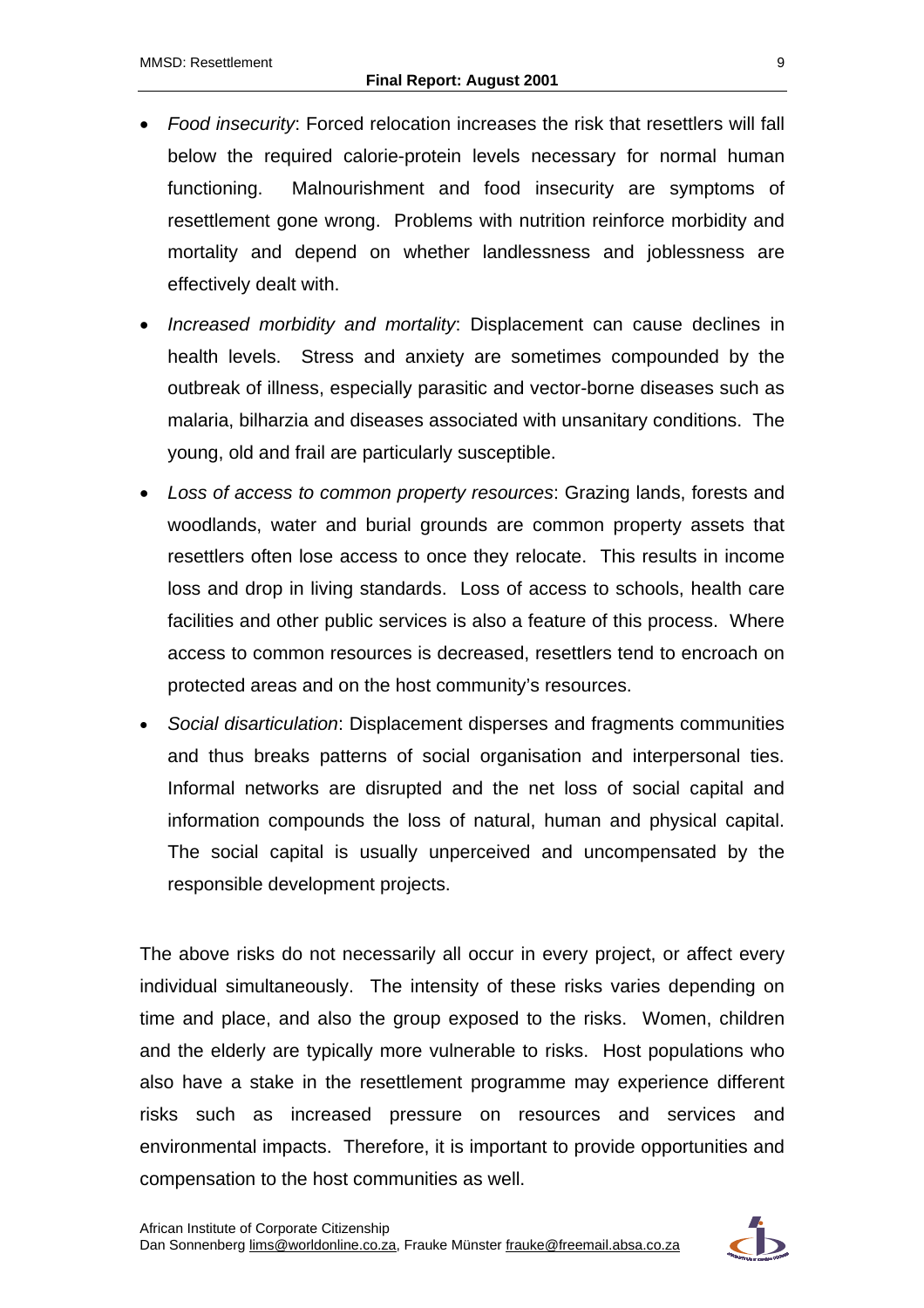An awareness of the processes through which impoverishment can occur is the first step towards preventing the failure of a resettlement programme. The second part of Cernea's model, that of reconstruction, provides guidance on how to reverse the risks associated with involuntary resettlement. In resettlement, all forms of capital are lost, therefore reconstruction must be multi-dimensional.

The IRR model provides an explicit framework for socio-economic reconstruction. The internal logic of the model suggests that to overcome the patterns of impoverishment it is necessary to prevent the risks from manifesting in reality. The model conveys two basic messages: a policy message and a strategy message. The former implies that the risk pattern can be controlled via a policy response that mandates and finances integrated problem solving. The strategy message requires that specific plans – Resettlement Action Plans – are necessary in order to join the model with the resettlement programme at hand.

What are the components of reconstruction? For displacement in rural areas in particular, land based reestablishment and reemployment are the basic economic variables that should be dealt with first. Access to arable or grazing land or income-generating employment is the basis for reconstructing livelihoods. Success here is correlated with identifying suitable land, bringing the land into production, diversification of agricultural and non-agricultural activities and utilising available resources optimally. Where resources are lacking, innovation is essential. Technical assistance with land production is also vital; without suitable reskilling, attempts at reconstructing livelihoods can fail. However, the training of resettlers will only be successful if there is an actual demand for employment, which in turn is a response to market conditions. Affected persons should at least be given preferential employment opportunities by the developer.

Finally, a comment about the application of the principle of eminent domain. Instead of outright expropriation of land, it would be better to explore avenues whereby the potentially dispossessed are involved in the new development

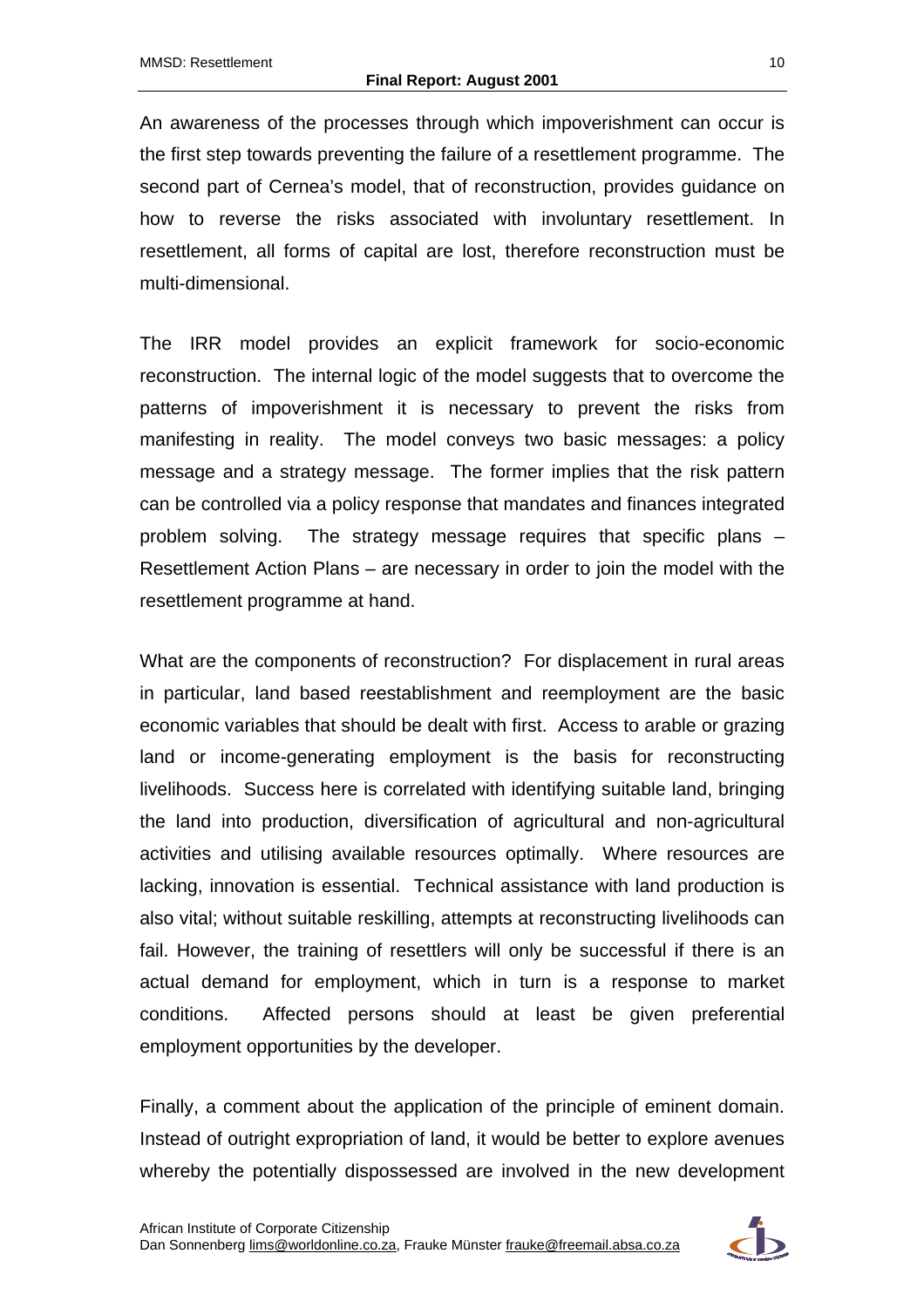either through joint ownership or by leasing their land to the new development. In this way, landlessness is circumvented, but the option needs to be examined carefully.

An improvement in housing conditions bolsters resettlers' lives and is not that difficult, relatively speaking, to achieve. Homelessness is not an unavoidable risk of impoverishment and house reconstruction allows room for improving standards of living.

The reconstruction of communities, their networks and social cohesion is a vital yet often overlooked aspect in many resettlement programmes. Planners tend to be less concerned with facilitating reintegration of the communities or in compensating community-owned assets. The rebirth of community institutions must be facilitated in the resettlement programme since community articulation is essential for the healthy recovery of the community's functions, and its individual members.

The nutrition levels of the affected people also require reconstruction. Nutrition will depend on the productivity of the land and on access to economic opportunities. Before lands become productive and economic activity picks up, there is the risk of malnutrition that may require immediate intervention.

Despite the existence of the IRR model, national resettlement programmes generally tend to be of very low standard whereas those that involve international organisations tend to be of a higher standard, though by no means perfect. In both instances, the intervention of the state tends to restrict people's rights based on the principle of the greater good for the greater numbers. This principle becomes corrupted and used as a justification for tolerating avoidable ills. In fact these ills are contrary to the principles of development. The instances of resettlement failure point to defects in the domestic policies of many countries. This must be changed in order to bring about progress in involuntary resettlement. Where policies are adopted these are often not the country's own, and adherence to the policy is not strict

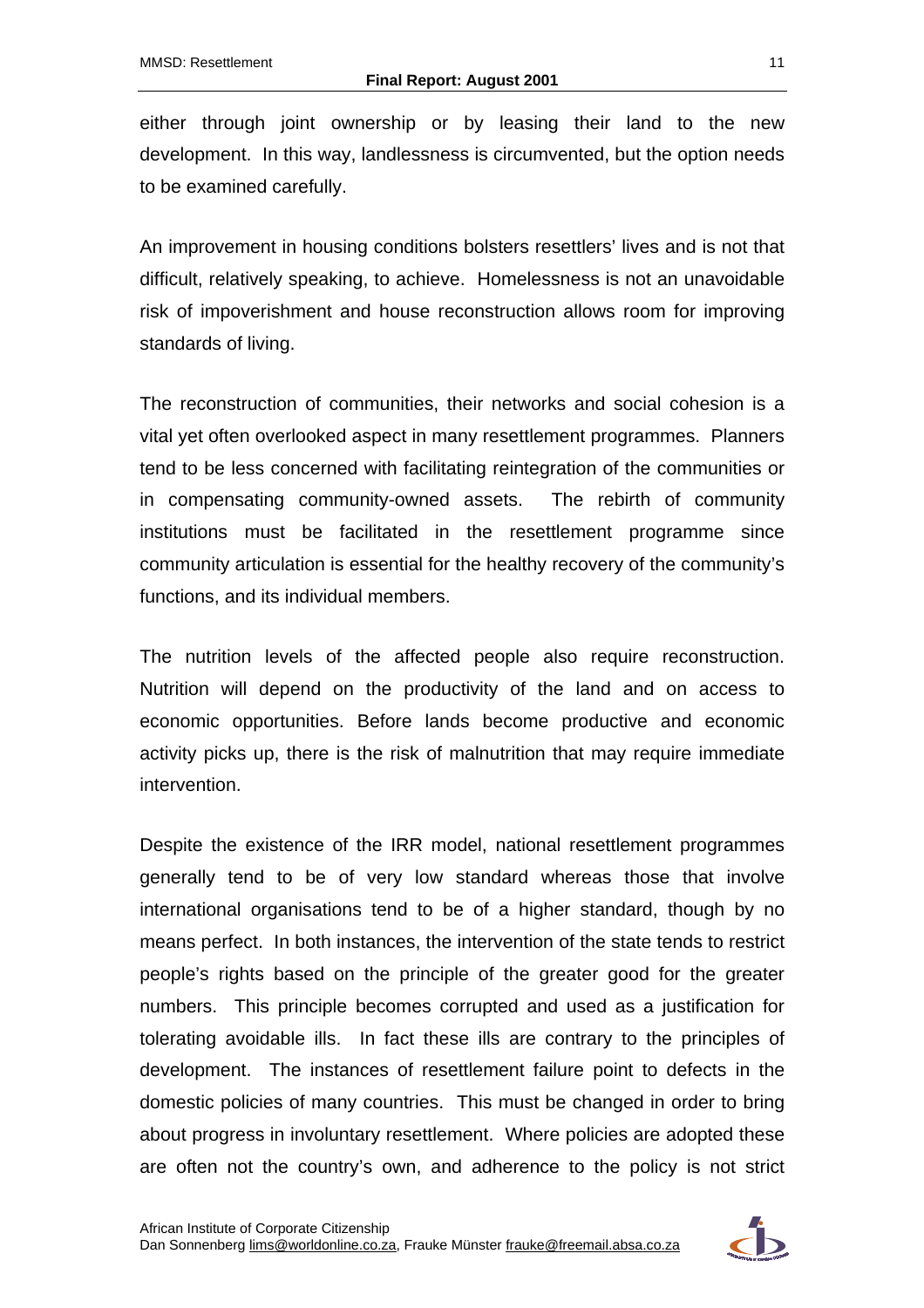because implementation depends primarily on political will and the institutional capacity of governments and their agencies. Because of absent national standards, government implementation agencies do not feel a strong ownership of the policy, despite any existing legal agreements.

Socially responsible resettlement should be guided by a partnership approach that can reduce the risks of impoverishment and generate benefits in the spirit of development. The IRR model calls for the correction of three entrenched flaws that account for the recurrent neglect of the risks of impoverishment. These flaws are:

- Flaws in conventional risk methodology,
- Flaws in cost-benefit analysis, and,
- Lack of genuine community participation and consultation.

Conventional risk assessment methodology does not factor in the risks that are incurred by displaced people. The emphasis has been on minimising financial risk and maximising return on investment. The risks to stakeholders are not subjected to the same rigorous analysis that the project financial risks are assessed by. This practice conflicts with the goal of safeguarding the interests of stakeholders and is contrary to the policy of poverty reduction. The approach to risk analysis needs to be reformulated to cover the risks to affected stakeholders. The analysis must explicitly include the impoverishment risks discussed and design insurance measures, safeguards and social safety measures. Where involuntary resettlement is unavoidable, special measures commensurate with risk intensity need to be provided.

Cost-benefit analysis is a macroeconomic tool that does not explore the distribution of costs and benefits among project stakeholders. It often justifies a project merely by determining whether the aggregate of a project's benefits outweighs the costs by an acceptable margin. This is not sufficient because the deleterious effects the project has on people are not considered and compensated by the benefits. The benefits are therefore not distributed equitably. To overcome these deficiencies, explicit distributional analysis

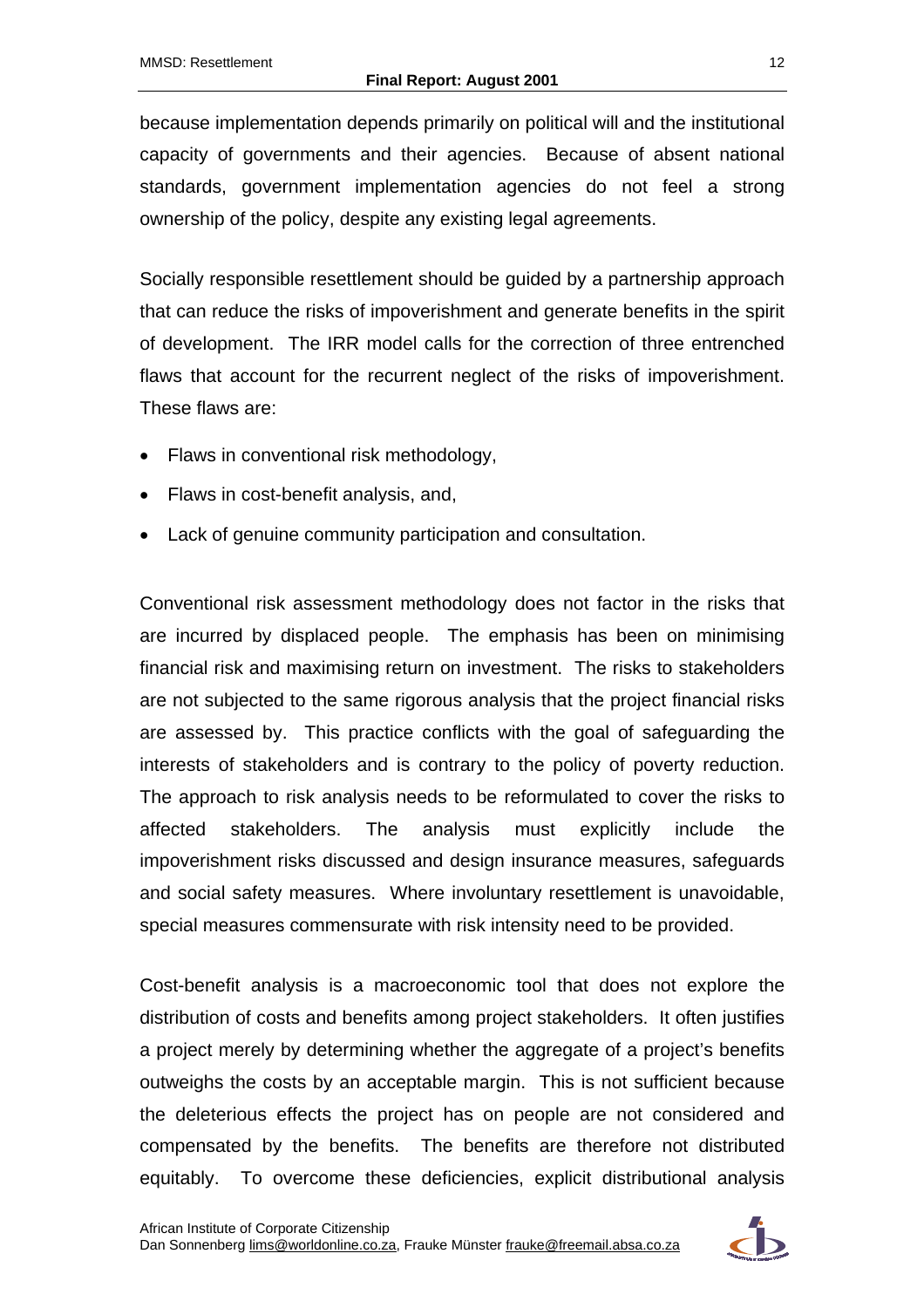should be mandatory in all project assessments. The costs and benefits must be calculated for each affected population category and the differential impacts recognised. The most damaging aspect of the analysis is that it results in the under-financing of resettlement programmes. The response to the risks of impoverishment must be predicated not solely on compensation, but on recovery and development. This requires the full internalisation of resettlement costs and the allocation of growth-supporting investments, in addition to compensation.

Inadequate consultation with affected communities during project development and before decision-making compounds the fallacies caused by deficient economic analyses. Consultation is imperative and because of weak state institutions it is even more vital for companies to conduct thorough consultation and disclosure programmes. Dysfunctional communication is one of the main causes of resettlement failure. Communication must be done in a timely manner and transparently. Withholding information is as good as deceit; lack of information is disempowering. Without adequate information, the affected communities cannot mobilise themselves and begin the process of reconstructing their own lives.

**Section 5** of this report has outlined current thinking behind resettlement. It almost entirely based on the writing of Michael Cernea and has covered the necessary ground to provide the reader with some idea of what resettlement does, why it has failed, and what are some of the changes that should be implemented to improve its practice. In **Section 7**, which defines the way ahead, some of the issues covered here will be revisited. The following section examines the institutional frameworks in place that guide involuntary resettlement.

# <span id="page-23-0"></span>**6 INSTITUTIONAL FRAMEWORKS GOVERNING RESETTLEMENT**

How involuntary resettlement is carried out, and whether impoverishment risks are successfully avoided or their impacts reduced, depends largely on

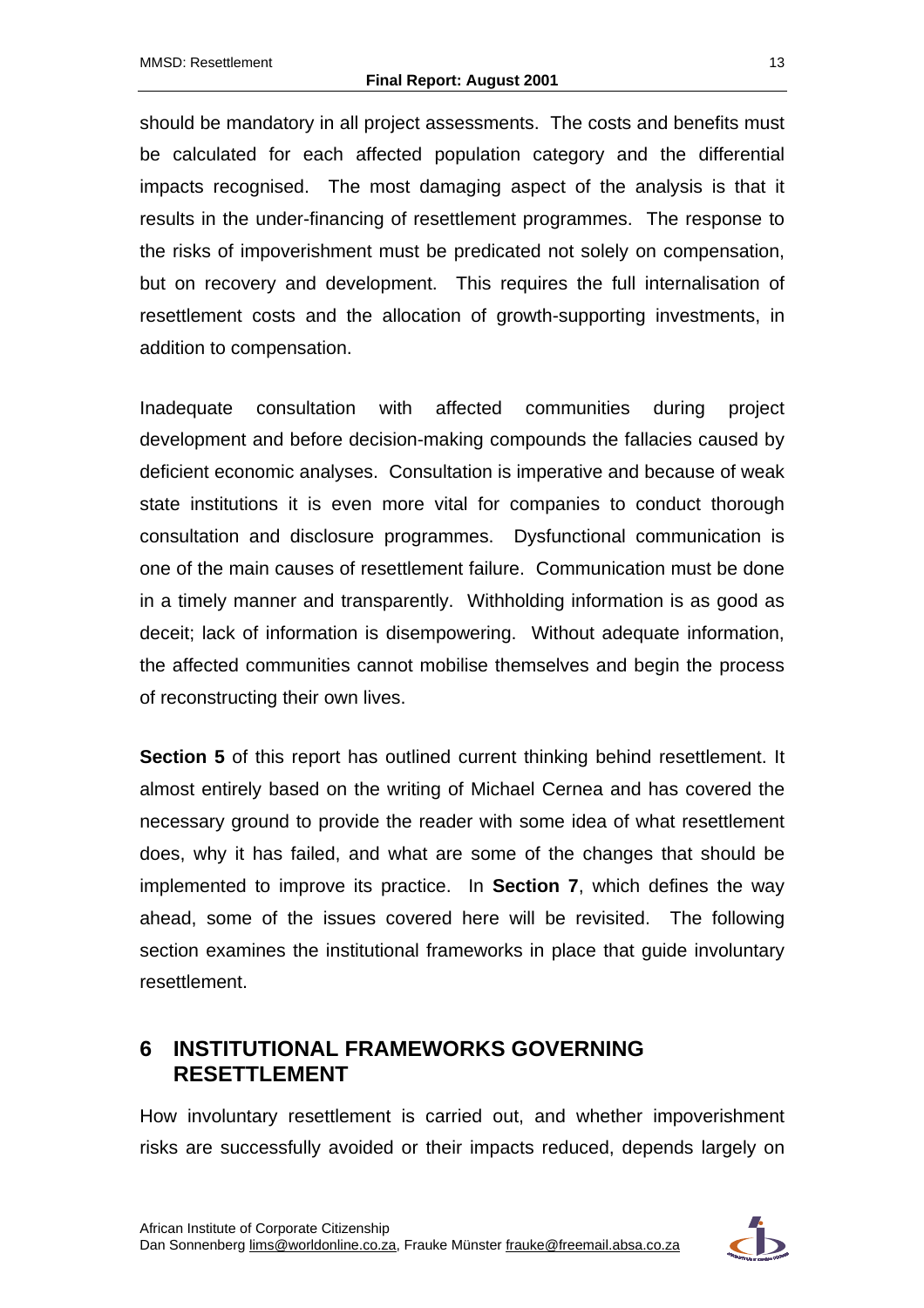the type of institutions and frameworks in place to guide and govern planning and implementation.

Deteriorating living conditions of resettled communities, households or individuals are not an inevitable consequence of mining-induced resettlement. Rather, they are partly the consequence of the failure of institutions at the global, regional and local level to intervene in a manner that pre-empts the risks of impoverishment from unfolding (Kibreab, 2000).

Based on extensive experience with resettlement failures, a number of factors have been identified as transforming these risks into reality (Cernea, 1996, 1997; WCD, 2000). These are outlined below:

### *Inappropriate Policy:*

- Inadequate policies and laws to guide resettlement.
- Focus on expropriation and physical relocation rather than income reestablishment and socio-economic development.
- Most governments forcibly displace people but do little to use institutional instruments to facilitate "land for land" alternatives.
- Contradictions between World Bank resettlement guidelines and national legislation.

#### *Weak Institutions:*

- Institutions in charge generally operate in a policy and guideline vacuum and lack organisational capacity and appropriate social skills.
- Lack of accountability for promised entitlements.
- Lack of political and corporate will to ensure resettlement is effectively and sensitively carried out.
- No mechanisms exist to enforce compliance with resettlement plan (where one exists).

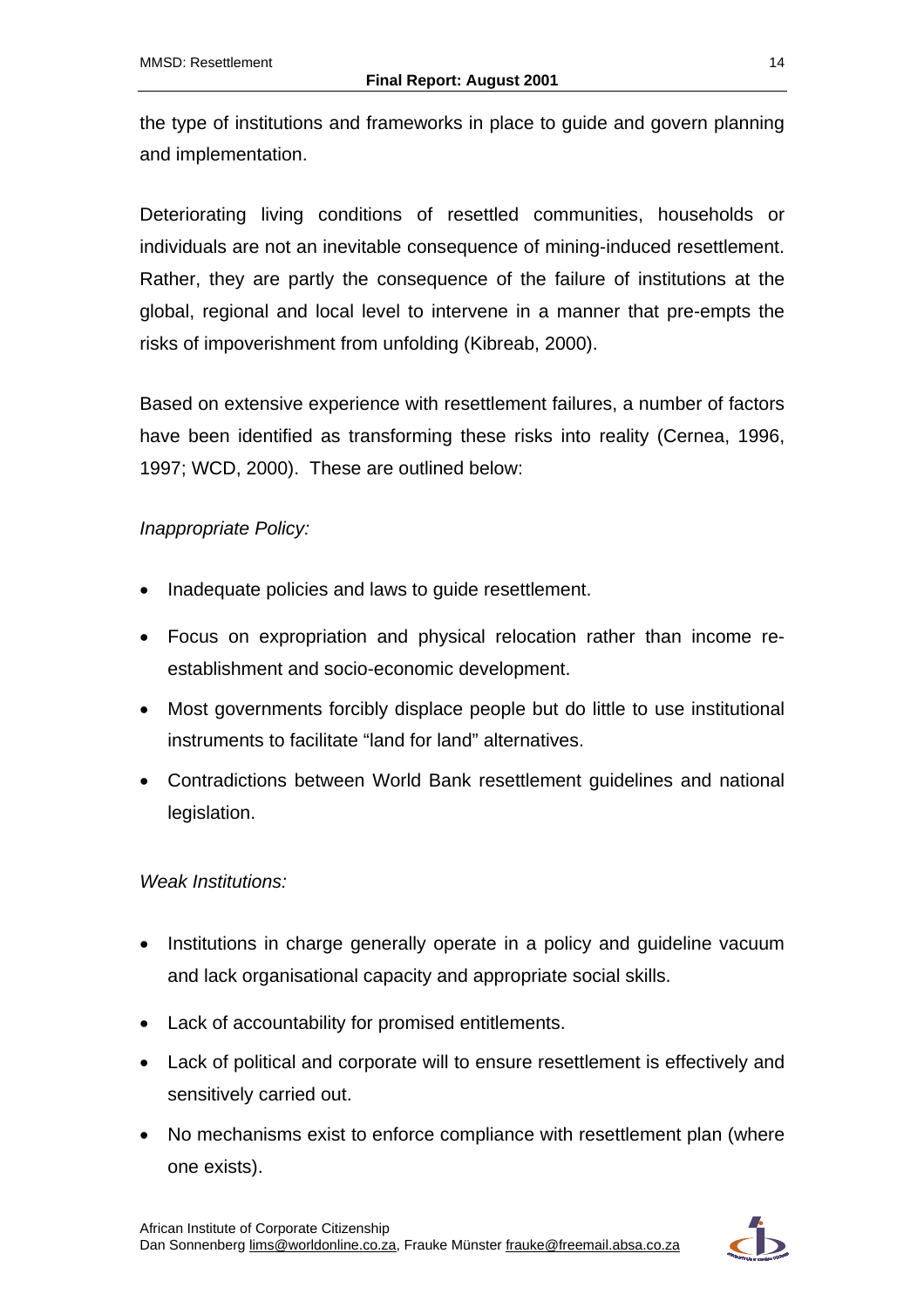### *Inappropriate Methodology:*

- Undercounting of actual number of people affected through loss of land and houses.
- Pre-move income levels are unknown to planners so full re-establishment costs are underestimated.
- Resettlement costs are borne externally rather than internalised by the mining company in project budgets.
- Resettlement is executed as a last-minute salvage operation and not used as an opportunity for socio-economic development.
- Projects causing resettlement are strongly promoted as being for the *national good* with too little consideration given to the *local good* where the impacts and hardships are most keenly felt.
- Mechanisms to ensure that project benefits accrue to the local community are weak or non-existent.

#### *Authoritarianism:*

- Displaced and host populations are not empowered to participate adequately in the planning and execution of the relocation, especially in negotiating viable solutions.
- Resettlers and hosts not consulted in time.
- Incorrect assumptions made about resettlers' needs and preferences.
- Effective legal mechanisms for negotiating and resolving grievances are often absent or subverted.
- Communities are viewed as homogenous and consultation limited to discussion with so-called leaders.
- Communities or individuals are coerced and intimidated into accepting resettlement.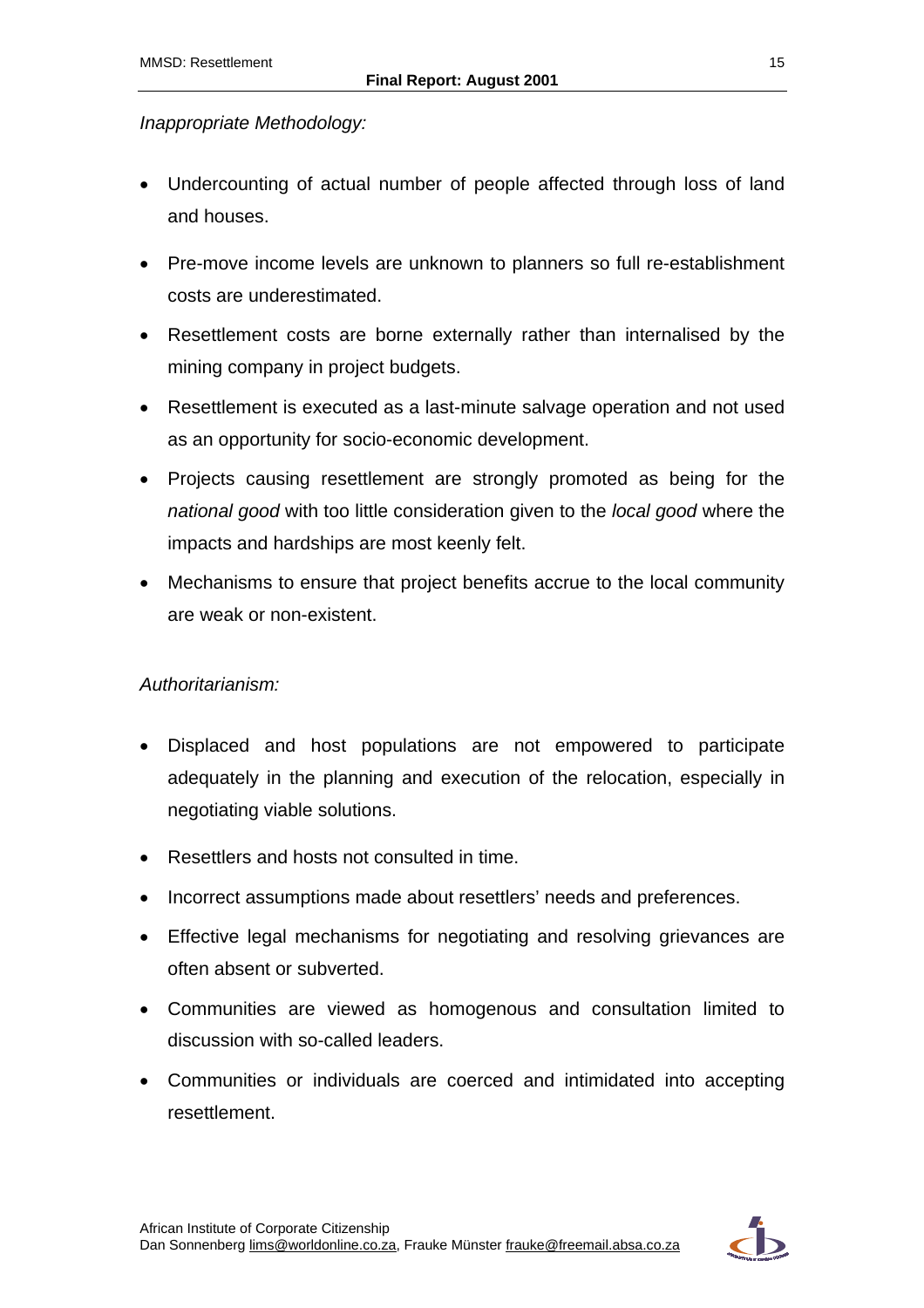#### *Inadequate and Inappropriate Compensation:*

- Property acquisition provides insufficient resources for oustees to purchase replacement land and other assets.
- Significant numbers of affected people are excluded from compensation or are underpaid, often due to the lack of recognition given to informal or customary land rights.
- Resettlement sites selected without reference to availability of livelihood opportunities or preferences of resettlers. Resettlement sites are frequently resource depleted and environmentally degraded.
- Replacement of agricultural land, basic services and infrastructure often fails to materialise, is inadequate or delayed for years.
- Neighbouring villages or communities that lose access to shared resources are often overlooked when assessing who requires compensation.
- Cash compensation is paid where individuals have no access to banks or ways of managing large sums of money.

#### *Poor Financial Planning:*

- Resources allocated to compensate and assist displaced people are generally insufficient to fully cover resettlement and reestablishment.
- Host populations are often forced to bear the cost of the influx of displacees.
- Excessive money is spent on inappropriate assistance or compensation in a public relations exercise.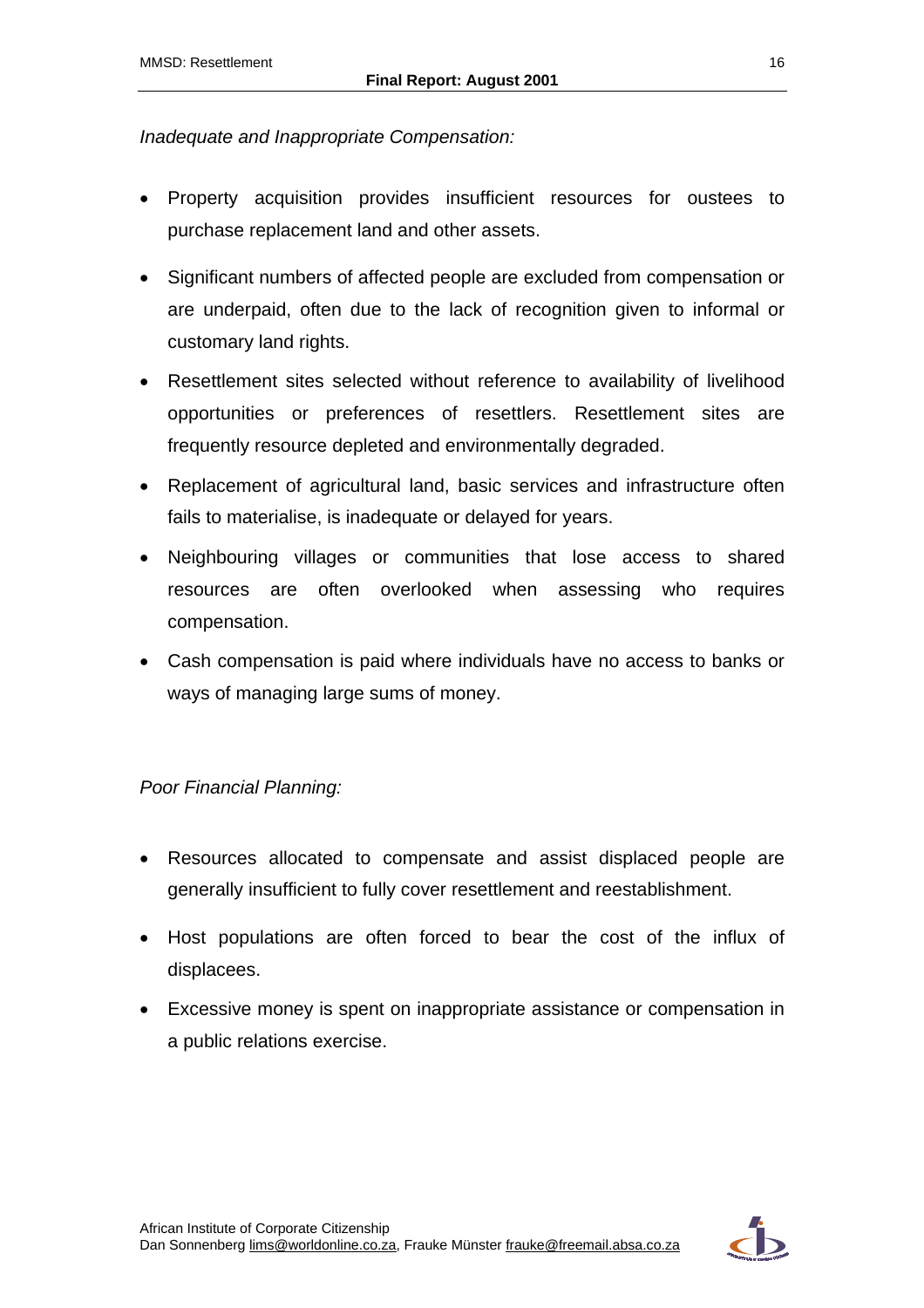### *Unskilled Implementing Agents:*

- Lack of skills, staff and organisational capacity to properly implement resettlement plan.
- Generally there is no inclination to bring on board specialist social scientists and implementation is often left up to the construction manager.
- Where social scientists are included they are seen as controversial and are subsequently restricted in their work.

### *Extended Resettlement Period:*

• Productive capacities and incomes are not restored within a reasonable time period leading to impoverishment.

### *Short-sighted Planning:*

• Secondary environmental and social problems resulting from resettlement are not identified or catered for.

#### *Lack of Monitoring and Evaluation:*

• Absence of mechanisms to identify and rectify problems at an early stage.

With these potential pitfalls in mind, it is necessary to consider what institutional frameworks exist to govern, direct or influence involuntary resettlement. The following sections provide an overview of existing frameworks within which involuntary resettlement is executed. The objective is to identify possible weaknesses, which, if not addressed, will undermine the capacity to mitigate the risks involved and may lead to further impoverishment.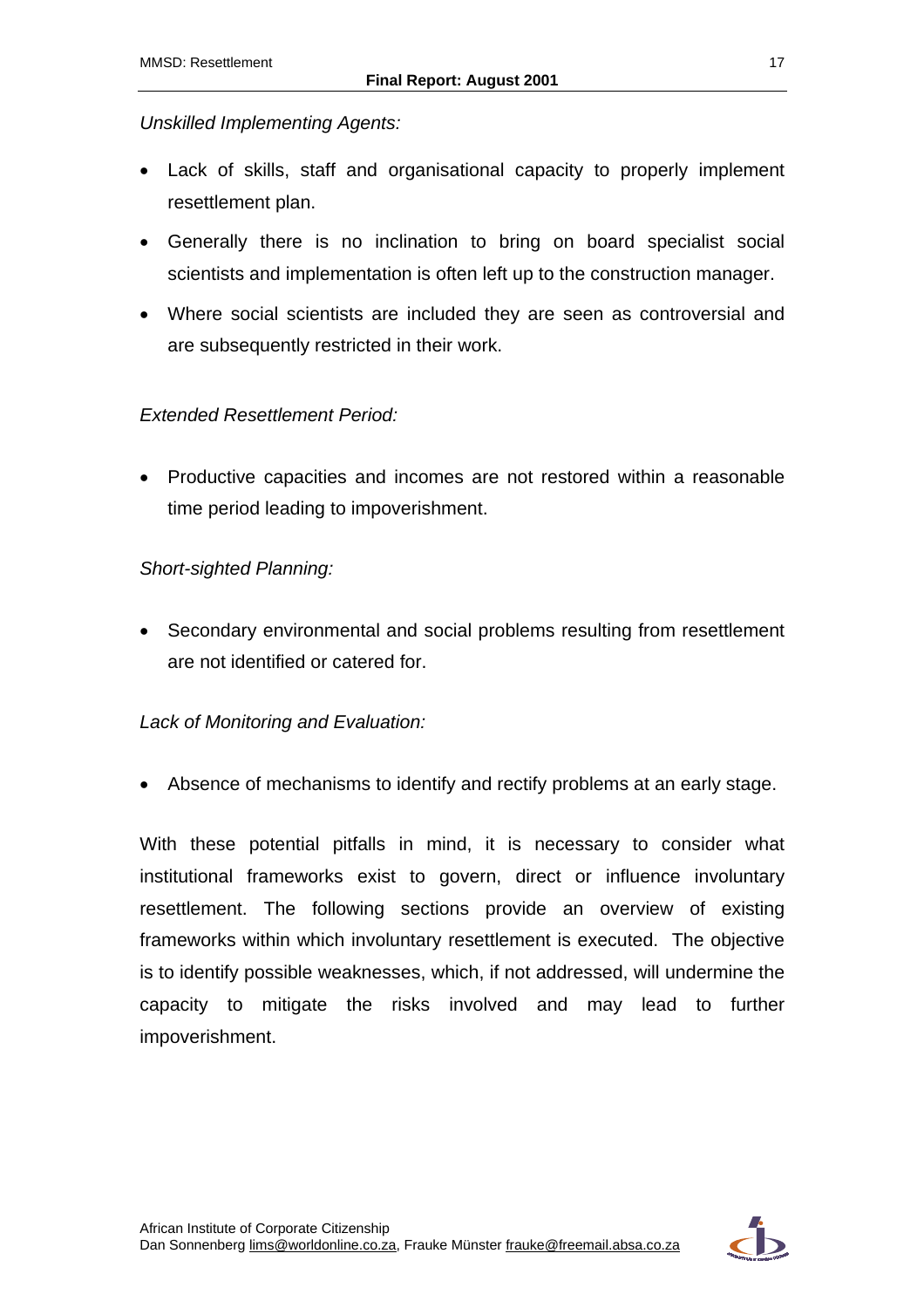#### <span id="page-28-0"></span>**4.1 Global Frameworks**

Africa's development, as well as the recent move towards greater privatisation, has largely been driven by global financial institutions such as the World Bank. Anxious to attract overseas development assistance and foreign investment, African governments have agreed to large infrastructure, industrial and mining projects in the name of the common good. The disproportionate influence of global institutions in Africa's development has therefore necessitated the consideration of what global frameworks exist for managing the negative impacts of development.

#### <span id="page-28-1"></span>6.1.1 The World Bank Policy on Involuntary Resettlement

The World Bank's involvement in involuntary resettlement stems largely from their involvement in large dam projects. These projects have become

synonymous with the displacement of millions of people without adequate compensation or resettlement assistance. It was largely the resultant negative publicity, and criticism of the Bank's failure to intervene on behalf of the displaced peoples, that led to the World Bank initiating the process to develop its own policy and procedures for involuntary resettlement. The current version, Operational Directive (OD) 4.30, remains the most widely used guideline for any project involving involuntary resettlement.

|                                                                                                                                     | Box 1 - World Bank Involuntary Resettlement Policy                                                                                                                                                                                    |  |
|-------------------------------------------------------------------------------------------------------------------------------------|---------------------------------------------------------------------------------------------------------------------------------------------------------------------------------------------------------------------------------------|--|
|                                                                                                                                     | Involuntary resettlement should be avoided or minimised<br>where feasible by exploring all viable alternative project<br>designs.                                                                                                     |  |
|                                                                                                                                     | Resettlement plans should be developed for cases<br>where displacement is unavoidable.                                                                                                                                                |  |
| Involuntary resettlement should be integrated into<br>٠<br>project design and dealt with from the start of project<br>preparations. |                                                                                                                                                                                                                                       |  |
|                                                                                                                                     | • Displaced populations should receive benefits from the<br>project.                                                                                                                                                                  |  |
|                                                                                                                                     | Resettlement should be conceived and executed as a<br>development programme.                                                                                                                                                          |  |
|                                                                                                                                     | Affected persons should be:                                                                                                                                                                                                           |  |
|                                                                                                                                     | - Compensated for their losses at full replacement cost<br>prior to the actual move.                                                                                                                                                  |  |
|                                                                                                                                     | Assisted with the move and supported during the<br>$\overline{a}$<br>transition period in the new resettlement site.                                                                                                                  |  |
|                                                                                                                                     | Assisted in their efforts to improve their living<br>standards, income earning capacity and production<br>levels, or at least to restore them.                                                                                        |  |
|                                                                                                                                     | • Community participation in planning and implementing<br>resettlement should be encouraged.                                                                                                                                          |  |
| ٠                                                                                                                                   | Resettlers<br>should<br>be<br>integrated<br>socially<br>and<br>economically into host communities through planning<br>resettlement in areas benefiting from the project and<br>through consultation with the future host communities. |  |

• Compensation and resettlement assistance should not only be limited to affected persons that hold legal title to the land. The Bank recognises the existence of usufruct or customary rights to the land or use of resources.

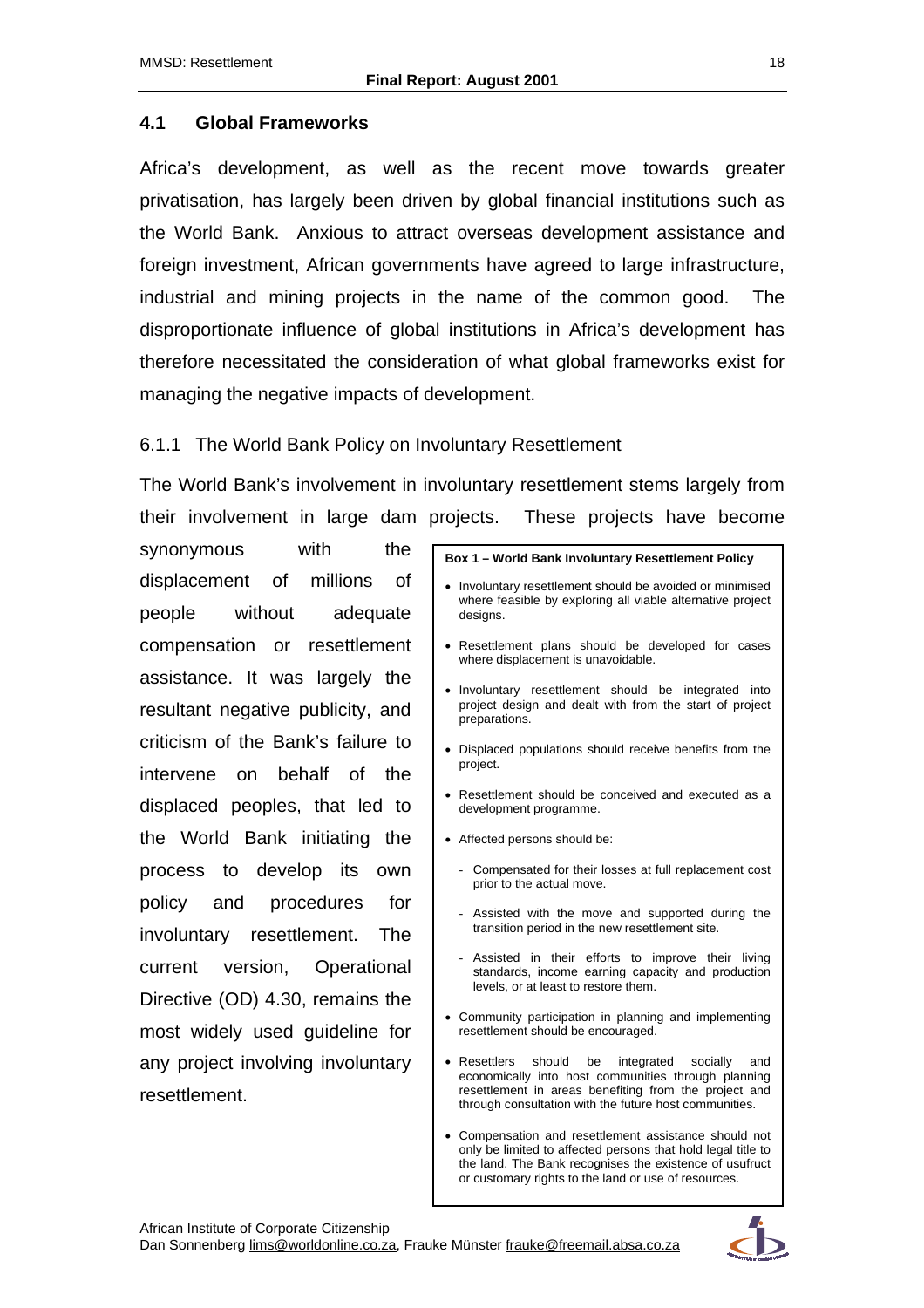OD 4.30 describes the Bank's policy (See Box 1) and the procedures to be followed by borrowers for projects involving possible involuntary resettlement (World Bank, 1990).

Any bank-financed project that involves land acquisition, or is screened as Category A or B in terms of the Environmental Assessment (EA) required $6$ , should be reviewed for potential resettlement requirements early in the project cycle (World Bank, 1990, para 1). Recent investments by the International Finance Corporation (IFC) in the mining sector in Zambia and Mozambique have used OD 4.30 to guide the resettlement component of these projects.

In terms of resettlement planning, OD 4.30 outlines what should be covered by the resettlement plan (Box 2), although it provides flexibility by acknowledging that the level of detail will vary according to the circumstances

of the project. According to OD 4.30, resettlement involving only "a few people" (less than 100-200) does not require a resettlement plan as a prerequisite for project appraisal although the principles of compensation remain the same as for larger resettlements. In determining appropriate compensation for rural dwellers, the directive states that preference should be given to landbased resettlement as cash compensation is usually inadequate to restore previous livelihoods.

 $\overline{a}$ 

| Box 2 – Contents of a Resettlement Action Plan                     |  |  |  |  |  |
|--------------------------------------------------------------------|--|--|--|--|--|
| • Organisational responsibilities                                  |  |  |  |  |  |
| • Community participation and integration with host<br>communities |  |  |  |  |  |
| • Socio-economic survey                                            |  |  |  |  |  |
| • Legal framework                                                  |  |  |  |  |  |
| • Alternative sites and their selection                            |  |  |  |  |  |
| • Valuation of, and compensation for, lost assets                  |  |  |  |  |  |

- Land tenure, acquisition and transfer
- Access to training, employment and credit
- Shelter, infrastructure and social services
- Environmental protection and management
- Implementation schedule, monitoring and evaluation



 $6$  The Bank undertakes environmental screening of each proposed project to determine the appropriate extent and type of EA. The Bank classifies the proposed project into one of four categories, depending on the type, location, sensitivity, and scale of the project and the nature and magnitude of its potential environmental impacts (World Bank, 1999).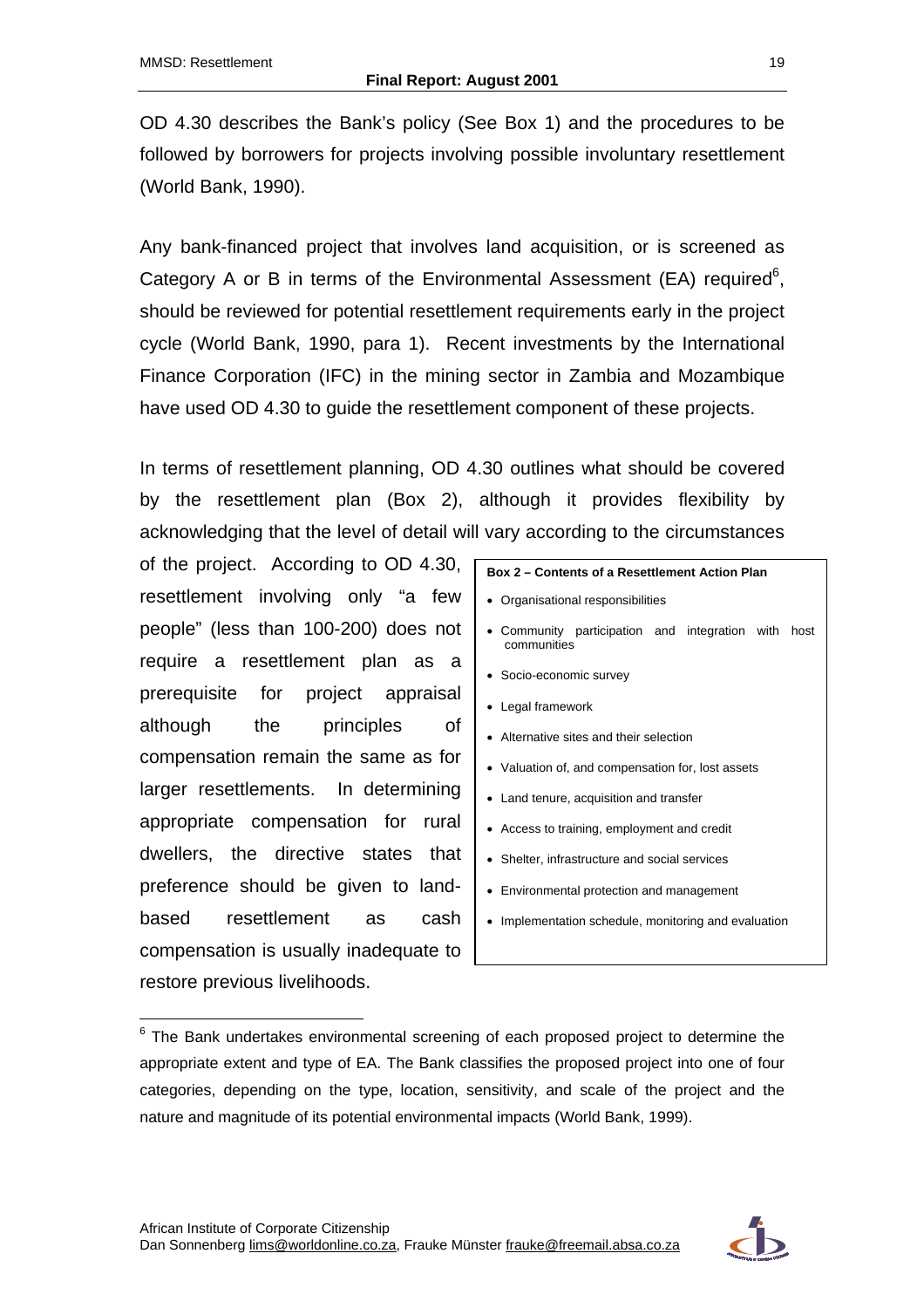Theoretically, the development of a resettlement plan is a pre-requisite for project appraisal prior to project approval and allocation of funding to the borrower. However, this stipulation is not always adhered to in practice.

OD 4.30 is currently being revised to distinguish more clearly between the Bank's Operational Policy (OP 4.12) and Bank Procedures (BP 4.12) (World Bank, 2001b & 2001c). The mandate, however, is to fully maintain current standards and retain the objectives and principles of OD 4.30. The revised version is now closed to further public comment and has been forwarded to the Bank's Executive Directors for approval. Draft OP 4.12 covers: policy objectives; the type of impacts covered; required assistance or compensation measures; eligibility for benefits; resettlement planning, implementation and monitoring; and resettlement instruments. Requirements for the resettlement instruments (resettlement plans, policy and process frameworks) are detailed in the Annex to OP 4.12.

World Bank procedures are detailed separately in BP 4.12 covering: assessment of the need for resettlement; criteria for eligibility; feasibility of proposed resettlement measures; appraisal of the plans or framework documents; procedures for supervision and a country assistance strategy.

The draft guidelines implicitly reflect many of the lessons learnt through recent resettlements. They have been enhanced through the specification that the resettlement strategy may include resettlement on land purchased in the open market in addition to resettlement on public lands (World Bank, 2001b, para 10). This increases the likelihood of finding and obtaining suitable resettlement lands. The draft guidelines also provide greater flexibility in the range of measures available to help restore standards of living, including the provision of short-term jobs, subsistence support, salary maintenance, land preparation, training and credit facilities (World Bank, 2001b, Section III).

To overcome the conflict between the World Bank's OD 4.30 – which states that the absence of legal title to land should not be a bar to compensation – and some national laws – which state that compensation will only be paid to

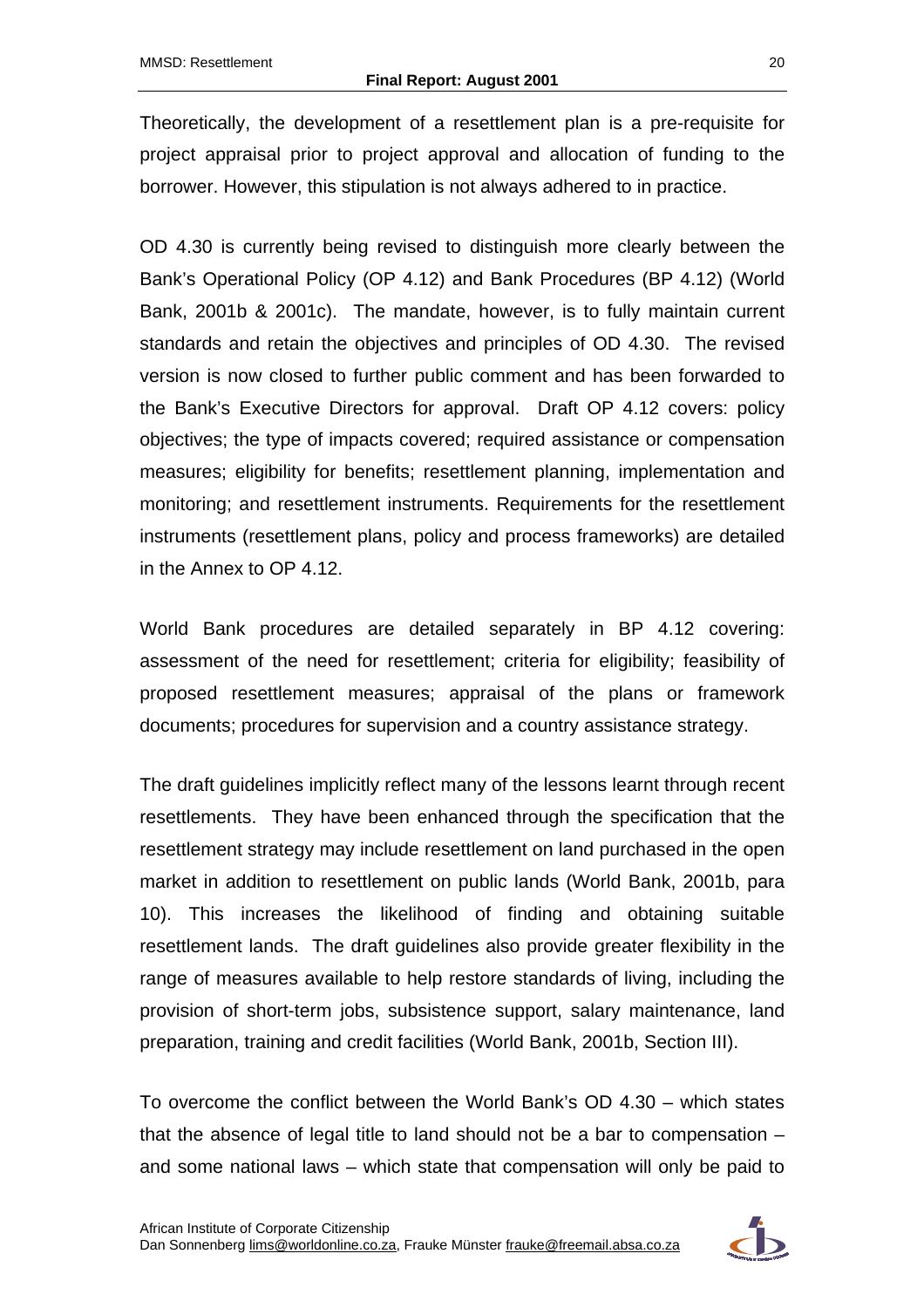those with legal title – draft OP 4.12 provides for resettlement assistance (instead of compensation) to those who have no recognisable legal right or claim to the land they are occupying (World Bank, 2001b, para. 14 - 15). This is of particular relevance to southern African countries where land tenure insecurity is common. For example, in Mozambique and Tanzania land is State-owned and occupiers have no legal claim to compensation for land lost (Government of Mozambique Maputo Province, 1998; Institute of Natural Resources, 1999). In Zambia no law protects squatters from eviction without compensation for improvements made to the land (Hansungule *et al*., 1998). Under OP 4.12 compensation is provided for those who have formal legal rights to land (including customary and traditional rights recognised under the laws of the country), as well as those who have informal rights to land, but who have a claim to such land or assets (provided that such claims are recognised under the laws of the country or become recognised through a process identified in the resettlement plan). These criteria for compensation eligibility are therefore still constrained by the dependence on the country's recognition of informal rights and claims.

OP 4.12 extends the resettlement instruments beyond the previous resettlement plan to include resettlement policy frameworks – for Bank financed sector investment and financial intermediary subprojects – and process frameworks, for projects involving restriction of access to legally designated national parks and protected areas. Where previously no resettlement plan was required for projects involving less than 100-200 people, an abbreviated resettlement plan may be agreed with the borrower for resettlements where impacts are considered minor or fewer than 200 people are displaced.

#### <span id="page-31-0"></span>6.1.2 Critique of the World Bank guidelines

It could be argued that the biggest short-coming of both the old and new World Bank safeguard policies is that they are guidelines and not a prescriptive tool with enforcement mechanisms in place to ensure that plans are implemented. There is therefore a large gap between policy and

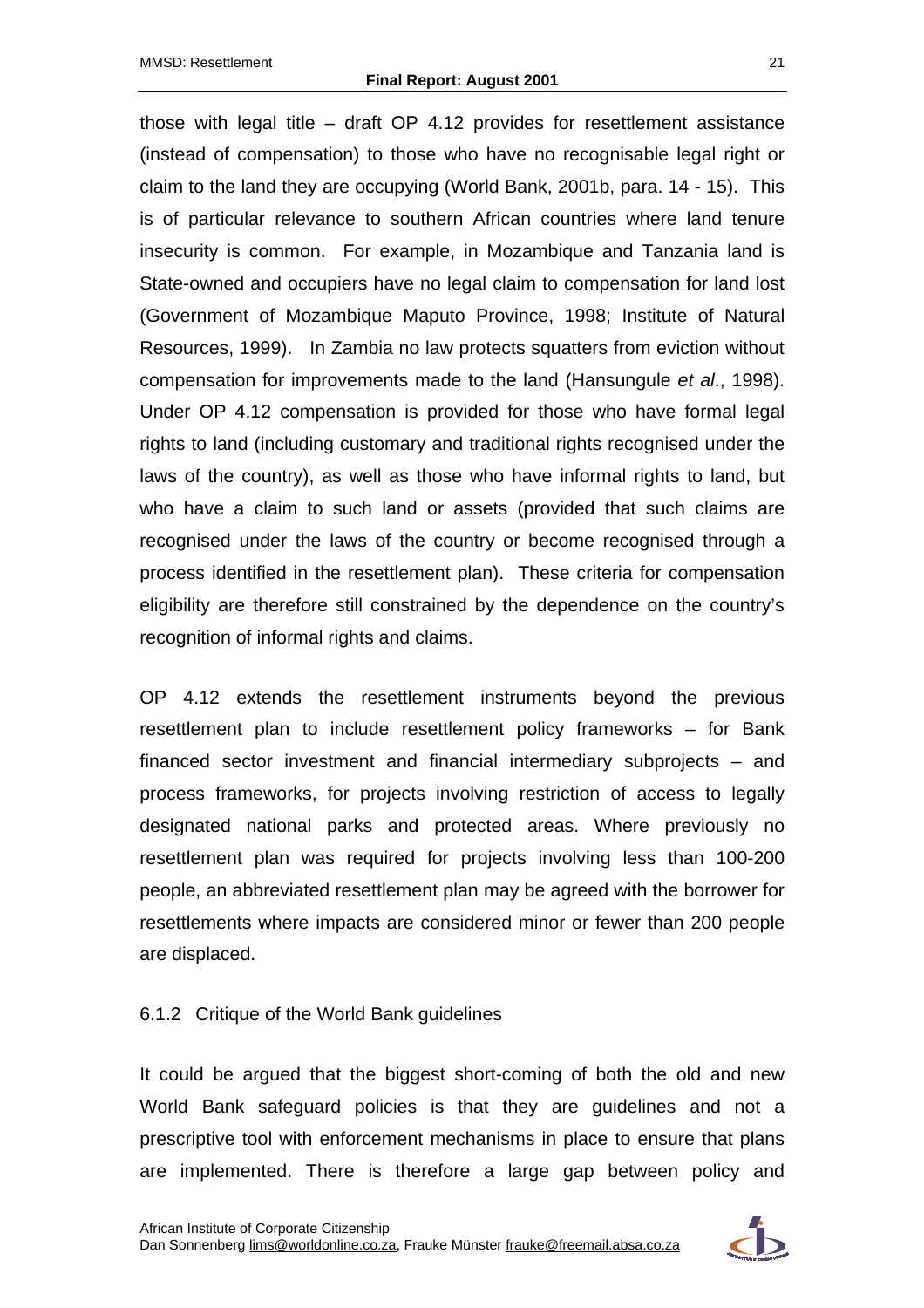performance, as recognised by the Morse Commission in their independent report on the Narmada Sardar Sarovar Dam involuntary resettlement (Morse *et al.*, 1992, cited in Cernea, 1997).

The Bank's guidelines only suggest that the borrower's obligation to carry out the resettlement plan should be reflected in the legal agreements between the bank and the borrower (World Bank, 1990, para 30; World Bank, 2001b, para 22). The level of responsibility and commitment of both the Bank and the borrower is therefore open to [mis]interpretation through the absence of mandatory and minimum requirements. The World Commission on Dam's (WCD) report (2000, p189) criticises the World Bank's discretionary adaptation of policies to developing country realities and its ignorance of noncompliance, stating that this only breeds cynicism about the willingness to comply (WCD, 2000, p189). Although the World Bank has in the past suspended financial assistance to an urban sector project in Cameroon, where implementation of resettlement "gets seriously out of compliance with World Bank resettlement policy and practice" (Cernea, 1997, p32), this type of disciplining is of no help to the resettlers. More creative enforcement mechanisms should be developed which ensure compliance with resettlement plans.

The report from the World Commission on Dams further criticises the Bank guidelines on the basis that they focus on project planning and design and not on options assessment or implementation (WCD, 2000, p188). As monitoring is generally discontinued after 5 years the assumption is that the planning phase has anticipated and covered all future eventualities. However, the inflexibility of implementation and monitoring doesn't allow for constant adaptive management.

The policy of "improving, or at least restoring" former living standards, income earning capacity and production levels has been criticised for not making the minimum requirement "improvement" (IFC, 2001). If restoration is an accepted goal then resettlement will merely serve to replicate the poverty that most people who are displaced began with. This contradicts the initial policy

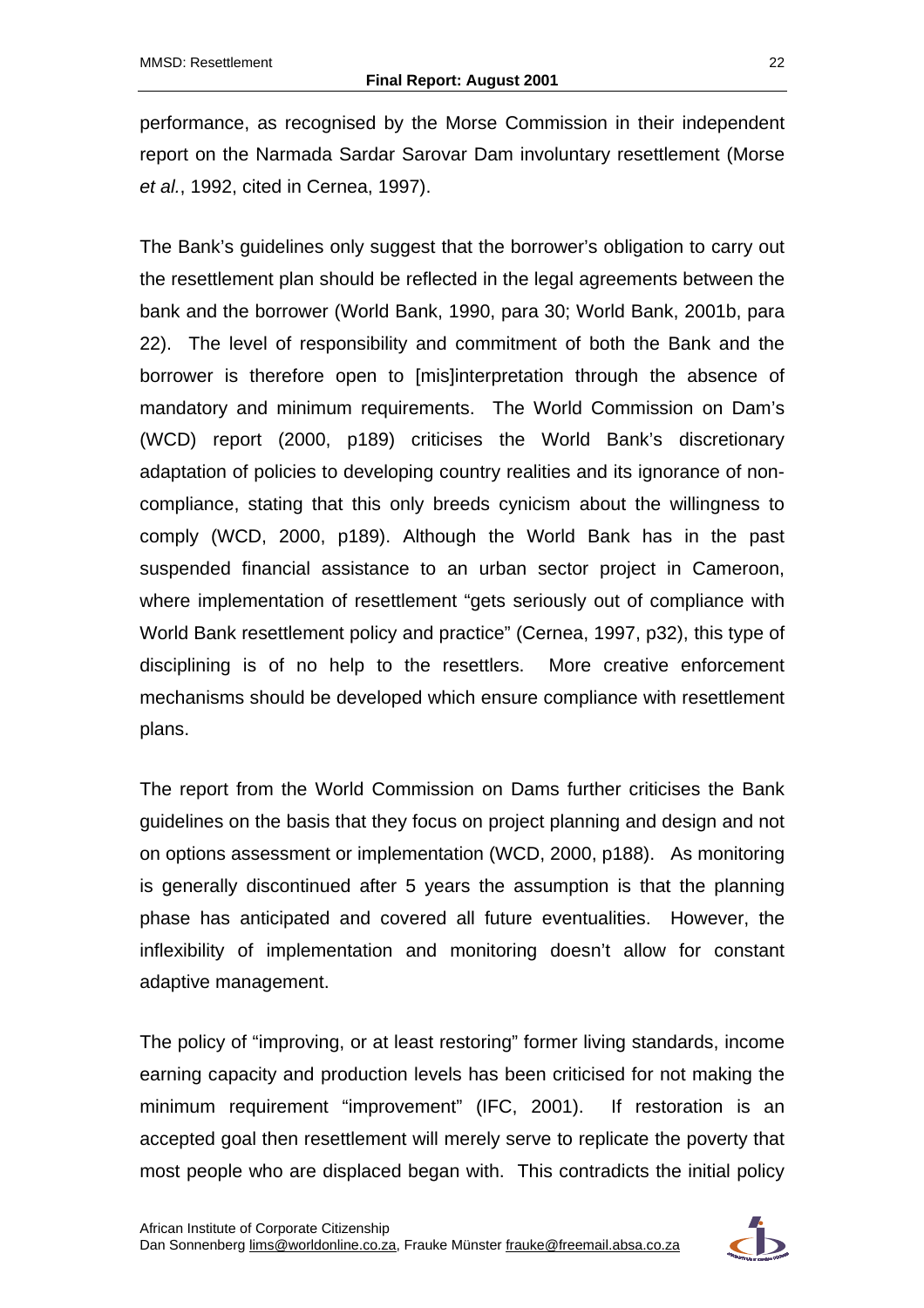goal of ensuring that affected people receive benefits from the project. However, the World Bank argues that restoration at least provides a measurable benchmark by which to ensure that resettlers are not worse off than prior to the project.

A further criticism of the Bank's guidelines is that there is no clear procedure for determining when independent monitors will be called in to monitor implementation and impacts. The role of the Bank as both project shareholder and supervisor of the resettlement plan creates conflicts of interest that favour cost minimisation at the expense of livelihood and income reestablishment.

<span id="page-33-0"></span>6.1.3 The World Commission on Dam's Guidelines for Good Practice

The World Commission on Dams four-year study culminated in November 2000 in a report titled *Dams and Development*. As well as covering issues related to the economic and biophysical impact of dams, the report covers the experience of displaced people and their resettlement and compensation (WCD, 2000). The report recommends a set of guidelines for good practice which encompass how to plan and implement an involuntary resettlement (Box 3).

Although dam related resettlement is generally of a larger magnitude than that of mining, the findings, lessons and guidelines are of relevance to involuntary resettlement in general and a number of the guidelines have been adopted as recommendations for this report.

In addition to those principles

**Box 3 – WCD's Guidelines Relevant to Involuntary Resettlement** 

- Negotiated decision-making processes: agreements to be reached by consensus amongst stakeholders.
- Free, prior and informed consent: agreement by affected people on option assessment and preparation as well as implementation and operation of selected option.
- Recognition of entitlements and sharing of benefits.
- Impoverishment risk analyses to identify risks and devise suitable mitigatory measures.
- Negotiation of a mitigation, resettlement and development action plan (MRDAP).

already identified in the World Bank's policy on involuntary resettlement, the WCD recognises that successful resettlement relies upon supporting national

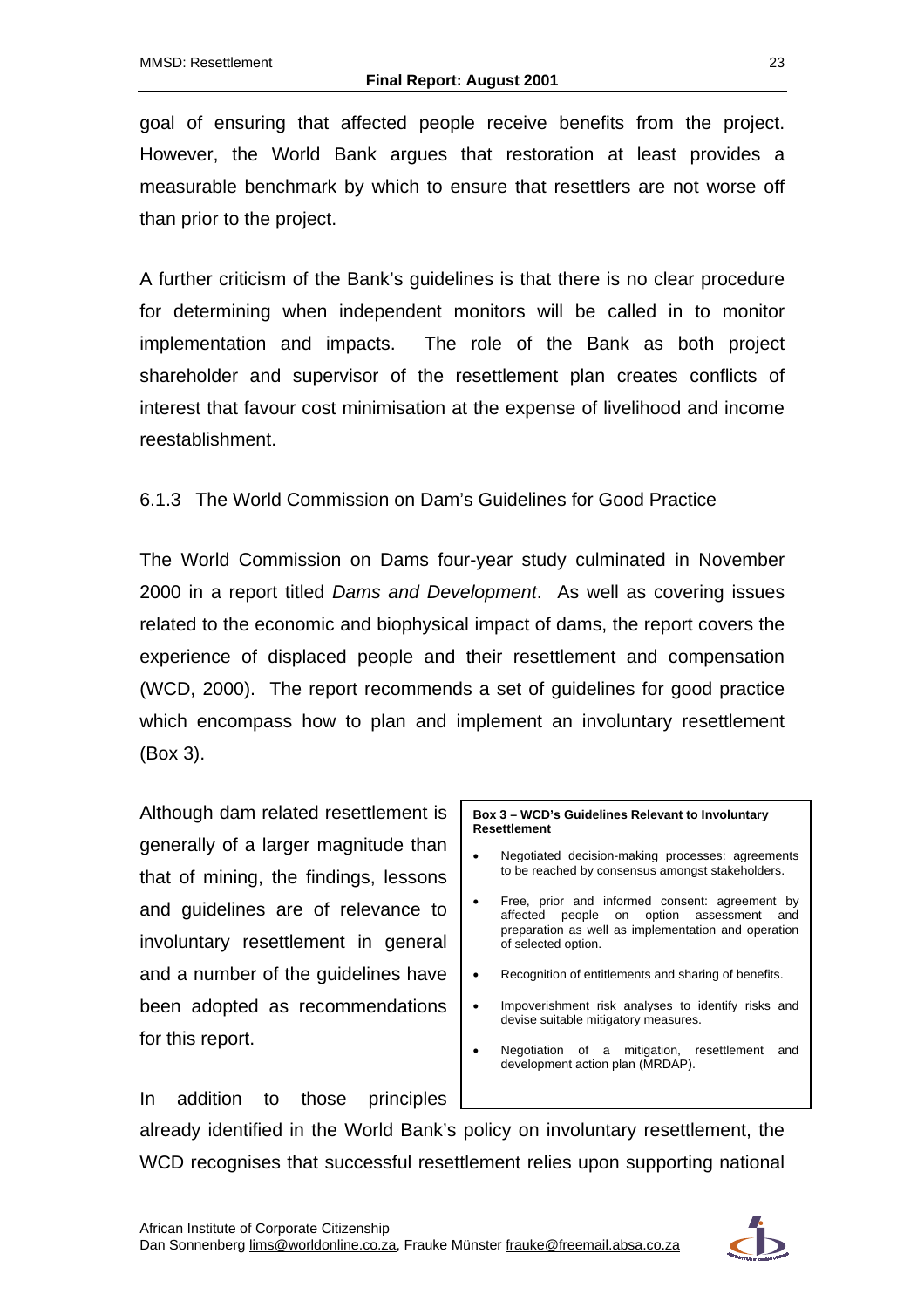legislation and development policies, as well as accountability and commitment from governments and project developers.

Differences between the World Bank and WCD guidelines are summarised in **Table 1**.

<span id="page-34-1"></span>

|  |  | Table 1 – Guidelines: World Bank vs. World Commission on Dams |  |
|--|--|---------------------------------------------------------------|--|
|  |  |                                                               |  |

| <b>World Bank OD 4.30 &amp; OP/BP 4.12</b>                                                                                          | <b>World Commission on Dams</b><br><b>Guidelines</b>                                                                   |  |  |
|-------------------------------------------------------------------------------------------------------------------------------------|------------------------------------------------------------------------------------------------------------------------|--|--|
| No involvement of affected people in                                                                                                | Assessment of project options guided by                                                                                |  |  |
| project selection.                                                                                                                  | the agreement of affected people.                                                                                      |  |  |
| Meaningful consultation with, and                                                                                                   | Negotiated decision-making process with                                                                                |  |  |
| participation by, displaced people in                                                                                               | consensus required in resettlement                                                                                     |  |  |
| planning and implementing resettlement.                                                                                             | planning.                                                                                                              |  |  |
| RAP covers planning, implementation<br>and monitoring.                                                                              | MRDAP includes project benefit-sharing<br>mechanisms and compliance plan<br>outlining obligations and responsibilities |  |  |
| No guidelines for compliance and<br>division of responsibilities. At discretion<br>of legal agreement between Bank and<br>borrower. | of government and developer.<br>Formalised in legally binding master and<br>performance contracts.                     |  |  |
| RAP required for project appraisal and                                                                                              | MRDAP contracts agreed at project                                                                                      |  |  |
| approval of funding                                                                                                                 | feasibility stage.                                                                                                     |  |  |
| Independent monitoring conducted at                                                                                                 | Independent monitors selected with                                                                                     |  |  |
| Bank's discretion - reports to Bank and                                                                                             | consent of affected persons and report to                                                                              |  |  |
| borrower.                                                                                                                           | multi-stakeholder committee                                                                                            |  |  |
| Generally ignores non-compliance. In                                                                                                | Performance bonds, trust funds or                                                                                      |  |  |
| extreme cases has suspended project                                                                                                 | integrity pacts suggested as measures to                                                                               |  |  |
| financing.                                                                                                                          | guarantee compliance.                                                                                                  |  |  |

#### <span id="page-34-0"></span>6.1.4 Critique of the WCD Guidelines

The proposed guidelines have been rejected by, amongst others, the World Bank on behalf of their borrowing governments, who fear that the guidelines will lead to "more conditionality" by international financing organisations (WCD, 2001). Criticism of the guidelines stem mainly from the call for prior informed consent from the affected parties (Le Page, 2001). As argued by the

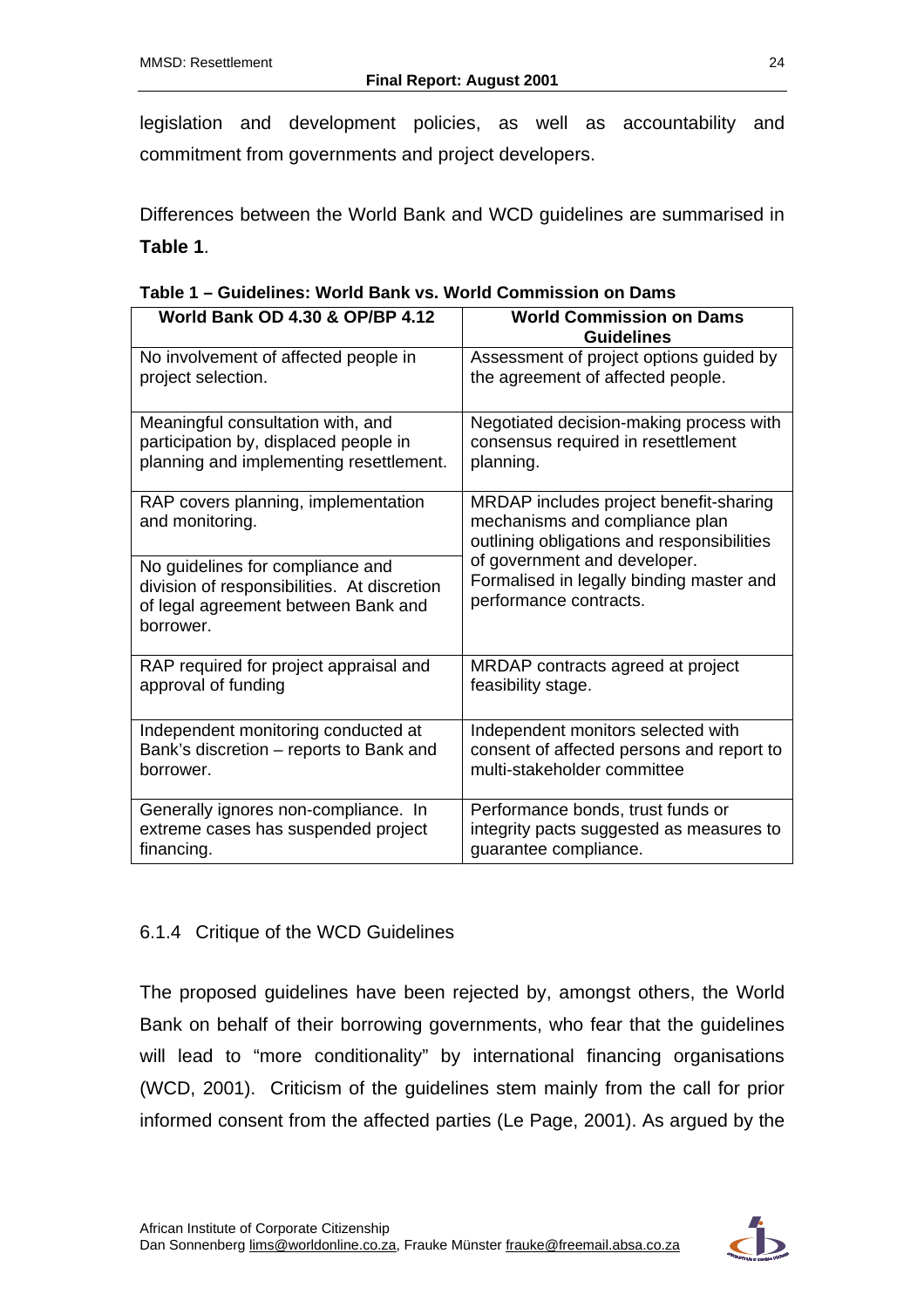Industry Group<sup>7</sup>, competing interests make consensus elusive, if not impossible, and that public acceptance does not mean attaining absolute consensus (WCD, 2001).

The Industry Group argue that the guidelines do not constitute a set of operational tools on the grounds that the need to reach a full consensus is likely to hinder any project. Key decisions should remain in the hands of informed, elected representatives and financial and institutional consequences of the recommendations were not properly taken into account during the development of these guidelines.

Despite these criticisms, the World Bank has agreed to review how the principles may be put into use in the context of specific projects.

#### <span id="page-35-0"></span>6.1.5 Other International Guidelines

The following comment from the WCD report (2000, p189-190) summarises the state of international resettlement guidelines:

"The multilateral banks – and in particular the World Bank – have the most sophisticated set of policies, operational procedures and guidelines amongst the international donor community and are under regular scrutiny by civil society. Given that the banks have often fallen short of realising such high standards for planning and decision-making, it is legitimate to expect that the other donors and in-country agencies will have encountered similar difficulties and also fallen short of the outcomes implied by the standards set by the banks."

Web-searches have revealed that organisations such as United Kingdom's Department of Foreign and International Development (DFID), Amnesty International, the Organisation for Economic Co-operation and Development (OECD) and Oxfam do not have their own resettlement guidelines.

 $\overline{a}$ <sup>7</sup> Harza Engineering, Hydro Quebec, Siemens & Eletricité de France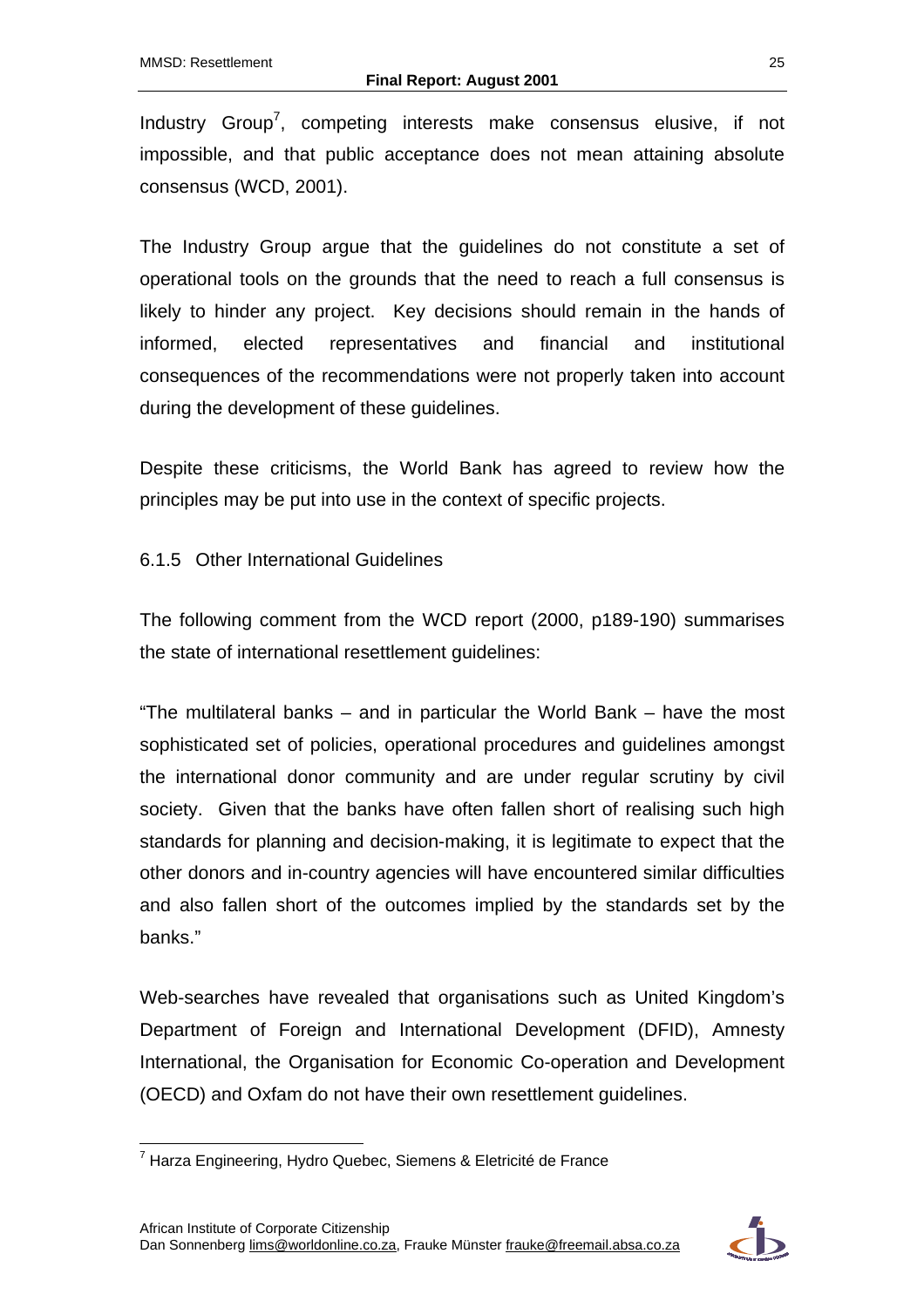#### 6.1.6 Resettlement Legislation

Countries such as Japan, China and Brazil have enacted legislation which specifically deals with resettlement, compensation and benefit sharing (WCD, 2000). Although these laws deal specifically with reservoir and hydropower projects, they go some way in filling the legislative vacuum evident in most other countries when it comes to resettlement laws, compensation for project affected people and the definition of rights and responsibilities.

 Japan's Special Measures for Reservoir Area Development Act provides for compensation for property and other losses, as well as for an improvement in the living conditions and industrial base of affected areas. It establishes a fund for reservoir area development which is financed by beneficiary municipalities, affected municipalities and central government.

In a similar vein, Brazil's Law No 7990 provides for the distribution of the royalties from using water for hydropower. These royalties can be used to fund development projects in the affected communities and municipalities.

The Chinese Reservoir Resettlement Act specifies the rights of affected people, defines the state's obligations and procedures for settling conflict and the redress of complaints.

#### **6.2 Regional Frameworks**

There is a strong drive within the southern African region to facilitate greater economic integration and develop joint solutions to common problems. Despite this there is as yet little indication that involuntary resettlement will be addressed by regional institutions such as the SADC.

The African Development Bank started work on the formulation of its own policy guidelines in 1995 (Cernea, 1997) however it is unclear to what extent this has progressed. No policy or guidelines on involuntary resettlement were found for other regional organisations or banks.

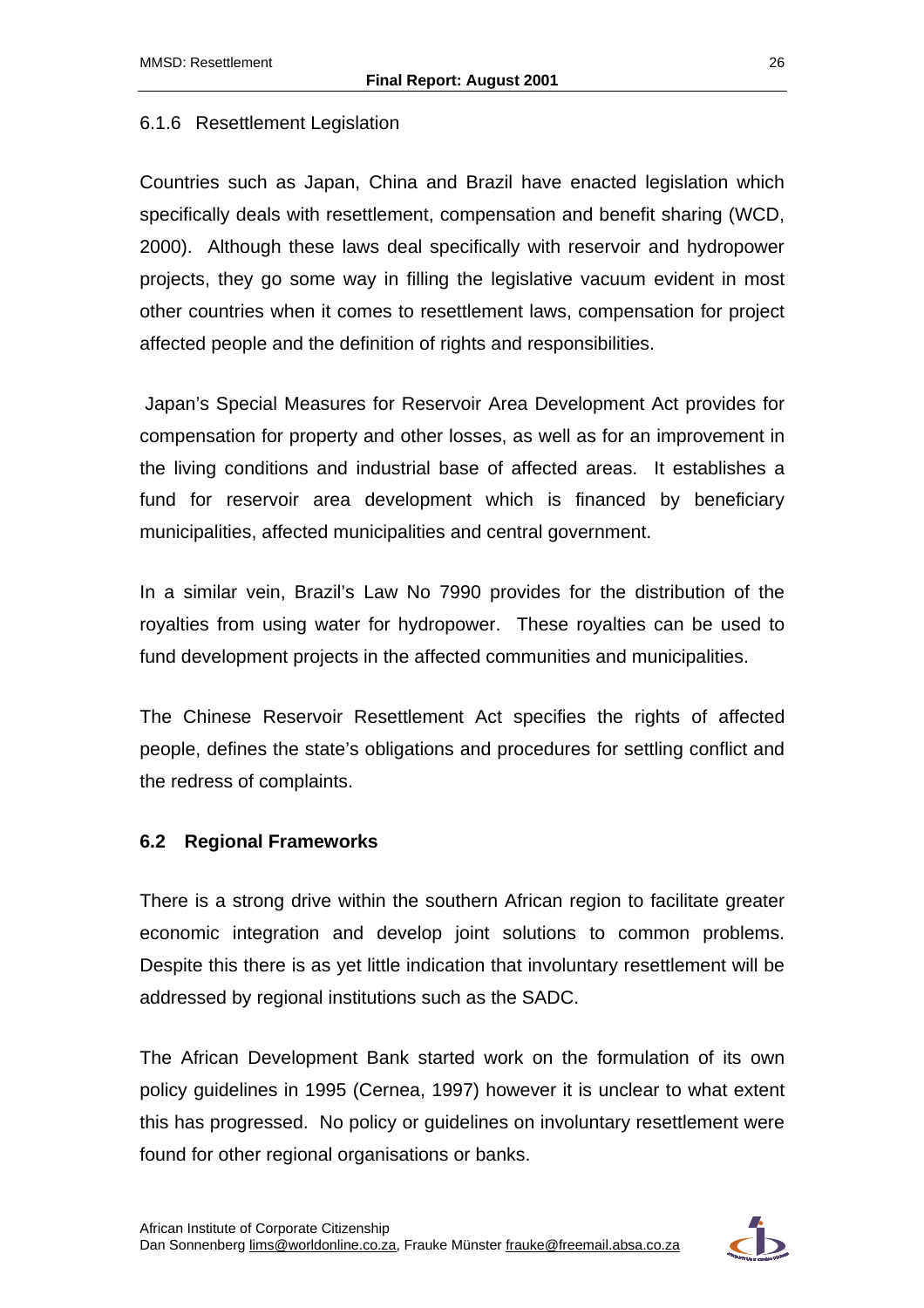The five-year strategy of SADC's Mining Sector Co-ordinating Unit (1997- 2001), as well as its *Protocol on Mining*, contain no reference to the management of involuntary resettlement although environmental protection is addressed (SADC, 2001).

Principle 10 of the SADC Protocol on Mining states that "Member States undertake to jointly develop and observe internationally accepted standards of health, mining safety and environmental protection". Under Article 8 of the protocol "Member States shall promote sustainable development by ensuring that a balance between mineral development and environmental protection is attained." Environmental objectives for 1997 – 2001 were to promote environmentally sustainable mining by recommending appropriate legislative measures to protect the environment (SADC, 2001).

From the above points it is unclear whether or not involuntary resettlement is covered under environmental protection.

The Industrial Development Corporation (IDC), a South African investment parastatal, which has been involved in financing mining projects in South Africa and Mozambique, does not have its own resettlement guidelines. The IDC makes use of national legislation, where it exists, and the World Bank's OD 4.30 for projects involving resettlement. Similarly, the Development Bank of Southern Africa (DBSA), although not a financier of mining projects, makes use of World Bank guidelines where projects involve resettlement.

#### **6.3 National Frameworks**

Despite the criticism and weaknesses of the World Bank guidelines they are progressive in relation to the national laws and policies of many Southern African countries.

Security of tenure is central to the discussion on involuntary resettlement in southern Africa. Without it displacees may be at risk of losing land and livelihoods without receiving any compensation for these losses. However,

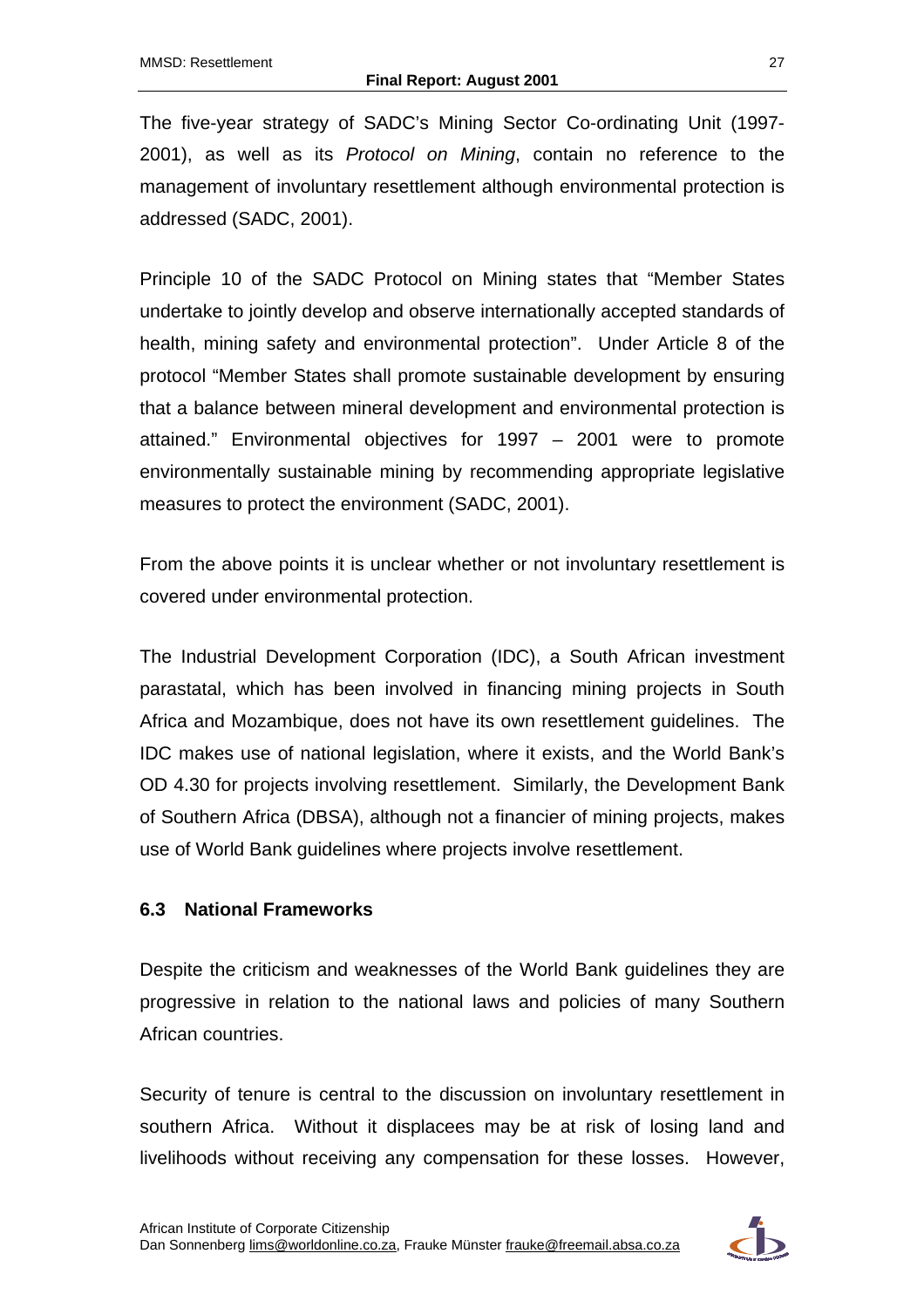insecure land and tenure rights are issues that remain common to most southern African countries despite recent efforts at land tenure reform in countries such as South Africa, Namibia, Botswana, Mozambique, Zambia and Tanzania (Adams *et al*., 1999; Arnet Reports, 1998; Hansungule *et al*., 1998; Institute of Natural Resources, 1999; LandWeb, 2000). How involuntary resettlement is carried out depends largely upon the type of tenure system involved: open access, common property, state property or private property. Property rights and eviction processes generally differ according to the type of tenure being held. Disputes about the type of tenure system applying to the land in question are not uncommon. This may delay mining projects as local communities demand recognition of rights (including the ability to sell or transfer property, access to services and assurance that they will not be evicted without compensation), while potential investors need assurance that their investments will be secure. In many cases it remains undecided who can authorise developments and who should receive benefits, such as lease fees or royalties, from the development.

The institutional frameworks behind tenure reform are complicated by the many different spheres of authority - government vs. traditional leaders; national, provincial and local governance; and common vs. customary law. It is therefore not surprising that frameworks guiding involuntary resettlement are similarly weak or non-existent.

In the recent past some mining projects have been agreed on the basis that the government carry out involuntary resettlement according to World Bank OD 4.30 guidelines. Subsequently Social Impact Assessments (SIAs), Resettlement Action Plans (RAPs) and monitoring of plan implementation have been carried out for resettlements such as those connected to the MOZAL aluminium smelter and the Corridor Sands project in Mozambique, Konkola Copper Mines in Zambia and Bulyanhulu in Tanzania. These have been carried out with the aim of mitigating the impacts of involuntary resettlement associated with the particular project and have served to highlight the potentially adverse impacts of mining projects on the affected populations. However, validating Cernea's general observation (1993), these

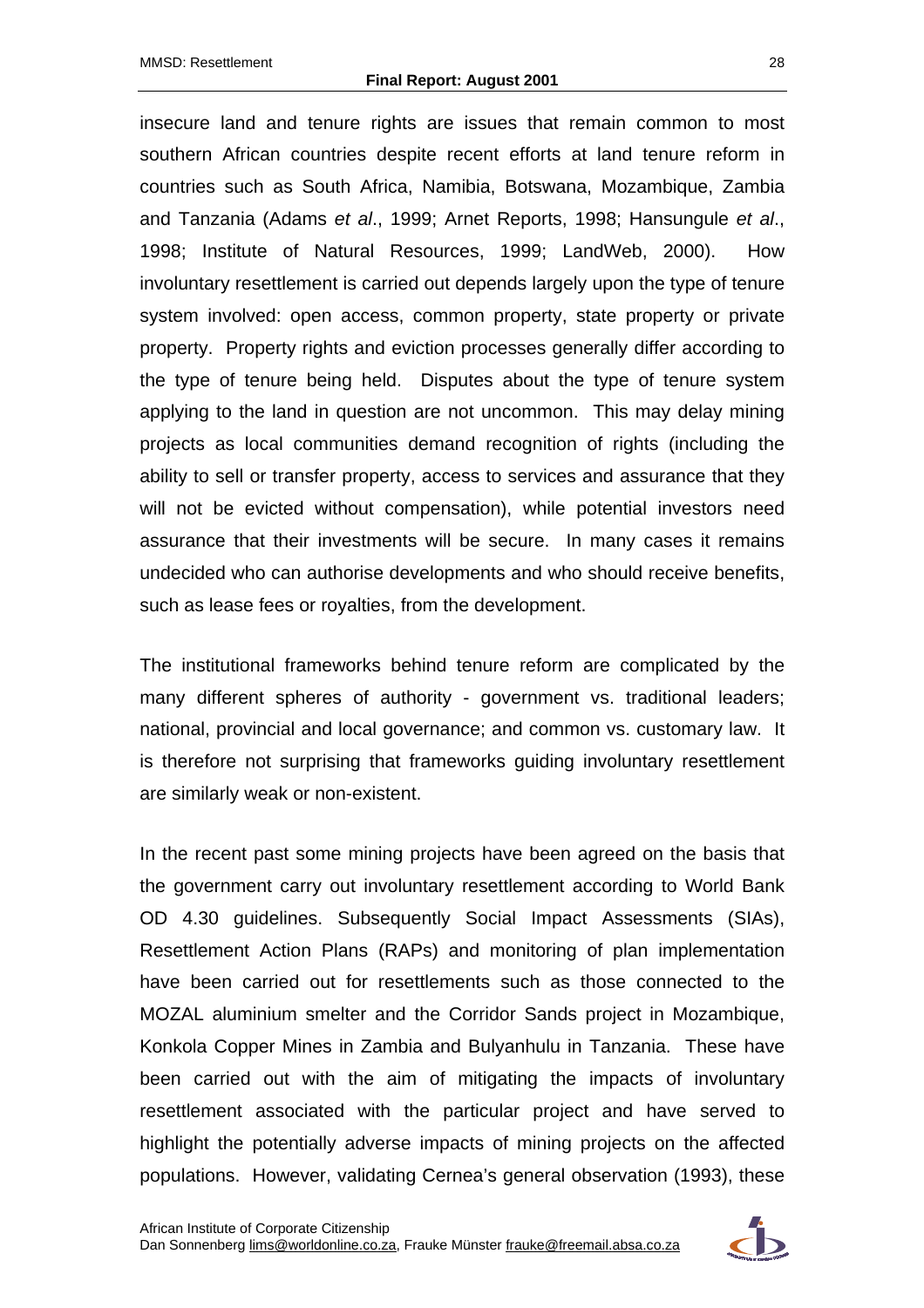studies seldom formulate broader, forward-looking policies or provide recommendations which extend beyond the case at hand. In this "policy vacuum" resettlement is guided (if at all) by the piecemeal application of land reform, environmental and planning legislation which has not been specifically designed to cover mining-related involuntary resettlement. The South African example, described in **Section 6.3.1**, clearly illustrates this point<sup>8</sup>.

Implementation and compliance with agreed upon resettlement plans may be compromised where national laws contradict and conflict with World Bank guidelines. For example, in Mozambique neither financial compensation for the loss of assets or re-establishment of present livelihoods is provided for in the legislation (MOZAL RAP, 1998). However, the World Bank stipulates that compensation must be made prior to resettlement at full replacement cost. The lack of mechanisms that ensure compliance with the resettlement plan means that often World Bank standards are compromised at the point of implementation.

#### 6.3.1 Frameworks for Addressing Involuntary Resettlement in South Africa

In the absence of a clear policy and a single comprehensive law, involuntary resettlement in South Africa is dealt with through a range of laws and initiatives dealing with some of the components of resettlement: impact assessment; public participation; expropriation of land and assets; land and tenure rights; sustainable development; and the provision of basic services. **Table 2** provides a summary of relevant laws, government departments involved and other organisations that are drawn into the process.



 $\overline{a}$  $8$  Time constraints and the geographic location of the researcher, has meant that there is a stronger focus on South African legislation. While equivalent legislation may not always be found in other southern African countries, the South African examples serve to illustrate the wide range of legislation which applies to resettlement in the absence of a single comprehensive law.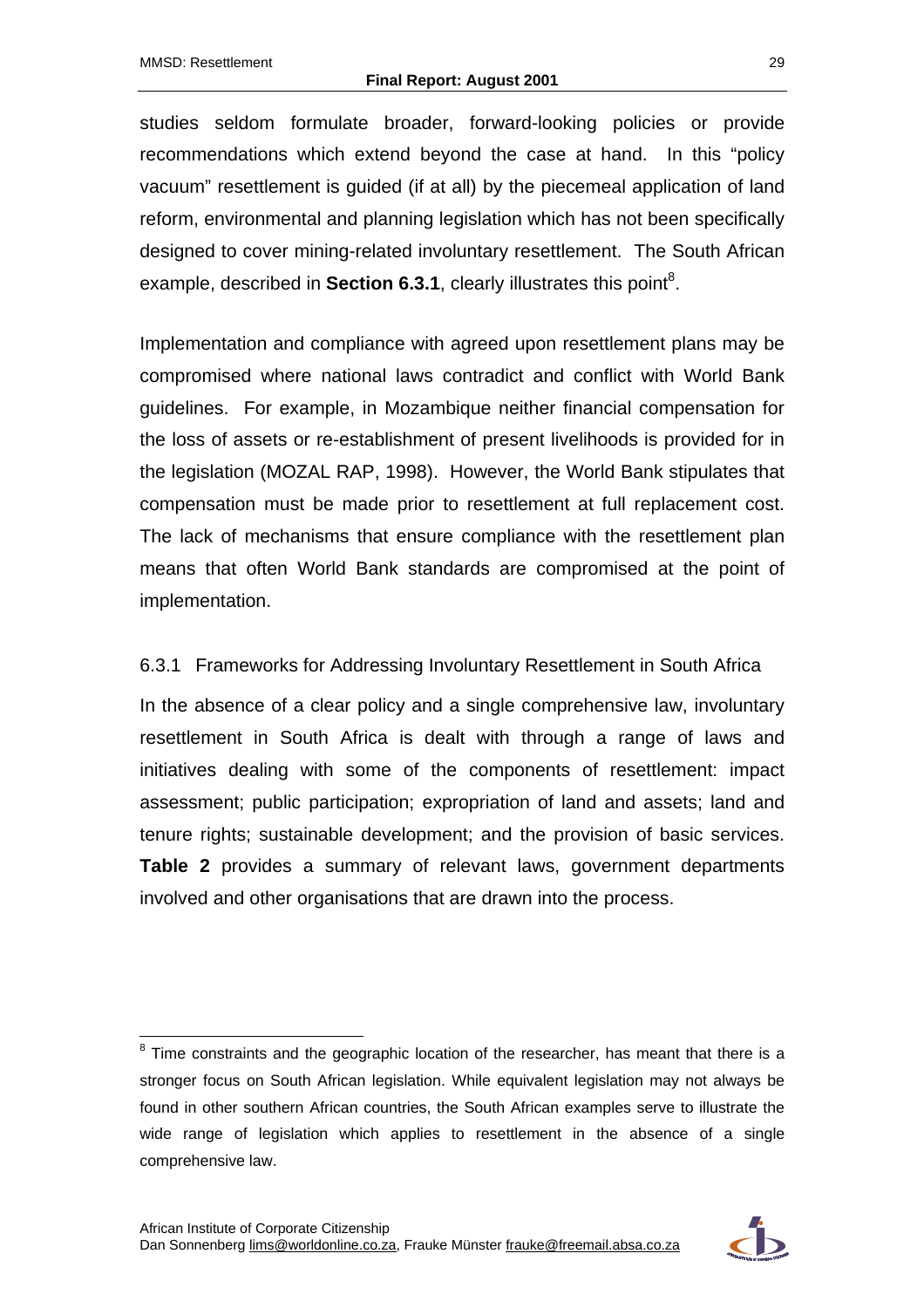The National Environmental Management Act (No. 107 of 1998) requires all activities requiring authorisation or permission by law to be assessed prior to their implementation for their potential impact on the environment, socioeconomic conditions and the cultural heritage. In other words, social impact assessments are thereby required for new mining developments.

One of the most critical social impacts of mining activities is that of involuntary resettlement. In South Africa, many instances of involuntary resettlement result when a mining company, for example, purchases a farm or portion thereof, with the intention to mine the mineral deposit beneath. The ownership of mineral rights allows the owner of these rights to mine<sup>9</sup>.

Mining in South Africa is regarded as an optimal land use activity and takes precedence over other equally viable land uses. The mining company will negotiate a price for the surface rights and purchase the land thus owning both surface and mineral rights, which allows them greater freedom of activity. Due to the fact that historically most South Africans were denied the right to own land they became long-term residents of land owned by others but without security of tenure. The sale of land for mining purposes causes largescale insecurity and places the tenants (whether lawful or unlawful occupiers of land) at great risk. To some extent this favoured mining companies in the past in that they could relatively easily gain access to land for mining purposes without following the correct procedures with regard to resettlement and compensation<sup>10</sup>. Fortunately this approach is changing in general.



 $\overline{a}$ <sup>9</sup> The draft Mineral Development Bill (2000) proposes that ownership of all mineral rights be transferred to the State. If passed this would mean that mining companies would have to lease these rights from the State for a fixed time period.

 $10$  Compensation for involuntary resettlement is therefore not limited to considerations of compensation for current resettlement projects. Loss of surface and/or mineral rights through forced relocation during apartheid should also be compensated for.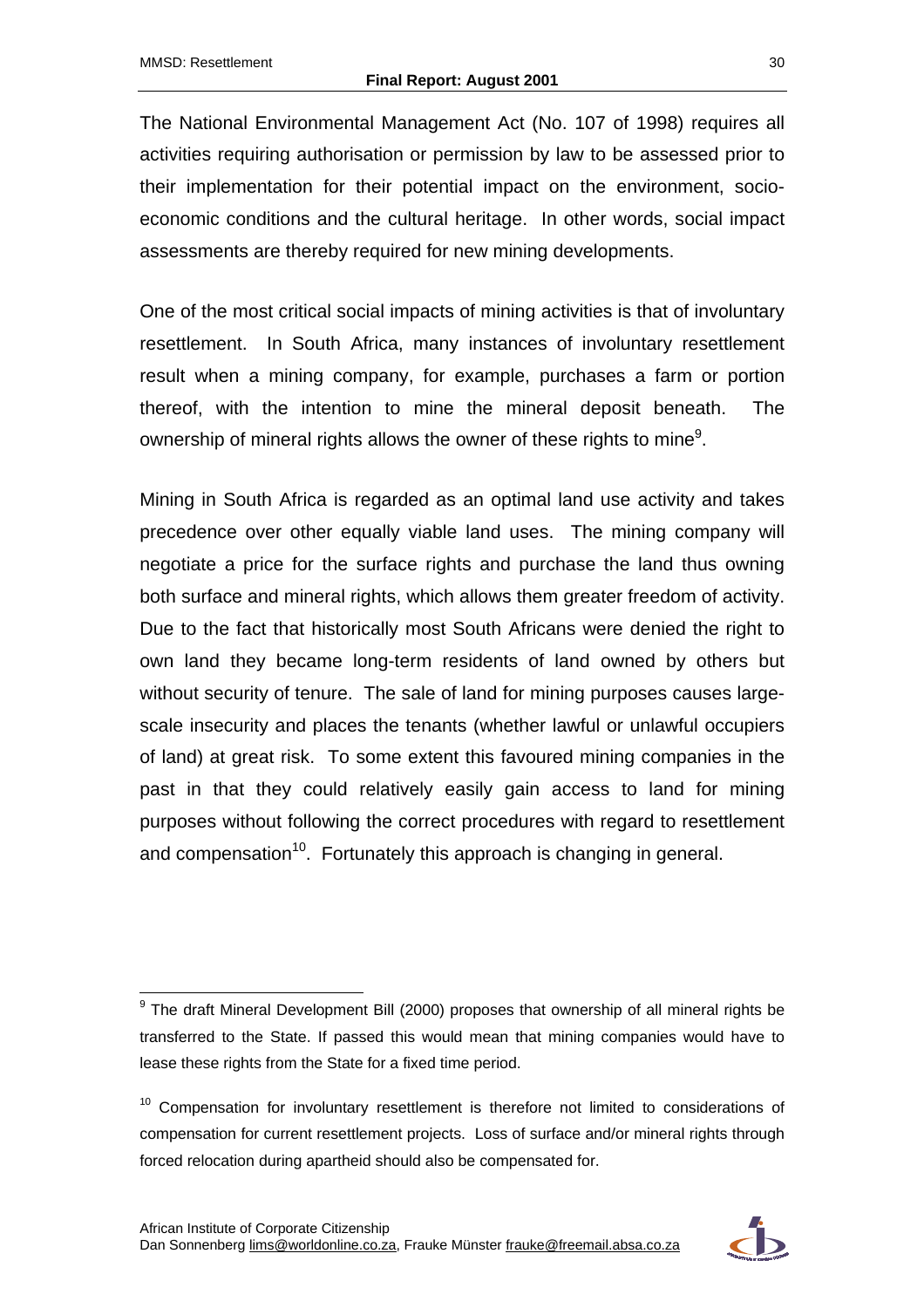In many cases families were simply evicted from the land either before the surface rights were purchased, or once the deal had gone through. The fact that many of those affected had been, and are, long-term residents of the land and derived their income, or food, from the owner, meant that involuntary resettlement resulted in loss of land, income and livelihoods but without adequate compensation.

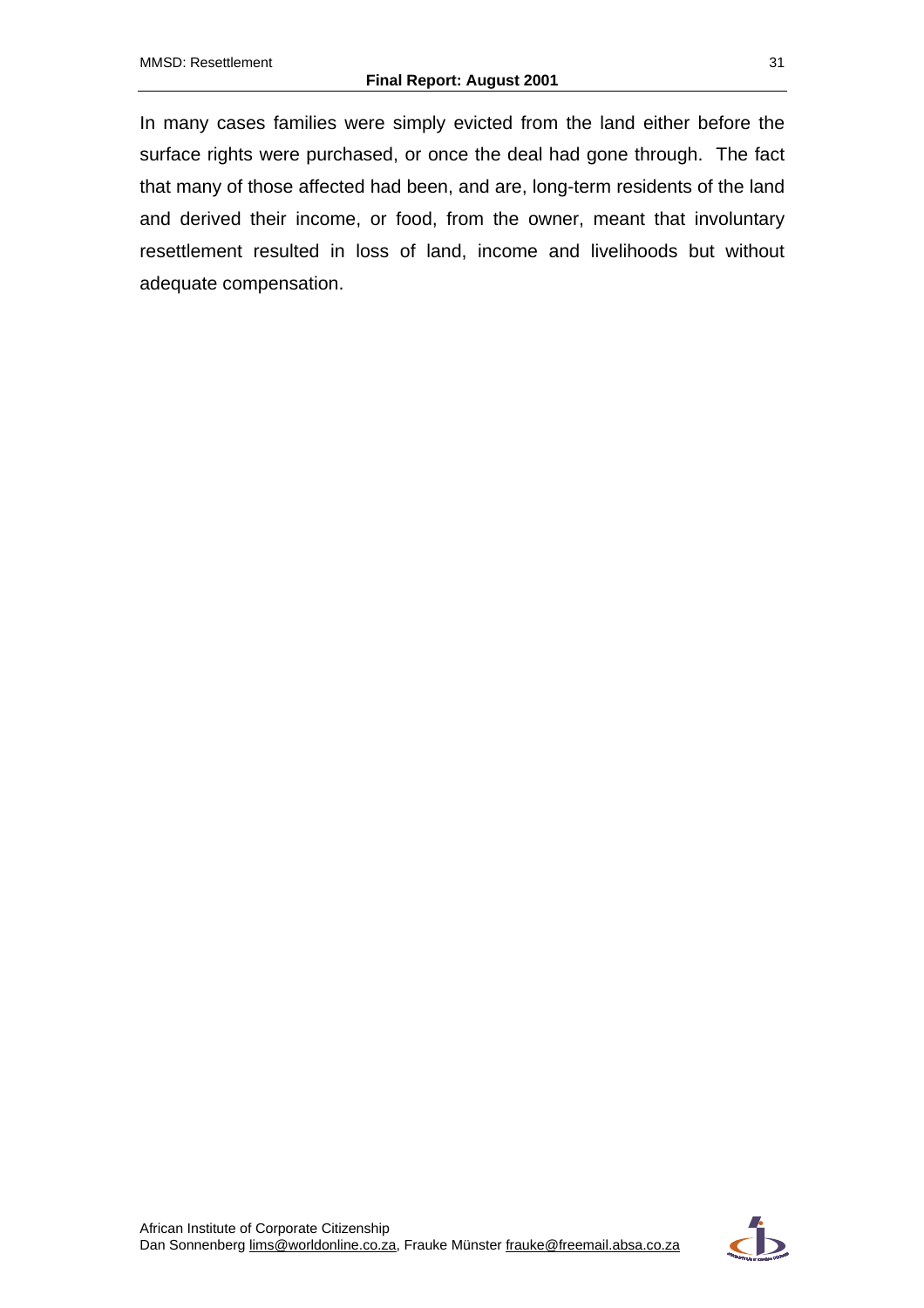| Table 2 – South African framework for addressing involuntary resettlement |  |  |  |  |  |
|---------------------------------------------------------------------------|--|--|--|--|--|
|---------------------------------------------------------------------------|--|--|--|--|--|

| <b>Resettlement</b><br><b>Component</b>         | <b>National Law or Bill Governing</b><br><b>Action</b>                                                                                                                                                                                                                                                              | <b>Responsible Government</b><br><b>Departments</b>                                                                                                          | <b>Additional Government</b><br><b>Departments and</b><br><b>Organisations</b>                                                                                                                                                                                                         | <b>Responsible Court</b>                         |
|-------------------------------------------------|---------------------------------------------------------------------------------------------------------------------------------------------------------------------------------------------------------------------------------------------------------------------------------------------------------------------|--------------------------------------------------------------------------------------------------------------------------------------------------------------|----------------------------------------------------------------------------------------------------------------------------------------------------------------------------------------------------------------------------------------------------------------------------------------|--------------------------------------------------|
| <b>Impact Assessment</b>                        | Minerals Act, 50 of 1991<br><b>National Environmental Management</b><br>Act, 107 of 1998, Sect. 2, 23 & 24<br>Mineral Development Draft Bill, 2000,<br>Sect. 66                                                                                                                                                     | Minerals and Energy<br><b>Environmental Affairs and</b><br>Tourism                                                                                           | Departments of: Land Affairs,<br>Agriculture, Water Affairs and<br>Forestry<br><b>Provincial and Local</b><br><b>Environmental Authorities</b><br><b>National Environmental</b><br><b>Advisory Forum</b><br>Committee on Environmental<br>Co-ordination                                | <b>High Court</b>                                |
| Public Participation &<br>Access to Information | Constitution of the Republic of South<br>Africa, Act 108 of 1996, Sect. 32 (1)<br>Interim Protection of Informal Rights to<br>Land Act, 31 of 1996, Sect. 2(4)<br><b>National Environmental Management</b><br>Act, 107 of 1998, Sect. 24 (7)<br>Local Government: Municipal Systems<br>Act, 32 of 2000, Sect. 16-22 | <b>Justice and Constitutional</b><br>Development<br><b>Land Affairs</b><br>Environmental Affairs and<br>Tourism<br><b>Provincial and Local</b><br>Government | Departments of: Land Affairs,<br>Agriculture, Water Affairs and<br>Forestry<br><b>Provincial and Local</b><br><b>Environmental Authorities</b><br><b>National Environmental</b><br><b>Advisory Forum</b><br>Committee on Environmental<br>Co-ordination<br><b>Local Municipalities</b> | <b>Constitutional Court</b><br><b>High Court</b> |
| Expropriation of                                | Constitution of the Republic of South                                                                                                                                                                                                                                                                               | Justice and Constitutional                                                                                                                                   | Commission on Restitution of                                                                                                                                                                                                                                                           | <b>Constitutional Court</b>                      |

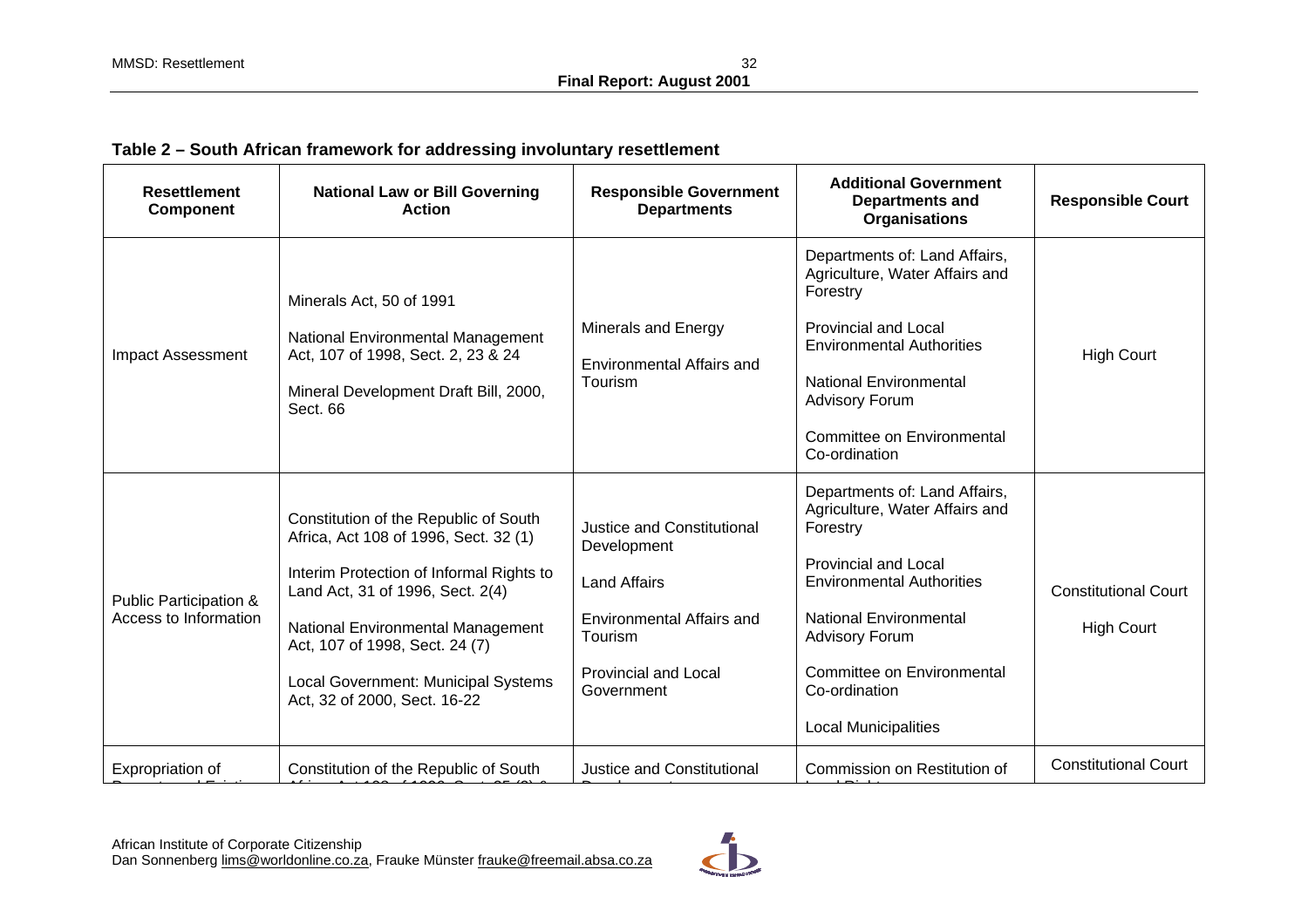| <b>Resettlement</b><br><b>Component</b>            | <b>National Law or Bill Governing</b><br><b>Action</b>                                                                                                                                                                                                                                                                                                                                                                                                                                         | <b>Responsible Government</b><br><b>Departments</b>                              | <b>Additional Government</b><br><b>Departments and</b><br><b>Organisations</b> | <b>Responsible Court</b>                                                  |
|----------------------------------------------------|------------------------------------------------------------------------------------------------------------------------------------------------------------------------------------------------------------------------------------------------------------------------------------------------------------------------------------------------------------------------------------------------------------------------------------------------------------------------------------------------|----------------------------------------------------------------------------------|--------------------------------------------------------------------------------|---------------------------------------------------------------------------|
| Property and Eviction                              | Africa, Act 108 of 1996, Sect. 25 (2) &<br>26(3)<br>Expropriation Act, 73 of 1975<br>Land Reform (Labour Tenants) Act, 3 of<br>1996, Sect. 3 & 5-15<br>Interim Protection of Informal Land<br>Rights Act, 31 of 1996, Sect. 2<br>Extension of Security of Tenure Act, 62<br>of 1997, Sect. 6 & 8-15<br>Prevention of Illegal Eviction from and<br>Unlawful Occupation of Land Act, 19 of<br>1998, Sect. $4 - 6$<br>Land Rights Bill, 1998<br>Mineral Development Draft Bill, 2000,<br>Sect. 15 | Development<br><b>Public Works</b><br><b>Land Affairs</b><br>Minerals and Energy | <b>Land Rights</b>                                                             | <b>High Court</b><br><b>Land Claims Court</b><br><b>Magistrates Court</b> |
| <b>Ensuring Security of</b><br><b>Tenure Post-</b> | Constitution of the Republic of South<br>$After in A1 and A2 and A3 are the 100$                                                                                                                                                                                                                                                                                                                                                                                                               | Justice and Constitutional<br>Douglopmont                                        | Commission on Restitution of<br><u>Lond Diabto</u>                             | <b>Constitutional Court</b>                                               |

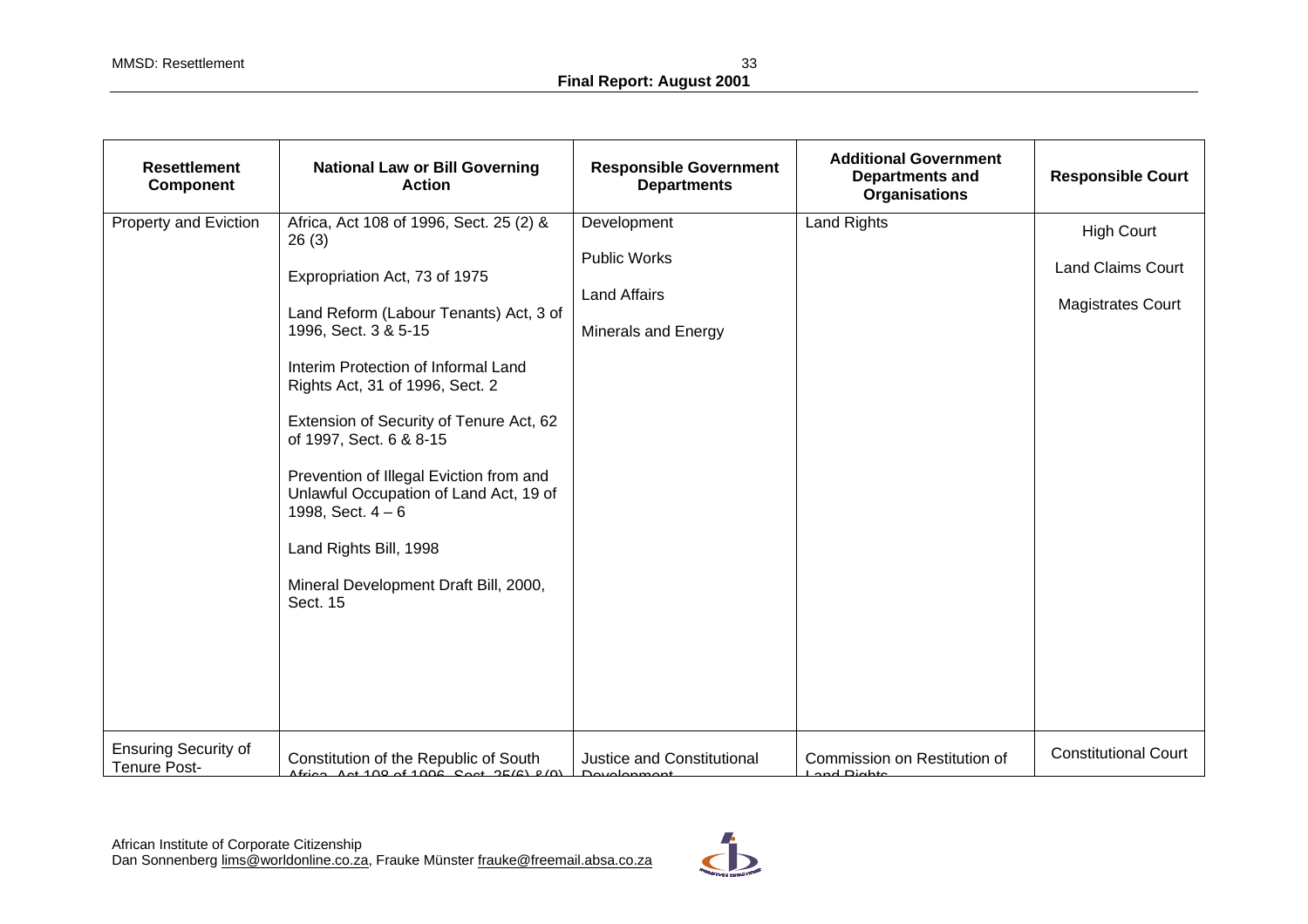| <b>Resettlement</b><br>Component | <b>National Law or Bill Governing</b><br><b>Action</b>                                                                                                                                                                                                                                        | <b>Responsible Government</b><br><b>Departments</b>                                     | <b>Additional Government</b><br><b>Departments and</b><br><b>Organisations</b> | <b>Responsible Court</b>                                                     |
|----------------------------------|-----------------------------------------------------------------------------------------------------------------------------------------------------------------------------------------------------------------------------------------------------------------------------------------------|-----------------------------------------------------------------------------------------|--------------------------------------------------------------------------------|------------------------------------------------------------------------------|
| Resettlement                     | Africa, Act 108 of 1996, Sect. 25(6) &(9)<br>Development Facilitation Act, 67 of<br>1995, Sect. 3 & 63<br>Labour Tenants (Land Reform) Act, 3 of<br>1996, Sect. 16 & 26<br>Extension of Security of Tenure Act, 62<br>of 1997, Sect. 6                                                        | Development<br><b>Land Affairs</b>                                                      | Land Rights<br>Development and Planning<br>Commission                          | <b>Land Claims Court</b><br><b>High Court</b>                                |
| Compensation                     | Constitution of the Republic of South<br>Africa, Act 108 of 1996, Sect. 25 (3), (5)<br>& (7)<br>Land Reform (Labour Tenants) Act, 3 of<br>1996, Sect. 2(2) & 8(3-4)<br>Extension of Security of Tenure Act, 62<br>of 1997, Sect. 13 & 14<br>Mineral Development Draft Bill, 2000,<br>Sect. 17 | Justice and Constitutional<br>Development<br><b>Land Affairs</b><br>Minerals and Energy | Commission on Restitution of<br>Land Rights                                    | <b>Constitutional Court</b><br><b>High Court</b><br><b>Land Claims Court</b> |

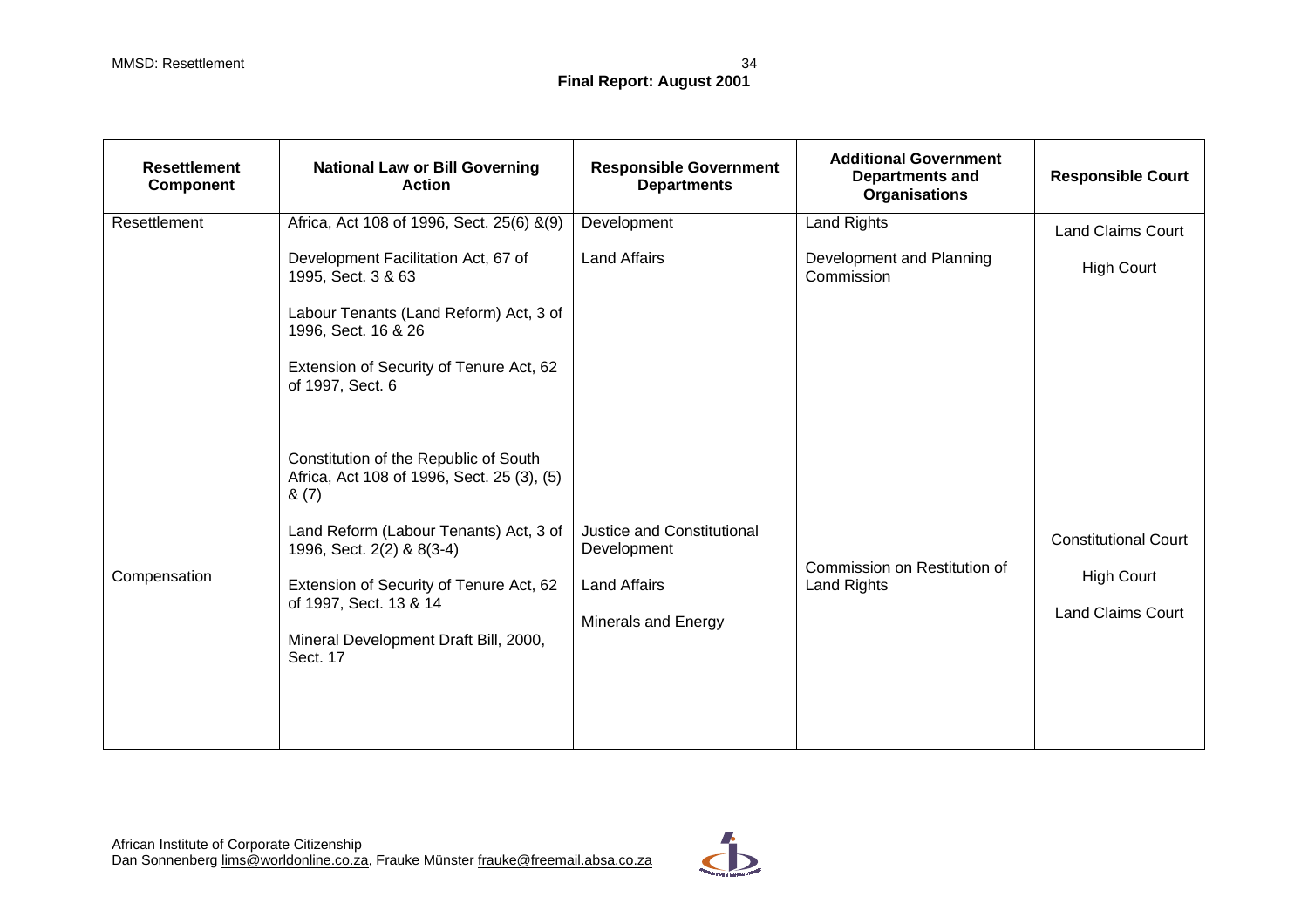| <b>Resettlement</b><br><b>Component</b>                                     | <b>National Law or Bill Governing</b><br><b>Action</b>                                                                                                                                                                                                                                                                                                                                                                                                                                | <b>Responsible Government</b><br><b>Departments</b>                                                                                                                                            | <b>Additional Government</b><br><b>Departments and</b><br><b>Organisations</b>                                                                                                                                                                                                                           | <b>Responsible Court</b>                                                     |
|-----------------------------------------------------------------------------|---------------------------------------------------------------------------------------------------------------------------------------------------------------------------------------------------------------------------------------------------------------------------------------------------------------------------------------------------------------------------------------------------------------------------------------------------------------------------------------|------------------------------------------------------------------------------------------------------------------------------------------------------------------------------------------------|----------------------------------------------------------------------------------------------------------------------------------------------------------------------------------------------------------------------------------------------------------------------------------------------------------|------------------------------------------------------------------------------|
| Sustainable<br>Development and the<br>Provision of Basic<br><b>Services</b> | Constitution of the Republic of South<br>Africa, Act 108 of 1996, Sect. 26(1 & 2),<br>Sect. 27 (1 & 2)<br>Development Facilitation Act, 67 of<br>1995, Sect. 3<br>Extension of Security of Tenure Act, 62<br>of 1997, Sect. 4<br>Housing Act, 107 of 1997<br>Water Services Act, 108 of 1997<br><b>National Environmental Management</b><br>Act, 107 of 1998, Sect. 2<br>Rental Housing Act, 50 of 1999<br>Local Government: Municipal Systems<br>Act, 32 of 2000, Sect. 23 - 25 & 73 | Justice and Constitutional<br>Development<br><b>Land Affairs</b><br>Housing<br>Water Affairs and Forestry<br>Environmental Affairs and<br>Tourism<br><b>Local and Provincial</b><br>Government | <b>Local Authorities</b><br>Development & Planning<br>Commission<br><b>Local Municipalities</b><br><b>Provincial and Local</b><br><b>Environmental Authorities</b><br>Department of Agriculture<br><b>National Environmental</b><br><b>Advisory Forum</b><br>Committee on Environmental<br>Co-ordination | <b>Constitutional Court</b><br><b>High Court</b><br><b>Land Claims Court</b> |
| Monitoring                                                                  | National Environmental Management<br>Act, 107 of 1998, Sect. 24<br>Mineral Development Draft Bill, 2000,<br>Sect. 69                                                                                                                                                                                                                                                                                                                                                                  | Environmental Affairs and<br>Tourism<br>Minerals and Energy                                                                                                                                    | <b>Provincial and Local</b><br><b>Environmental Authorities</b>                                                                                                                                                                                                                                          | <b>High Court</b>                                                            |

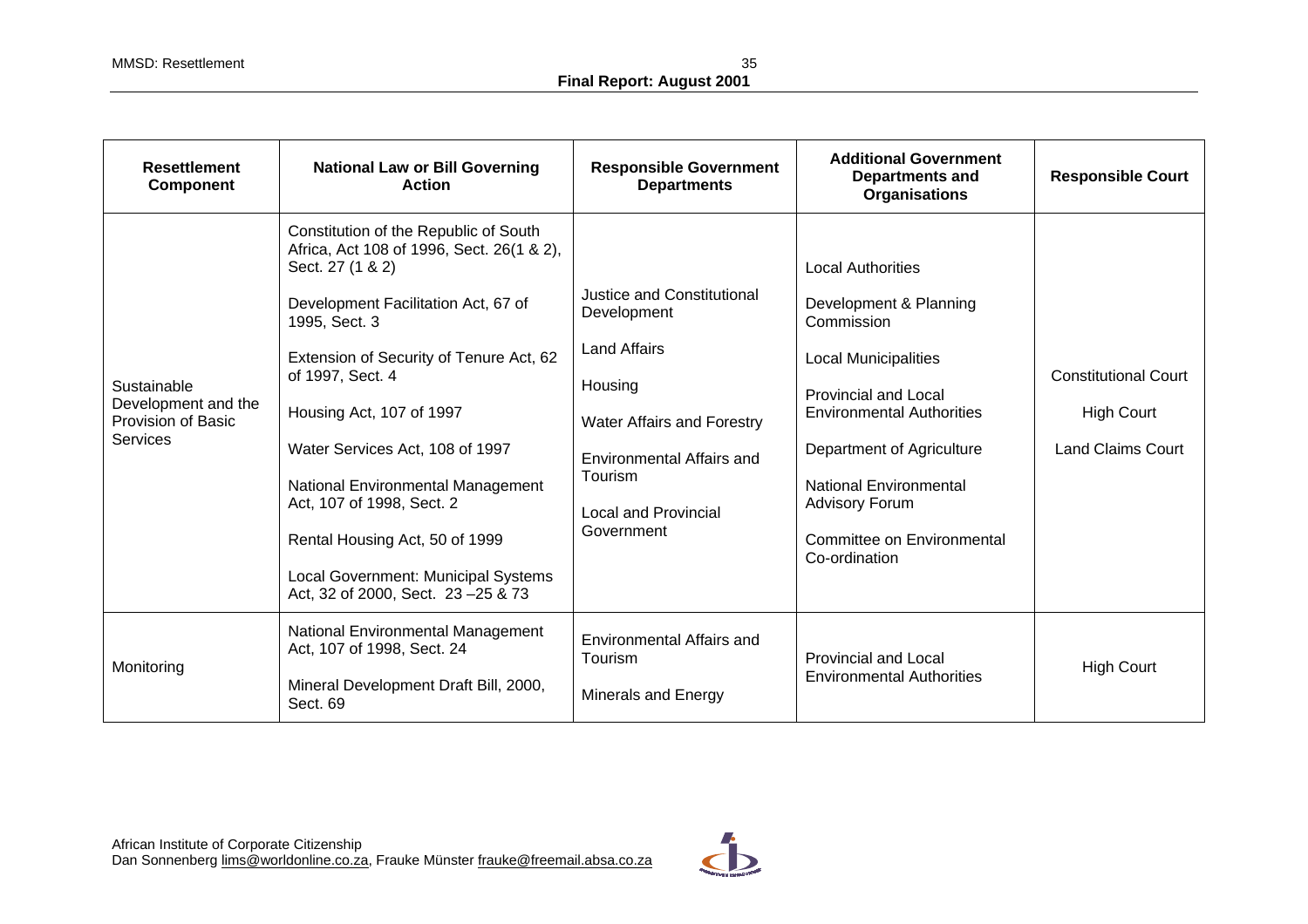To address issues of tenure and restitution of land rights the South African government has undertaken a process of land reform which has included passing several laws designed to provide greater security of tenure (South Africa Government Online, 2001).

Legislation such as the Extension of Security of Tenure Act (No. 62 of 1997), Prevention of Illegal Eviction from and Unlawful Occupation of Land Act (No. 19 of 1998), the Land Reform (Labour Tenants) Act (No. 3 of 1996) and the Interim Protection of Informal Land Rights Act (No. 31 of 1996) protect lawful and unlawful occupiers of land, labour tenants and holders of "informal" land rights from unlawful eviction. They stipulate the procedures to be followed and the compensation to be given in cases of eviction and expropriation of land and assets.

Acquisition of land for resettlement and resettlement assistance are not specifically addressed as issues in their own rights and rather rely on provisions made in other Acts. The critical issue of providing assistance and compensation for the re-establishment of the livelihoods of those displaced involuntarily is not adequately addressed. While certain laws make provision for compensation, this involves a narrow definition of compensation which doesn't include an obligation to restore people's well being and ability to sustain themselves. Although the Development Facilitation Act (No. 67 of 1995) in its general principles for land development calls for policies, administrative practices and laws which promote the establishment of viable communities, in reality there is little administrative capacity in rural areas to translate this into practice. The Local Government: Municipal Systems Act (No. 32 of 2000) makes municipalities responsible for the provision of basic services to the local community. However, experience with recent resettlement schemes has shown that municipalities are often unwilling or lack the capacity to provide these services. Differences in responsibility associated with the various types of land ownership (State, municipal, private) confuse the issue.

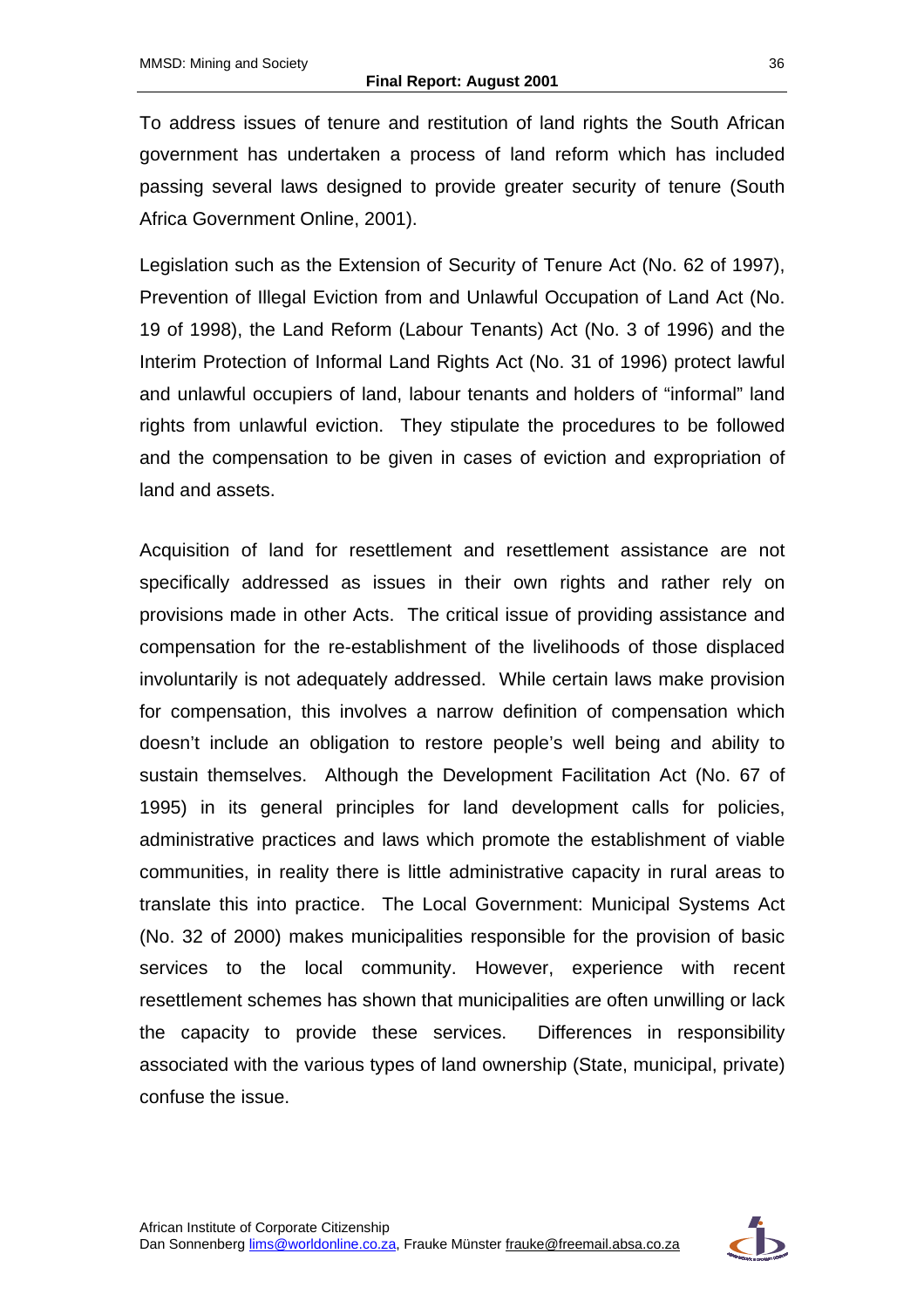A further stumbling block arising from the plethora of legislation is the large number of different actors involved. The result is that responsibilities for the various components of resettlement – vital to the avoidance of (further) impoverishment – are not clearly defined and are subsequently neglected to the detriment of the displaced and host communities and, in some cases, the mining company responsible for financing resettlement.

The above describes some of the shortcomings of existing legislation. The fact that legislation in post-apartheid South Africa is still in a state of flux, combined with a lack of enabling legislation, does not aid resettlement programs. Instead it currently serves to delay implementation, causing frustration for all parties involved and increasing resettlement costs.

This situation of inadequate national legislation to effectively and efficiently guide "sustainable" involuntary resettlement is not specific to South Africa and is mirrored in other African countries, as suggested by Okidi (1993, as cited in Cernea, 1997). This is reflected in the RAPs compiled for resettlement programmes throughout the continent.

#### **6.4 Conclusions**

Efforts to research resettlement in southern Africa have revealed the absence of a clearly defined, co-ordinated and consistent approach to involuntary resettlement. The value of international guidelines on involuntary resettlement is compromised where these are not supported by the necessary national frameworks and legislation enabling these guidelines to be followed and implemented.

## **7 INVOLUNTARY RESETTLEMENT IN SOUTHERN AFRICA**

A consequence of the social and political environment of southern Africa has been the large-scale displacement of people. Some of this displacement has been the result of immigration and territorial wars. The arrival of the colonial powers was another factor that changed the demography. Within recent

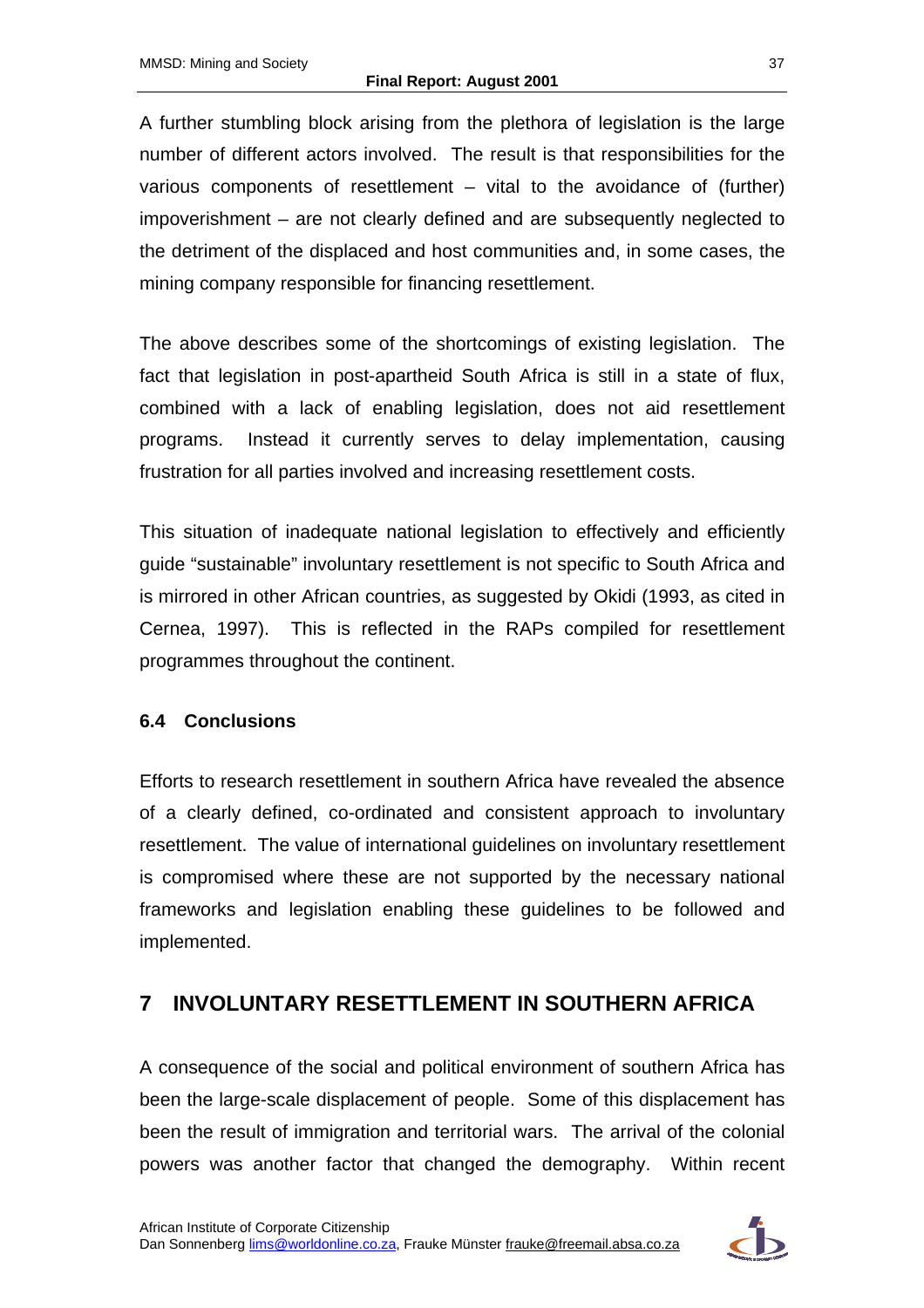history – the last 100 years – politics and economics have governed resettlement. The former was responsible for the displacement of millions of people in South Africa because of apartheid, whilst the latter forced millions of people to seek employment far from their homes, often on the mines. South Africa, for example, is the magnet to which thousand of men are drawn from all over southern Africa. Other significant causes of resettlement in the subregion have been the construction of large dams on the Zambezi River, the largest river in the subregion. Kariba in Zambia and Zimbabwe was built in the fifties to generate electricity. About 57 000 people were displaced as a result of its flooding. The Gwembe-Tonga people who occupied the valley existed as subsistence farmers prior to the construction of the dam. Most of these people were resettled in marginal areas and lost their floodplain livelihoods (World Commission on Dams [WCD], 2000). Two other large dam projects are earmarked for the subregion: Epupa Falls along the Kunene River in Angola / Namibia and the Batoka Gorge below Victoria Falls in Zambia / Zimbabwe. The involvement of politics – social and environmental – in both cases is a characteristic feature of the debate around these two dams.

Involuntary resettlement will always be accompanied by trauma. This trauma can manifest in many ways, for example, social disintegration, economic decline, depression, illness, violence, and environmental degradation. It is the degree to which the above manifest that often characterises the success or failure of a resettlement. It is essential to examine the shortcomings of mining induced resettlement, where the faults lie, what has succeeded and why, and what steps can be taken to reduce the trauma so closely associated with relocation. The tackling of these issues marks the transition to sustainable resettlement.

There are several causes of mining related resettlement in southern Africa. The migrant labour system resulted in hundreds of thousands of men from many southern African states making their way to the mines of South Africa or to the Zambian Copperbelt. The influx of people attracted to mining activities has lead to the transformation of society. War is a further cause of resettlement, and although not directly related to mining, it is often fought over

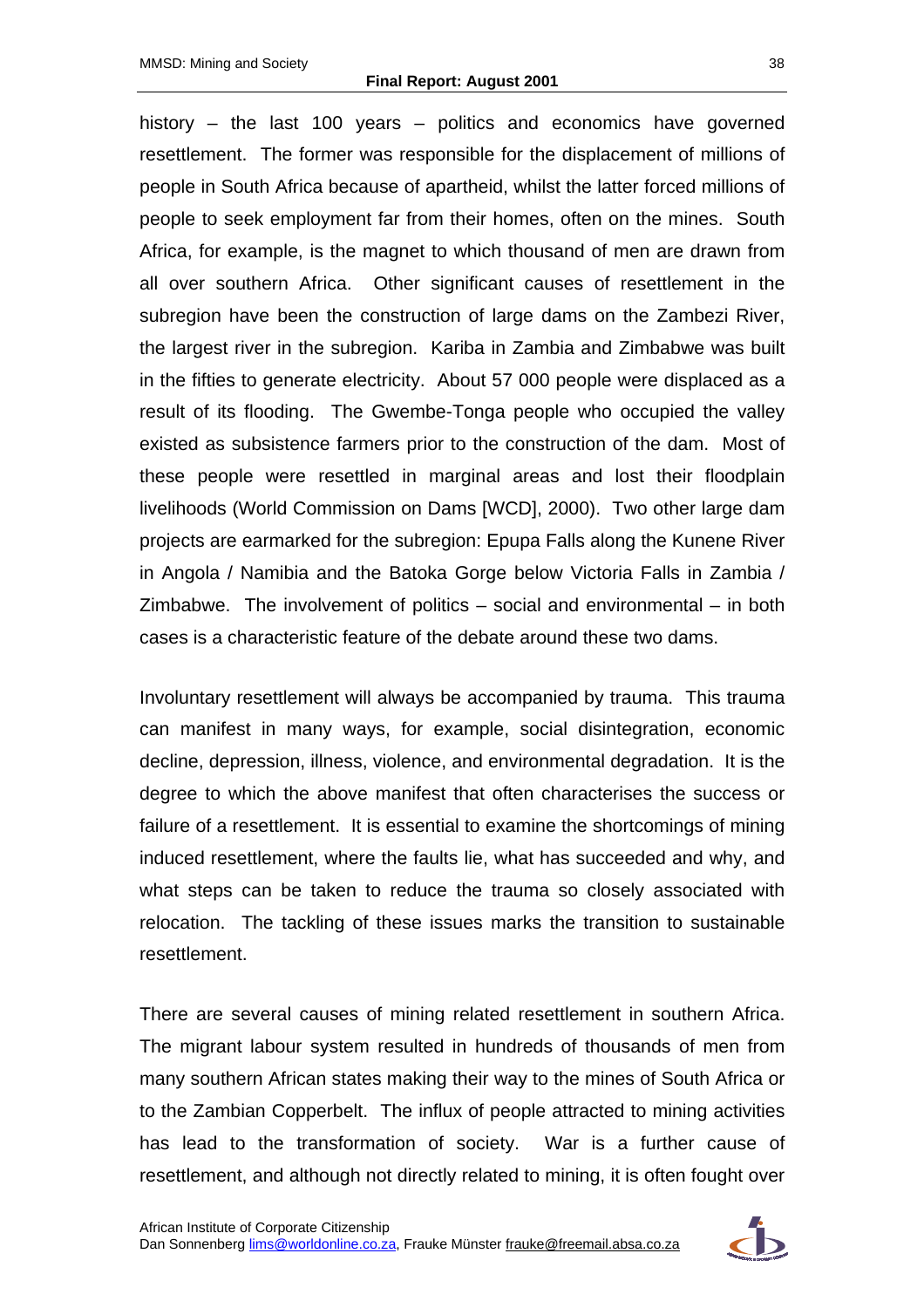the control of natural resources. Many African states are embroiled in violence often, though not only, as a result of the struggle to control the country's natural resources. These wars have led to massive displacement with refugees seeking asylum in other parts of their country or in other countries. The impacts that mine closure has on settlement cannot also be underestimated as illustrated by instances in Welkom, South Africa and in Kabwe, Zambia, have wide-ranging impacts on local populations who depended on the mines for their livelihoods. Here issues of long-term sustainability and regional planning and economic diversification emerge. Many do not realise that mining operations are temporary, although they can span many generations.

While the above examples of mine-related resettlement are not the focus of this report, cognisance should be taken of the influence that mining has had on settlement patterns in the region in general. This section focuses specifically on southern African cases of mining-induced involuntary resettlement.

#### **7.1 Extent**

The data presented below in **Table 3** illustrates some of the displacement that has resulted because of recent mining activities in southern Africa. Data from three resettlements in West Africa are also included as these involved southern African mining companies. Information has been obtained largely from RAPs. Effort was made to verify the data with the mining companies themselves, though making contact was not always successful.

It is fair to expect that many unrecorded cases of resettlement have taken place which have not followed best practice guidelines. Therefore it is impossible to estimate the actual number of people resettled as a result of mining.

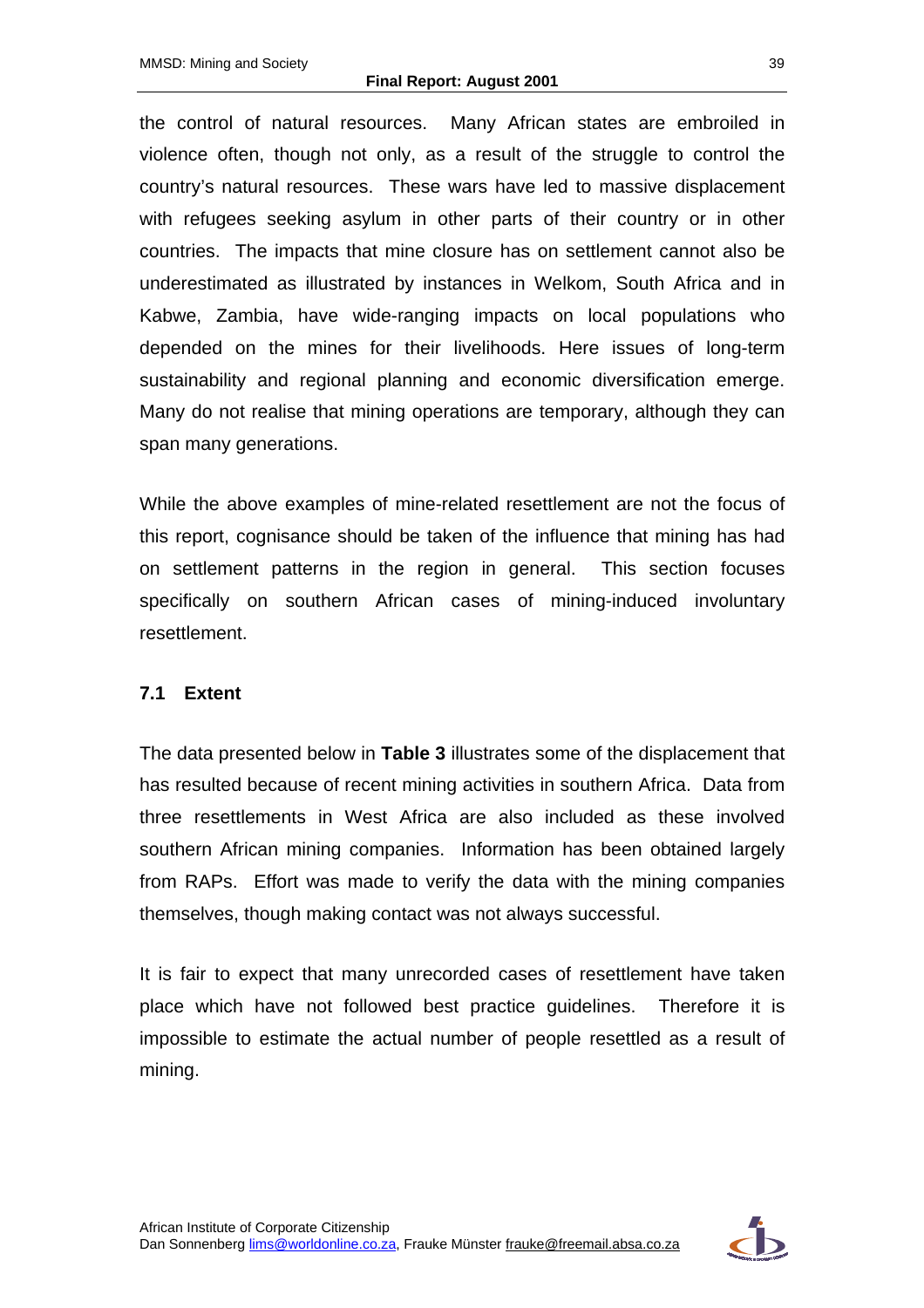| <b>Facility</b>          | Company             | Where  | No.<br>People<br>(approx) | No.<br><b>Households</b><br>(approx) | <b>RAP</b>      | Compensation                                                                                                                                                                                                                                                                     | <b>Status</b>   | Implementation<br><b>Responsibility</b>                                                                                                                                                                          | Cost<br>(millions<br><b>US\$)</b> | <b>Finance</b><br><b>Organisations</b><br><b>Involved</b> |
|--------------------------|---------------------|--------|---------------------------|--------------------------------------|-----------------|----------------------------------------------------------------------------------------------------------------------------------------------------------------------------------------------------------------------------------------------------------------------------------|-----------------|------------------------------------------------------------------------------------------------------------------------------------------------------------------------------------------------------------------|-----------------------------------|-----------------------------------------------------------|
| Konkola <sup>11</sup>    | KCM plc             | Zambia | 750                       | 143                                  | Y               | Land, houses, cash for<br>crops & disturbance<br>allowance, transport<br>provision                                                                                                                                                                                               | In.<br>progress | Mine, Steering<br>Committee                                                                                                                                                                                      | 2.5                               | WB, IFC                                                   |
| Bulyanhulu <sup>12</sup> | Kahama<br>Mining Co | Tanz   | $511^{13}$                | 56                                   | V <sup>14</sup> | Compensation<br>included: compensation<br>for assets lost (not land<br>itself, but improvements<br>to land compensated<br>for), temporary housing<br>until resettlers had re-<br>established themselves<br>on new land;<br>disturbance allowance<br>and physical<br>resettlement | $\gamma$        | Responsibility for<br>resettlement<br>originally rested<br>with Sutton<br>Resources Ltd<br>and KMCL, prior<br>to Barrick's<br>acquisition of the<br>mine. Uncertain<br>with whom<br>responsibility now<br>rests. | ?                                 | IFC?                                                      |

<sup>11</sup> Institute of Natural Resources (2000a) Resettlement Action Plan – Ming'omba Village and Affected portions of Kawama Township and Momba Farms.

<sup>12</sup> Institute of Natural Resources (1999) Draft Resettlement Action Plan and Social Development Plan for Bulyanhulu Gold Mine.

 $13$  30 000 – 400 000 artisanal miners were forced to leave the concession area but fell outside of the company's responsibility.

 $14$  The RAP was completed after most of the affected people had already been resettled.

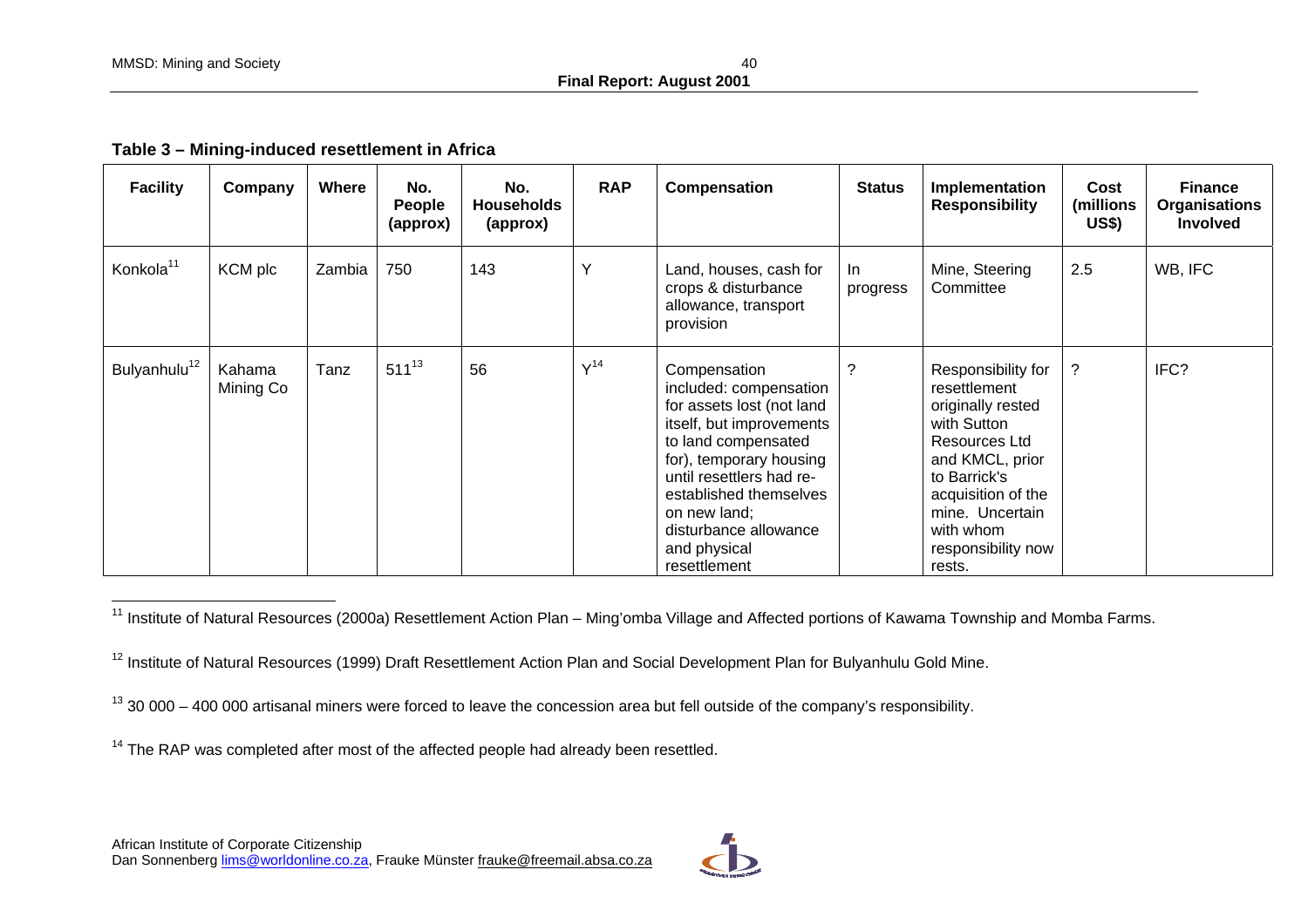| <b>Facility</b>     | Company                          | <b>Where</b> | No.<br>People<br>(approx) | No.<br><b>Households</b><br>(approx)    | <b>RAP</b>                                    | Compensation                                                                                                                                                                        | <b>Status</b>       | Implementation<br><b>Responsibility</b>                          | Cost<br>(millions<br><b>US\$)</b> | <b>Finance</b><br><b>Organisations</b><br><b>Involved</b> |
|---------------------|----------------------------------|--------------|---------------------------|-----------------------------------------|-----------------------------------------------|-------------------------------------------------------------------------------------------------------------------------------------------------------------------------------------|---------------------|------------------------------------------------------------------|-----------------------------------|-----------------------------------------------------------|
|                     |                                  |              |                           |                                         |                                               | assistance <sup>15</sup> .                                                                                                                                                          |                     | rests.                                                           |                                   |                                                           |
| Kwale <sup>16</sup> | Tiomin<br>Resources              | Kenya        | 3300<br>10 000            | 450                                     | $\checkmark$                                  | Payment for use of<br>land, relocation benefit<br>paid; assets<br>compensated;<br>resettlement<br>assistance;<br>infrastructure<br>improvements;<br>employment & skills<br>training | Pending             | Operating<br>$committeel -$<br>residents,<br>government,<br>mine | $\overline{7}$                    | $\overline{\phantom{0}}$                                  |
| MOZAL <sup>17</sup> | Billiton,<br>Mitsubishi.<br>IDC. | Moz          |                           | 8<br>homesteads,<br>1280<br>households, | Υ<br>$\overline{\phantom{a}}$<br>Phase<br>418 | Unit cost for house;<br>cash per hectare;<br>graves compensated;<br>assistance & after care                                                                                         | Phase 1<br>complete | Mozambique<br>Govt                                               | 0.83                              | <b>IDC</b>                                                |

<sup>15</sup> Temporary housing settlement rejected by community as houses built too close together; insufficient land was available in the proximity for cropping and grazing livestock, and the unofficial landowner refused to host resettlers even temporarily.

<sup>16</sup> Stop Irresponsible Mining in Kenya www.mwambao.com/dongo.htm; M Edler pers. comm.

<sup>17</sup> Government of Mozambique Maputo Province (1998) Resettlement Action Plan Beluluane Industrial Park Phase 1 MOZAL Land Requirements.

<sup>18</sup> RAP compiled after resettlement began.

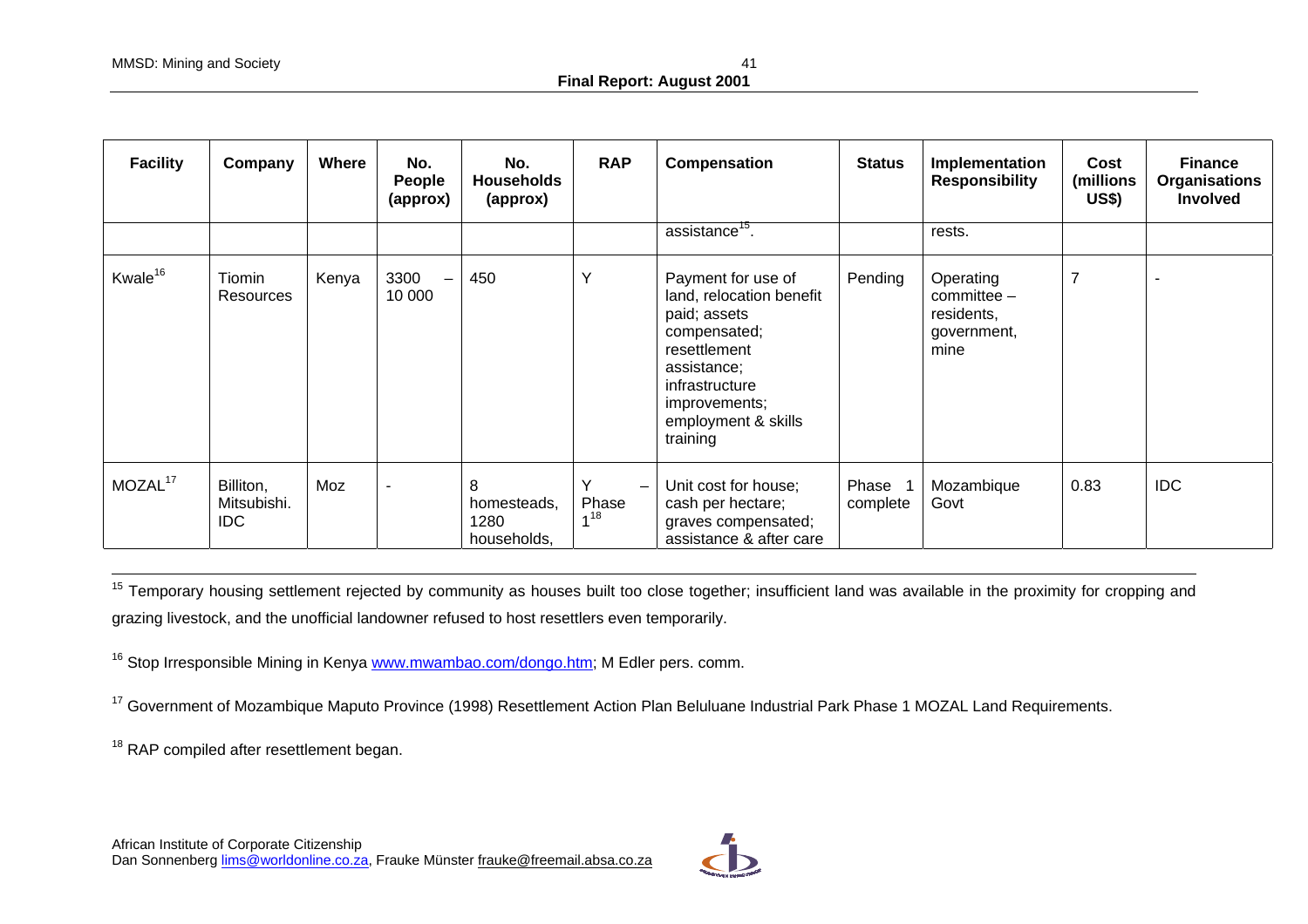| <b>Facility</b>                 | Company            | Where | No.<br>People<br>(approx) | No.<br><b>Households</b><br>(approx) | <b>RAP</b>   | Compensation                                                                            | <b>Status</b>   | Implementation<br><b>Responsibility</b>        | Cost<br>(millions<br><b>US\$)</b> | <b>Finance</b><br><b>Organisations</b><br>Involved |
|---------------------------------|--------------------|-------|---------------------------|--------------------------------------|--------------|-----------------------------------------------------------------------------------------|-----------------|------------------------------------------------|-----------------------------------|----------------------------------------------------|
|                                 |                    |       |                           | 24 graves                            |              | assistance & after care                                                                 |                 |                                                |                                   |                                                    |
| Corridor<br>Sands <sup>19</sup> | Southern<br>Mining | Moz   | 4200                      | 840                                  | $\checkmark$ | Cash for homes, crops,<br>graves; access to new<br>land; reestablishment<br>assistance. | Complete        | Mozambique<br>Govt plus mining<br>CO.          | ?                                 | C.                                                 |
| $Ga-Pila20$                     | Anglo<br>Platinum  | S Afr | 4500                      | 770                                  | $\checkmark$ | Village reconstruction                                                                  | In.<br>progress | Steering<br>Committee, Ga-<br>Pila Association | 19                                | -                                                  |
| Sadiola Hill <sup>21</sup>      | AngloGold          | Mali  | 2135                      | 85                                   | $\checkmark$ | Replacement village,<br>associated<br>infrastructure incl.                              | Complete        | Mine,<br>government                            | 5.5                               | <b>IFC</b>                                         |

<sup>19</sup> Coastal & Environmental Services (2000) Environmental Impact Assessment Corridor Sands Project, Chibuto, Gaza Province, Mozambique



<sup>&</sup>lt;sup>20</sup> Resource Development Consultants (1997) Ga-Pila Resettlement Project Social and Institutional Audit and Impact Assessment; Daniels (2001); Kelly (2001); R Baxter, pers. comm.; S Choshi pers. comm.; P Kapelus pers. comm.

Resettlement was requested by the community but fully financed by Anglo Platinum. Despite volunteering to resettle, the community was no doubt compromised by the proximity of the existing village to the mine, its activities and its impacts. The community was responsible for implementing the plans to construct the new village, and for this purpose established a Section 21 company. The intention was to build capacity in the community and ensure a transfer of skills.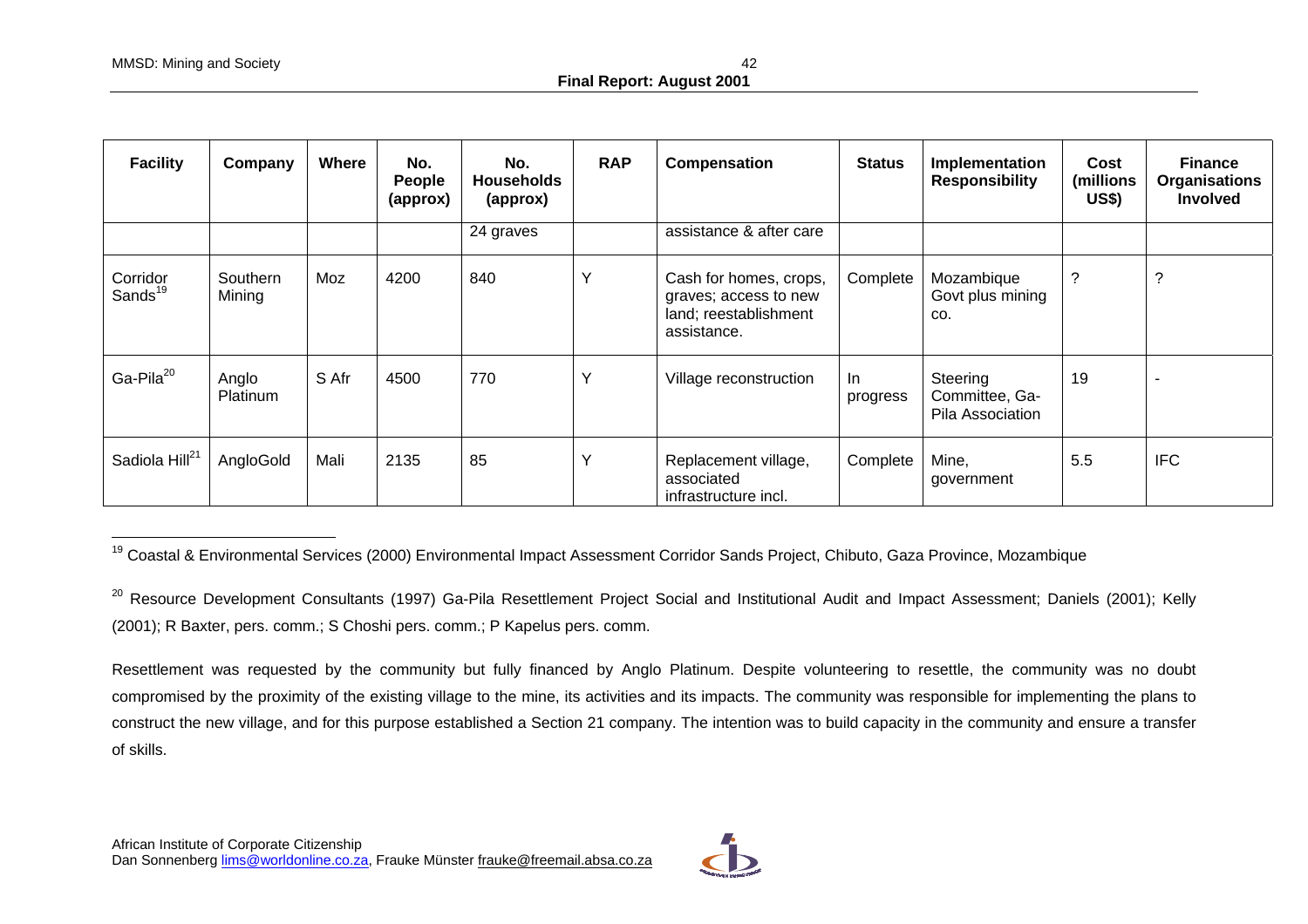| <b>Facility</b>      | Company    | <b>Where</b> | No.<br>People<br>(approx) | No.<br><b>Households</b><br>(approx) | <b>RAP</b>   | Compensation                                                                                       | <b>Status</b> | Implementation<br><b>Responsibility</b>                                                                       | Cost<br>(millions<br><b>US\$)</b> | <b>Finance</b><br><b>Organisations</b><br>Involved |
|----------------------|------------|--------------|---------------------------|--------------------------------------|--------------|----------------------------------------------------------------------------------------------------|---------------|---------------------------------------------------------------------------------------------------------------|-----------------------------------|----------------------------------------------------|
|                      |            |              |                           |                                      |              | mosque & clinic                                                                                    |               |                                                                                                               |                                   |                                                    |
| Yatela <sup>22</sup> | AngloGold  | Mali         | 162                       | 6                                    | $\checkmark$ | Houses, cash for crops<br>& smaller structures,<br>provision of transport                          | Complete      | Mine, Executive<br>Committee,<br>Working Group,<br>local agency,<br><b>SEMOS</b><br>Development<br>Foundation | 0.75                              | <b>IFC</b>                                         |
| Tarkwa <sup>23</sup> | Goldfields | Ghana        | 20 000                    | $\blacksquare$                       | $\checkmark$ | Either cash or resettled<br>tenure. Assistance<br>through employment,<br>loans or skills training. | Complete      | Goldfields Ghana                                                                                              | 25                                |                                                    |

<sup>21</sup> Institute of Natural Resources (1997) Socio-economic and Participatory Land-use Planning Study for the Possible Relocation of Sadiola and Farabakouta Villages; C. Kennedy pers. comm.; A MacKenzie pers. comm.;

<sup>22</sup> Institute of Natural Resources (2000b) Yatela Gold Project Resettlement Action Plan; C. Kennedy pers. comm.; A MacKenzie pers. comm.

<sup>23</sup> Steyn and Kahle, 1998; Kelly (1997); W Jacobz pers. comm.

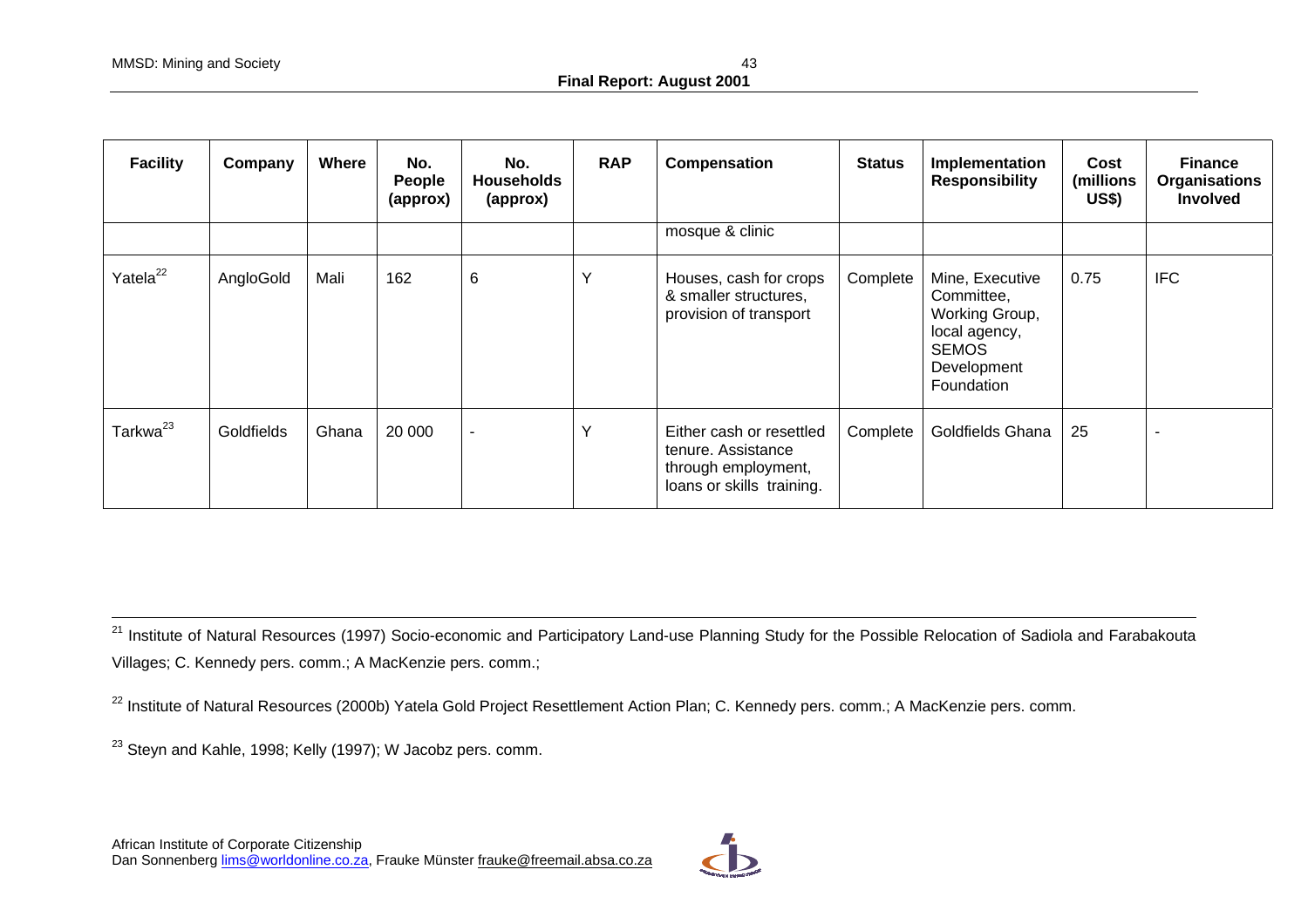#### **7.2 Studies Review**

The purpose of this section is to draw on the experience gained during mining-induced involuntary resettlement programmes which have been guided by RAPs and SDPs, to assess the implementation practices, outcomes, and identify issues of concern and examples of best practice.

#### 7.2.1 Context

All of the involuntary resettlement examples used to generate this section have been executed as a result of the construction of a facility directly associated with a mining operation, be it an entire mine plus processing facilities, a smelter, or the expansion of a single facility. In some cases these have been *brownfields<sup>24</sup>* expansions, for example at Konkola Mine on the Zambian Copperbelt, or *greenfields<sup>25</sup>* projects such as Bulyanhulu in Tanzania. In each case people have had to move sooner or later.

#### 7.2.2 Approach

This section examines the methodology applied to involuntary resettlement programmes in the southern African case studies. The section deals with the experience of those planning or implementing the programmes and not, unfortunately, from the perspective of the affected communities. Only the most outstanding issues raised during the preparation of this report or those obtained from the analysis are discussed in the following section. The rest are summarised in **Section 7.2.4**.

#### *7.2.2.1 Resettlement Action Plan*

A Resettlement Action Plan (RAP) guides the implementation of the resettlement programme and, in the cases examined, refers to the



 $\overline{a}$  $24$  Expansion of an existing facility.

 $25$  Development of a brand new facility, where no previous mine, smelter existed.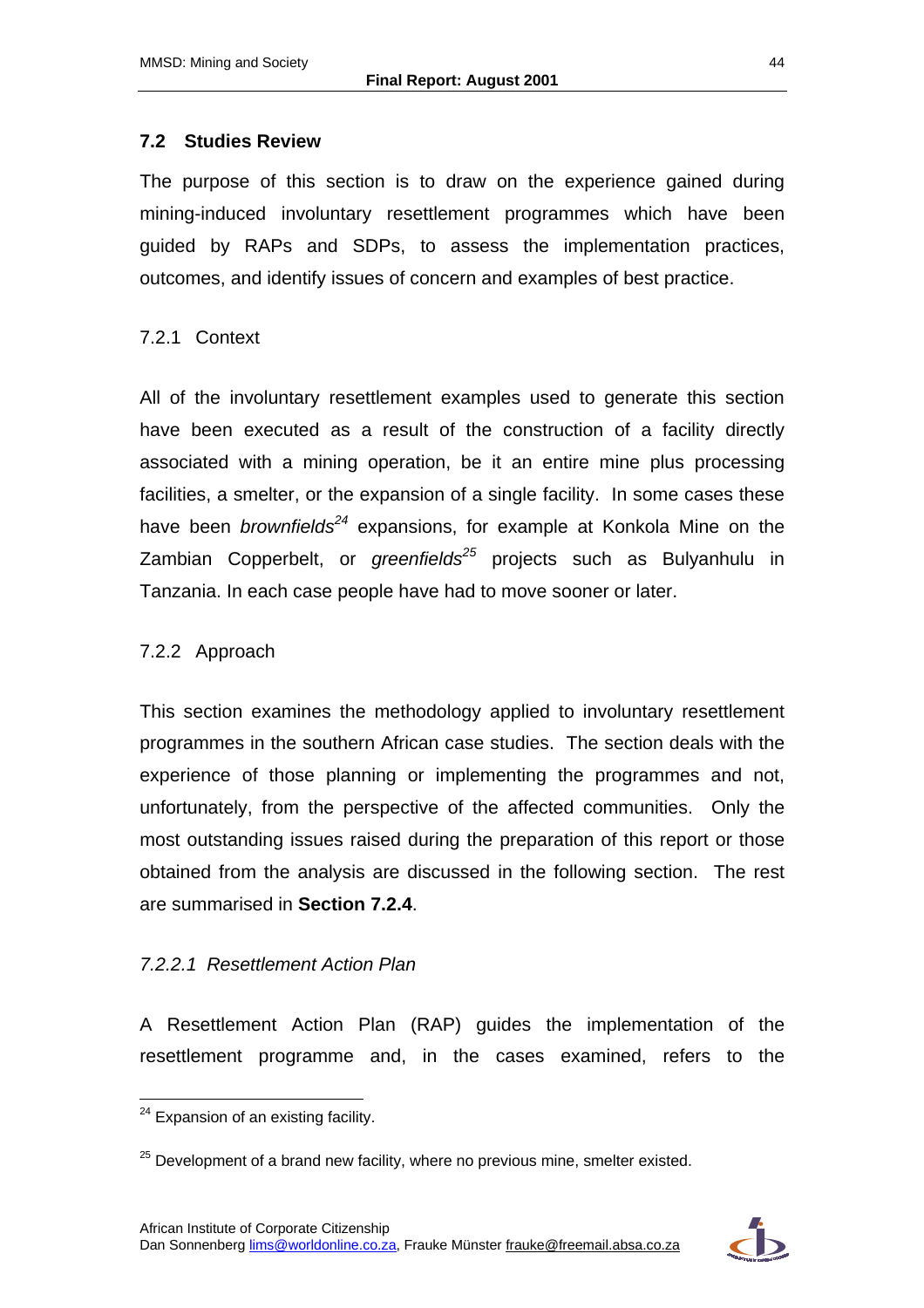requirements of the World Bank's OD 4.30. The information contained in the RAPs includes baseline social and economic data of the affected people, compensation and provides an implementation schedule for the programme. Although RAPs should be compiled before resettlement begins, in some of the case studies this was only completed after resettlement had actually begun. This practice can lead to inconsistencies in compensation which may result in dissatisfaction on the part of the affected communities.

### *7.2.2.2 Project Financing vs. Resettlement Scheduling*

Related factors emerging from the case studies are those of resettlement scheduling and the project financing. Some resettlement schedules were linked to the financing of mining activities. This is not realistic given that they are two entirely different processes. Financing hurdles often only consider the financial issues and not others such as resettlement. Inadequate financial provision and its associated time constraints serve to rush the implementation of a resettlement programme which is detrimental to its successful outcome. The corollary is true too; delaying resettlement causes anxiety and may lead to the affected communities putting their lives on hold. It can also lead to financial pressures.

#### *7.2.2.3 Implementation Agent*

Responsibility for implementing the RAP has not always been clearly defined. Resources for implementation have also been limited due to the inflexibility of time schedules and financing arrangements. Implementation agents have not always had the required skills, or have been limited in their ability to effectively implement the plan. Often, responsibility for the technical side of the resettlement has fallen in the hands of very skilled engineering personnel, but who have little understanding of the social dimension of the project. In some cases, those responsible for the development of the RAP and SDP did not have further input into the implementation itself. There is therefore no continuity in terms of knowledge gained and relationships forged.

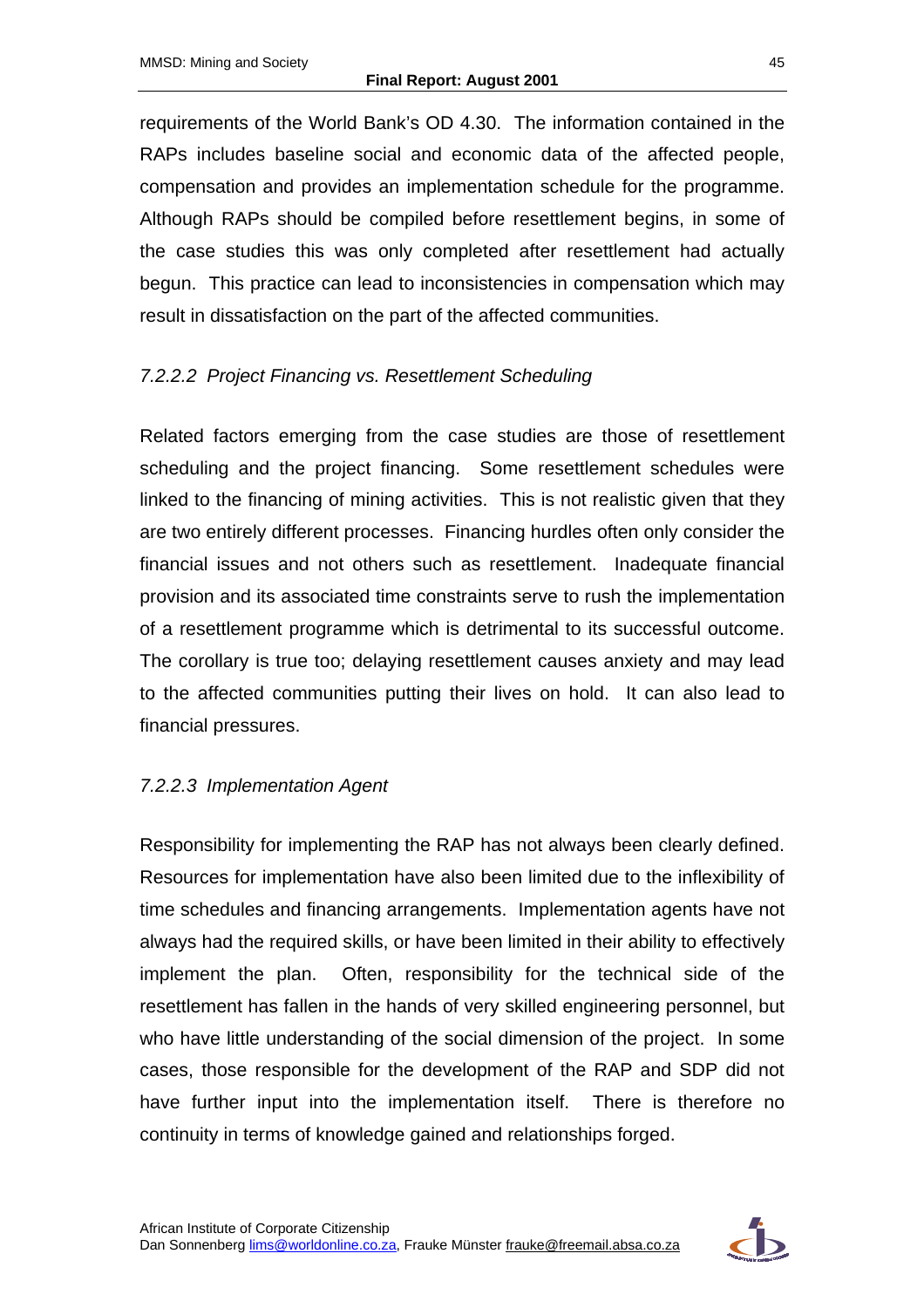## *7.2.2.4 Social Development Plan*

Aside from the physical relocation of the affected people, possibly the most crucial aspect is the Social Development Plan (SDP). The SDP is a guide to reconstructing people's livelihoods. In some cases examined, the SDP was not accorded the importance it deserves. Often the construction of physical infrastructure such as housing and roads is taken to represent the success or failure of the resettlement programme. However, the construction programme is possibly the easiest to achieve, depending on the financial constraints of the resettlement programme. The development of the SDP requires substantial consultation with the affected communities such that the activities that comprise livelihood reconstruction are community volunteered and agreed, and not imposed by an external agency.

## *7.2.2.5 Monitoring & Evaluation*

Monitoring & evaluation does not always form part of the involuntary resettlement programme although it is critical to ensuring that resettlement plans are implemented successfully. Often the easier part of resettlement is the construction of the physical infrastructure and the relocation of the affected community. However, the sustainability of the resettlement will only be evidenced months and years after relocation. The long-term success of recent resettlement programmes is therefore still uncertain.

## 7.2.3 Outcomes

Often, disputes arise after agreements have been made regarding the type of compensation, the timing of relocation and the type of infrastructure provided. This is due largely to different factions within the community not being party to the agreements, or hijacking the process to further their own agendas. Political interference is also a cause of disruption and may serve to raise expectations to unrealistic levels. The result may be that large sums of money are invested in resettlement projects that are rejected at the point of transfer.

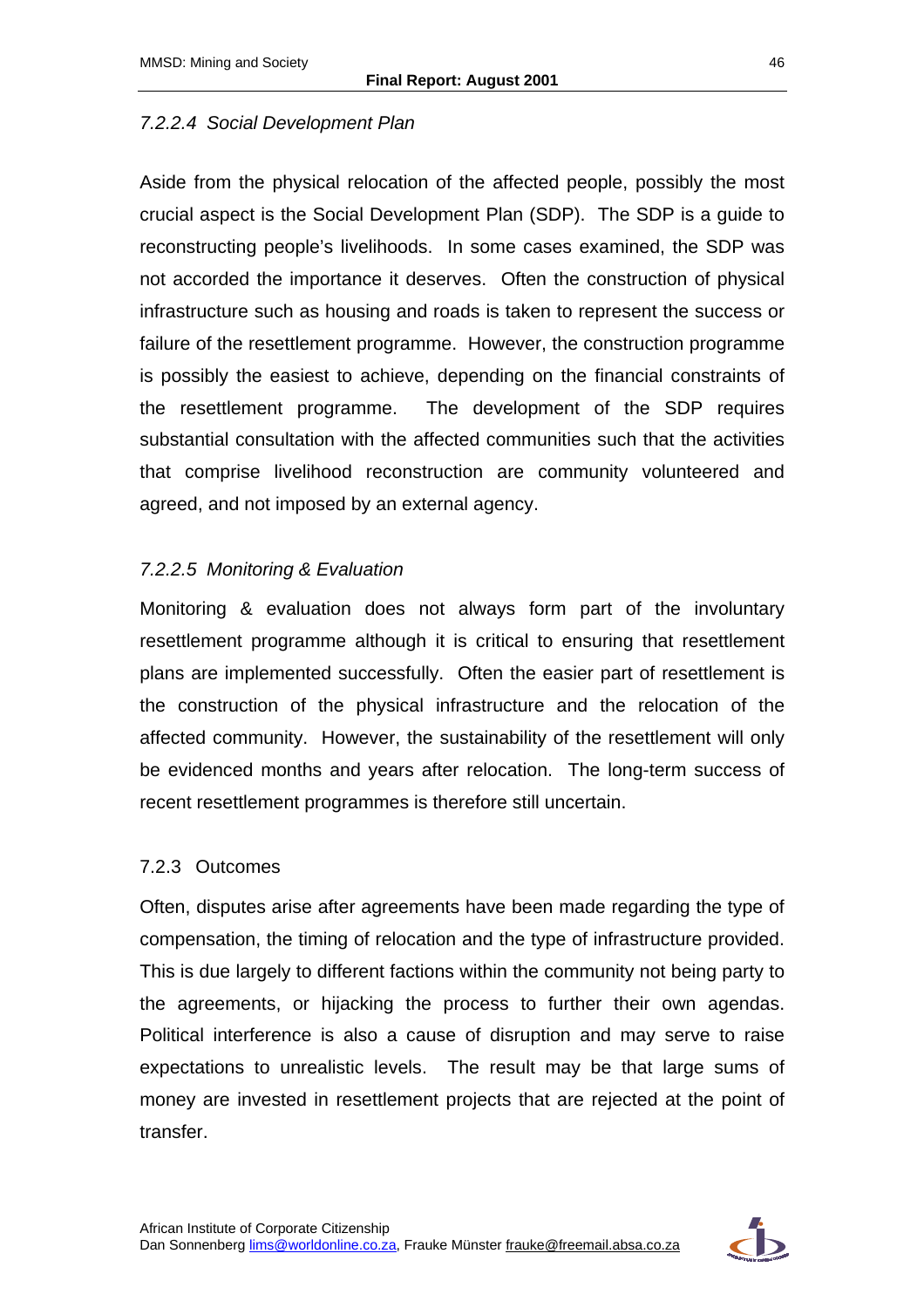### 7.2.4 Lessons Learnt

Emerging from this document is a set of lessons or issues (**Table 4**) around involuntary resettlement. Many of the issues identified are the personal observations of resettlement practitioners and other stakeholders $^{26}$  who were contacted during the course of this project. The questionnaire sent to these various contacts was designed to elicit comment on the obvious and not-soobvious issues surrounding involuntary resettlement.

### Questions asked were:

- In your experience what are the most outstanding features of involuntary resettlement planning i.e. what gaps most commonly appear?
- Has the level of community participation been adequate? What could have been done better?
- Have resettlements been easily "absorbed" by the local authorities ultimately responsible for the affected people?
- Should the project proponent implement the resettlement action plan? Is it not better to have an independent party responsible for implementing resettlement?
- Have there ever been resettlements that have been successful i.e. that the communities who have been displaced are better off in their new settlements than prior to moving?
- What is your experience of the mining companies and their attitude towards resettlement? Have they, on the whole, demonstrated a genuine respect for the task at hand as well as for the upheaval they are causing? How could they improve?



 $\overline{a}$  $^{26}$  The views of resettlers were limited to discussion with NGOs representing their interests.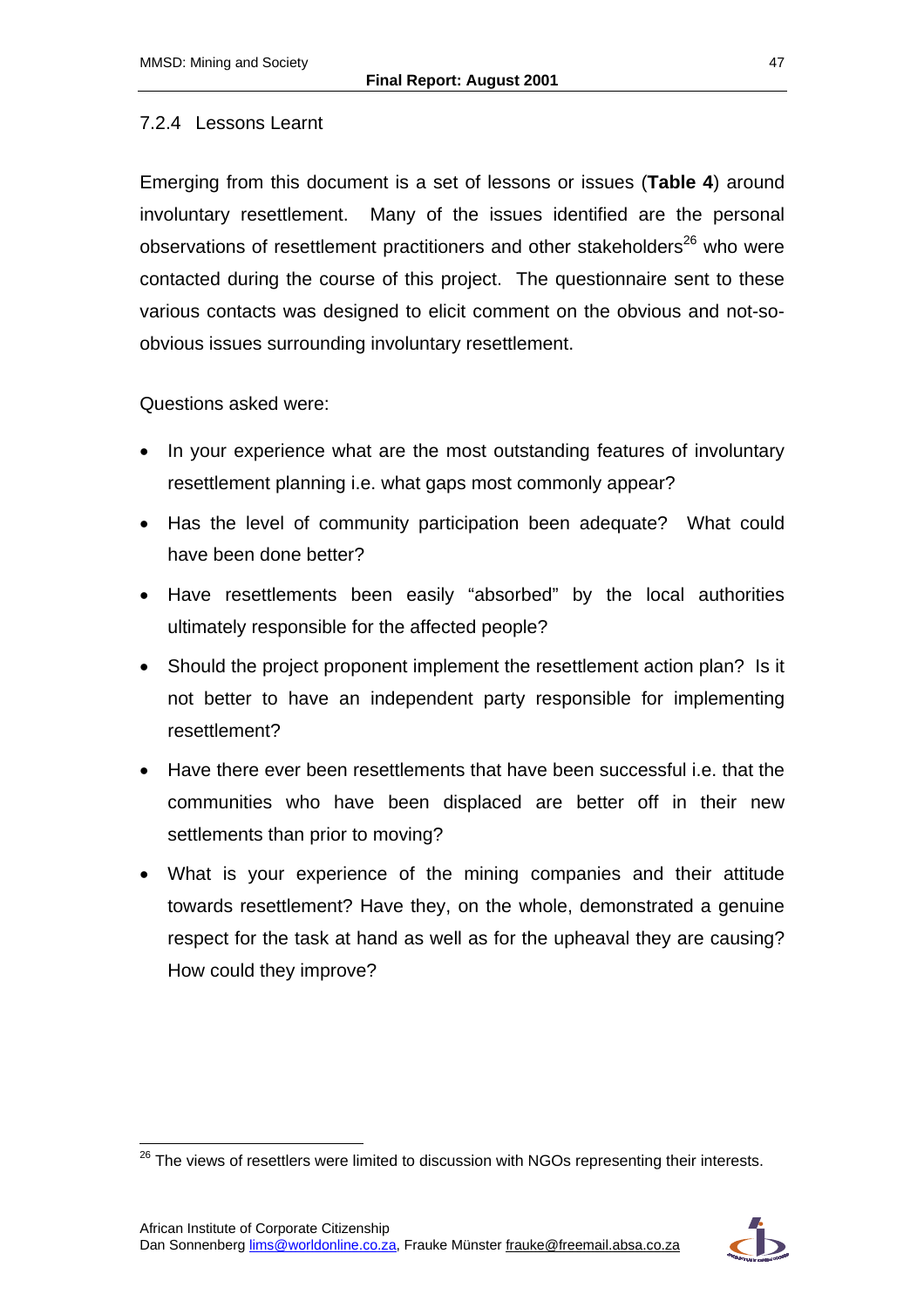• Do you have any direct experience of southern Africa in relation to mining and resettlement? If so, please can you expand. What salient features spring to mind? Does southern Africa stand out for any particular reason? Is southern Africa equipped – practically, institutionally etc. – to deal with social issues like resettlement?

Many of the answers received point towards problems with implementation and capacity and confirm the earlier discussion on the IRR model. There is some repetition in the table – this has been retained as many of the pints apply to more than one category.

| Category                              | <b>Issue</b>                                                 |
|---------------------------------------|--------------------------------------------------------------|
| <b>Institutional Frameworks &amp;</b> | The influx of people associated with development is not      |
| Capacity                              | considered. Pressure on local resources not accounted for.   |
|                                       | Local development opportunities either non-existent or not   |
|                                       | factored into resettlement planning.                         |
|                                       | Transfer of assets to authorities and communities not        |
|                                       | successful because of lack of capacity and involvement.      |
|                                       | Southern African states not equipped with the right          |
|                                       | legal/policy frameworks to guide involuntary resettlement.   |
|                                       | Civil society weak in rural areas.                           |
|                                       | Legislation on resettlement usually present to protect the   |
|                                       | state, not the displaced.                                    |
|                                       | Civil servants implementing resettlement programmes ill      |
|                                       | equipped or disinterested.                                   |
|                                       | Authorities lack the resources to manage the settlements     |
|                                       | post-resettlement.                                           |
|                                       | Little support provided for the host communities.            |
|                                       | Operation of different systems of governance – an informal   |
|                                       | one, which supersedes the formal system.                     |
|                                       | Poor decision-making frameworks.                             |
|                                       | Lack of accountability and responsibility on all parts.      |
|                                       |                                                              |
| Attitude                              | Mining<br>involuntary<br>resettlement<br>companies<br>regard |
|                                       | programmes as housing projects.                              |
|                                       | Mining companies disregard the diversity within the          |
|                                       | community.                                                   |
|                                       | Mining companies view participation and consultation as a    |
|                                       | "necessary evil".                                            |
|                                       | Local customs and practices ignored by imposition of state   |
|                                       | law which often conflicts with local traditions.             |
|                                       | The resettlement process not given the priority it deserves. |
|                                       | The dedication of the mine manager or responsible senior     |
|                                       | person often determines the success or failure of the        |
|                                       | involuntary resettlement programme.                          |

#### **Table 4 – Issues around involuntary resettlement**

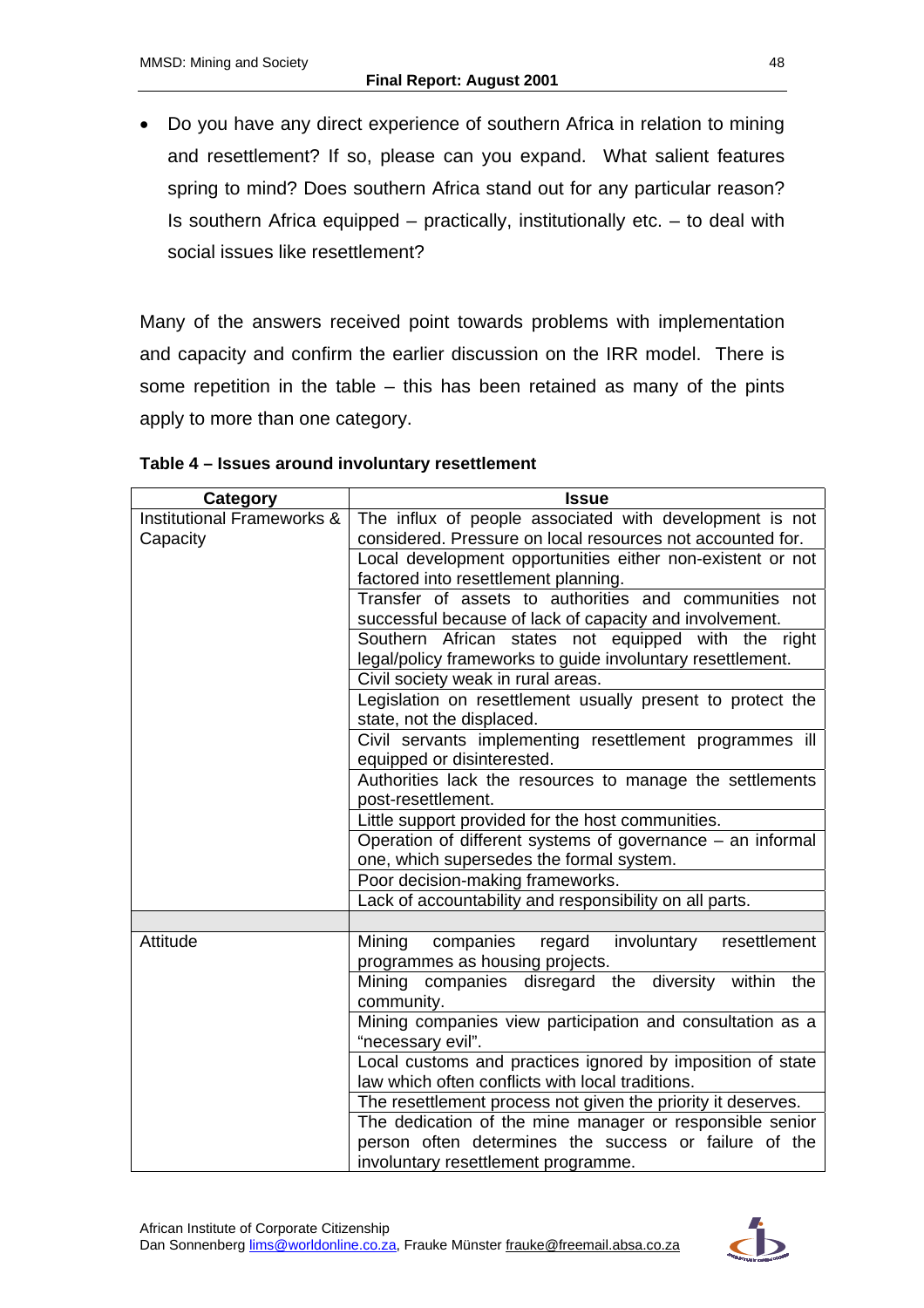| Category      | <b>Issue</b>                                                                                   |
|---------------|------------------------------------------------------------------------------------------------|
|               | Internal company politics weaken efforts to conduct                                            |
|               | thorough resettlement planning and implementation.                                             |
|               | Mining companies regard involuntary resettlement as a                                          |
|               | nuisance or impediment to core business.                                                       |
|               | Rigid approach towards the resettlement process.                                               |
|               | The enormity of the resettlement task is underestimated.                                       |
|               | The resettlement process is overly simplified and reduced to<br>a finances and technicalities. |
|               | Mining companies externalise the cost of resettlement and                                      |
|               | often it lands squarely on the shoulders of the affected                                       |
|               | communities.                                                                                   |
|               | Use of technical persons without social skills viewed as                                       |
|               | acceptable.                                                                                    |
|               | Mining companies view involuntary resettlement as a PR<br>exercise.                            |
|               | Host governments content to "sit and watch".                                                   |
|               |                                                                                                |
| Planning      | Inequitable distribution of the costs and benefits of the                                      |
|               | mining project due to incomprehensive economic analyses.                                       |
|               | Lack of skilled resettlement personnel.                                                        |
|               | Infirm enumeration and inaccurate baseline data.                                               |
|               | Lack of flexibility in the planning approach which prevents                                    |
|               | changes to the process.                                                                        |
|               | Local government not involved in the planning stage.                                           |
|               | Lack of consensus on the requirements for the resettlement                                     |
|               | programme.<br>Local power dynamics are not considered during planning.                         |
|               | Communities are viewed as homogenous and assumptions                                           |
|               | made about their requirements.                                                                 |
|               | <b>Financiers</b><br>require resettlement<br>before<br>plans<br>long                           |
|               | implementation, which often result in the collection of                                        |
|               | meaningless data and the production<br>equally<br>of                                           |
|               | meaningless plans.                                                                             |
|               | Exclusion from resettlement planning of marginalised                                           |
|               | groups.                                                                                        |
|               | Exclusion of the community from the actual planning of the                                     |
|               | mine.                                                                                          |
|               | Planning disregards the scale of the resettlement and all its                                  |
|               | ramifications.                                                                                 |
|               | Planning for involuntary resettlement takes place too late<br>necessitating short cuts.        |
|               | Planning excludes the development / livelihood needs of the                                    |
|               | people<br>and focuses<br>on the<br>physical infrastructure                                     |
|               | requirements, which are measurable and tangible.                                               |
|               |                                                                                                |
| Communication | Lack of transparent communication.                                                             |
|               | Delay in communicating information.                                                            |
|               | Mining companies deal only with the community leaders and                                      |
|               | ignore the rest of the community.                                                              |
|               | Exclusion from planning of marginalised groups such as                                         |
|               | women, the frail and children.                                                                 |

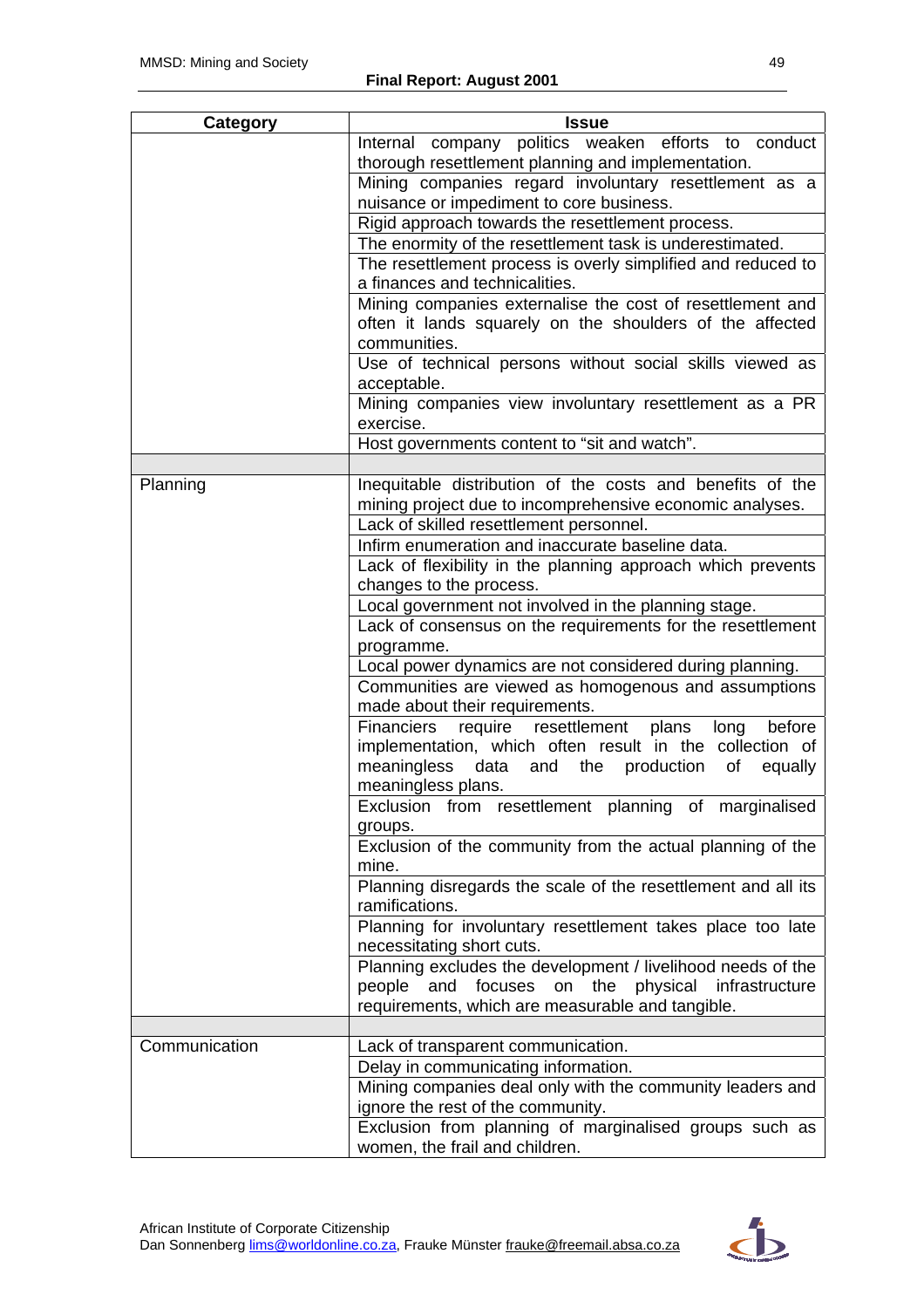| Category                    | <b>Issue</b>                                                                                                              |  |  |  |  |
|-----------------------------|---------------------------------------------------------------------------------------------------------------------------|--|--|--|--|
|                             | Exclusion from planning of land-users who may not live on<br>the land e.g. people who use land to graze cattle.           |  |  |  |  |
|                             | Affected communities do not have a say in the mine                                                                        |  |  |  |  |
|                             | development process. They are expected to "take it, or                                                                    |  |  |  |  |
|                             | leave it".                                                                                                                |  |  |  |  |
|                             | Implementation agent controls levels of participation.                                                                    |  |  |  |  |
|                             | Lack of involvement of NGOs and CBOs because of                                                                           |  |  |  |  |
|                             | perceived "troublemaker" status.                                                                                          |  |  |  |  |
|                             | Lack of information.                                                                                                      |  |  |  |  |
|                             |                                                                                                                           |  |  |  |  |
| <b>Financial Provision</b>  | Lack of flexibility in budgeting.                                                                                         |  |  |  |  |
|                             | Insufficient funds for the entire resettlement process                                                                    |  |  |  |  |
|                             | including compensation, reconstruction and after-care.                                                                    |  |  |  |  |
|                             | Lack of additional compensation to affected communities                                                                   |  |  |  |  |
|                             | when resettlement programme is delayed.                                                                                   |  |  |  |  |
|                             | No financial support for host communities.                                                                                |  |  |  |  |
|                             | Inequitable distribution of the benefits of the mining project.<br>Poor accounting methods used to calculate resettlement |  |  |  |  |
|                             | cost, coupled with inflexible budgetary constraints.                                                                      |  |  |  |  |
|                             |                                                                                                                           |  |  |  |  |
| Land                        | Colonial legacy has skewed land ownership.                                                                                |  |  |  |  |
|                             | Land tenure highly sensitive and rights unknown.                                                                          |  |  |  |  |
|                             | Unavailability of suitable land for resettlement.                                                                         |  |  |  |  |
|                             | People on freehold land better equipped to deal with                                                                      |  |  |  |  |
|                             | resettlement.                                                                                                             |  |  |  |  |
|                             | Ignorance of communal land tenure customs.                                                                                |  |  |  |  |
|                             | Resettlers often charged unofficial rents for occupancy and                                                               |  |  |  |  |
|                             | use of new land, the cost of which is not accounted for or                                                                |  |  |  |  |
|                             | compensated.                                                                                                              |  |  |  |  |
|                             | Land available for resettlement marginal and unsuitable for                                                               |  |  |  |  |
|                             | agriculture.                                                                                                              |  |  |  |  |
|                             |                                                                                                                           |  |  |  |  |
| Implementation              | Cash compensation is insufficient unless agreed to by all<br>concerned. Often minimal compensation agreements are         |  |  |  |  |
|                             | sought.                                                                                                                   |  |  |  |  |
|                             | Emphasis on the physical infrastructure, not on human                                                                     |  |  |  |  |
|                             | development.                                                                                                              |  |  |  |  |
|                             | of technical<br>Involvement<br>with<br>personnel<br>social<br>no                                                          |  |  |  |  |
|                             | background or initiation in the resettlement programme.                                                                   |  |  |  |  |
|                             | <b>There</b><br>"overkill"<br>infrastructure<br>is<br>may<br>be<br>which                                                  |  |  |  |  |
|                             | unsustainable.                                                                                                            |  |  |  |  |
|                             | Delay in implementation.                                                                                                  |  |  |  |  |
|                             | Haste in implementation.                                                                                                  |  |  |  |  |
|                             | Lack of institutional support.                                                                                            |  |  |  |  |
|                             | Poor decision-making frameworks.                                                                                          |  |  |  |  |
|                             | Lack of accountability and acceptance of responsibility.                                                                  |  |  |  |  |
|                             | Lack of capacity on the part of the host governments.                                                                     |  |  |  |  |
|                             | Agree on decision-making frameworks early on to facilitate                                                                |  |  |  |  |
|                             | the process.                                                                                                              |  |  |  |  |
|                             | Lack of post-resettlement monitoring.                                                                                     |  |  |  |  |
|                             |                                                                                                                           |  |  |  |  |
| <b>Affected Communities</b> | The rights of the displaced are ignored.                                                                                  |  |  |  |  |

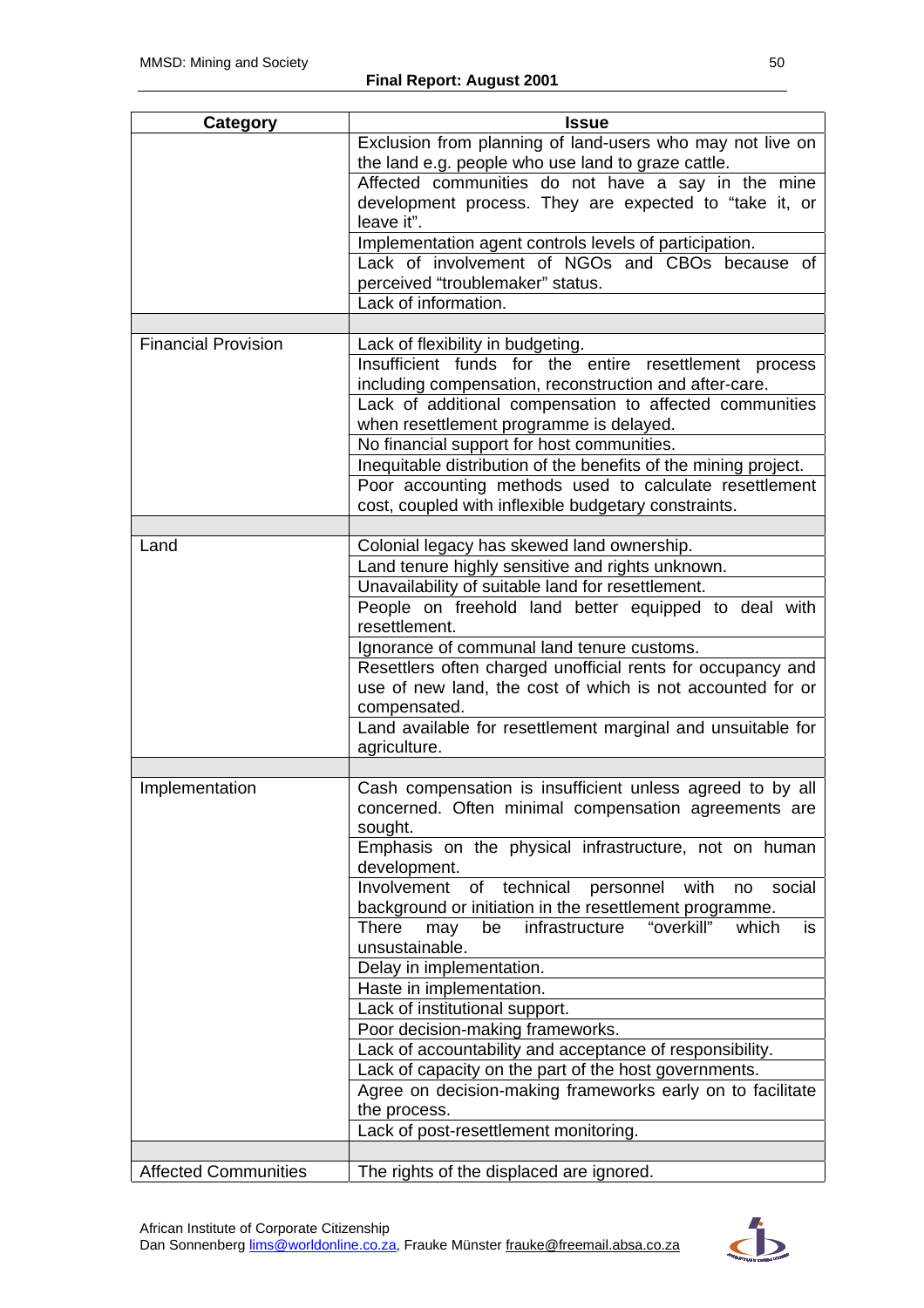| Category                | Issue                                                                                                         |  |  |  |  |  |  |
|-------------------------|---------------------------------------------------------------------------------------------------------------|--|--|--|--|--|--|
|                         | The displaced do not know their rights, and are told their<br>rights, and are thus open to abuse.             |  |  |  |  |  |  |
|                         | There are not enough economic opportunities for the<br>displaced communities.                                 |  |  |  |  |  |  |
|                         | The affected communities become dependent on the mining<br>company after resettlement has been completed.     |  |  |  |  |  |  |
|                         | The resettlement programme does not invest in the human<br>capital contained within the affected communities. |  |  |  |  |  |  |
|                         | The resettled do not access the benefits of the mining<br>project, but they bear the costs.                   |  |  |  |  |  |  |
|                         | Civil society is weak in rural areas.                                                                         |  |  |  |  |  |  |
|                         | Transfer of assets to the community is unsuccessful<br>because skills not transferred as well.                |  |  |  |  |  |  |
|                         | Lack of involvement of the community in the physical<br>implementation of the resettlement programme.         |  |  |  |  |  |  |
|                         |                                                                                                               |  |  |  |  |  |  |
| <b>Host Communities</b> | Little support for host communities.                                                                          |  |  |  |  |  |  |
|                         | Pressure on, and for, resources and services.                                                                 |  |  |  |  |  |  |
|                         | Host communities charge resettlers rent for use of land.                                                      |  |  |  |  |  |  |
|                         | Host communities do not cope with the resettlement.                                                           |  |  |  |  |  |  |

These issues form the basis for providing recommendations that will lead to improved involuntary resettlement practices.

# **8 TOWARDS SUSTAINABLE RESETTLEMENT**

The following section recommends measures that mining companies, and other stakeholders, can adopt or implement to make involuntary resettlement more sustainable. The models, institutional frameworks, attitudes and approaches towards involuntary resettlement discussed earlier in this document (**Sections 5, 6 & 7**) now combine to form the basis for the transition towards sustainable involuntary resettlement. This report has aimed to make the reader aware of those features of involuntary resettlement practice that have either been forgotten about or never considered in the first place. This is not to say that mining companies are absolute pariahs. Resettlement practice, never easy or simple, has gradually improved over the years. Reasons for this include the involvement of international financiers and their strict requirements, a more aware public, shareholder scrutiny of the activities of mining corporations, an awareness of global sustainability issues, an awareness on the part of the mining companies that being good corporate

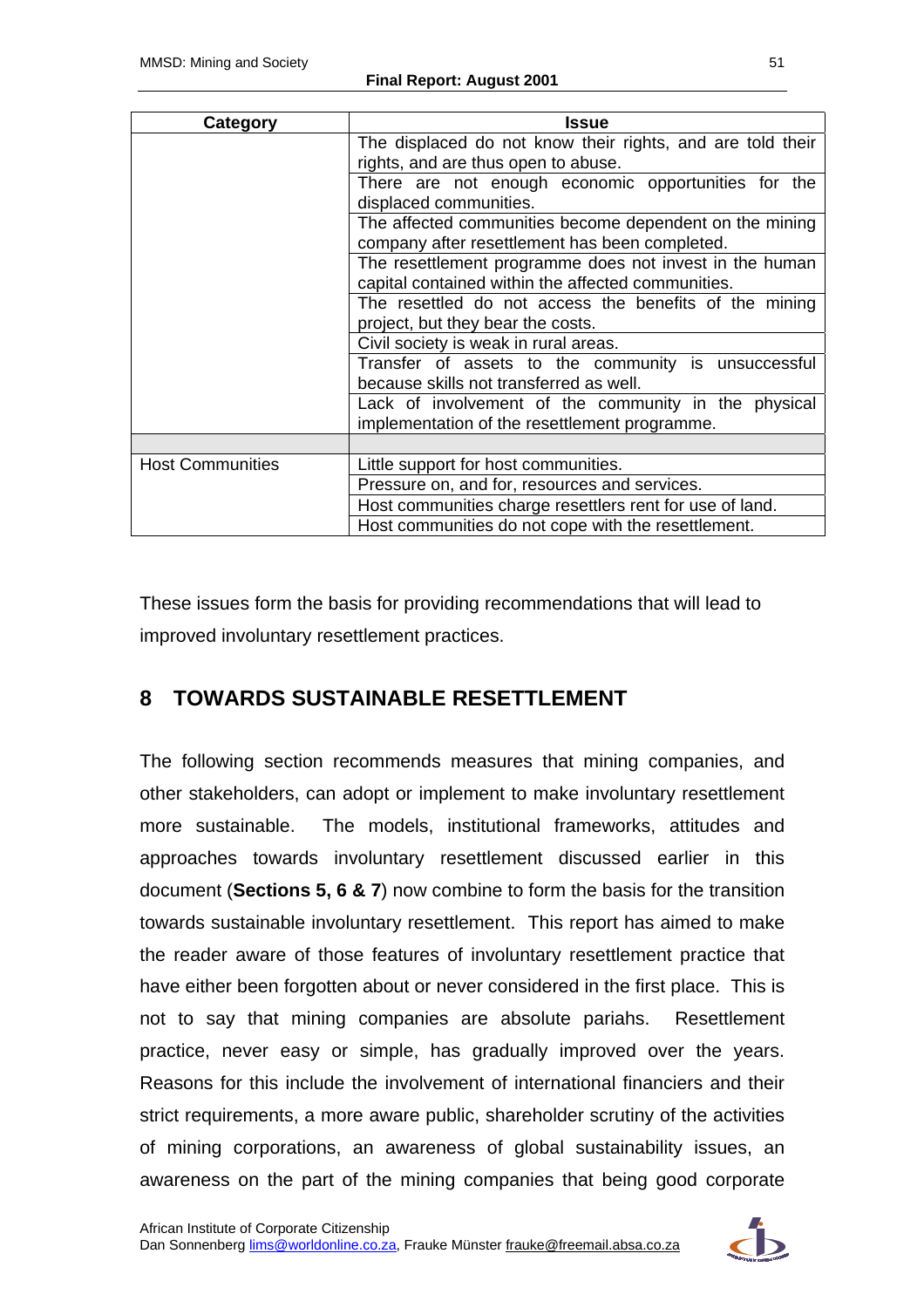citizens is ultimately in their interests, and that contributing to the development of a region is much more sustainable than not. The challenge lies in further transforming and improving involuntary resettlement practices.

#### **8.1 Recommendations**

What is sustainable resettlement? How can those involved in involuntary resettlement ensure that the programme meets the requirements to be outlined in the following section? Implementing the recommendations that this report culminates in will require changes in attitude and may take time to root. Yet the nature of these recommendations is not going to require a radical change in mindset, nor necessarily eat into limited financial resources. The opposite may be true if the correct planning approaches are adopted and the risks associated with involuntary resettlement recognised early on, in so doing ensuring that they are avoided or mitigated. Viewing involuntary resettlement programmes as opportunities for growth and development and not as liabilities will go a long way into distributing the benefits of a mining project more equitably.

The recommendations are laid out simply and succinctly and grouped more or less in the sequence of the resettlement process in which they occur (**Table 5**). Some points are very general recommendations, others stage specific. They are not designed to confuse or bombard the reader with jargon. This approach is predicated on the notion that simple, constructive solutions to problems reduce the amount of confusion often associated with social issues and thus makes them more applicable and unambiguous. It is possible to write an infinitely long list of dos and don'ts; instead, the basics are provided in various categories, which, if applied, will facilitate the transition toward sustainable involuntary resettlement practices.

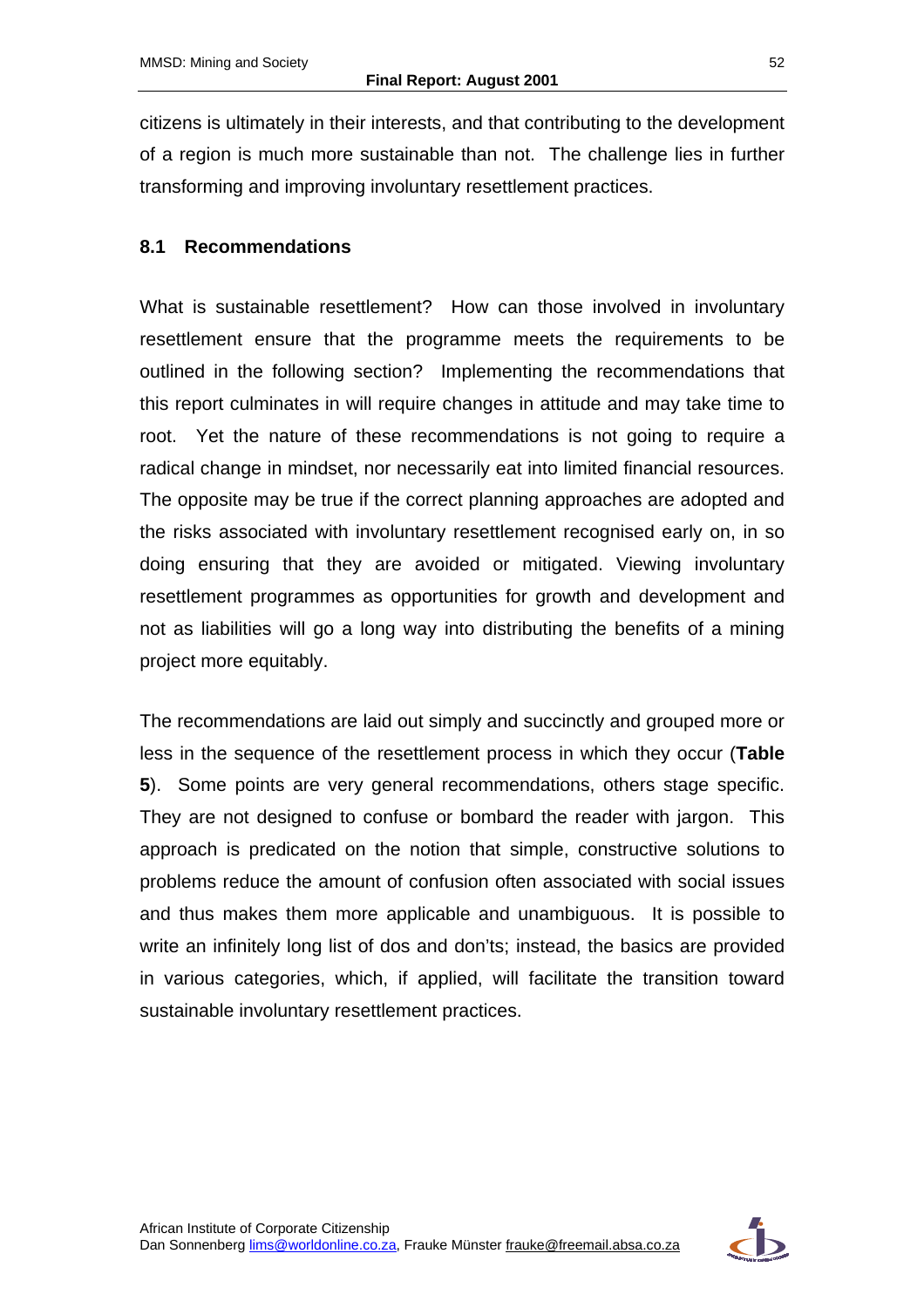#### **Table 5 – Recommendations**

| <b>Issue</b>                                                                                     | <b>Recommendation</b>                                                                                                                                                                                                                                                             | <b>Responsible</b>                  | <b>Time Scale</b> | Origin      | <b>Example of Issue</b>      |
|--------------------------------------------------------------------------------------------------|-----------------------------------------------------------------------------------------------------------------------------------------------------------------------------------------------------------------------------------------------------------------------------------|-------------------------------------|-------------------|-------------|------------------------------|
|                                                                                                  |                                                                                                                                                                                                                                                                                   | <b>Stakeholders</b>                 |                   |             |                              |
| Unsustainable<br>social and<br>environmental                                                     | The financing of projects should be more<br>closely tied to responsible social &<br>environmental performance.                                                                                                                                                                    | Financing<br>organisations          | Immediate         |             |                              |
| performance                                                                                      | Junior mining companies need to improve<br>their<br>social<br>and<br>environmental<br>performance in line with international best<br>practice.                                                                                                                                    | Junior mining<br>companies          | Immediate         |             |                              |
| Involuntary<br>resettlement<br>decided without in-<br>depth<br>consideration of<br>alternatives. | Where possible, always look for an<br>alternative to involuntary resettlement. If<br>the cost to change plans is seemingly<br>excessive, then remember the cost<br>required both financially and otherwise to<br>effect<br>resettlement<br>involuntary<br>an<br>programme.        | Mining<br>companies                 | Project planning  |             |                              |
| Inadequate cost-<br>benefit analysis                                                             | of<br><b>Facilitation</b><br>the<br>equitable<br>more<br>distribution of the costs and benefits of a<br>mining project. This requires improved<br>cost-benefit analysis, risk analysis and a<br>change in the decision-making process as<br>to whether a project proceeds or not. | Mining<br>companies,<br>governments | Project planning  | Section 5.2 | Most development<br>projects |
| Inequitable<br>distribution of<br>costs and benefits                                             | Involve local stakeholders in the project<br>decision-making process such that they<br>can benefit from the project and not only<br>share the costs.                                                                                                                              | Mining<br>companies,<br>governments | Project planning  | Section 5.2 | Most development<br>projects |

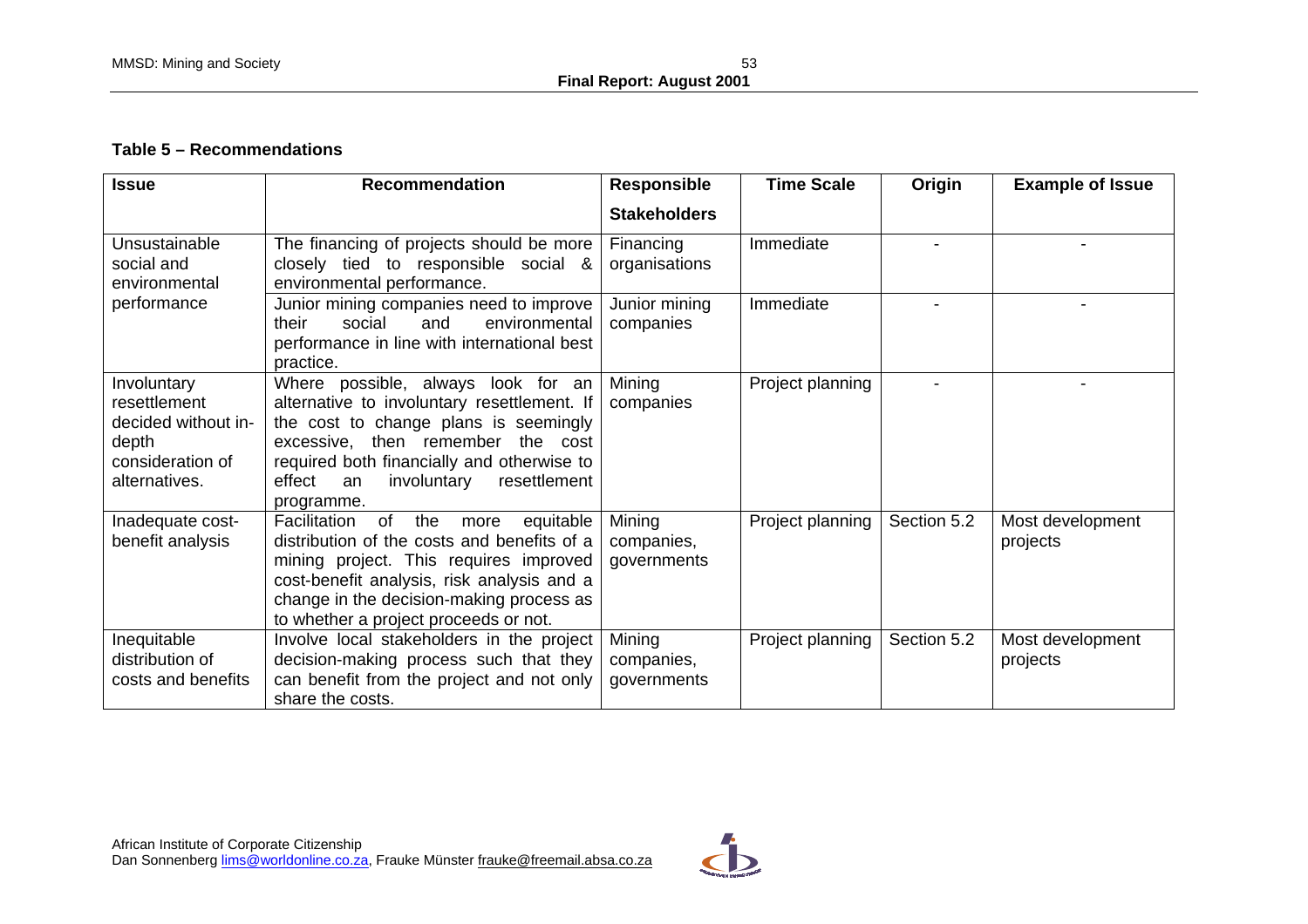| <b>Issue</b>                                                                          | <b>Recommendation</b>                                                                                                                                                                                                                                                                                                                                       | <b>Responsible</b>                                                             | <b>Time Scale</b>        | Origin                             | <b>Example of Issue</b> |
|---------------------------------------------------------------------------------------|-------------------------------------------------------------------------------------------------------------------------------------------------------------------------------------------------------------------------------------------------------------------------------------------------------------------------------------------------------------|--------------------------------------------------------------------------------|--------------------------|------------------------------------|-------------------------|
|                                                                                       |                                                                                                                                                                                                                                                                                                                                                             | <b>Stakeholders</b>                                                            |                          |                                    |                         |
| Lack of<br>communication<br>with, and<br>participation by,<br>affected<br>communities | Begin consultations with the surrounding<br>communities at the exploration stage of a<br>mining project. Involve persons from the<br>community at this stage and make use of<br>experts in the social and development<br>fields.<br>Where<br>possible,<br>local<br>use<br>expertise.<br>Remember<br>to<br>manage<br>expectations, which may mean saying no. | Mining<br>companies,<br>implementation<br>agent,<br>government,<br>communities | Exploration              | Section 5.2;<br>Section<br>7.2.2.4 |                         |
|                                                                                       | Maintain open, honest and transparent<br>communication and participation with all<br>stakeholders throughout the project.                                                                                                                                                                                                                                   | Mining<br>companies,<br>implementation<br>agent,<br>government                 | Throughout               | Section 5.2;<br>Section 7          |                         |
| Lack of<br>participation of<br>authorities                                            | Authorities must be brought on board<br>from day one.                                                                                                                                                                                                                                                                                                       | Mining<br>companies,<br>authorities                                            | Project<br>conception    |                                    |                         |
| Undemocratic<br>consultation<br>processes                                             | All stakeholders need to participate e.g.<br>women, the frail.                                                                                                                                                                                                                                                                                              | Mining<br>companies,<br>implementation<br>agent,<br>government                 | Project<br>conception    | Section 7                          |                         |
| Communities are<br>unaware of their<br>rights.                                        | The resettlement process must be an<br>educational process which informs people<br>of their rights in a clear and unambiguous<br>manner.                                                                                                                                                                                                                    | Implementation<br>agent,<br>government,<br>communities                         | Resettlement<br>planning | Section 7                          |                         |

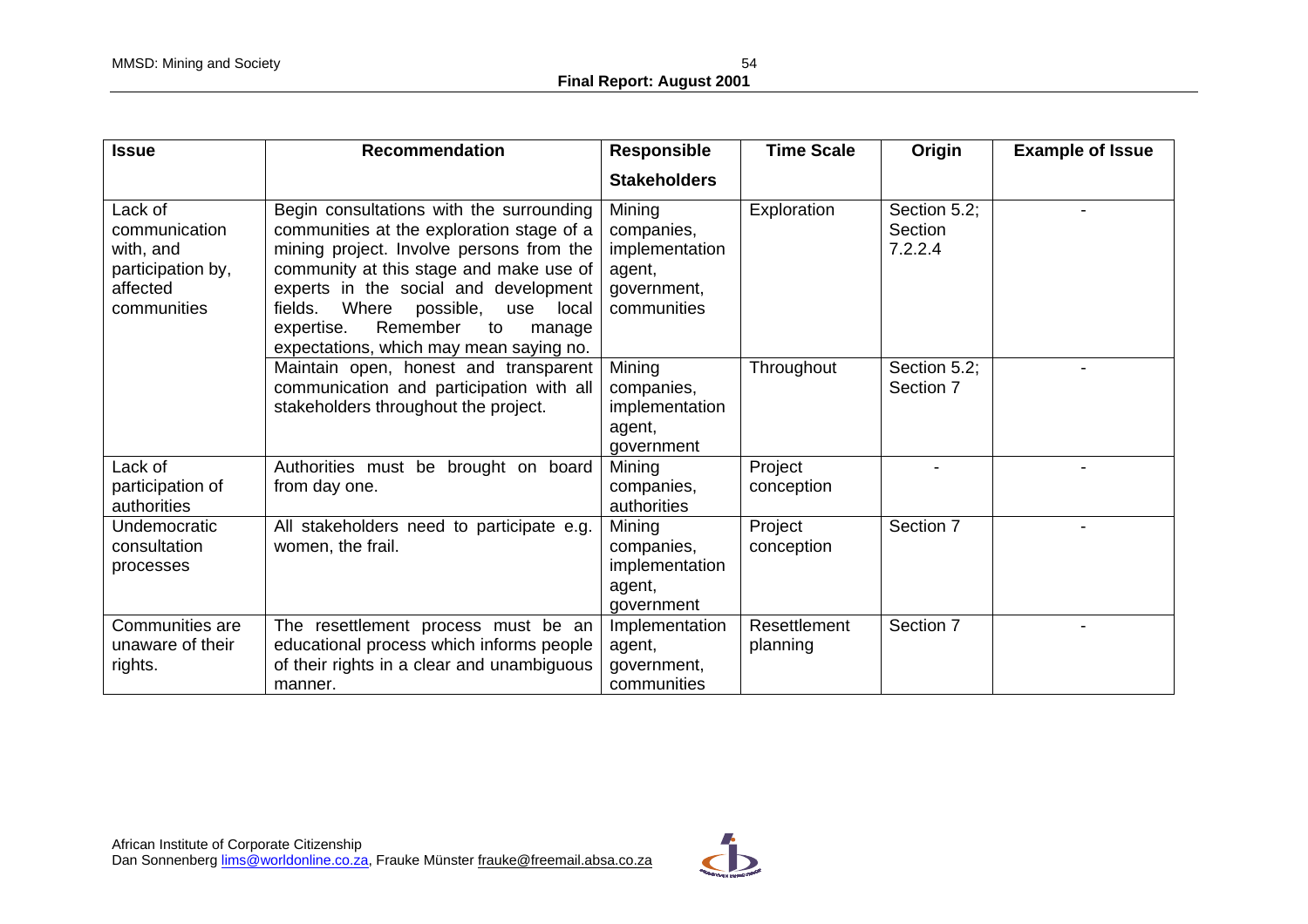| <b>Issue</b>                                                                                                                                                         | <b>Recommendation</b>                                                                                                                                                                                                                                                        | <b>Responsible</b>                                             | <b>Time Scale</b>                           | Origin                  | <b>Example of Issue</b> |
|----------------------------------------------------------------------------------------------------------------------------------------------------------------------|------------------------------------------------------------------------------------------------------------------------------------------------------------------------------------------------------------------------------------------------------------------------------|----------------------------------------------------------------|---------------------------------------------|-------------------------|-------------------------|
|                                                                                                                                                                      |                                                                                                                                                                                                                                                                              | <b>Stakeholders</b>                                            |                                             |                         |                         |
| Unsubstantiated<br>prejudices towards<br>affected<br>communities                                                                                                     | Attitudes towards social issues must<br>change. Communities must be accorded<br>the rights they deserve and their<br>livelihood systems respected. Even if their<br>systems do not enjoy legal status, merely<br>explaining away their entitlement is totally<br>inadequate. | Mining<br>companies,<br>Government                             | Immediate                                   | Section 7               |                         |
| RAP & SDP are<br>commissioned by<br>mining company to<br>satisfy finance<br>requirements.<br>Once financing is<br>approved actual<br>implementation not<br>enforced. | Mechanisms to ensure implementation of<br>RAP & SDP should be clearly defined in<br>financing agreement and enforced.                                                                                                                                                        | Financing<br>organisations                                     | Resettlement<br>planning                    | Section 7               |                         |
| Lack of<br>commitment to the<br>resettlement<br>process.                                                                                                             | The responsible senior mine official must<br>fully support the resettlement process.<br>project team must demonstrate<br>The<br>commitment, openness and flexibility.<br>Sensitivity, not pity, toward the affected<br>stakeholders is essential.                            | Mining<br>companies,<br>implementation<br>agent,<br>government | Resettlement<br>planning                    | Section 5;<br>Section 7 |                         |
| Complicated<br>approaches yield<br>few results.                                                                                                                      | Keep strategies simple – start small and<br>grow. Avoid spending large sums on<br>conspicuous infrastructure that yields few<br>benefits.                                                                                                                                    | All                                                            | Resettlement<br>planning,<br>implementation | Section 7               |                         |

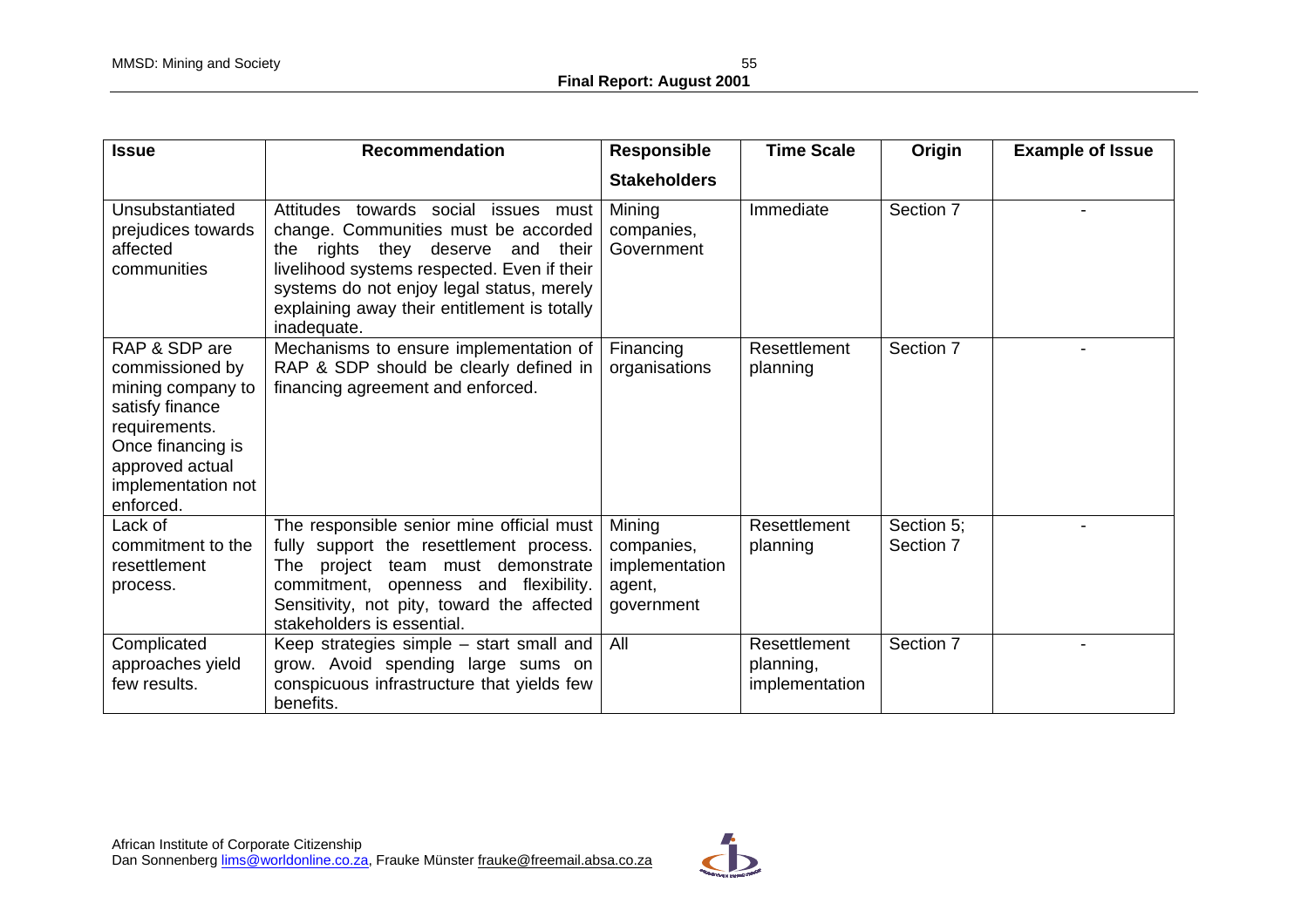| <b>Issue</b>                                                                                    | <b>Recommendation</b>                                                                                                                                                                                                                                                                                                                                                      | <b>Responsible</b>                            | <b>Time Scale</b>                           | Origin                                      | <b>Example of Issue</b>           |
|-------------------------------------------------------------------------------------------------|----------------------------------------------------------------------------------------------------------------------------------------------------------------------------------------------------------------------------------------------------------------------------------------------------------------------------------------------------------------------------|-----------------------------------------------|---------------------------------------------|---------------------------------------------|-----------------------------------|
|                                                                                                 |                                                                                                                                                                                                                                                                                                                                                                            | <b>Stakeholders</b>                           |                                             |                                             |                                   |
| Insufficient use of<br>local expertise to<br>guide and<br>implement<br>resettlement.            | The use of local organisations familiar<br>communities is<br>with<br>the<br>essential.<br>Denying their involvement<br>could be<br>harmful to the process.                                                                                                                                                                                                                 | Mining<br>company,<br>Implementation<br>agent | Resettlement<br>planning,<br>implementation |                                             |                                   |
| No clear national<br>policies, guidelines<br>and legislation for<br>involuntary<br>resettlement | Governments should develop guidelines<br>legislation<br>and<br>involuntary<br>for<br>resettlement.                                                                                                                                                                                                                                                                         | Government                                    | Immediate                                   | Section 5.2;<br>Section 6.2;<br>Section 6.2 | All southern African<br>countries |
| Lack of adherence<br>to existing<br>involuntary<br>resettlement<br>guidelines                   | The recommendations contained in this<br>should<br>be<br>report<br>adopted,<br>after<br>discussion, by the mining industry and<br>basis<br>used<br>as<br>for<br>involuntary<br>a<br>resettlement in conjunction with World<br>Bank OD 4.30 and any relevant national<br>legislation and policies. World Bank<br>guidelines should be tailored to suit the<br>case at hand. | Mining<br>companies,<br>Government            | From now                                    | Section 5.2;<br>Section 8                   |                                   |
| Lack of clearly<br>defined roles and<br>responsibilities in<br>the resettlement<br>process      | define<br>Clearly<br>the<br>roles<br>and<br>responsibilities of all stakeholders in the<br>resettlement process.                                                                                                                                                                                                                                                           | All                                           | Resettlement<br>planning                    | Section 7                                   |                                   |

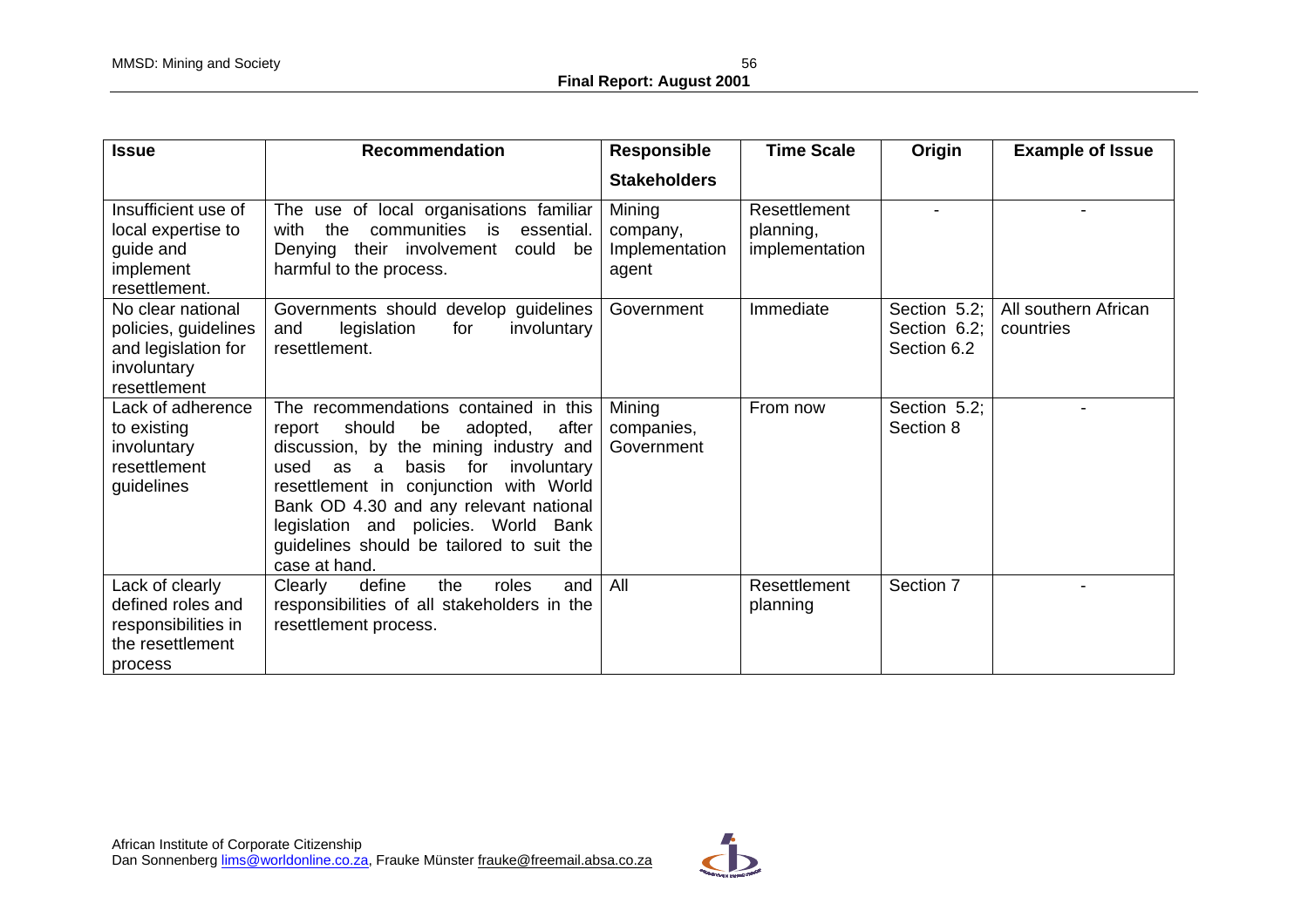| <b>Issue</b>                                                                                        | <b>Recommendation</b>                                                                                                                                                                                                                                                                                                                                                       | <b>Responsible</b>                                                            | <b>Time Scale</b>        | Origin                           | <b>Example of Issue</b>       |
|-----------------------------------------------------------------------------------------------------|-----------------------------------------------------------------------------------------------------------------------------------------------------------------------------------------------------------------------------------------------------------------------------------------------------------------------------------------------------------------------------|-------------------------------------------------------------------------------|--------------------------|----------------------------------|-------------------------------|
|                                                                                                     |                                                                                                                                                                                                                                                                                                                                                                             | <b>Stakeholders</b>                                                           |                          |                                  |                               |
| Implementation<br>agent caught in<br>conflict of interest.                                          | Ensure that the person/s responsible for<br>implementing the RAP do not have<br>conflicting interests i.e. working for the<br>mining company but looking after the<br>affected<br>community's<br>interests.<br>Implementation agent should report to a<br>representative committee, not only the<br>financing organisation / mining company,<br>thus ensuring impartiality. | Mining<br>company,<br>financing<br>organisations,<br>implementation<br>agent  | Resettlement<br>planning | Section<br>7.2.2.3               | Konkola                       |
| Lack of<br>coordination<br>between<br>resettlement<br>programmes and<br>local development<br>plans. | Mining<br>resettlement<br>projects<br>and<br>with local<br>programmes must dovetail<br>regional<br>economic<br>and<br>social<br>development objectives.                                                                                                                                                                                                                     | Mining<br>companies,<br>implementation<br>agent,<br>government                | Project planning         |                                  |                               |
| Collection of<br>useless data which<br>is used as a basis<br>for resettlement<br>planning.          | Although economic data is relevant to the<br>resettlement planning process, it is more<br>important to understand the local socio-<br>economic circumstances and to use this<br>as the basis for resettlement planning.                                                                                                                                                     | Financing<br>organisation,<br>mining<br>companies,<br>implementation<br>agent | Resettlement<br>planning | Section 5.2;<br>Section<br>7.2.4 | Most resettlement<br>projects |

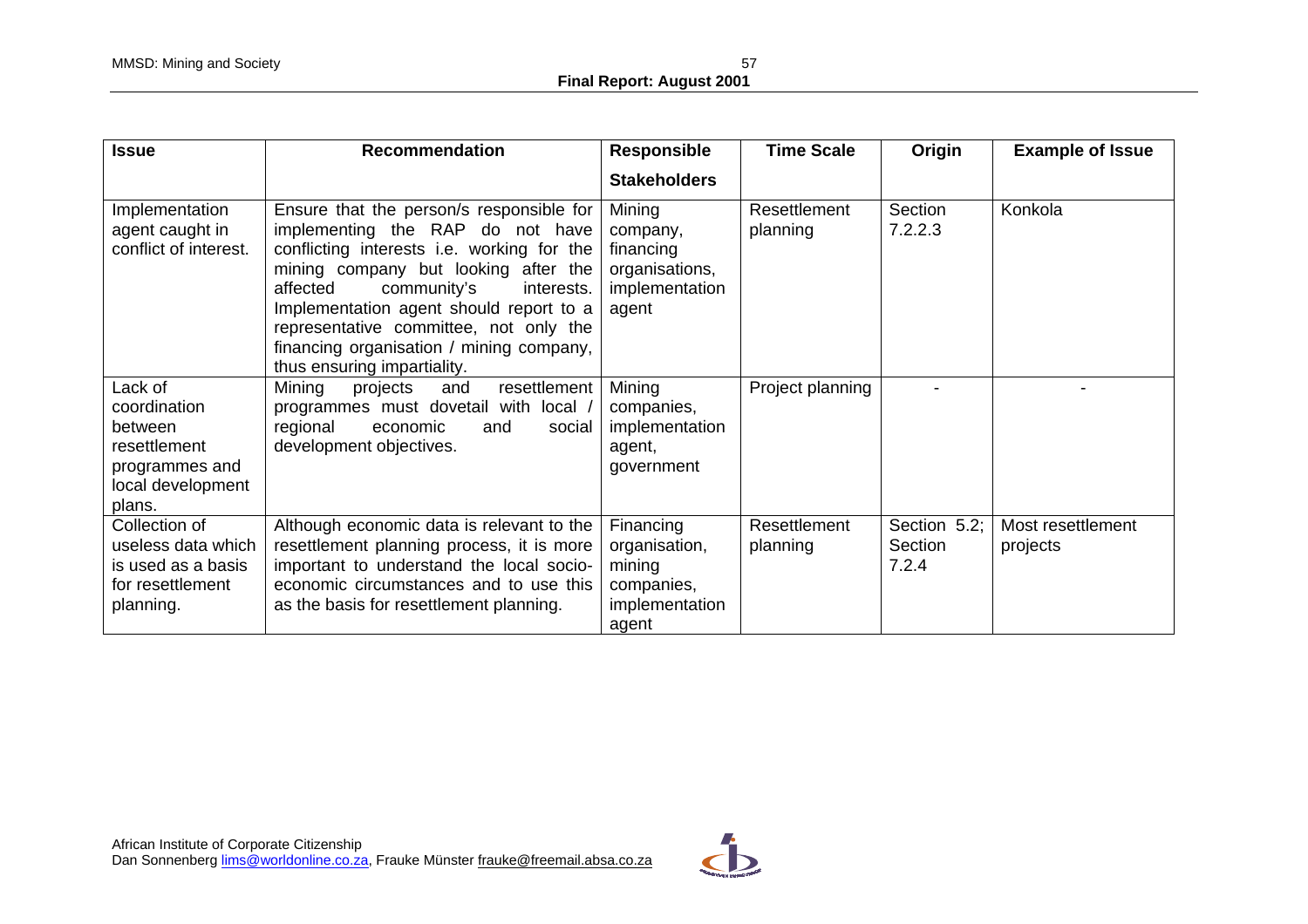| <b>Issue</b>                                                                                                                                           | <b>Recommendation</b>                                                                                                                                                                                               | <b>Responsible</b>                                                            | <b>Time Scale</b>                           | Origin                  | <b>Example of Issue</b>         |
|--------------------------------------------------------------------------------------------------------------------------------------------------------|---------------------------------------------------------------------------------------------------------------------------------------------------------------------------------------------------------------------|-------------------------------------------------------------------------------|---------------------------------------------|-------------------------|---------------------------------|
|                                                                                                                                                        |                                                                                                                                                                                                                     | <b>Stakeholders</b>                                                           |                                             |                         |                                 |
| Conflicts arise if<br>mining companies<br>and implementing<br>agents deal only<br>with community<br>leaders, without<br>involving entire<br>community. | Leaders<br>approached<br>should<br>be<br>to<br>facilitate<br>to<br>community<br>access<br>but<br>consultation and decision-making needs<br>to involve the entire community.                                         | Mining<br>company,<br>implementation<br>agent                                 | Resettlement<br>planning                    | Section 7               | Ga-Pila                         |
| Under-estimating<br>the requirements<br>of resettlement.                                                                                               | Ensure that compensation is provided to<br>cover the lag time between resettlement<br>and<br>re-establishment<br>e.g.<br>crop<br>establishment                                                                      | Financing<br>organisation,<br>mining<br>companies,<br>implementation<br>agent | Resettlement<br>planning,<br>implementation | Table 4                 | Konkola                         |
|                                                                                                                                                        | Remember that it is very difficult to<br>produce<br>final<br>plans<br>before<br>the<br>resettlement process begins. This can<br>result in under-estimating the financial<br>and timing requirements of the process. | Financing<br>organisation,<br>mining<br>companies,<br>implementation<br>agent | Resettlement<br>planning,<br>implementation | Table 4                 | Many resettlement<br>programmes |
| Lack of<br>involvement of<br>host communities<br>in resettlement<br>planning                                                                           | Planning for resettlement must include<br>the host communities. The availability of<br>suitable<br>needs<br>resources<br>to to<br>be<br>determined to ensure that there are no<br>shortages.                        | Implementation<br>agent                                                       | Resettlement<br>planning                    | Section 5.2;<br>Table 4 | Many resettlement<br>programmes |
| Inflexible time and<br>budgetary<br>provisions to<br>implement RAP                                                                                     | Flexibility with the RAP and its budget<br>must be allowed for, within limits. Better<br>attention to detail earlier on will obviate<br>the need for large cash injections later.                                   | Mining<br>company,<br>implementation<br>agent                                 | Project and<br>resettlement<br>planning     | Table 4                 | Many mining<br>companies        |

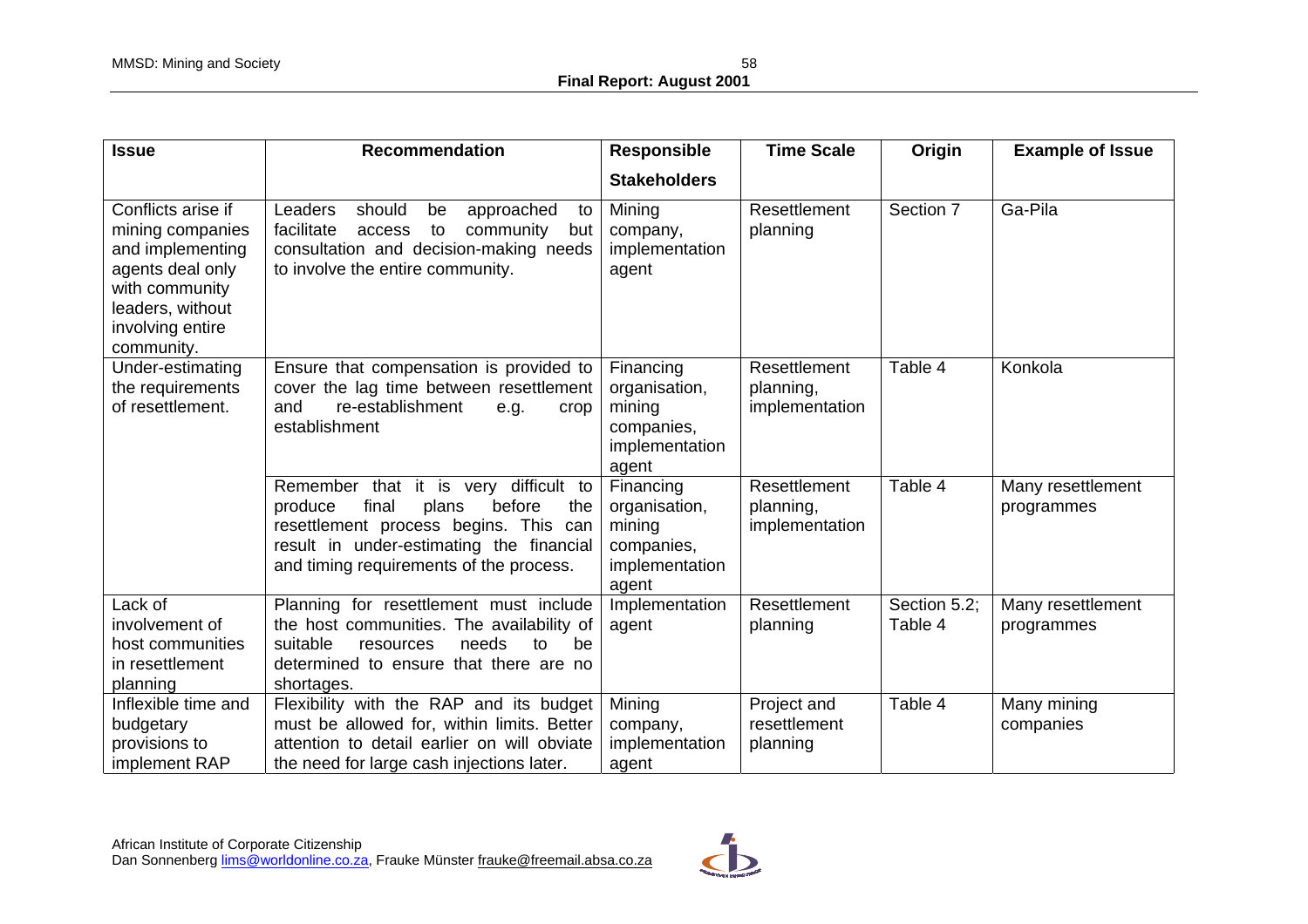| <b>Issue</b>                                                          | <b>Recommendation</b>                                                                                                                                                                                                                                      | Responsible                                                           | <b>Time Scale</b>               | Origin      | <b>Example of Issue</b>                                                                                       |
|-----------------------------------------------------------------------|------------------------------------------------------------------------------------------------------------------------------------------------------------------------------------------------------------------------------------------------------------|-----------------------------------------------------------------------|---------------------------------|-------------|---------------------------------------------------------------------------------------------------------------|
|                                                                       |                                                                                                                                                                                                                                                            | <b>Stakeholders</b>                                                   |                                 |             |                                                                                                               |
| Inadequate<br>evaluation of<br>assets lost                            | Resource economists should be part of<br>the resettlement planning process such<br>that the nature of resources to be lost can<br>be quantified and replaced.                                                                                              | Implementation<br>agent                                               | Resettlement<br>planning        | Section 5.2 |                                                                                                               |
| Loss of access to<br>communal<br>resources.                           | In cases of subsistence communities,<br>compensation<br>includes<br>that<br>ensure<br>access to communal areas and common<br>property resources. Evaluation must also<br>take<br>into<br>neighbouring<br>account<br>communities who share these resources. | Mining<br>companies,<br>implementation<br>agent,<br>government        | Resettlement<br>planning        | Section 5.2 |                                                                                                               |
| Compensation and<br>assistance based<br>on formal tenure<br>systems.  | Recognition<br>of<br>informal<br>rights<br>is<br>necessary and provision of alternative<br>land should include security of tenure.                                                                                                                         | Mining<br>companies,<br>implementation<br>agent,<br>government        | Immediate                       | Section 5.2 |                                                                                                               |
| Disputes arise<br>regarding unfair<br>compensation for<br>lost assets | The affected communities should sign off<br>on the compensation they are to receive<br>after a process that is transparent and<br>agreed upon by all.                                                                                                      | Mining<br>companies,<br>communities<br>and<br>implementation<br>agent | After<br>valuation<br>presented | Table 4     | Ga-Pila                                                                                                       |
|                                                                       | <b>Differences</b><br>in<br>value<br>and<br><b>of</b><br>type<br>between<br>compensation<br>groups<br>and<br>individuals must be clearly explained and<br>understood.                                                                                      | Implementation<br>agent, mining<br>company                            | During<br>valuation             | Table 4     | Different sectors of<br>communities at<br>Bulyanhulu received<br>different<br>compensation<br>without reason. |

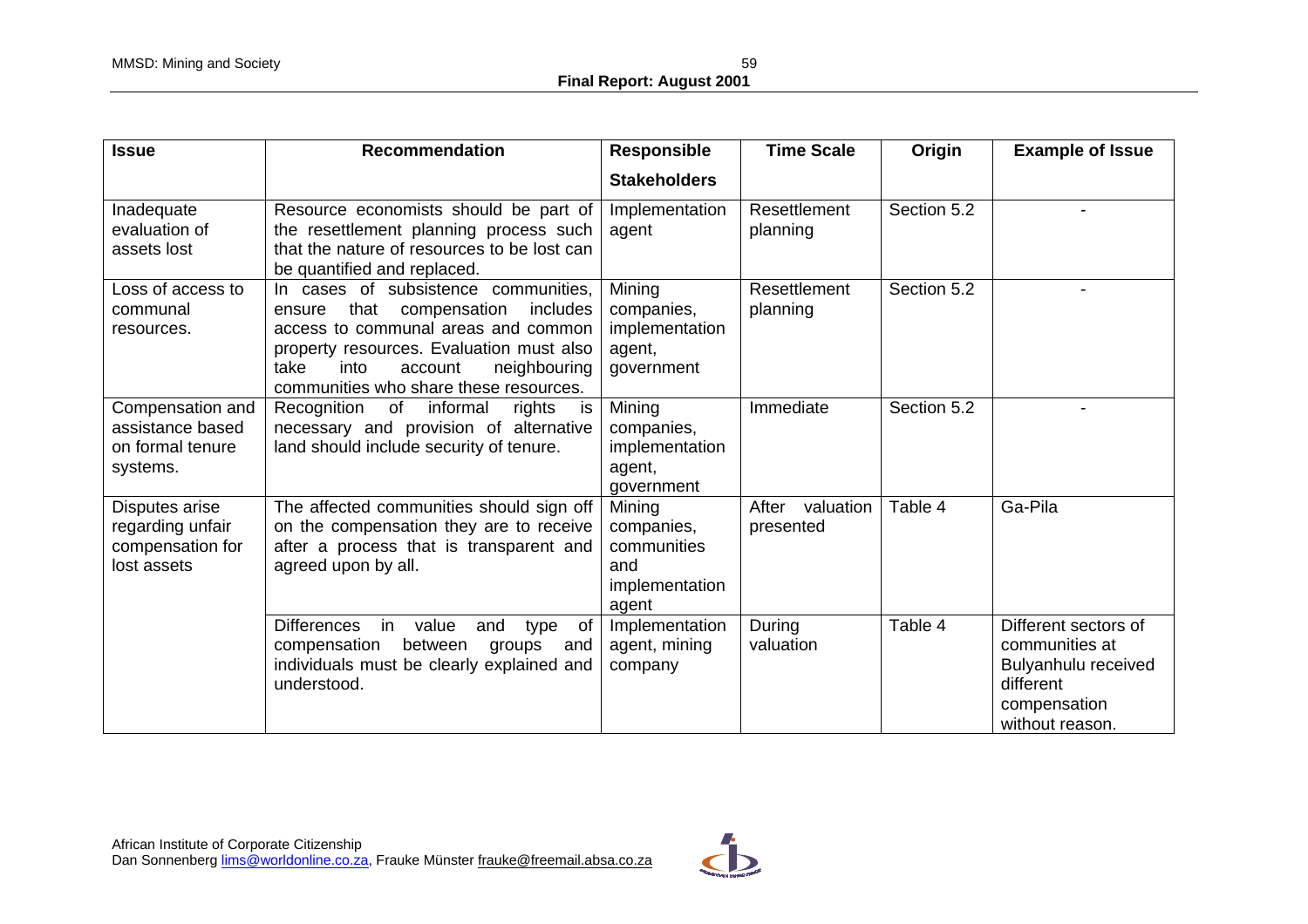| <b>Issue</b>                                                         | Recommendation                                                                                                                                                                                                                                                                                                                                                          | <b>Responsible</b>                         | <b>Time Scale</b>       | Origin  | <b>Example of Issue</b>    |
|----------------------------------------------------------------------|-------------------------------------------------------------------------------------------------------------------------------------------------------------------------------------------------------------------------------------------------------------------------------------------------------------------------------------------------------------------------|--------------------------------------------|-------------------------|---------|----------------------------|
|                                                                      |                                                                                                                                                                                                                                                                                                                                                                         | <b>Stakeholders</b>                        |                         |         |                            |
| Lack of banking<br>skills                                            | Make provision for people receiving cash<br>compensation to be<br>assisted with<br>financial management.                                                                                                                                                                                                                                                                | Implementation<br>agent                    | At<br>compensation      | Table 4 |                            |
| Lack of clearly<br>defined grievance<br>mechanisms                   | Dispute resolution procedures must be<br>drawn up and adhered to.                                                                                                                                                                                                                                                                                                       | Implementation<br>agent                    | Planning                | Table 4 | Konkola                    |
| <b>Excessive focus</b><br>on physical<br>infrastructure<br>provision | Livelihood reconstruction should receive<br>equal, if not more, attention than the<br>relocation<br>itself.<br>physical<br>A<br>comprehensive SDP should be developed<br>and used to guide the reconstruction<br>process. It should allow for on-going<br>monitoring of the resettlement and clearly<br>define responsibilities.                                        | Implementation<br>agent                    | At start of<br>planning | Table 3 | Bulyanhulu<br>resettlement |
| Unsustainable<br>infrastructure.                                     | Ensure that the physical infrastructure is<br>sustainable.<br><b>Building</b><br>overly<br>smart<br>settlements may not serve the interests of<br>sustainability or the community. This does<br>not mean that standards have to drop,<br>they<br>should<br>rather<br>match<br>the<br>requirements of the resettlers and at the<br>same time afford them an improvement. | Implementation<br>agent, mining<br>company | Planning                | Table 4 | Konkola                    |
| Unsustainable<br>technologies used<br>for resettlement<br>process.   | Investigate the use of local, appropriate<br>and "green" technologies rather than<br>expensive foreign ones.                                                                                                                                                                                                                                                            | Implementation<br>agent                    | Planning                | Table 4 | Konkola                    |
| Resettlers not<br>consulted on                                       | Build "show houses" if possible before the<br>resettlers choose their new homes.                                                                                                                                                                                                                                                                                        | Implementation<br>agent                    | Implementation          | Table 4 | Ga-Pila                    |

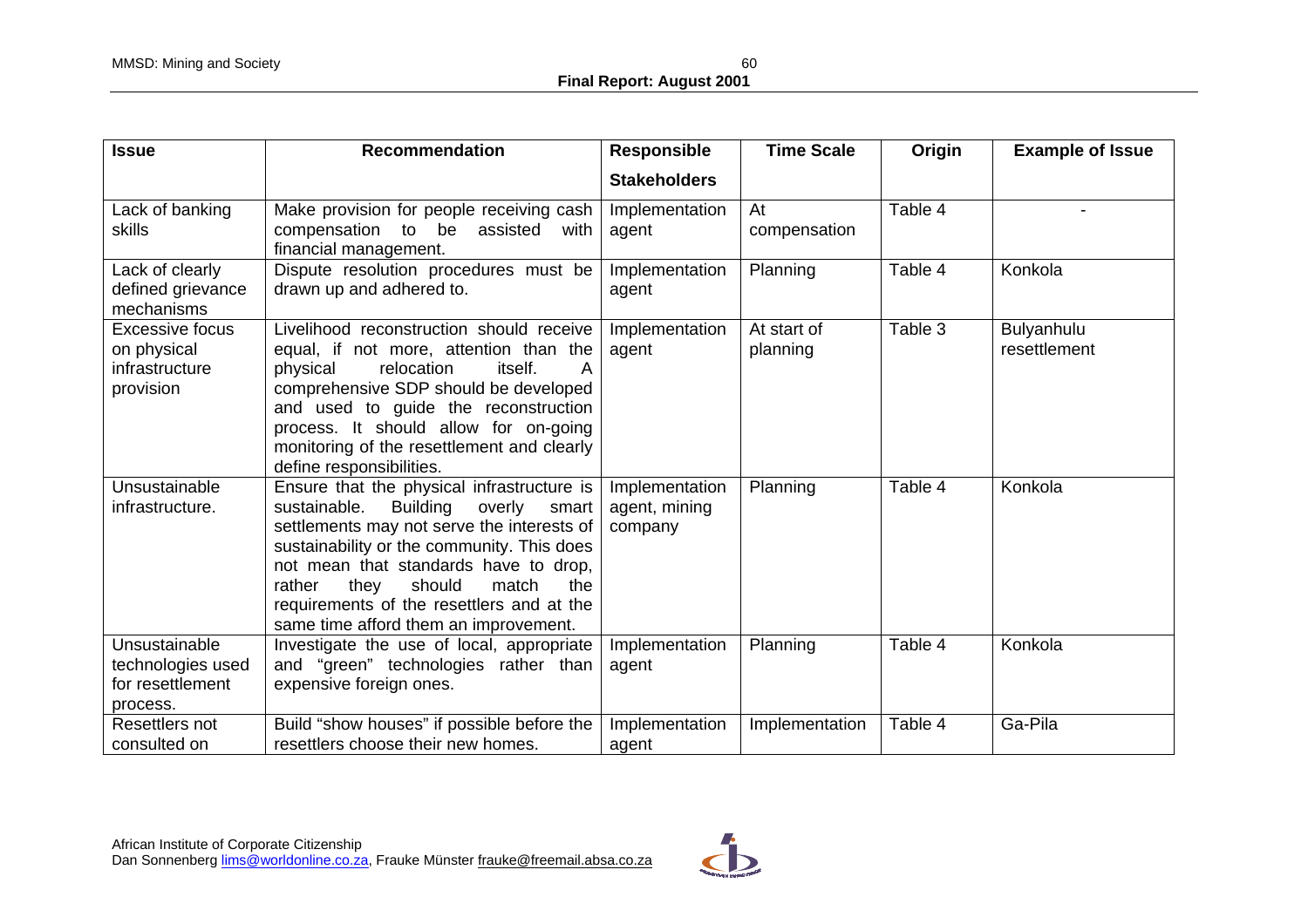| <b>Issue</b>                                                           | <b>Recommendation</b>                                                                                                                            | <b>Responsible</b>                                                                                       | <b>Time Scale</b>                                                     | Origin                  | <b>Example of Issue</b> |
|------------------------------------------------------------------------|--------------------------------------------------------------------------------------------------------------------------------------------------|----------------------------------------------------------------------------------------------------------|-----------------------------------------------------------------------|-------------------------|-------------------------|
|                                                                        |                                                                                                                                                  | <b>Stakeholders</b>                                                                                      |                                                                       |                         |                         |
| consulted on<br>choice of<br>settlement layout                         | Community must be involved in design<br>and layout of village.                                                                                   | Implementation<br>agent                                                                                  | Infrastructure<br>planning                                            | Table 4                 | Konkola                 |
| Lack of<br>employment<br>opportunities for<br>affected<br>communities. | Preferential employment policies must be<br>adopted.                                                                                             | Implementation<br>agent, mining<br>company                                                               | Implementation<br>and<br>construction                                 | Table 4                 | Konkola                 |
| Delays in<br>implementation<br>cause anxiety.                          | Where delays are expected, this should<br>be communicated in good time.                                                                          | Implementation<br>agent                                                                                  | Throughout                                                            | Table 4                 |                         |
| Lack of continuity<br>in resettlement<br>process                       | Consultants compiling RAP & SDP should<br>closely<br>involved<br>be<br>more<br>in.<br>implementation and monitoring.                             | Mining<br>company,<br>financing<br>organisations,<br>consultants,<br>implementation<br>agent             | Resettlement<br>planning,<br>implementation                           | Table 4                 | Konkola                 |
| Lack of capacity<br>for post-<br>implementation<br>requirements.       | that those responsible post-<br>Ensure<br>implementation<br>government,<br>e.g.<br>communities are equipped to carry out<br>that responsibility. | Mining<br>company,<br>implementation<br>agent, financing<br>organisations,<br>government,<br>communities | Resettlement<br>planning,<br>implementation,<br>post-<br>resettlement | Section 5.2,<br>Table 4 |                         |

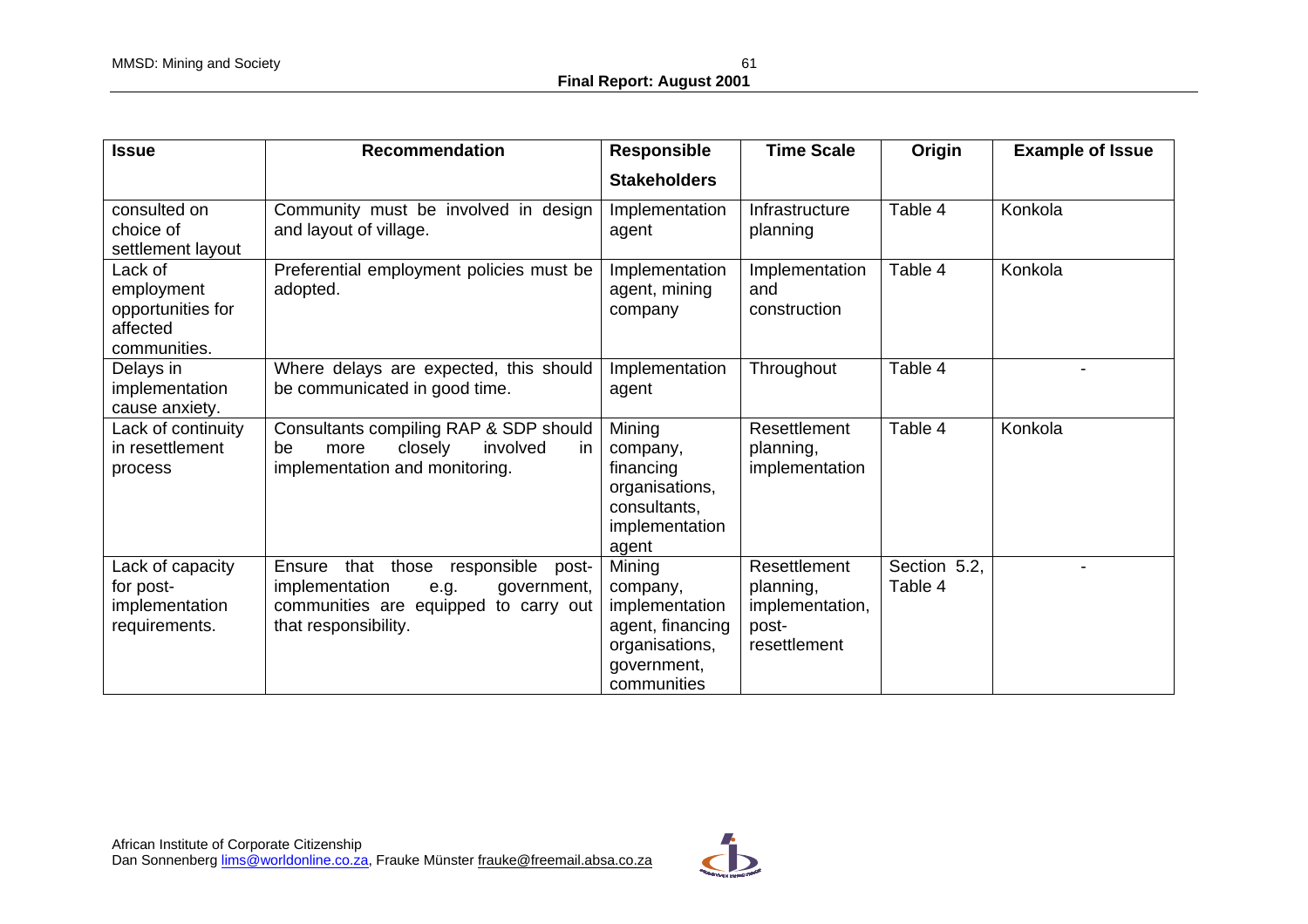| <b>Issue</b>                                      | <b>Recommendation</b>                                                                                                                                               | Responsible                                       | <b>Time Scale</b>                                                     | Origin  | <b>Example of Issue</b> |
|---------------------------------------------------|---------------------------------------------------------------------------------------------------------------------------------------------------------------------|---------------------------------------------------|-----------------------------------------------------------------------|---------|-------------------------|
|                                                   |                                                                                                                                                                     | <b>Stakeholders</b>                               |                                                                       |         |                         |
| Monitoring post-<br>resettlement is<br>neglected. | The<br>responsible<br>for<br>aroup<br>resettlement must ensure that adequate   company,<br>resources are available to rectify any   implementation<br>shortcomings. | the   Mining<br>agent, financing<br>organisations | Resettlement<br>planning,<br>implementation,<br>post-<br>resettlement | Table 4 |                         |

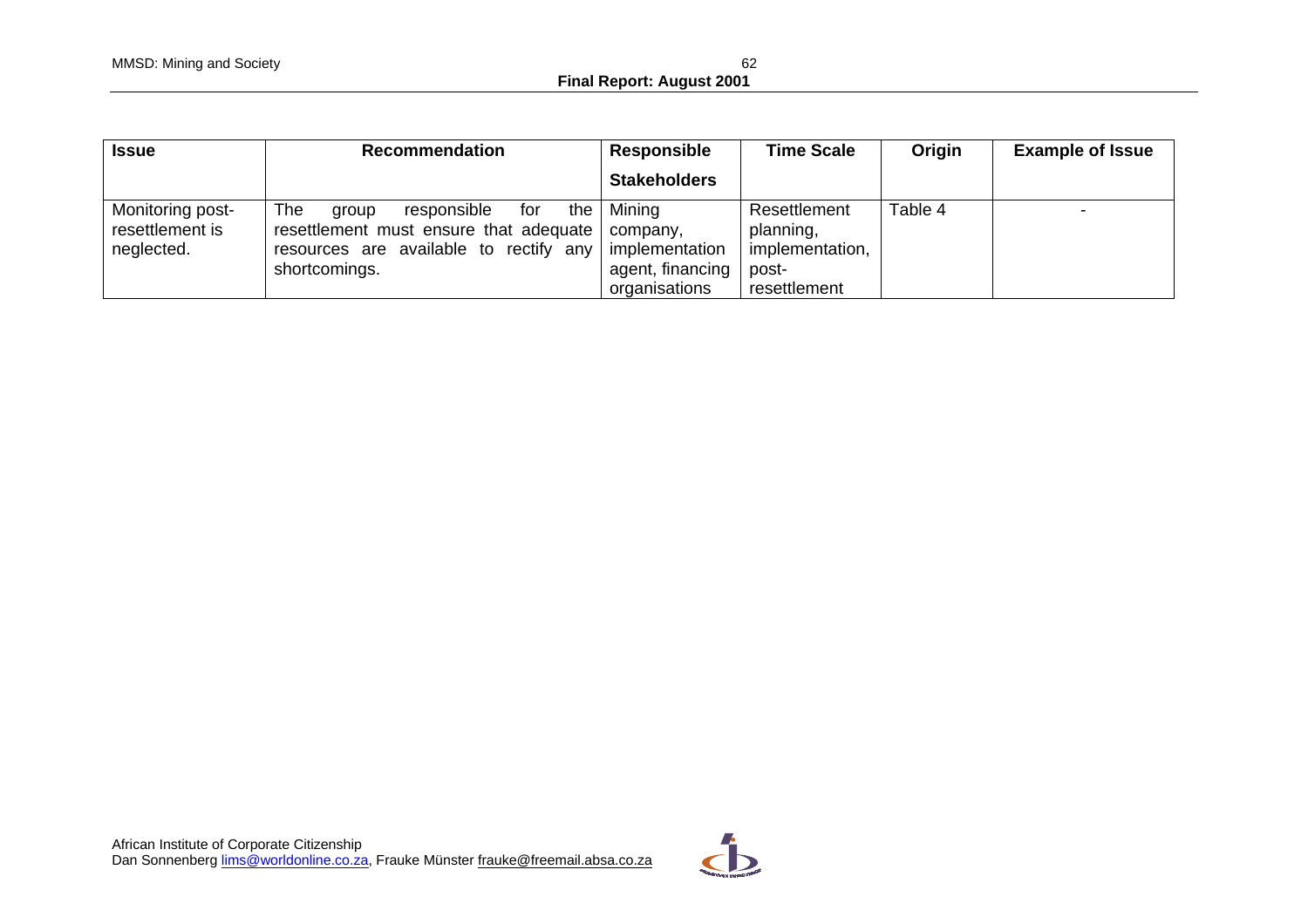### **8.2 Conclusion**

Visualising an involuntary resettlement programme as a simple line from A to B undermines the complexity of the process and ignores the social and economic configuration of the affected communities, ultimately denying them the sustainability they require. The message from this document has been to keep matters as simple as possible. Having clear-cut goals and establishing clear areas of responsibility between all stakeholders goes a long way to ensuring that the resettlement process is successful. These goals and responsibilities will aid in defining the path in what will always be a complicated process.

There are arguments for and against the role that the mining industry can play in the transition to sustainable development, given that the practice itself is not sustainable. Some would argue that mining and sustainable development are a contradiction in terms. Others would say that without economic development there could be no sustainability. The question to ask is how the mining and minerals sector can make the transition to more sustainable practices, culminating in a more sustained form of development. One aspect is certain: "sustainability requires consensual rather than imposed solutions" (Danielson and Lagos, 2001). They state that the "lack of clear systems of land titles, lack of accepted delimitation of indigenous land claims, lack of access to acceptable tribunals, and lack of personnel who understand these issues in exploration and mining companies, all contribute to the problem" of unsustainable development.

Governments must balance the activities of mining companies with the needs of the local population. Mining companies, though not responsible for the economic policies of any given country, must facilitate the distribution of benefits especially to those who shoulder the burden of project development, for example, the resettlers. Many mining companies enjoy the fruits of a liberalised economy, but sometimes fail to see that this requires them to remove their blinkers and contribute to sustainability in general. However, a sustainable mining industry can only really be sustainable if the full suite of the

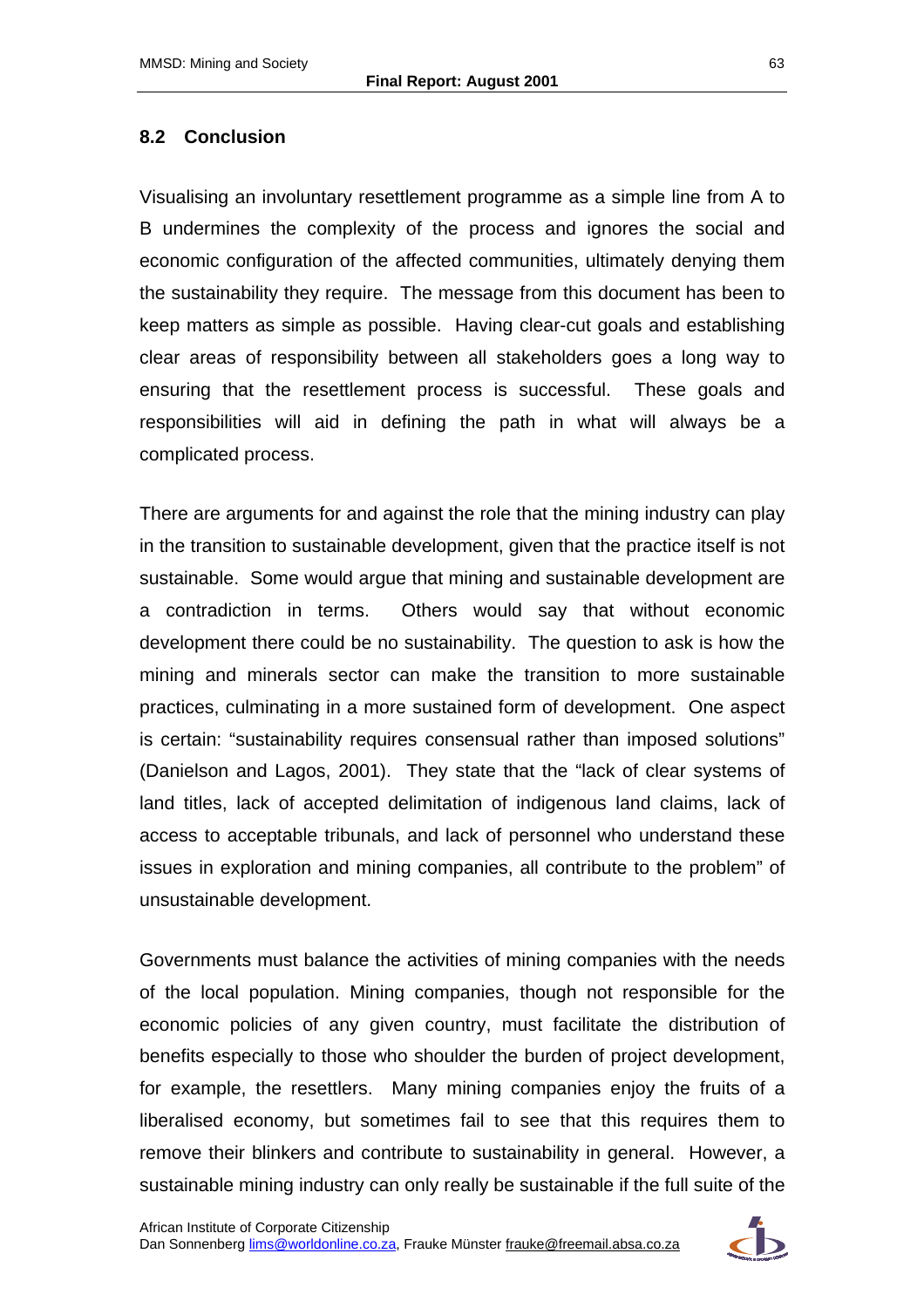country's laws within which they operate is geared towards the elusive goal of sustainability. This includes how the benefits of the minerals sector are distributed, the creation of environmental laws which ultimately protect the people, and the inclusion of all stakeholders in the decision-making process. Mining companies cannot merely capitalise on a liberalised economy; they have to operate within a sustainable economy and facilitate its development.

Resettlement is one of the most glaring impacts of mine development. It should be considered only as a last resort and then carried out according to the strictest criteria as highlighted in this report. The assumption that new houses or more cash equals a better and improved life is unsustainable; reconstructing livelihoods is the central aim, and this can only be achieved with meticulous attention to providing opportunities for the resettlers such that they can benefit from the mining operation.

Efforts to research resettlement in southern Africa have revealed the absence of a clearly defined, co-ordinated and consistent approach to involuntary resettlement. The value of international guidelines on involuntary resettlement is compromised where these are not supported by the necessary national frameworks and legislation to facilitate the implementation of these guidelines.

This effort at describing mining-induced involuntary resettlement, and recommending ways to improve its planning and implementation, is not the final say on the matter. There were two areas which were not explicitly covered by the research. Firstly, no information regarding what junior and middle-sized mining houses are doing in terms of socially responsible development is presented here. Secondly, the lack of direct consultation with affected communities means that not all perspectives are presented in this report. Consultation with this group would greatly enhance the relevance of the recommendations put forward in this report.

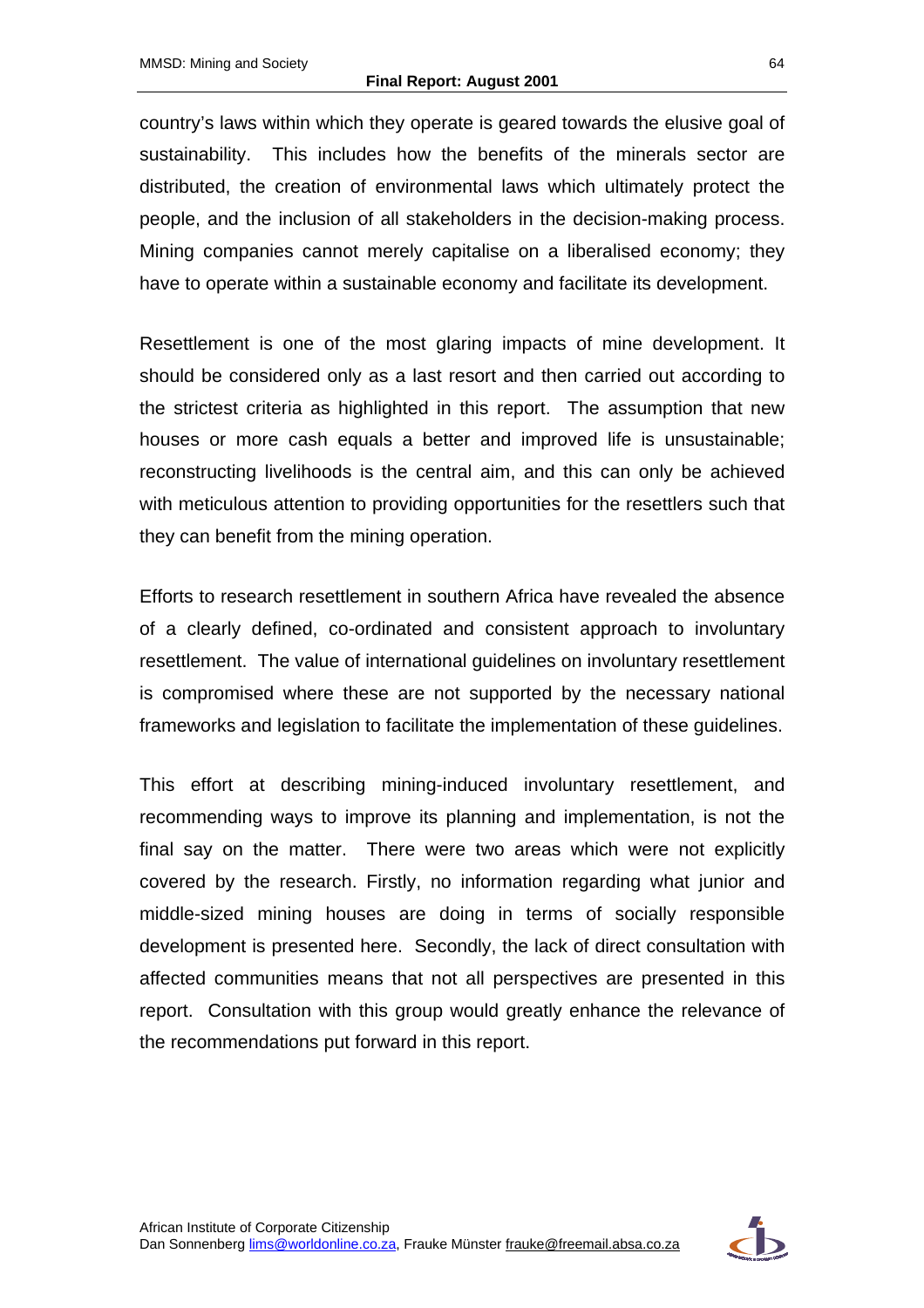# **9 BIBLIOGRAPHY**

### *Publications*

Biru, U. (1999). Land tenure regimes in Sub-Saharan Africa, in W.J.Caldwell (ed.) Issues and Responses: Land Use Planning in Eastern and Southern Africa. Weaver Press, Harare. p33-40

Cernea, M.M. (1991). Involuntary Resettlement: Social Research, Policy, and Planning, in M.M.Cernea (ed.) Putting People First: Sociological Variables in Rural Development. Oxford University Press for the World Bank, Washington DC. p188-215.

Cernea, M.M. (1991). Knowledge from Social Science for Development Policies and Projects, in M.M.Cernea (ed.) Putting People First: Sociological Variables in Rural Development. Oxford University Press for the World Bank, Washington DC. P1-41.

Cernea, M.M (1993). Anthropological and Sociological Research for Policy Development on Population Resettlement, in M.M. Cernea & S.E. Guggenheim (eds.) Anthropological Approaches to Resettlement: Policy, Practice and Theory. Westview Press, Boulder, San Francisco, Oxford. p13- 38.

Cernea, M.M. (1996). Understanding and preventing impoverishment from displacement: Reflections on the state of knowledge, in C. McDowell (ed.) Understanding Impoverishment: The Consequences of Development Induced Displacement*.* Berghahn Books, Oxford. p13-32.

Cernea, M.M. (1997). African Involuntary Population Resettlement in a Global Context*.* Environment Department Papers, Social Assessment Series 045. World Bank, Washington D.C.

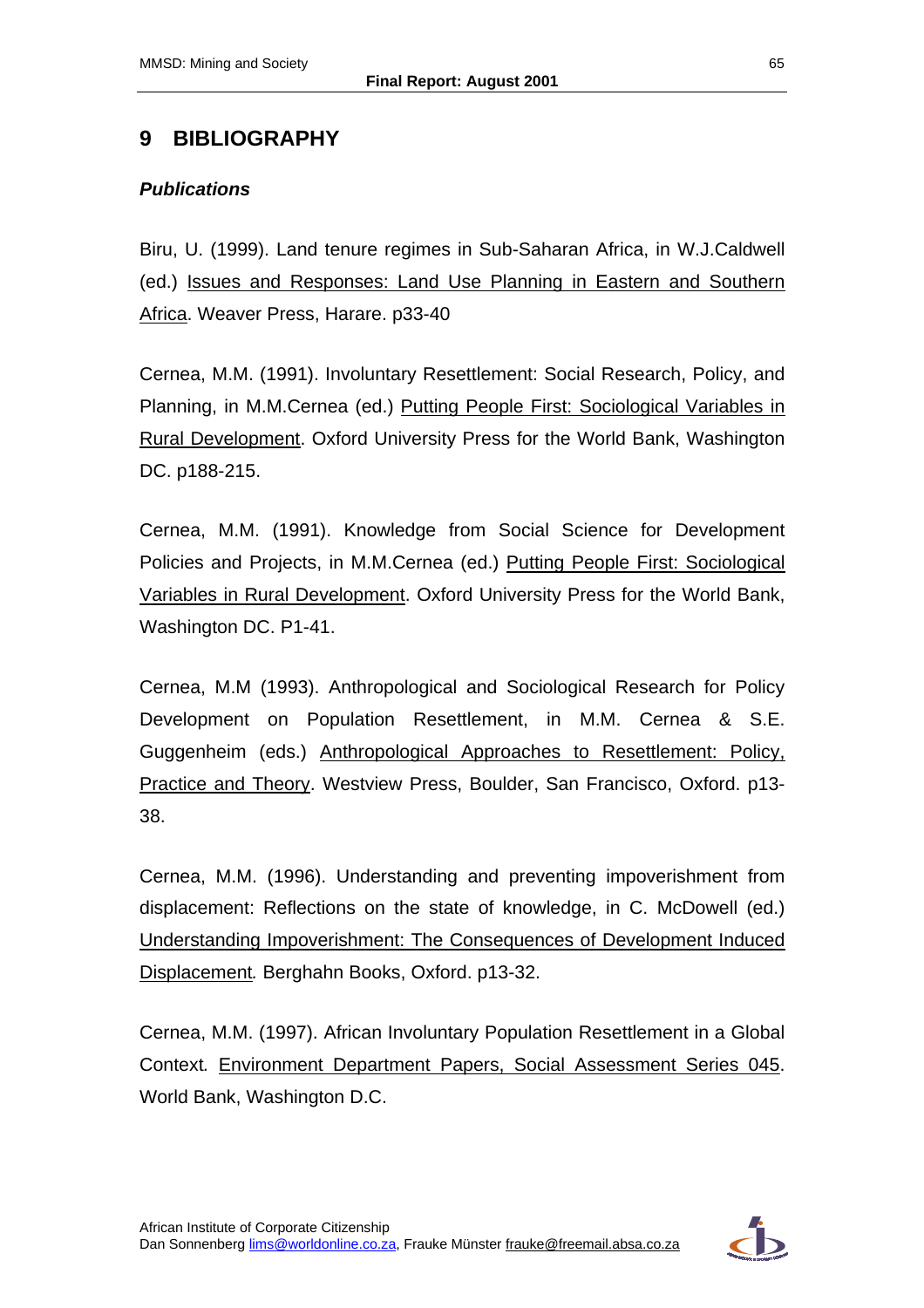Cernea, M.M. (1999). The Economic of Involuntary Resettlement: Questions and Challenges. The World Bank, Washington DC.

Cernea, M.M. (2000). Risks, Safeguards, and Reconstruction: A Model for Population Displacement and Resettlement, in M.M. Cernea & C. McDowell (eds.) Risks and Reconstruction: Experiences of Resettlers and Refugees. The World Bank, Washington DC. p11-55.

Government of Mozambique Maputo Province (1998). Resettlement Action Plan Beluluane Industrial Park Phase 1 MOZAL Land Requirements.

Hansungule, M., Feeney, P. & Palmer, R. (1998) Report on Land Tenure Insecurity on the Zambian Copperbelt. Oxfam GB in Zambia.

Institute of Natural Resources (1997). Socio-economic and Participatory Landuse Planning Study for the Possible Relocation of Sadiola and Farabakouta Villages Volume I Main Report.

Institute of Natural Resources (1999). Draft Resettlement Action Plan and Social Development Plan for Bulyanhulu Gold Mine. Report No. 185.

Institute of Natural Resources (2000a). Resettlement Action Plan – Ming'omba Village and Affected portions of Kawama Township and Momba Farms, Chililabombwe District, Copperbelt Province, Zambia.

Institute of Natural Resources (2000b). Yatela Gold Project, Republic of Mali Resettlement Action Plan for Niamboulama Hamlet & Social Development Plan for Niamboulama Hamlet and Kourkéto Village. Report No. 202.

Kibreab, G. (2000). Common property resources and resettlement, in M.M. Cernea & C. McDowell (eds.) Risks and Reconstruction: Experiences of Resettlers and Refugees*.* World Bank, Washington D.C. p293-331.

Lassailly-Jacob, V. (2000). Reconstructing livelihoods through land settlement schemes: comparative reflections on refugees and oustees in Africa, in M.M.

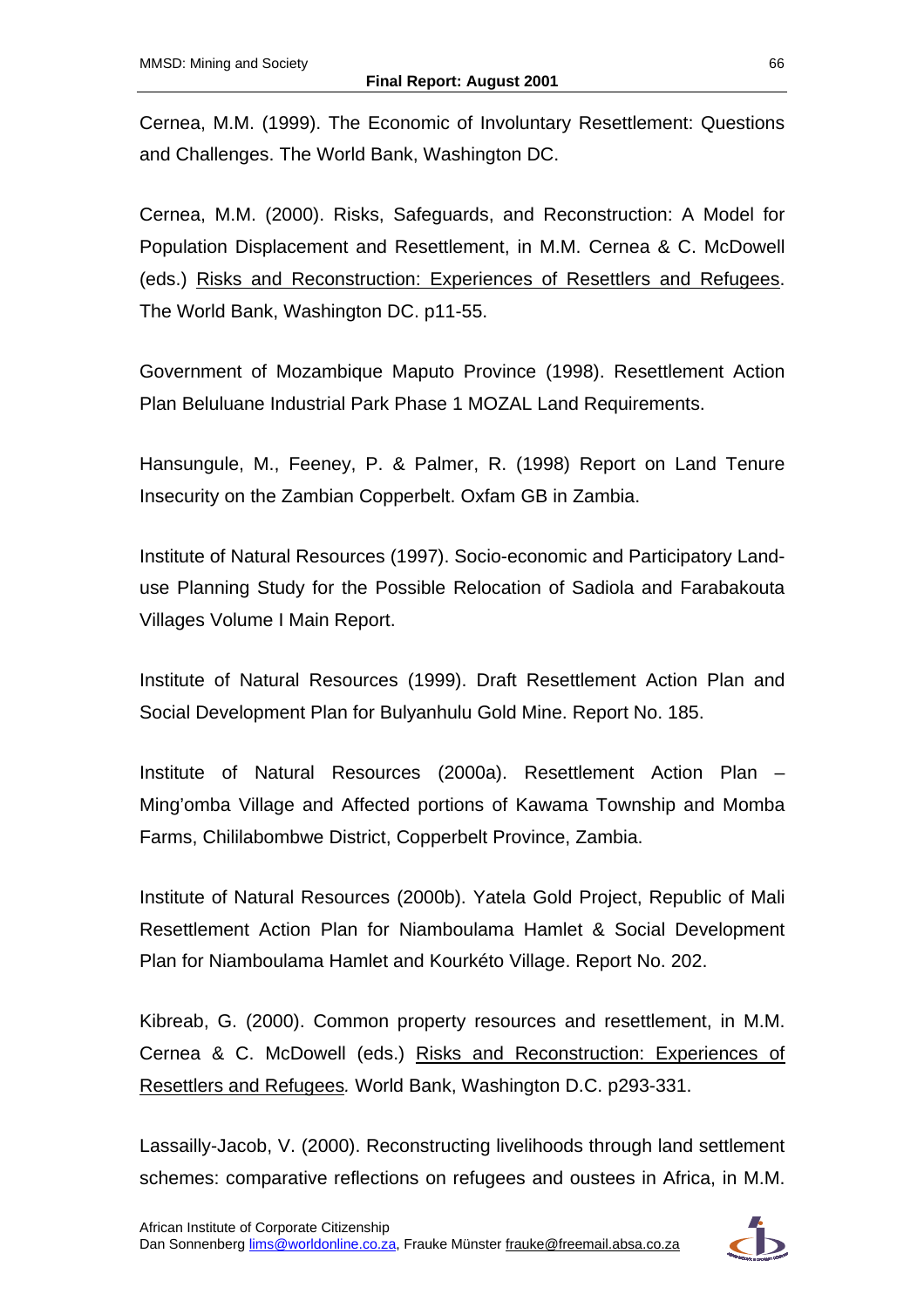Cernea & C. McDowell (eds.) Risks and Reconstruction: Experiences of Resettlers and Refugees*.* World Bank, Washington D.C. p108-123.

Mathur, H.M. (1999). The Impoverishing Potential of Development Projects – Resettlement Require Risk Analysis. Development and Cooperation (6), Deutsche Stiftung für Internationale Entwicklung (Frankfurt).

Morse, Bradford & Berger, with Gamble & Brody (1992). Sardar Sarovar: The Report of the Independent Review*.* Resource Futures International (RFI) Inc., Ottawa.

Resource Development Consultants. (1997). Ga-Pila Resettlement Project Social and Institutional Audit and Impact Assessment. Report 239103.

Roy, A. (1999). The Cost of Living. Flamingo, London.

Schuh. G.E. (1993). Involuntary Resettlement, Human Capital, and Economic Development, in: M.M. Cernea & S.E. Guggenheim (eds.) Anthropological Approaches to Resettlement: Policy, Practice and Theory. Westview Press, Boulder, San Francisco, Oxford. p55-62.

Steyn, M. and Kahle, H. (1998). An update on the Relocation of Local Communities at the Tarkwa mine. MINING IN AFRICA '98, South African Institute of Mining and Metallurgy. p15-18.

Zinyama, L. (1999). Land reform and land use in Africa, in W.J.Caldwell (ed.) Issues and Responses: Land Use Planning in Eastern and Southern Africa. Weaver Press, Harare. p5-19.

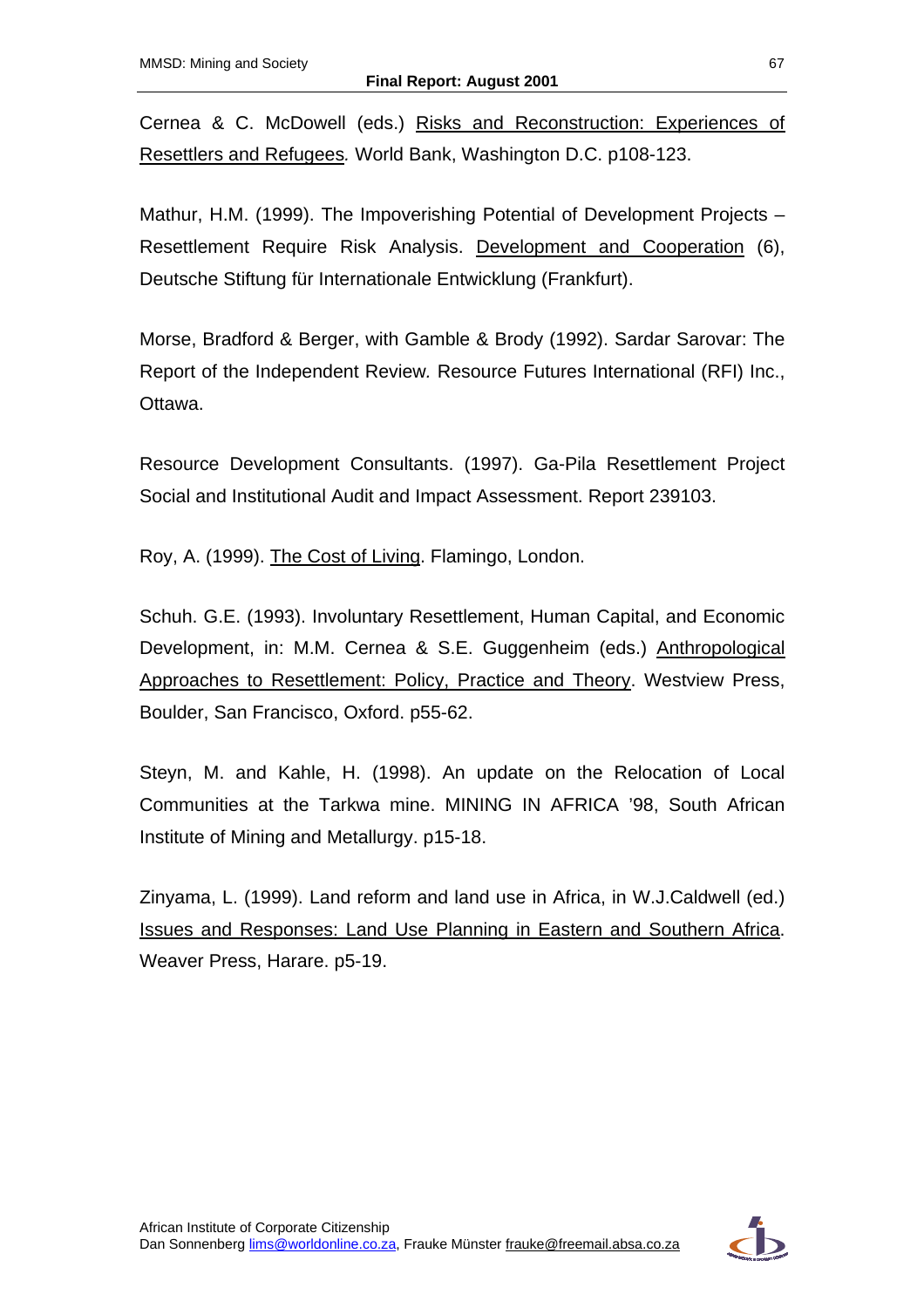### *Media Articles*

Daniels, G. (2001). Crisis point for rural communities. Mail & Guardian. 17 June 29 – July 5. p11.

Le Page, D. (2001). World Bank defends its dam policies. Mail & Guardian. 26 April – 3 May. p14.

Kelly, D. (1997). Tarkwa resettlement programme surprises skeptics. Mining Mirror 10 (6). p14-16.

Kelly, D. (2001). Anglo Platinum unveils major Ga-Pila housing initiative. Mining Mirror 13 (9). p10-13.

Third World Network Africa (2001). Press Release – NGOs Express Concern about Mining Activities in Africa.

### *Electronic Publications*

Adams, M., Sibanda, S. & Turner, S. (1999). Land Tenure Reform and Rural Livelihoods in Southern Africa. ODI Natural Resource Perspectives, No 39, February 1999. <http://www.oneworld.org/odi/nrp/39.html>

ARnet Reports (1998). Regional Report on Southern Africa. http://www.ifad.org/popularcoalition/re\_ar\_re\_saf\_2.htm

Bennett T.W. & Powell, C.H. (2000). Aboriginal Title in South Africa Revisited. [http://www.firstpeoples.org/land\\_rights/southern-africa/summary/aborig~2.htm](http://www.firstpeoples.org/land_rights/southern-africa/summary/aborig~2.htm)

Danielson L. and Lagos, G. (2001). The Role off the Minerals Sector in the Transition to Sustainable Development. International Institute for Environment and Development. <http://www.iied.org/pdf/mining14.pdf>

IFC (2001). Consultation Comments

<http://www.ifc.org/enviro/EnvSoc/Safeguard/Resettlement/resettlement.htm>

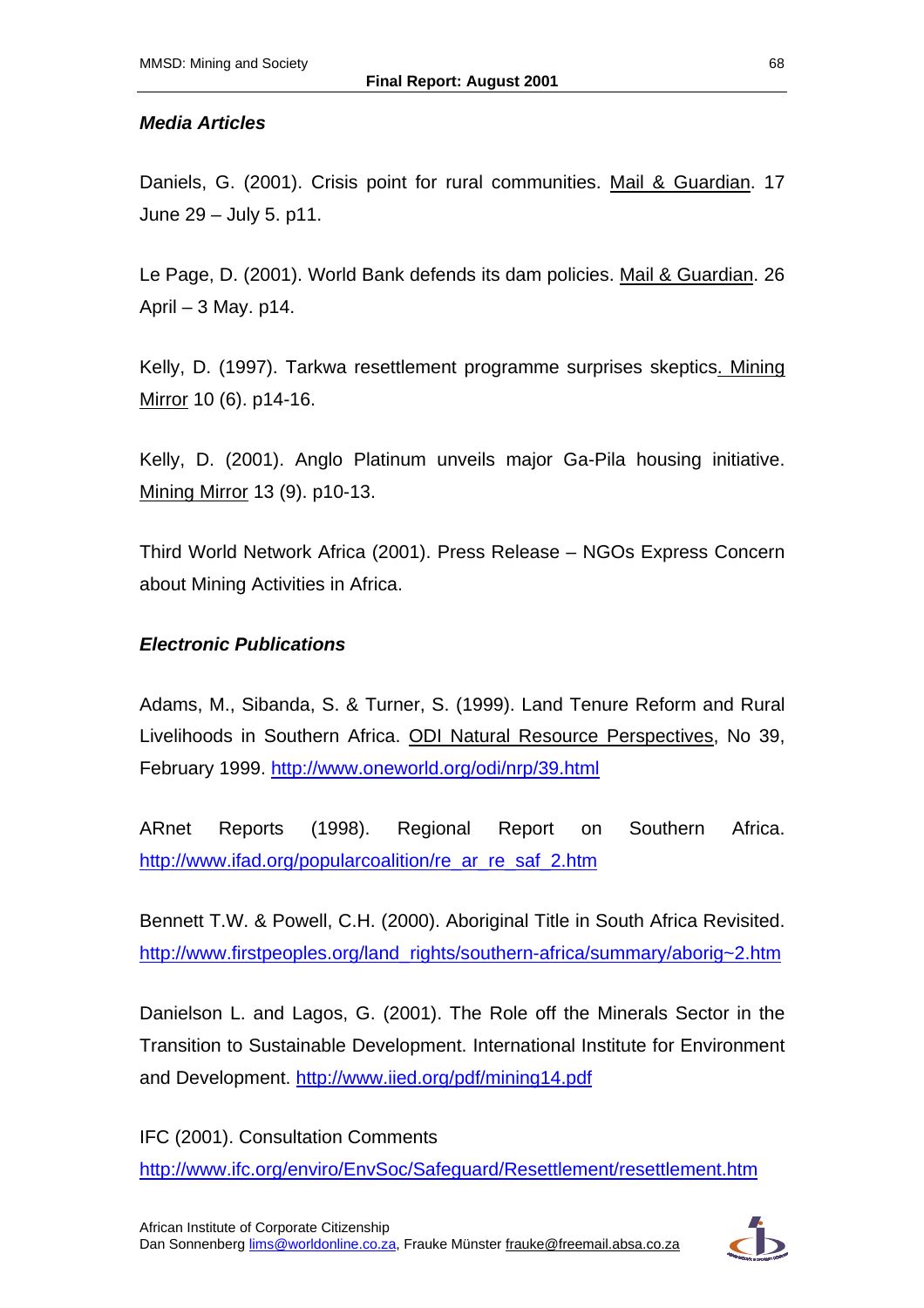LandWeb (2000). The Mozambique Land Law: Friend or Foe? hppt://www.mwengo.org/land/inbrief-sept-2.htm

Mining Minerals and Sustainable Development 2001. How can the Minerals Sector Support the Development of Mineral Economies, Especially in the Poorest Countries? [www.iied.org/mmsd](http://www.iied.org/mmsd)

SADC (2001) Southern African Development Community Mining Sector – Five Year Strategy 1997-2001.

<http://www.sadcmining.org.zm/sadcsub.htm#ARTICLE2>

South Africa Government Online (2001). South Africa Yearbook 2000/2001: Land Affairs. <http://www.gov.za/yearbook/land.htm>

Stop Irresponsible Mining in Kenya (2001). [www.mwambao.com/dongo.htm](http://www.mwambao.com/dongo.htm)

World Bank (1990). The World Bank Operational Manual: Operational Directive 4.30 - Involuntary Resettlement*.* World Bank, Washington D.C. [http://wbln0018.worldbank.org/Institutional/Manuals/OpManual.nsf/eeb618ee2](http://wbln0018.worldbank.org/Institutional/Manuals/OpManual.nsf/eeb618ee2ffcd0f1852565bf004f6b9c/ff59a15311291e1c8525672c007d08fe?OpenDocument) [ffcd0f1852565bf004f6b9c/ff59a15311291e1c8525672c007d08fe?OpenDocum](http://wbln0018.worldbank.org/Institutional/Manuals/OpManual.nsf/eeb618ee2ffcd0f1852565bf004f6b9c/ff59a15311291e1c8525672c007d08fe?OpenDocument) [ent](http://wbln0018.worldbank.org/Institutional/Manuals/OpManual.nsf/eeb618ee2ffcd0f1852565bf004f6b9c/ff59a15311291e1c8525672c007d08fe?OpenDocument)

World Bank (1999). The World Bank Operational Manual: Operational Policy 4.01 – Environmental Assessment.

[http://wbln0018.worldbank.org/Institutional/Manuals/OpManual.nsf/toc2/9367A](http://wbln0018.worldbank.org/Institutional/Manuals/OpManual.nsf/toc2/9367A2A9D9DAEED38525672C007D0972?OpenDocument) [2A9D9DAEED38525672C007D0972?OpenDocument](http://wbln0018.worldbank.org/Institutional/Manuals/OpManual.nsf/toc2/9367A2A9D9DAEED38525672C007D0972?OpenDocument)

World Bank (2001a). Involuntary Resettlement – Frequently Asked Questions [http://wbln0018.worldbank.org/essd/essd.nsf/81f3f0192ec0edee852567eb006](http://wbln0018.worldbank.org/essd/essd.nsf/81f3f0192ec0edee852567eb0062fb33/ecce741f851ed3ca852567ed004c9be8?OpenDocument) [2fb33/ecce741f851ed3ca852567ed004c9be8?OpenDocument](http://wbln0018.worldbank.org/essd/essd.nsf/81f3f0192ec0edee852567eb0062fb33/ecce741f851ed3ca852567ed004c9be8?OpenDocument)

World Bank (2001b). The World Bank Operational Manual: Draft Operational Policy 4.12 – Involuntary Resettlement.

[http://wbln0018.worldbank.org/essd/essd.nsf/81f3f0192ec0edee852567eb006](http://wbln0018.worldbank.org/essd/essd.nsf/81f3f0192ec0edee852567eb0062fb33/ecce741f851ed3ca852567ed004c9be8?OpenDocument) [2fb33/ecce741f851ed3ca852567ed004c9be8?OpenDocument](http://wbln0018.worldbank.org/essd/essd.nsf/81f3f0192ec0edee852567eb0062fb33/ecce741f851ed3ca852567ed004c9be8?OpenDocument)

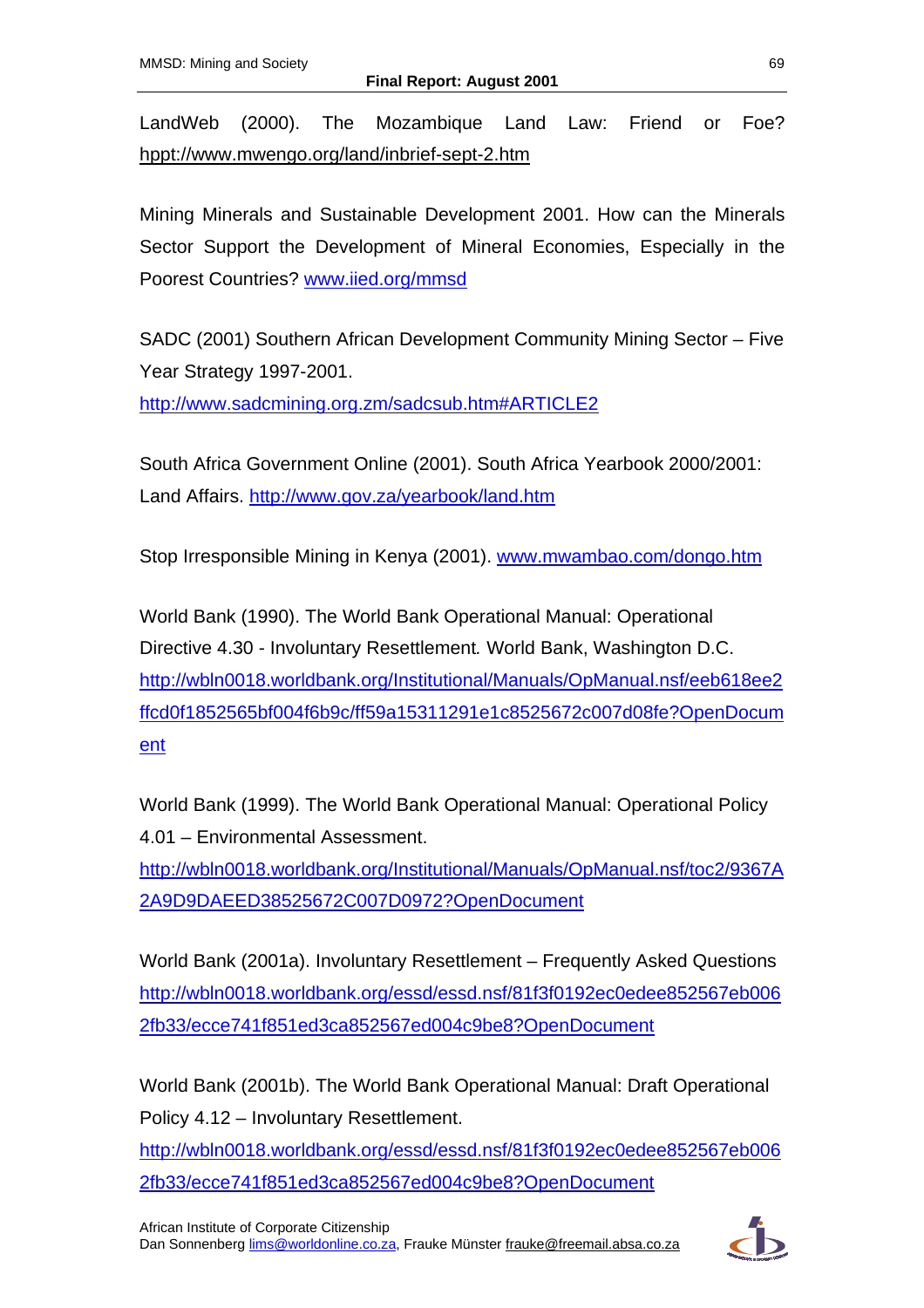World Bank (2001c). The World Bank Operational Manual: Draft Bank Procedure 4.12 – Involuntary Resettlement.

[http://wbln0018.worldbank.org/essd/essd.nsf/81f3f0192ec0edee852567eb006](http://wbln0018.worldbank.org/essd/essd.nsf/81f3f0192ec0edee852567eb0062fb33/ecce741f851ed3ca852567ed004c9be8?OpenDocument) [2fb33/ecce741f851ed3ca852567ed004c9be8?OpenDocument](http://wbln0018.worldbank.org/essd/essd.nsf/81f3f0192ec0edee852567eb0062fb33/ecce741f851ed3ca852567ed004c9be8?OpenDocument)

World Commission on Dams (2001). Final WCD Forum: Report, Responses, Discussion and Outcomes. Third WCD Forum Meeting: The Spier Village, Cape Town, South Africa: 25 –27 February. [http://www.dams.org/events/forum\\_3.htm](http://www.dams.org/events/forum_3.htm)

## *CD – Rom*

Coastal & Environmental Services (2000). Environmental Impact Assessment Corridor Sands Project, Chibuto, Gaza Province, Mozambique.

World Commission on Dams (2000). Dams and Development. Earthscan Publications, London.

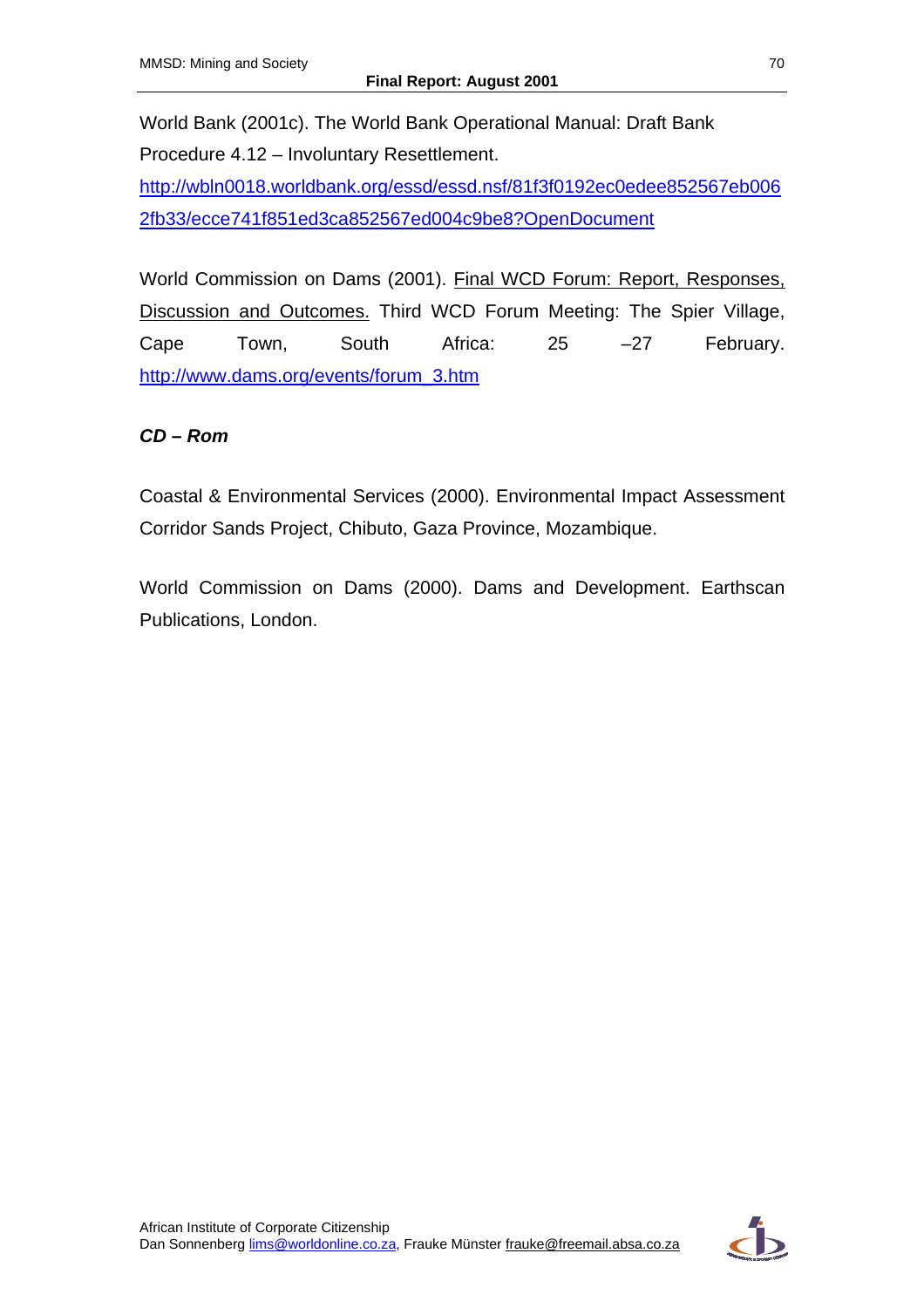# **10 APPENDICES**

### **10.1 Contacts**

The following is a list of persons contacted during the preparation of this report. Unfortunately, not all responded.

| <b>Name</b>             | Organisation                  | Location      | <b>Type of Contact</b> |
|-------------------------|-------------------------------|---------------|------------------------|
| Dieter Heinsohn         | <b>Acer Africa</b>            | Kwazulu-Natal | Questionnaire          |
| O Simukoya              | Acer Africa                   | Mozambique    | Questionnaire          |
| Paul Kapelus            | <b>AICC</b>                   | Johannesburg  | Questionnaire          |
| Julie Courtnage         | Anglo American plc            | Johannesburg  | Telephone              |
| Karen Ireton            | Anglo American plc            | Johannesburg  | Interview              |
| Michael Joseph          | Anglo Platinum                | Johannesburg  | Telephone              |
| <b>Rod Baxter</b>       | Anglo Platinum                | Johannesburg  | Questionnaire          |
| <b>Andrew MacKenzie</b> | AngloGold                     | Johannesburg  | Questionnaire          |
| Cathy Kennedy           | AngloGold                     | Johannesburg  | Interview              |
| John Amis               | AngloGold                     | Johannesburg  | Telephone              |
| <b>Marcus Reichardt</b> | AngloGold                     | Johannesburg  | Interview              |
| Deon Pieterse           | Avmin                         | Johannesburg  | Questionnaire          |
| <b>Neville Roberts</b>  | Avmin                         | Johannesburg  | Telephone              |
| <b>Ed Clerk</b>         | <b>Barrick</b>                | ?             | E-mail                 |
| Will Thompson           | <b>Barrick</b>                | ?             | E-mail                 |
| <b>Michael Warner</b>   | <b>BPD</b>                    | <b>UK</b>     | Questionnaire          |
| <b>Ted Scudder</b>      | Caltech                       | <b>USA</b>    | Questionnaire          |
| Dirk Brand              | De Beers                      | Northern Cape | Questionnaire          |
| <b>Thandi Mvelase</b>   | <b>DBSA</b>                   | Johannesburg  | Telephone              |
| <b>Kate Clement</b>     | DPR / Montedi                 | Johannesburg  | Questionnaire          |
| Phiwe Mankayi           | DPR / Montedi                 | Johannesburg  | Questionnaire          |
| Simon Forster           | DPR / Montedi                 | Johannesburg  | Questionnaire          |
| Victor Munnik           | <b>EDA Trust</b>              | Johannesburg  | Questionnaire          |
| Jessica Wilson          | <b>EMG</b>                    | Cape Town     | Telephone              |
| <b>Matthews Hlabane</b> | <b>EMG</b>                    | Mpumulanga    | Questionnaire          |
| Steven Law              | <b>EMG</b>                    | Cape Town     | Telephone              |
| <b>Brian McCourt</b>    | Gauteng DACE                  | Johannesburg  | Telephone              |
| Mr Kalindekafe          | <b>Geological Survey Dept</b> | Malawi        | E-mail                 |
| John Munro              | Goldfields                    | Johannesburg  | E-mail                 |

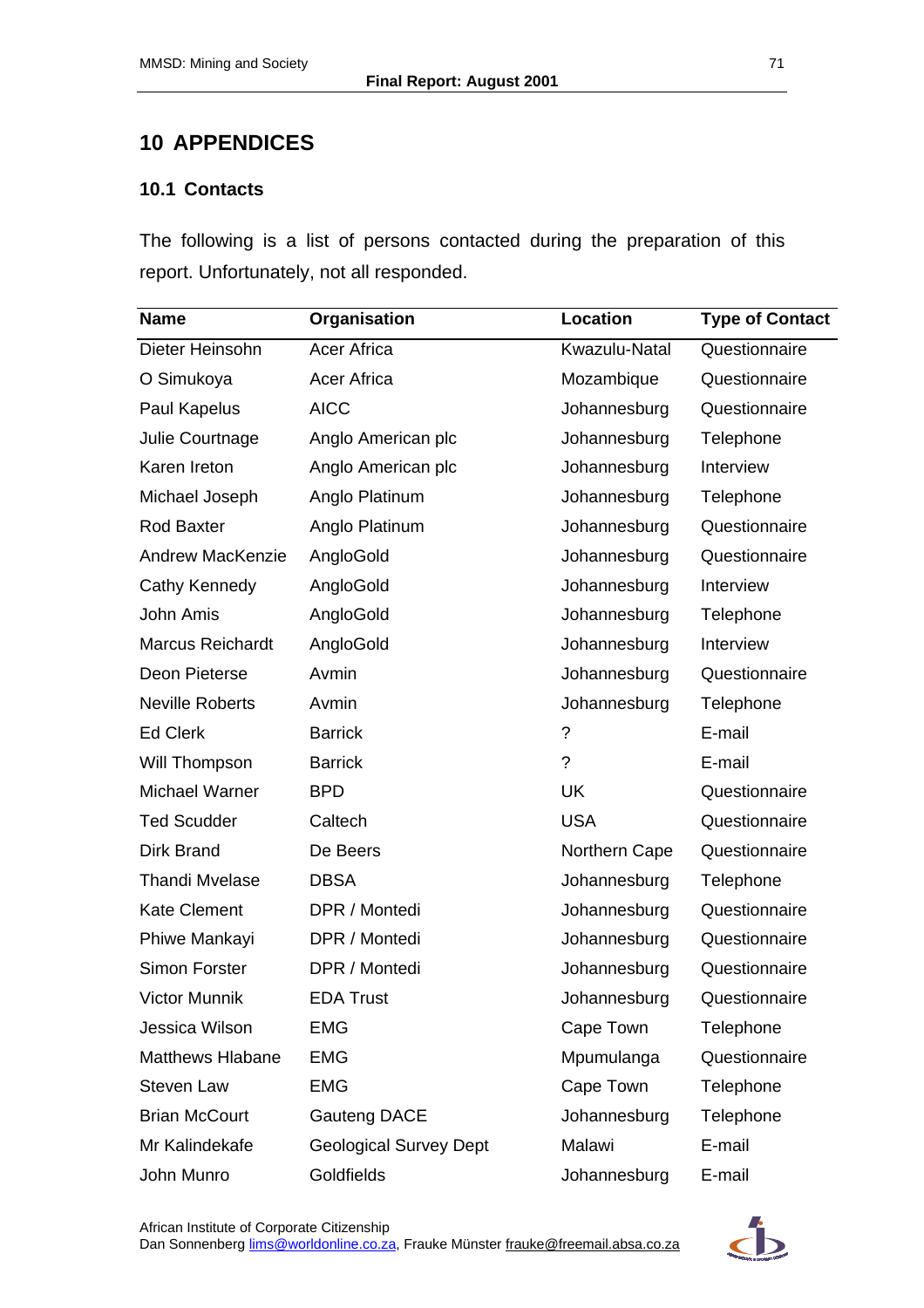#### **Final Report: August 2001**

| <b>Name</b>           | Organisation                                        | Location      | <b>Type of Contact</b> |
|-----------------------|-----------------------------------------------------|---------------|------------------------|
| Willie Jacobz         | Goldfields                                          | Johannesburg  | E-mail                 |
| Doctor Mthetwa        | <b>GEM</b>                                          | Johannesburg  | Telephone              |
| Michelle Pressend     | <b>GEM</b>                                          | Johannesburg  | Telephone              |
| <b>Greg Huggins</b>   | Independent                                         | Kwazulu-Natal | Questionnaire          |
| John Reynolds         | Independent                                         | Kwazulu-Natal | Questionnaire          |
| Duncan McCloud        | <b>IDC</b>                                          | Johannesburg  | Telephone              |
| <b>Etienne Roux</b>   | <b>IDC</b>                                          | Johannesburg  | Telephone              |
| Mark Tyler            | <b>IDC</b>                                          | Johannesburg  | Telephone              |
| <b>Justin Pooley</b>  | <b>INR</b>                                          | Kwazulu-Natal | Questionnaire          |
| John Middleton        | <b>IFC</b>                                          | <b>USA</b>    | Questionnaire          |
| <b>Kerry Connor</b>   | <b>IFC</b>                                          | <b>USA</b>    | Questionnaire          |
| <b>Peter Neame</b>    | <b>IFC</b>                                          | <b>USA</b>    | Questionnaire          |
| <b>Ted Pollett</b>    | <b>IFC</b>                                          | <b>USA</b>    | Questionnaire          |
| <b>Andy Spitz</b>     | Left Eye Productions                                | Johannesburg  | Interview              |
| Durkje Gilfillan      | <b>Legal Resources Centre</b>                       | Johannesburg  | Interview              |
| <b>Grant Mitchell</b> | <b>MEPC</b>                                         | Johannesburg  | Interview              |
| Hudson Mthegu         | <b>MEPC</b>                                         | Johannesburg  | Telephone              |
| <b>Kate Phillips</b>  | <b>MDA</b>                                          | Johannesburg  | Telephone              |
| Dave Roche-Kelly      | Mining Information International                    | Johannesburg  | Telephone              |
| Mr Tesha              | Ministry of Energy & Minerals                       | Tanzania      | E-mail                 |
| Dr Mankenda           | Ministry of Geology and Mines                       | Angola        | E-mail                 |
| Mr Nyatsanga          | Ministry of Mines & Energy                          | Zimbabwe      | E-mail                 |
| Dr Maphalala          | Ministry of Natural Resources & Swaziland<br>Energy |               | E-mail                 |
| Mr Rafael             | Ministry of Resources & Energy                      | Mozambique    | E-mail                 |
| Linda Kissane         | <b>MOZAL</b>                                        | Mozambique    | E-mail                 |
| Dr Gabi Schneider     | Namibia Geological Survey<br>Dept.                  | Namibia       | E-mail                 |
| <b>Chris Williams</b> | <b>National Land Committee</b>                      | Mpumulanga    | Questionnaire          |
| Eva Pilane            | <b>NUM</b>                                          | Johannesburg  | Telephone              |
| Patricia Feeney       | Oxfam                                               | UK            | Questionnaire          |
| Chris de Wet          | <b>Rhodes University</b>                            | Eastern Cape  | Questionnaire          |
| Mike King             | <b>Richards Bay Minerals</b>                        | Kwazulu-Natal | Telephone              |
| lan Wylie             | Rio Tinto Zimbabwe                                  | Harare        | E-mail                 |
| <b>Andrew Parsons</b> | <b>SA Chamber of Mines</b>                          | Johannesburg  | Telephone              |
| <b>Frans Barker</b>   | <b>SA Chamber of Mines</b>                          | Johannesburg  | Telephone              |
| Siyabonga Mkhaya      | <b>SA Chamber of Mines</b>                          | Johannesburg  | Telephone              |

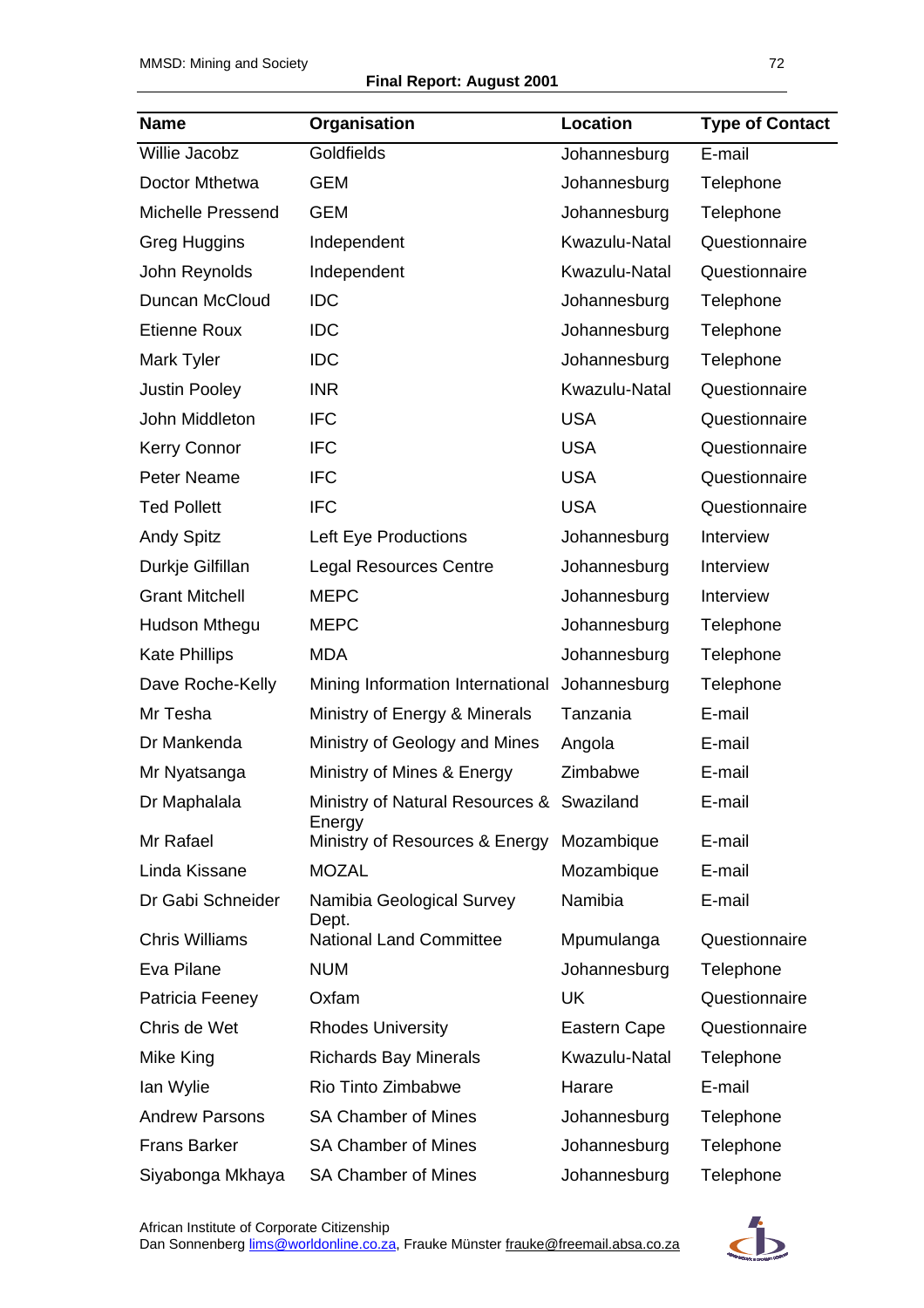**Final Report: August 2001** 

| <b>Name</b>            | Organisation                    | Location     | <b>Type of Contact</b> |
|------------------------|---------------------------------|--------------|------------------------|
| <b>Wouter Fourie</b>   | <b>SA DEAT</b>                  | Pretoria     | Telephone              |
| <b>Teresa Yates</b>    | <b>SA Dept Land Affairs</b>     | Pretoria     | Questionnaire          |
| Sam Choshi             | <b>SA Dept Local Government</b> | Pretoria     | Interview              |
| Andre Cronje           | SA Dept Minerals & Energy       | Pretoria     | Telephone              |
| Sandy Clarke           | SA Dept Minerals & Energy       | Pretoria     | Telephone              |
| Ernie van der Vyfer    | Sasol                           | Johannesburg | Telephone              |
| John Chanda            | <b>SADC</b>                     | Zambia       | E-mail                 |
| <b>Dunbar Dales</b>    | Southern Mining                 | Johannesburg | Questionnaire          |
| <b>Marcel Sciarone</b> | Southern Mining                 | Johannesburg | E-mail                 |
| <b>Mathew Edler</b>    | Tiomin Resources                | Canada       | E-mail                 |
| <b>Bridget Dillon</b>  | UK DFID                         | Pretoria     | Telephone              |
| Zolile Mtshelwane      | United Nations (ex)             | Johannesburg | Telephone              |
| <b>Ben Cousins</b>     | <b>UWC</b>                      | Cape Town    | Telephone              |
| Graeme Rodgers         | <b>WITS University</b>          | Johannesburg | Questionnaire          |
| <b>Theunis Roux</b>    | <b>WITS University</b>          | Johannesburg | Telephone              |
| <b>Maninder Gill</b>   | <b>World Bank</b>               | <b>USA</b>   | Questionnaire          |
| <b>Michael Cernea</b>  | <b>World Bank</b>               | <b>USA</b>   | Questionnaire          |

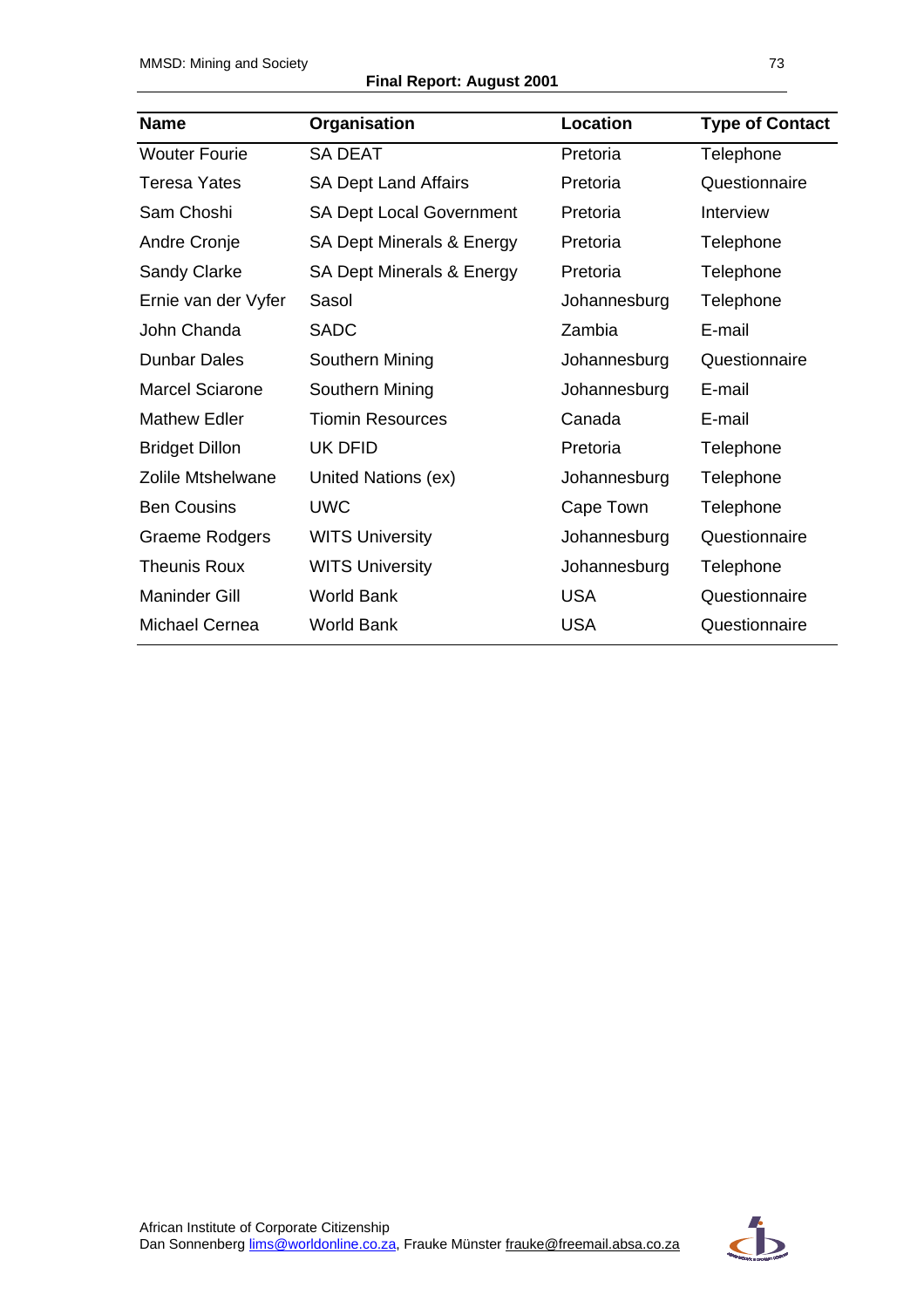### **10.2 Questionnaire**

The following questions were sent to various contacts:

- 1. In your experience what are the most outstanding features of involuntary resettlement planning i.e. what gaps most commonly appear?
- 2. Could you briefly describe an ideal resettlement process?
- 3. Has the level of community participation been adequate? What could have been done better?
- 4. Have resettlements been easily "absorbed" by the local authorities ultimately responsible for the affected people?
- 5. What are the crucial factors for the successful implementation of a Resettlement Action Plan?
- 6. Should the project proponent implement the resettlement action plan? Is it not better to have an independent party responsible for implementing resettlement?
- 7. Have there ever been resettlements that have been successful i.e. that the communities who have been displaced are better off in their new settlements than prior to moving?
- 8. What is your experience of the mining companies and their attitude towards resettlement? Have they, on the whole, demonstrated a genuine respect for the task at hand as well as for the upheaval they are causing? How could they improve?
- 9. Do you have any direct experience of southern Africa in relation to mining and resettlement? If so, please can you expand. What salient features spring to mind? Does southern Africa stand out for any particular reason?